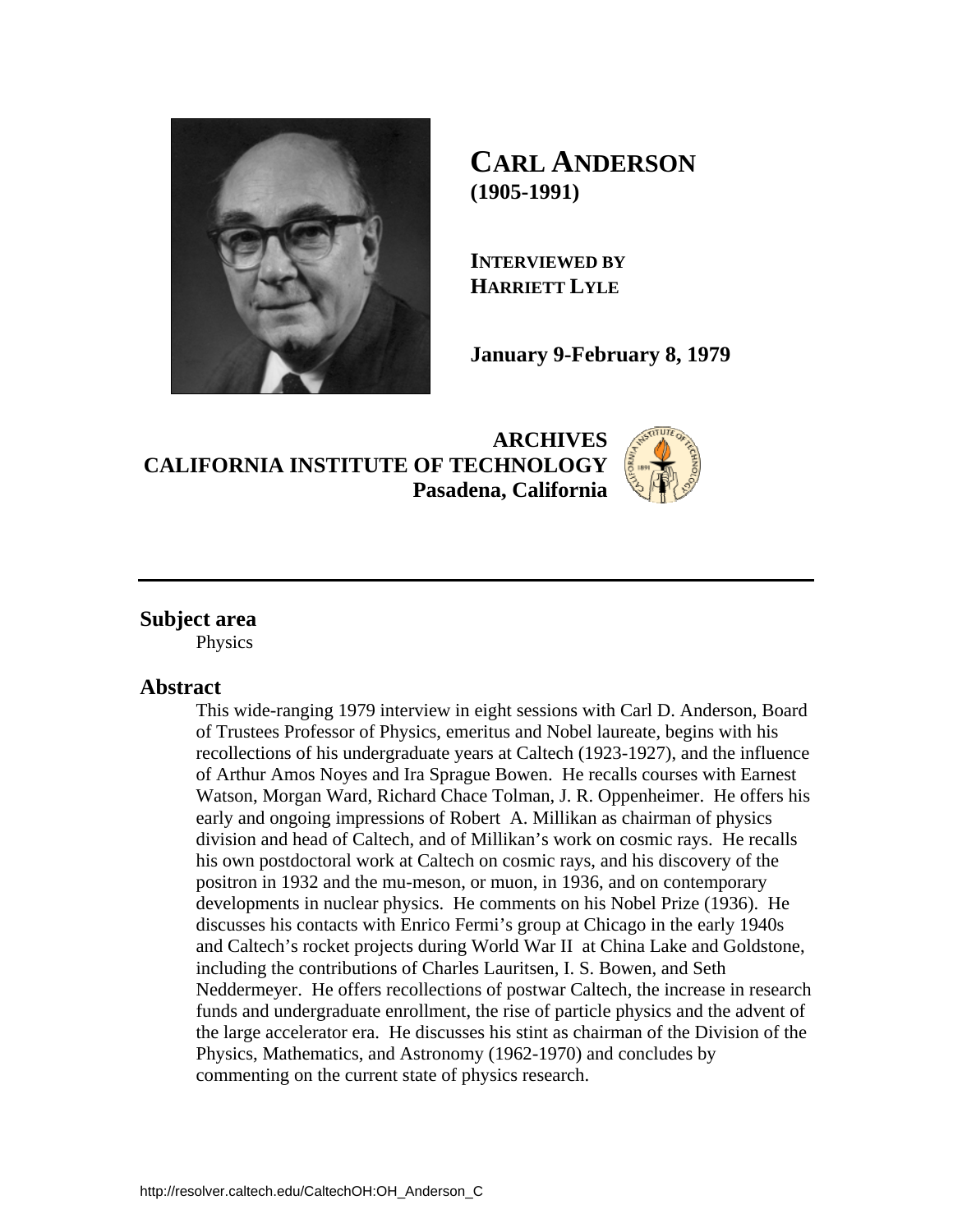# **Administrative information**

### **Access**

The interview is unrestricted.

## **Copyright**

 Copyright has been assigned to the California Institute of Technology © 1981, 2004. All requests for permission to publish or quote from the transcript must be submitted in writing to the University Archivist.

# **Preferred citation**

 Anderson, Carl. Interview by Harriett Lyle. Pasadena, California, January 9- February 8, 1979. Oral History Project, California Institute of Technology Archives. Retrieved [supply date of retrieval] from the World Wide Web: http://resolver.caltech.edu/CaltechOH:OH\_Anderson\_C

### **Contact information**

 Archives, California Institute of Technology Mail Code 015A-74 Pasadena, CA 91125 Phone: (626) 395-2704 Fax: (626) 793-8756 Email: archives@caltech.edu

Graphics and content © 2004 California Institute of Technology.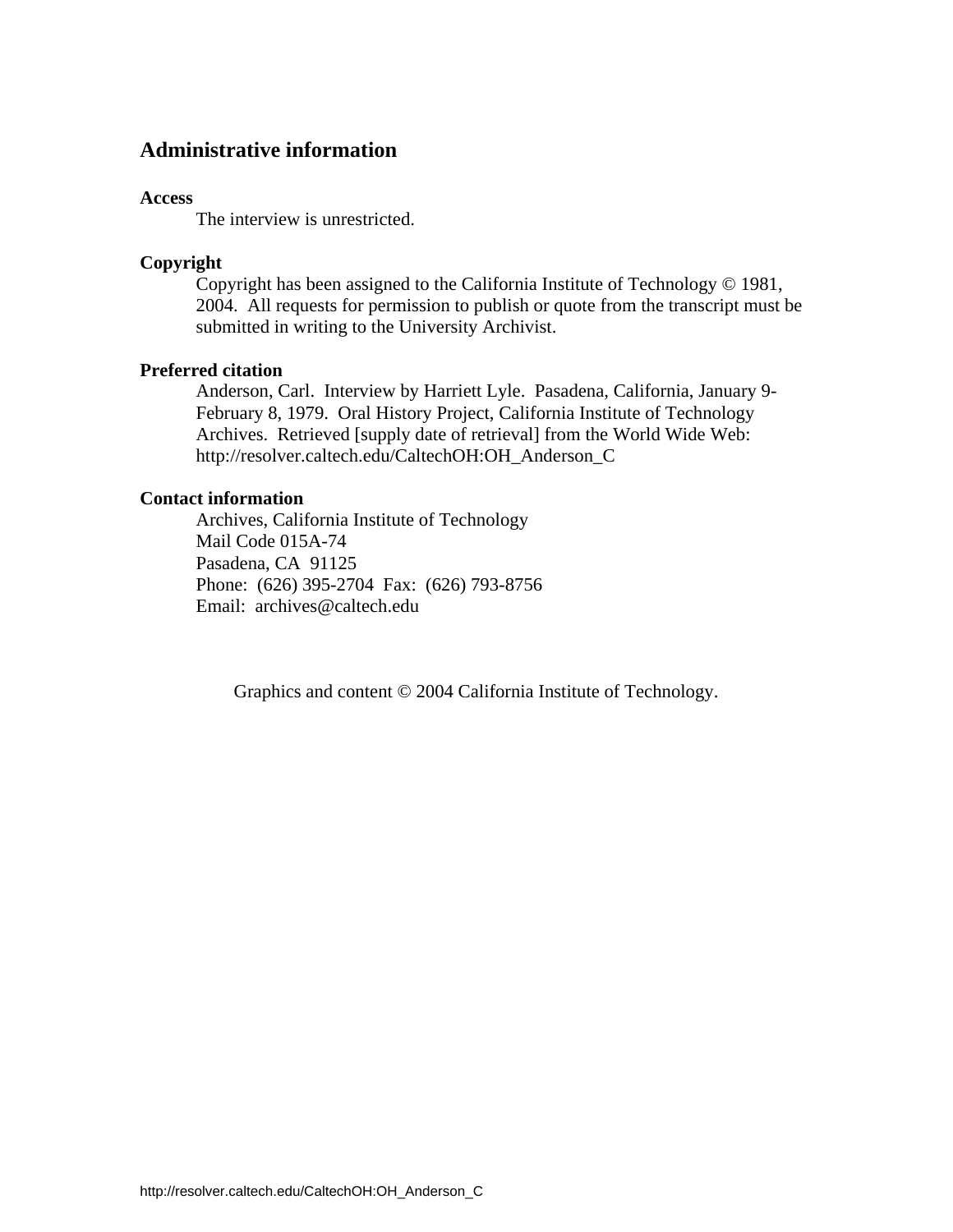

Carl Anderson with the magnet cloud chamber with which he discovered the positive electron, or positron. For this work he won the Nobel Prize in physics in 1936. Caltech Archives.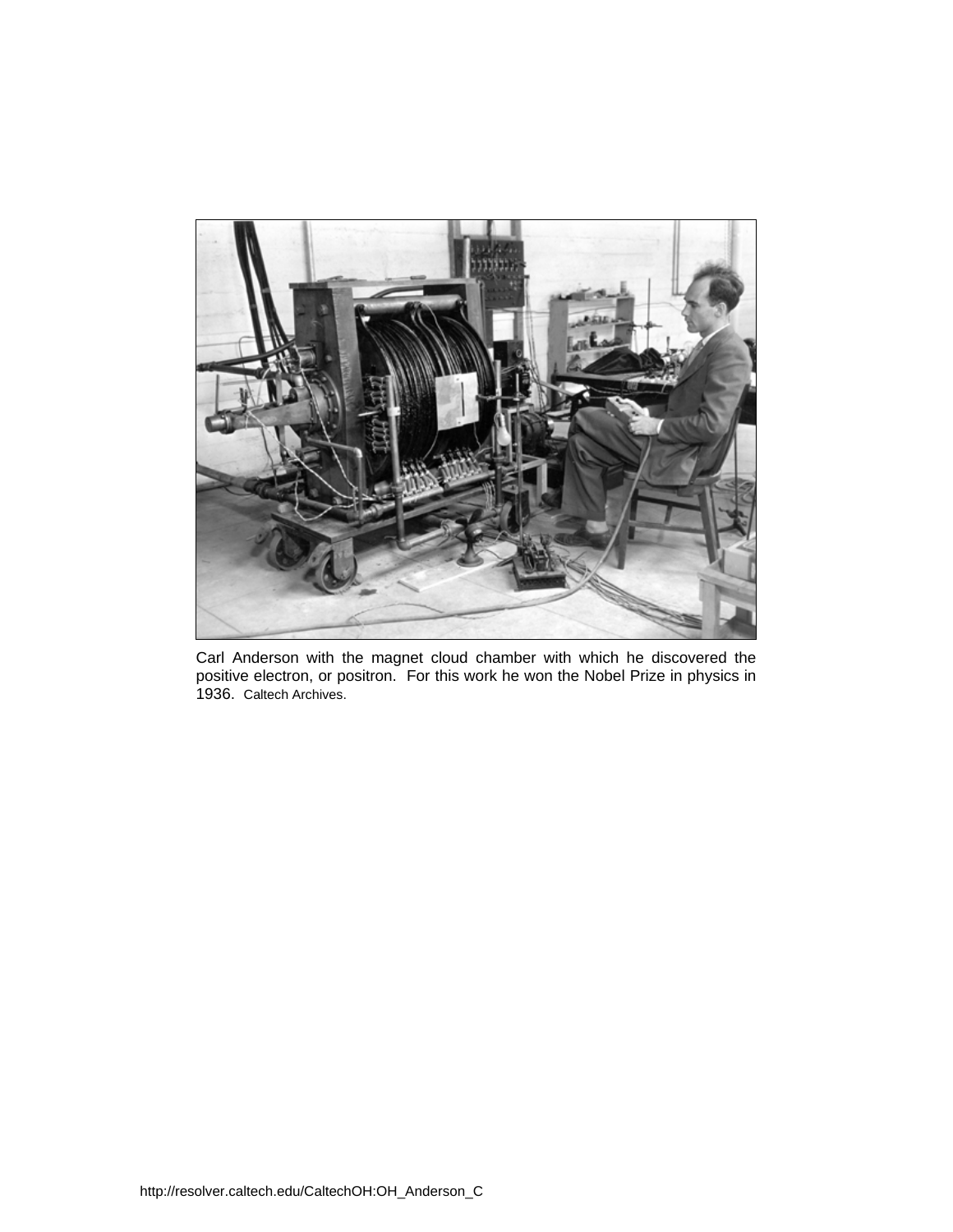**CALIFORNIA INSTITUTE OF TECHNOLOGY**

**ORAL HISTORY PROJECT**

# **INTERVIEW WITH CARL ANDERSON**

**BY HARRIETT LYLE**

**PASADENA, CALIFORNIA**

**Caltech Archives, 1981 Copyright © 1981, 2004 by the California Institute of Technology**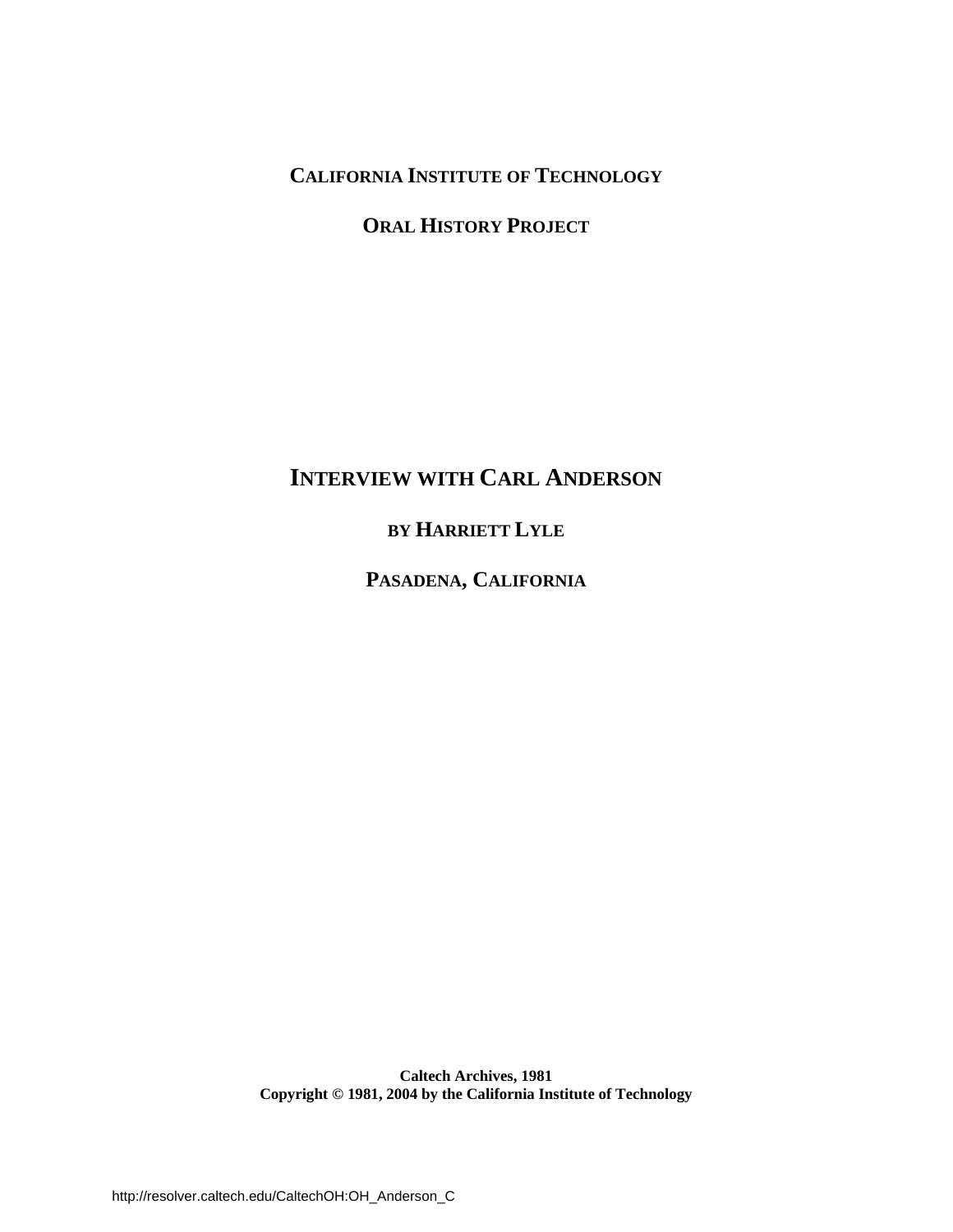# **TABLE OF CONTENTS**

### **INTERVIEW WITH CARL ANDERSON**

## **Session 1** 1-19

Family background; Junior Travel Prize trip to Europe; Arthur A. Noyes; meeting Lorentz and Kamerlingh Onnes; early interest in electrical engineering; being introduced to physics by Ike [Bowen; family's move from New York to Los Angeles just before high school; L.A. Polytechnic](#page-7-0)  High School; encouragement from physics teacher to go to Caltech; friendship with Louis Gazin (high school and Caltech).

Living at home, supporting mother, while going to Caltech; Section A (advanced students) physics; Earnest Watson; Morgan Ward; Richard Tolman's class on relativity; Millikan's graduate course.

Millikan as administrator and public figure; his reputation; his contact with undergraduates; his role in attracting visiting physicists to Caltech; Oppenheimer as a teacher; Oppenheimer's attempt to explain Dirac's theory.

## *Session 2* 20-39

Graduate work at Caltech; assigned by Millikan to work with Loughridge on photoelectric effect of X rays; modifying equipment and continuing cloud chamber work for thesis; Ph.D. oral exam.

Millikan's work on cosmic rays; Millikan's knack for evaluating importance of new research fields; experimental work done by individuals (not usually collaborative teams).

Lorentz and his failure to discover relativity; Lorentz's lectures at Caltech and his talk to Tau Beta Pi chapter (Anderson president).

Contact with von Kármán; Vic Neher.

Plans to stay at Caltech after getting Ph.D. to work with high energy gamma rays from thorium C''; Millikan's veto; plans to go to Chicago instead; Millikan's second veto; postdoctoral work at Caltech on cosmic rays (per Millikan's suggestion); Millikan's theory of the origin of cosmic rays; unexpected results of experiment.

Discovery of the positron; publishing in *Science* rather than *Physical Review* Joliot and Curie's work on similar experiment; Chadwick's discovery of neutron; discovery of artificial [radioactivity; Cockcroft-Walton experiment with breaking up beryllium nucleus; confirmation of](#page-26-0)  Cockcroft-Walton work in Kellogg using modified X-ray tube.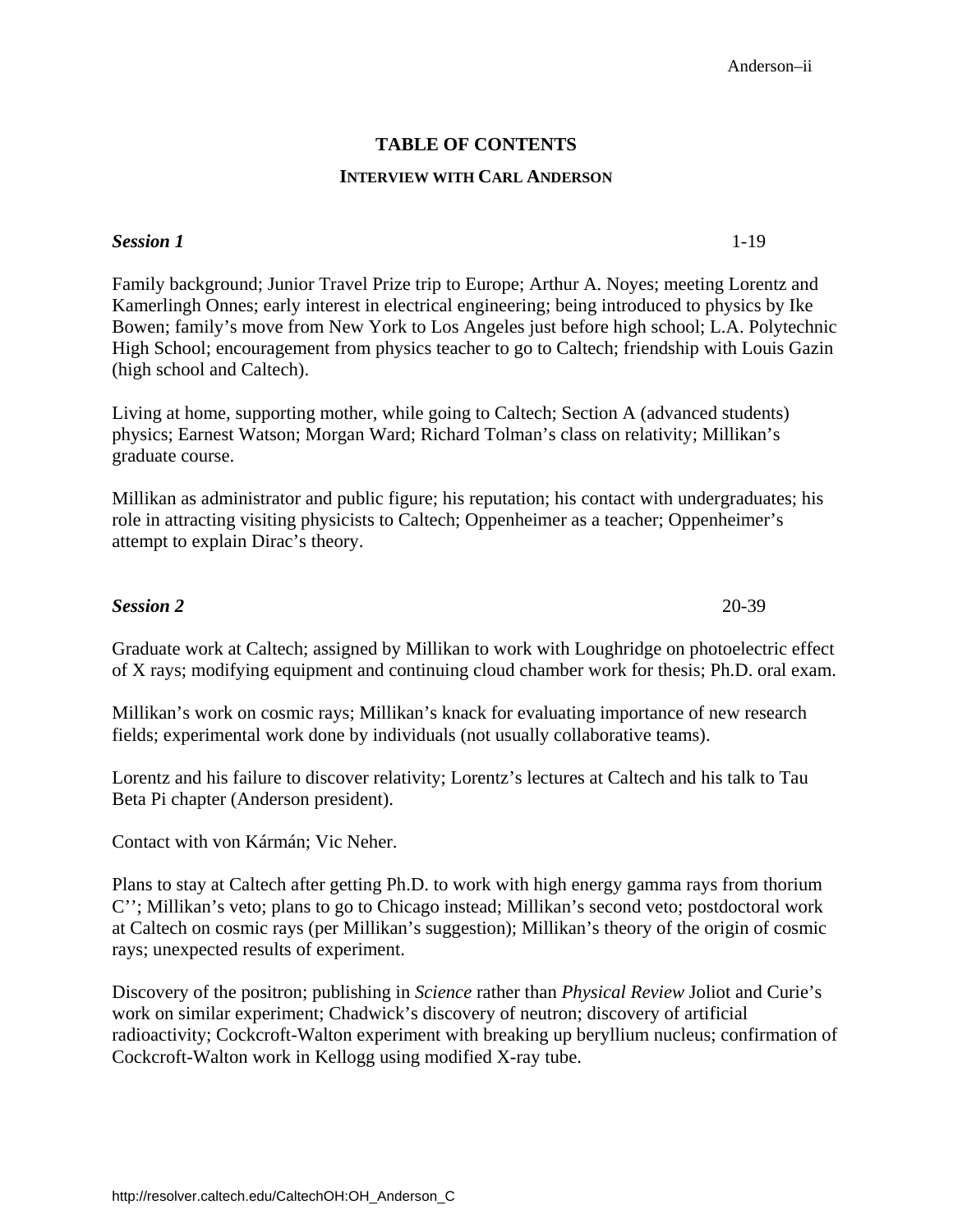# **Session 3** 40-53

Millikan's control of research funds; cutting corners on equipment costs (acquiring Columbia Studios motor-generator through Frank Capra); cosmic ray expedition to Pikes Peak with Seth Neddermeyer (summer 1935); outfitting trailer truck for equipment and driving to Colorado; setup on Pikes Peak; problems with equipment.

Evidence for new particles; theoretical predictions; discussions with Oppenheimer; discovery and naming of meson.

[Controversy over Tsien \(accused by FBI of being Communist\); prevalence of political discussion](#page-46-0)  groups in thirties; Anderson graduate student accused of communist sympathies.

# **Session 4** 54-69

Nobel Prize; financial difficulties in Depression; supporting mother.

Work as chairman of physics division; structure of Caltech's administration; teaching; informal contact with students; social life at Caltech; long working hours; Athenaeum as gathering place for graduate students.

Cosmic ray work that led to discovery of meson; direction of graduate students research.

[Visit to Fermi group in Chicago; turning down Compton's offer to head lab; early assessment of](#page-60-0)  feasibility of A-bomb; acquaintance with Earnest Lawrence; the first cyclotron.

Security clearance for people working on defense projects; Linus Pauling; petition against atmospheric bomb tests.

Charlie Lauritsen's work on proximity fuse (l940); Lauritsen rocket project at Caltech; rocket testing work at Goldstone; China Lake; developing rockets to be fired from aircraft; retro-firing [anti-submarine rockets; Bowen's contributions to rocket project; administration of rocket project](#page-76-0)  by Watson; Navy's support of rocket project.

Neddermeyer's contribution to A-bomb.

Changes in teaching during war (due to professors' absence); Navy V-12 program; graduate student work on defense projects; factory-like nature of Caltech during war.

**Session 5** 70-80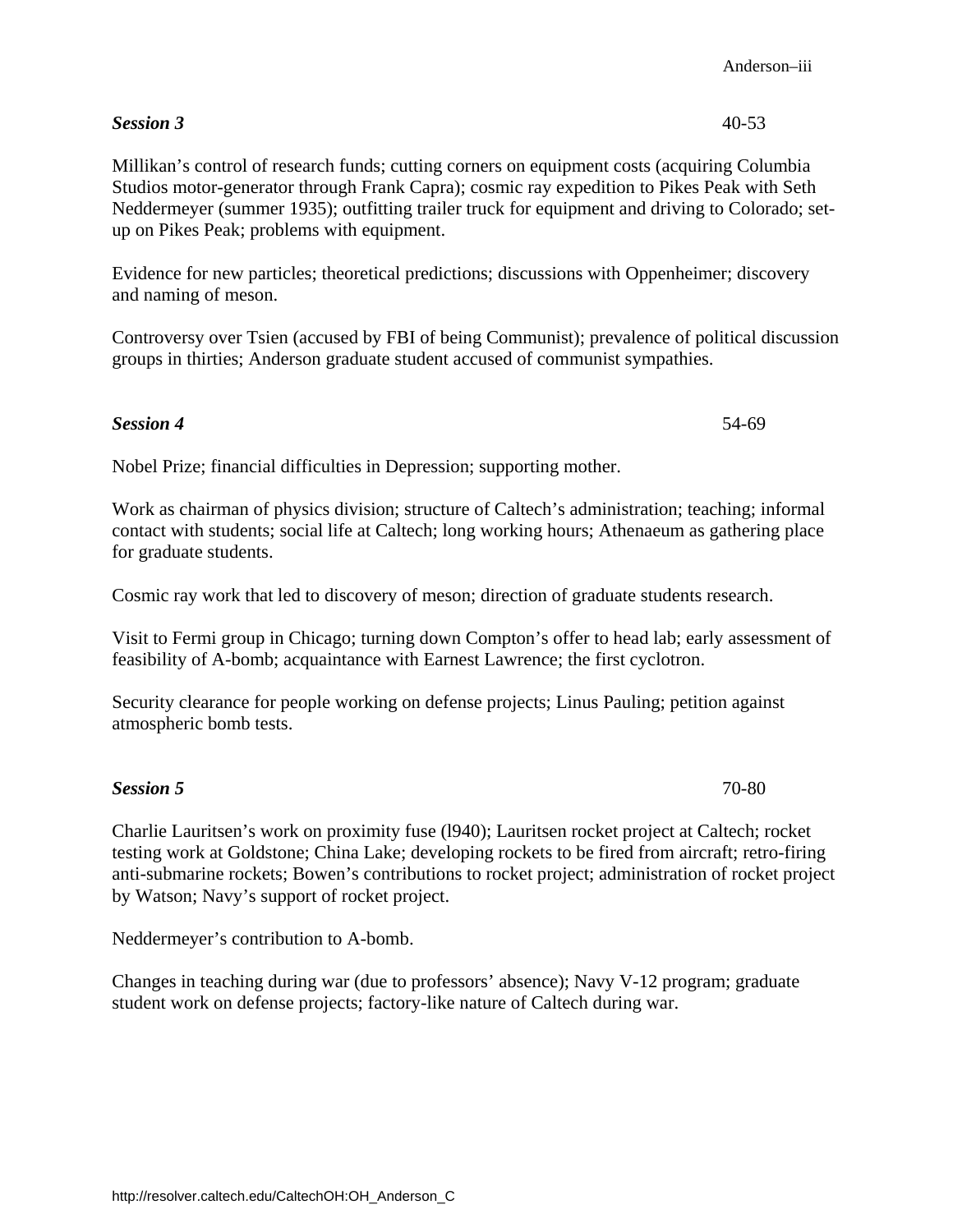# **Session 6** 81-95

Work on Freshman Admissions Committee; interviewing program; graduate admissions; funding sources for graduate education; possibility of doing away with undergraduate education at Caltech.

Committee on Sponsored Research; absence of classified work at Caltech and JPL; relationship between Caltech and JPL.

[Return to peacetime work after World War II; new funding from government sources; increase in](#page-87-0)  undergraduate enrollment; increase in research funds; growth of faculty; chairmanship of physics division; changing emphasis in particle physics; question of building large accelerator.

# **Session 7** 96-109

Family activities; raising sons; interest in auto racing.

[Using Navy B-29s for cosmic ray physics; safety and engineering problems with large magnets;](#page-102-0)  detecting strange particles at White Mountain.

Problems associated with having physics, mathematics and astronomy in one division; disagreement among mathematicians about hiring; trying to attract and keep young mathematicians; Owens Valley radio astronomy project.

President Kennedy's dinner for Nobel laureates (1962); Linus Pauling.

# *Session 8* 110-118

[Recollections of memorable events; sophomore physics course with Bowen; acquaintance with](#page-116-0)  Millikan; discovery of meson; summary of career.

Anderson–iv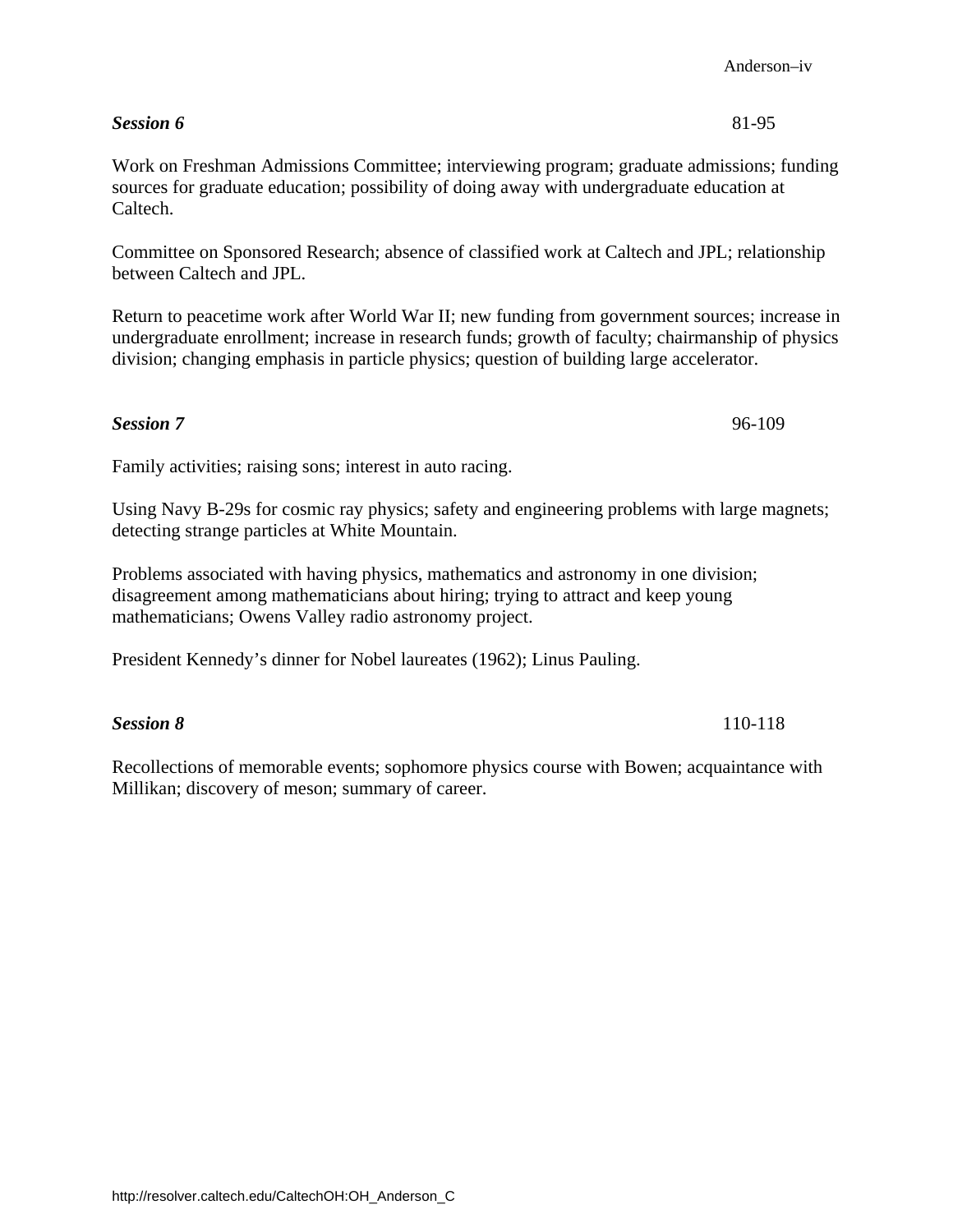# **CALIFORNIA INSTITUTE OF TECHNOLOGY ORAL HISTORY PROJECT**

# <span id="page-7-0"></span>**Interview with Carl Anderson** by Harriett Lyle **Pasadena, California**

# Session 1 January 9, 1979 Session 2 January 11, 1979 Session 3 January 16, 1979 Session 4 January 18, 1979 Session 5 January 23, 1979 Session 6 January 25, 1979 Session 7 January 30, 1979 Session 8 February 8, 1979

# **Begin Tape 1, Side 1**

LYLE: I know you were born in New York City and that you moved to Los Angeles when you were seven. I wondered if you would tell me a little bit about your family.

ANDERSON: I wish I had discussed things with my family more than I did. You know when you're a kid, you don't think of learning things that you will be interested in in later years. What do you want to know about my family? They both emigrated from Sweden when they were eighteen or nineteen years old, something like that. I don't know; I wish I knew. My father spent most of his life in the restaurant management business. Now, what he did the first five years or so after he reached New York City from Sweden, I don't know. I wish I'd asked him. So I don't know those things and I don't know what my mother did.

LYLE: Do you know anything about her family, for example?

ANDERSON: I have met my father's family. My grandfather was a farmer in Taby, which is a suburb of Stockholm, Sweden. I visited there in 1926 and saw my paternal grandfather.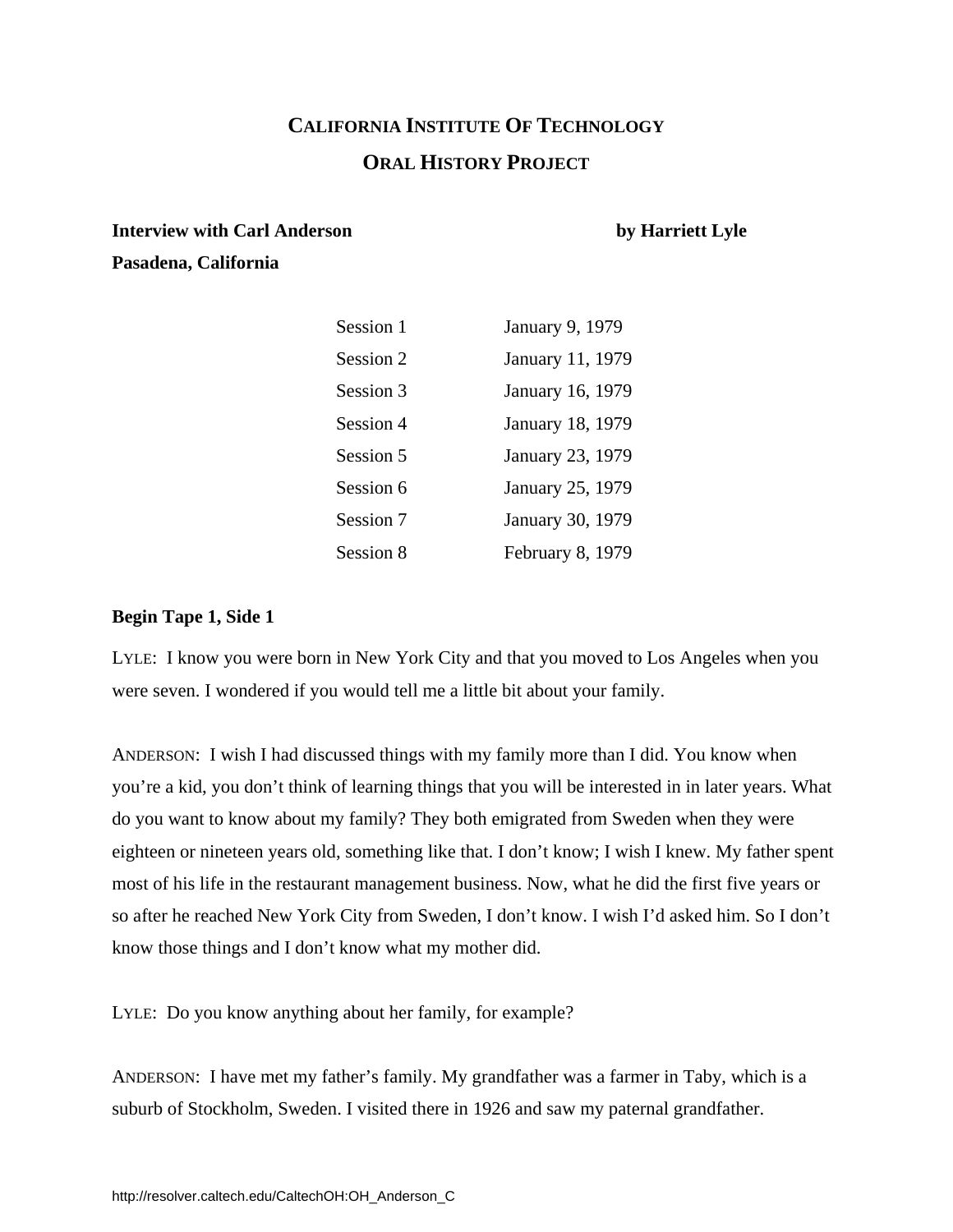LYLE: Was this on your Junior Travel Prize trip?

ANDERSON: Yes. On part of it we went to Sweden.

LYLE: Did you get to plan where you went on the trip?

ANDERSON: In those days, it was extremely informal. We didn't have to have a project. These travel prizes have been revived, and people submit projects—why they want to go to a certain place, to study irrigation in Egypt, for example. In the old days, people didn't have to have projects; you just went to Europe. But we were coached about all sorts of things by members of the faculty who had interests in the travel prize project. We were given books—Breasted's book on ancient history and medieval history and books on art. So we did, and enjoyed it very much. We visited many museums.

LYLE: How many went?

ANDERSON: There were two of us. That was the first year there were two. And the following year I think five or six went. They happened to get funds from somewhere.

LYLE: So did you talk to Noyes, then, too? Who set up the itinerary? I read once that Noyes had a distinct plan.

ANDERSON: It was up to us, really, where we wanted to go, although suggestions were made. The people most interested in the travel prize winners the year I won it were Alfred Noyes and John MacArthur, who was Dean of Freshmen at the time and was a great person who took a real personal interest in students. And so was Noyes. John MacArthur was a professor in the humanities division, and he taught French and German, which were required courses of all science majors in those days. And he was also the Dean of Freshmen. Noyes was head of the chemistry department, and a very distinguished chemist, as you know. He also took an interest in undergraduates. I remember he used to ask one, usually two, people to go camping with him.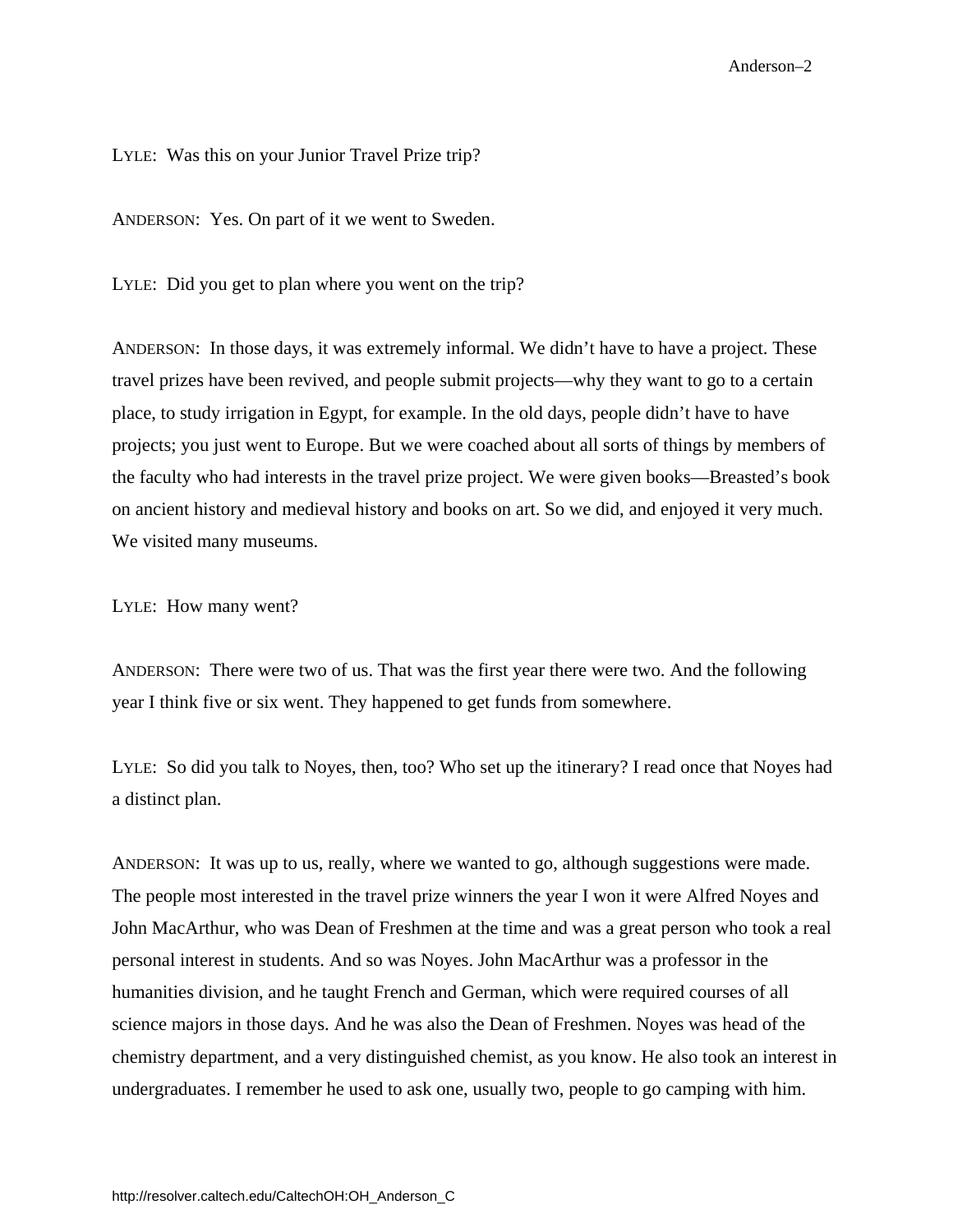One of his favorite places was Painted Canyon. You go out toward Palm Springs and then head east. It's at the foot of the mountains along the east side of Coachella Valley, so it's on the opposite side of the valley from Palm Springs. We used to camp there, and this was one of the greatest experiences for a young fellow to be able to chat intimately and informally with a worldrenowned chemist. I think I was a freshman, or maybe a sophomore, and we took several trips. He also bought a house on a cliff in Balboa, where he used to go during the summer. He was a bachelor.

LYLE: He had a big car. I remember seeing pictures of it.

ANDERSON: He had a four-cylinder Cadillac, yes. So I spent several weekends with usually one other student, at his house on the cliff there. It was built out of stone—big cast masonry blocks that were used in those days. And then there was a stairway down to the water, which was about twenty feet below the house. I thought that was the same spot where the marine biological lab is, but maybe not. But it's certainly near there.

LYLE: How did you know Noyes, through the chemistry class? How did you meet?

ANDERSON: I guess because I was a pretty good student, and he took an interest in high scholastically rated students—a real personal interest. I remember at the end of the first term at Caltech, I thought I would be lucky if I could get by with all C's, or 2's, I guess they were in those days. But I happened to be the number two man scholastically in the whole freshman class, which was a great surprise. And then I thought, when I looked at the number one man, that I ought to be able to be number one man. The second term, I was number one. So I had a good scholastic record. And I think Noyes probably—he couldn't have done this for the whole freshman class, obviously. So that was a great thing. I remember once I brought a book along. I said I thought I'd do a little studying. And he reprimanded me for doing that, because I wasn't supposed to study when I was out camping with him.

LYLE: What would you do on the camping trips? Would you go hiking?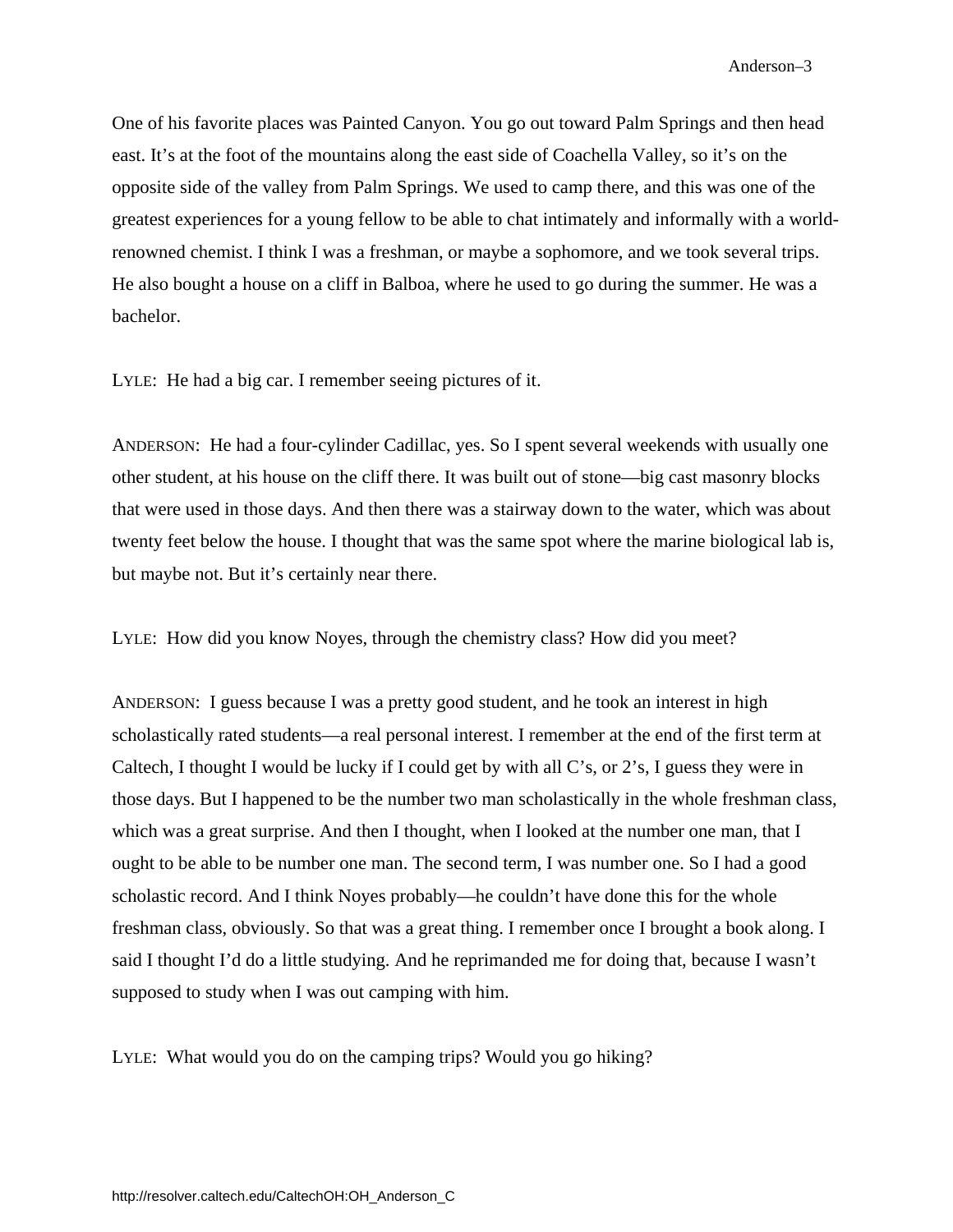ANDERSON: Yes, we'd go hiking. He wasn't in too good health, but we did go hiking. We walked, I remember one day, almost all the way from Balboa along the beach to just north of Laguna. It was several miles walking down the beach.

LYLE: Were there many houses there, then, or was it pretty isolated?

ANDERSON: No, it was all open country. The land that's now a hundred thousand an acre was probably a hundred dollars an acre in those days.

LYLE: So you knew him pretty well, then, before you took your trip to Europe on the travel prize.

ANDERSON: I got to know him very well, yes.

LYLE: So you told him that you had your grandparents in Sweden, and so they just arranged it.

ANDERSON: Oh, yes, we put Sweden on our itinerary.

LYLE: You had a six-months trip?

ANDERSON: It was supposed to be six months. We came home shortly before six months, because we wanted to get home. We missed California. We were probably five months or so, actually in Europe. We bought bicycles in Munich with the idea of bicycling up through Germany and into Holland and Belgium and so on.

LYLE: Just the two of you?

ANDERSON: The two of us. We were together all the time. But we never got outside the city limits of Munich. We had made a deal with the fellow we bought the bicycles from, that if we didn't want them, we could return them and get a partial refund. The trouble was, it rained all the time. And we decided that it was not a very practical way to travel.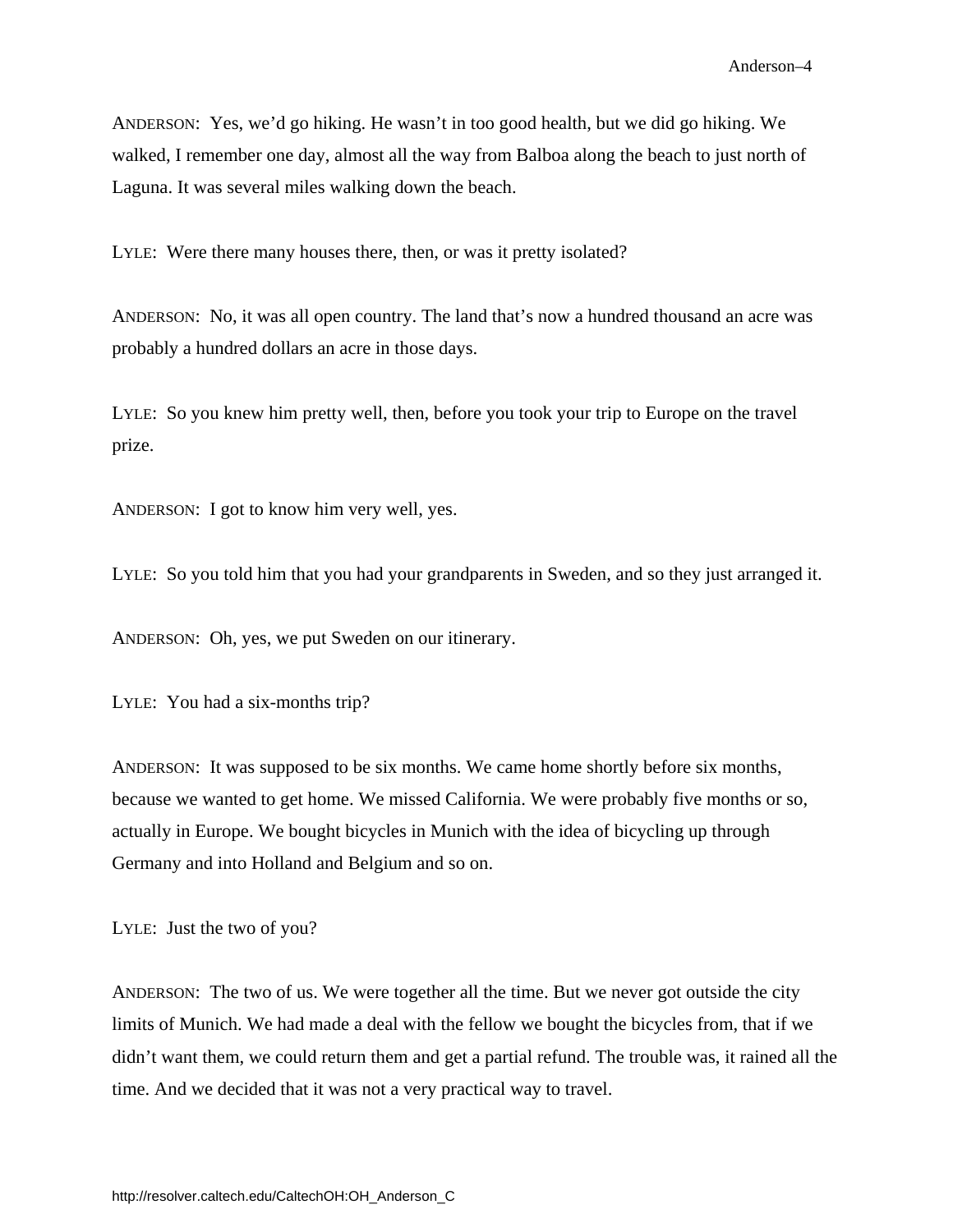LYLE: So when did you get to Europe, what month?

ANDERSON: We left on the trip at the end of the second term, which was in March, and sailed from New York to Naples, and arrived in Naples in the last half of March. Spring had already hit Naples by that time, so the whole city was just full of flowers, and it was the biggest contrast between New York City and Naples that you could imagine. We liked Italy and spent about a month in various parts of Italy—traveling most of the time. Living was pretty cheap, and we were on a tight budget.

LYLE: Was the Institute paying for all of the food and lodging?

ANDERSON: Yes. I think the prize was \$900, which was just enough to make the trip if you were economical. And then Dr. Noyes slipped us each \$50, just before we left, to spend going up to Gornergrat and Jungfrau Peak. He loved the mountains in Switzerland. And he said if it was foggy the first time we went up there, we should go up again. But we had to see Jungfrau Peak and the Gornergrat on clear days. To get to Gornergrat you take a cog-wheel little railroad car from Zermatt up to about 10,000 feet. And then you have a 360-degree view of Alps. That picture right there was taken from Gornergrat. That's Monte Rosa, the second highest peak in Europe, and I just happen to remember it's 15,211 feet high. We decided to climb it. So we did, and that's the only mountain I've ever climbed in my life.

LYLE: Did you take this picture on that trip?

ANDERSON: No. I took some pictures from the same location which show much more snow than that picture shows. That's the Gorner Glacier coming down between where the picture was taken and Monte Rosa. We were the first people to reach the summit that year, because it was a year of heavy snow. We hiked over the Gorner Glacier to a little hut. We had a guide, and he prepared some tea, and we were to start climbing at midnight so we could get up the summit before the snow got too soft. I didn't sleep a wink, of course. We left at midnight, and the snow was hard going for the first mile or two. I sank to my knees almost every step. Fred Ewing, the other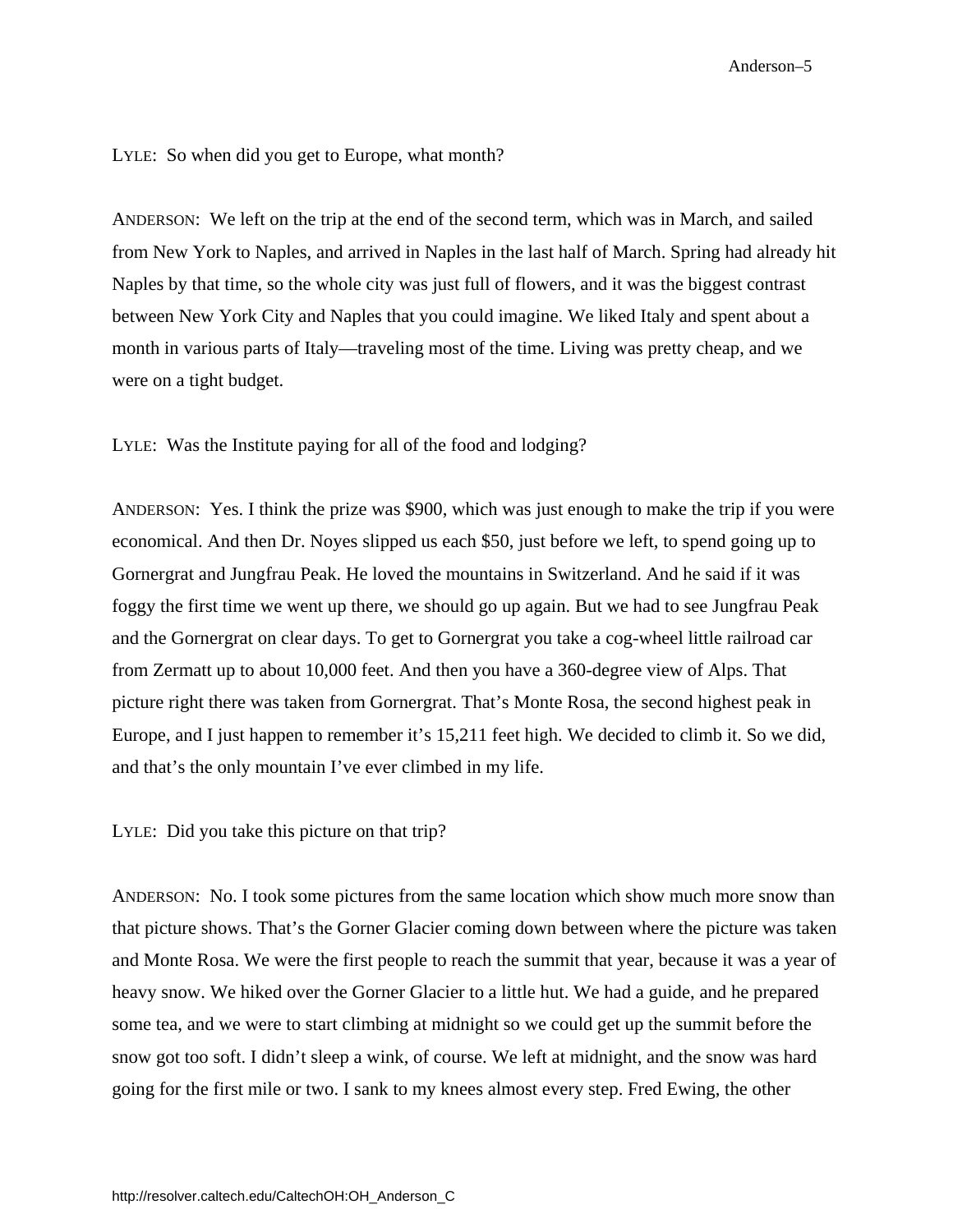student that was with me, was much heavier than I was and had smaller feet, and he sank to his hips. The guide was a little shriveled up fellow with great big feet, so he walked around on the surface, as though he had snowshoes. Well, we finally managed to get to the top, just at dawn, which was great. You could look into, I think he told us, five or six different countries. We had planned to climb the Matterhorn, but it was too early in the year to hope to do that; but we did look down on the Matterhorn.

So our trip was not all business, by any means. The instructions that we had were to go to Europe and travel.

LYLE: Had they made plans for you to meet certain people, or did you just go from city to city on your own?

ANDERSON: No, we had no appointments to meet any certain people. But we did in Munich attend a class given by Sommerfeld, who was, as you know, a very famous physicist at that time. That was great. We read in the paper of American Students' Week in Leiden, Holland. So we made only a very slight revision in our itinerary so we could be in Holland in Leiden during that week. And that was great. There were very few American students—I don't remember now; something less than a dozen. Lorentz, who was a professor at the University of Leiden, spent most of his time during that week with the visitors, the American students. And that's where I first met Oppenheimer. He was one of the people from the United States who was attending this American Students' Week. Lorentz spent quite a bit of time with the students, and there were so few that I got to have many chats with a very famous physicist, which was very interesting and inspiring. We also got to meet Kamerlingh Onnes.

LYLE: Were the students mainly physicists?

ANDERSON: I don't think so. I don't know. Oppenheimer was a physicist.

LYLE: Did you think of yourself as a physicist yet?

ANDERSON: I was majoring in physics when we left to go to Europe, so I was a budding young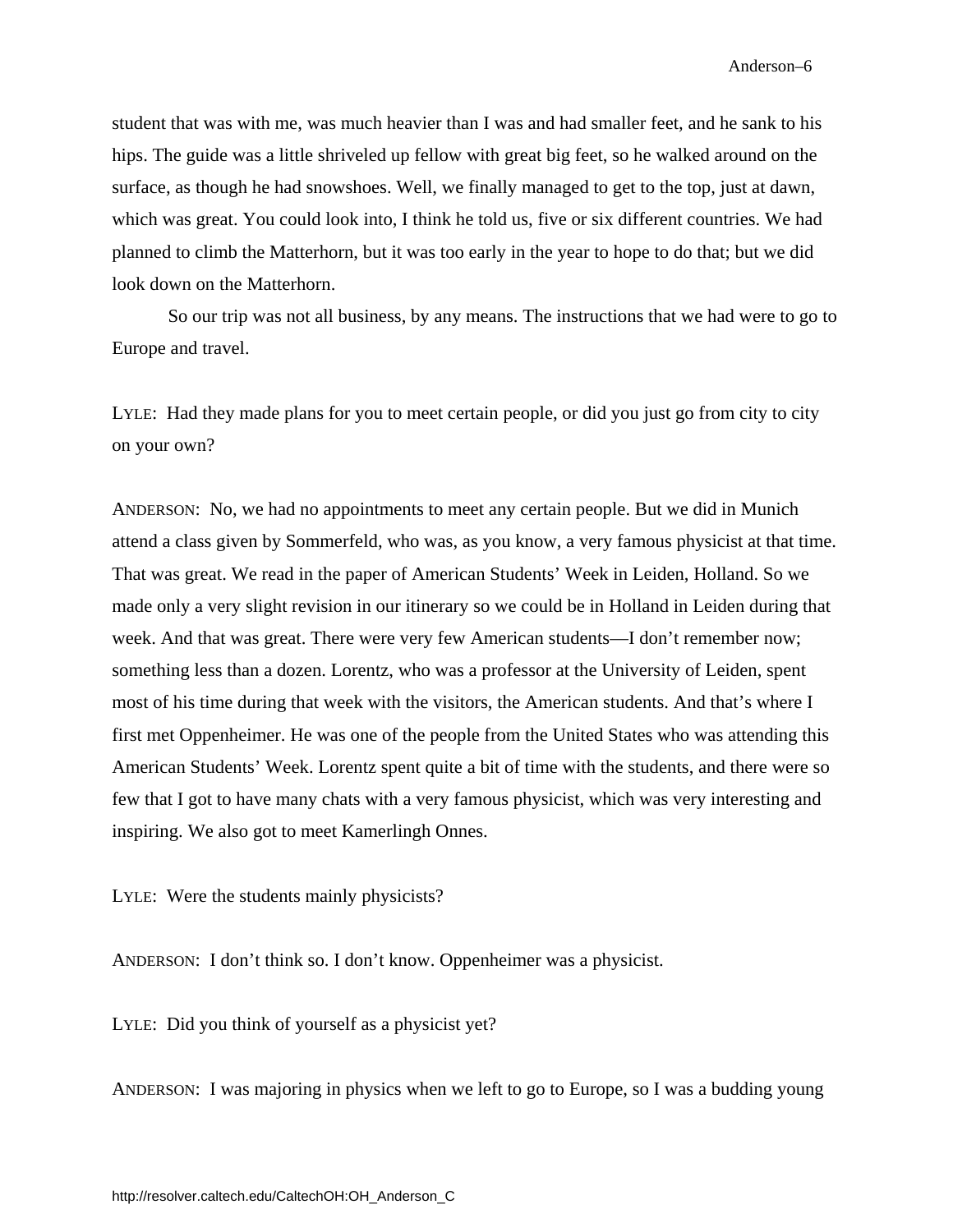physicist. All my life, from as early a time as I can remember, I wanted to study electrical engineering. This goes back to long before graduating from grade school. In those days, automobiles, many of them, used ordinary dry batteries—three inches in diameter and eight inches high—and they would have to be replaced when they ran down. I would go to the garages and get these old batteries, and some of them were practically brand new. People had them replaced when they didn't need replacing. So I used them for different kinds of experiments. And all through high school I was hoping to become an electrical engineer. The thing that changed my mind was the third term of my sophomore year at Caltech. There was what they called Section A, which was supposed to be some of the better students put in a special section that did the three-term regular physics course in two terms. And then Ike Bowen took the class for the third term and talked about modern physics. And that was really my first introduction to physics. It was something that was great, interesting, wonderful, and I learned you could even make a living doing it. So then I changed my course to physics.

LYLE: How did you think you made a living doing it? What do you mean?

ANDERSON: Well, in high school, nobody told me what physics really was. And there was no way to find out. Physics, in high school, was what was in the physics books—like steam shovels and pulleys and things. But I learned from this course that Ike Bowen taught, that there was much more to physics than what you learned in high school. He was doing physics and making a living doing it, so I learned that you could do that. And then I changed to physics as a major, but I got a degree in both engineering and physics, because the courses were quite similar.

LYLE: Okay. I want to talk a little bit more about that time. But before I go on, I would like to go back and find out how you got interested in science. Did your father encourage you or your mother or a friend or what?

ANDERSON: No, the interest didn't come from my family. My father was a completely nontechnical person. So I didn't know what physics was. I was interested for as long as I can remember in technical things. I built crude radio sets when I was very young.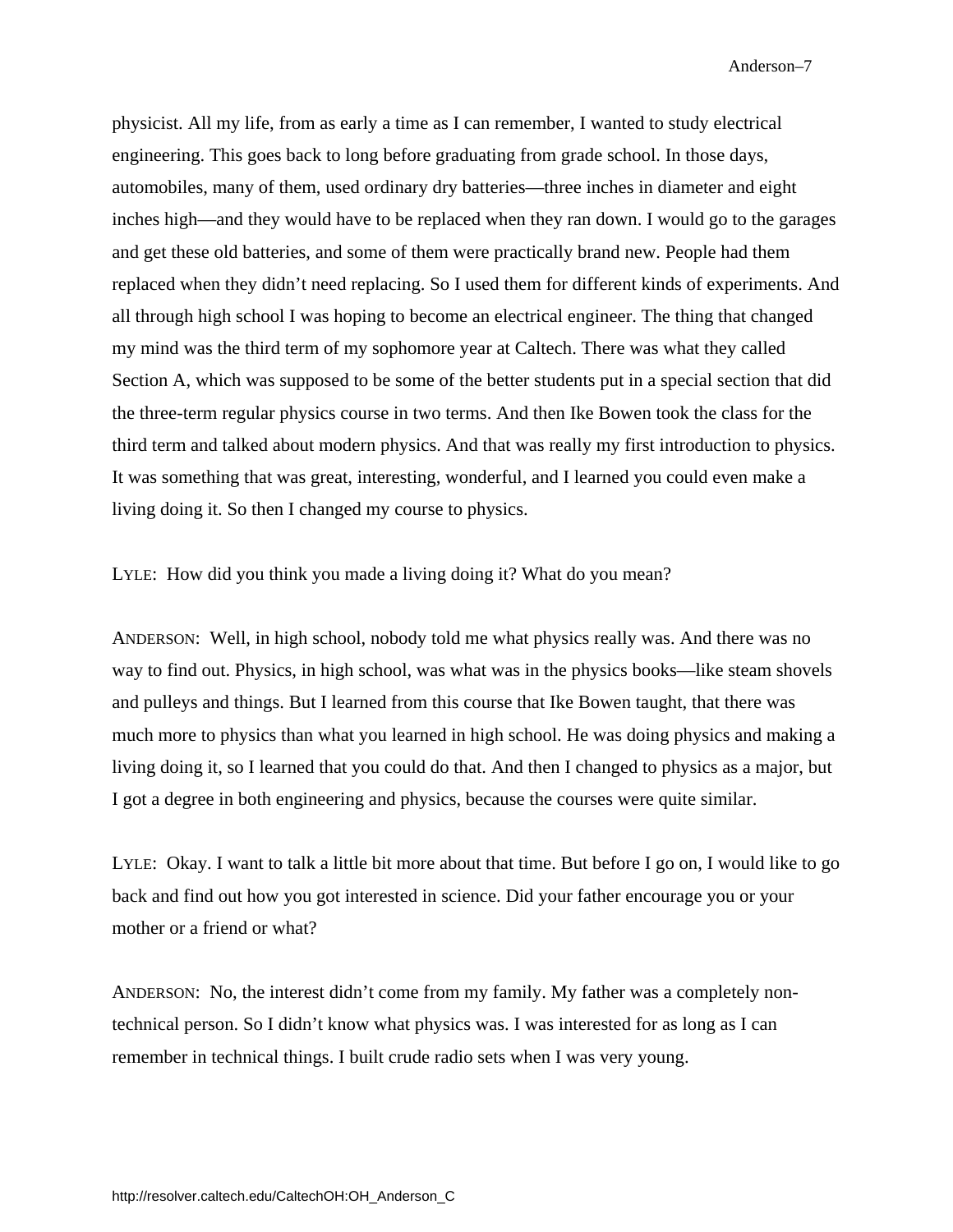LYLE: But how did you get interested in that, in building those things?

ANDERSON: I don't know. Nobody told me to do it.

LYLE: Who encouraged you to do it? Anyone?

ANDERSON: I wasn't encouraged or discouraged.

LYLE: Did you have anybody to do it with?

ANDERSON: There were many kids around the neighborhood, but I don't think any of them when I was seven, eight, nine years old, got me interested in technical things. But certainly by that age, my interest was highly developed.

LYLE: Well, what did you think about your childhood education? Was this interest entirely outside of school?

ANDERSON: Well, when I was ready to start high school, or just before, the family moved to a part of Los Angeles that was right at the borderline between Glendale and Los Angeles. So I was planning to go to Glendale High School. But they wouldn't let me in because we lived in Los Angeles, even though it was a hundred yards or so from the boundary of Glendale, because they had an unusually large enrollment or something. So I ended up by going to Poly High School, it was called in those days.

LYLE: Was that a public school or a private?

ANDERSON: Public school. It was a high school, a technically oriented high school, at the corner of Hope and Washington. It later became a trade school, and then disappeared. I don't know what's there now. So I took technical subjects—four years of math in high school, for example.

LYLE: Was it for both girls and boys?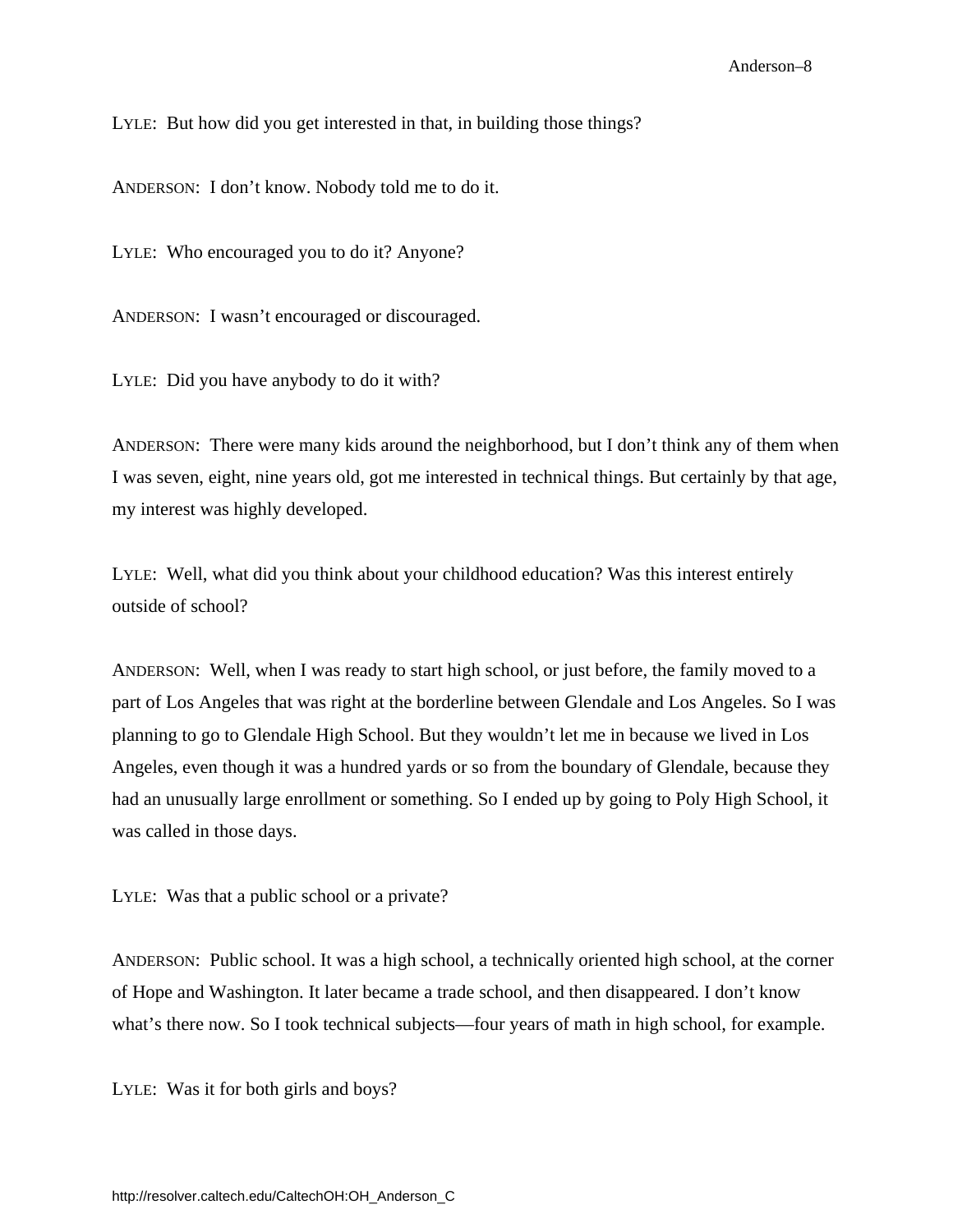ANDERSON: Oh, yes, it was a regular high school, but technically oriented—L. A. Polytechnic High School.

LYLE: Do you think it was a better education then you would have had, say, at Glendale?

ANDERSON: I don't know, because I never went to Glendale. I was very happy with it, and I was not critical. I didn't try to ask myself whether I was getting a good education or not. I just went to high school. I was interested in electrical engineering; and we had a good laboratory of electrical machinery—motors and generators and alternators and transformers. So I studied quite a bit of electrical, technical things.

LYLE: Were there other students who were also really interested in this?

ANDERSON: There were two of us who were similar in our interests. In fact, we're still good friends. There were four of us in the senior class who wanted to go to Caltech, It was a pretty large school—I don't know how many were in the senior class—but there were four of us who were good friends and we decided we wanted to go to Caltech.

LYLE: How did you know about Caltech?

ANDERSON: I don't know. I had a very good physics teacher in high school, and I may have learned of the existence of Caltech from him. It was not from visiting Caltech on students' day— I doubt if there was anything like that in those days. So we talked to various teachers, and all of them except this physics teacher advised us strongly against going to Caltech. They said, "You probably wouldn't make it. It's a hard place; it's hard to do a good passing job at Caltech. And even if you did, it wouldn't be worthwhile. You'd be so worn out at the end of four years"—and arguments like that. Except our physics teacher. He thought it might be a good place to go. So we all four applied and were accepted and got our B.S. degrees on the same day. We all applied for graduate work at Caltech, and all got our Ph.D.'s on the same day, all four of us, but in different fields.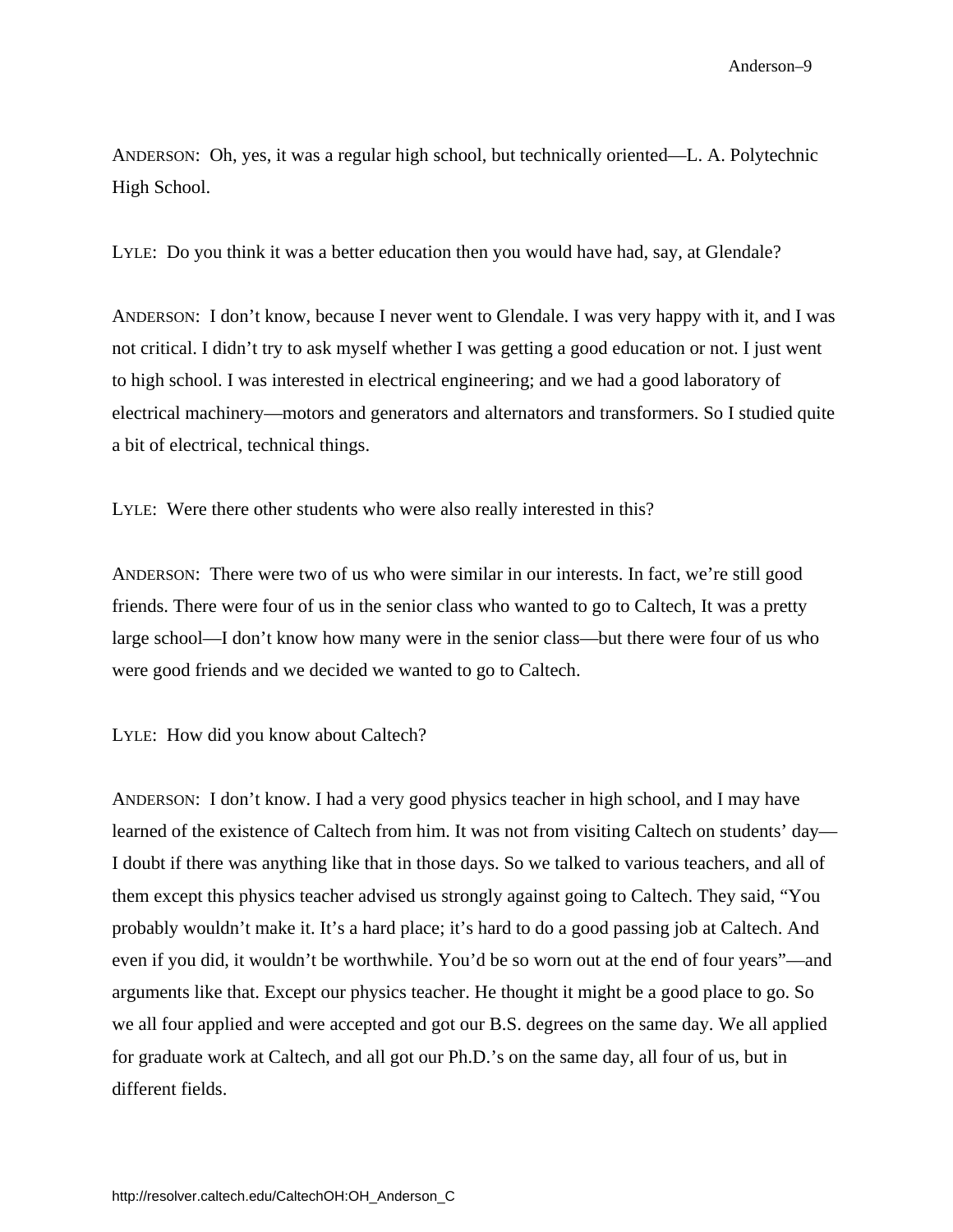LYLE: Did you work together, then, as a kind of a team as you went through?

ANDERSON: No. Two of us were close friends and were both majoring in physics. In fact, I still see him [Louis Gazin] once or twice a year. They live in Washington, D. C. He was one of the four finalists in the competition for the travel prize, but while I was in Europe, he, for some reason, decided to become a geologist, a paleontologist. So when I came back from Europe, he was no longer a physicist; he was a geologist and did his graduate work at Caltech and went to the Smithsonian in Washington—and he's still there. He's retired, but he spent all his life as a paleontologist at the Smithsonian. But we were close pals all through high school and through Caltech. When we were undergraduates, the geology department, I think, was first established; Buwalda came. And this friend of mine, while I was in Europe—if I'd been here, I would have told him that he should stay in physics, but I wasn't able to. And maybe he's happier as a geologist. I don't know. But we're still good friends, except we're far apart; but maybe twice a year or so, we see one another.

LYLE: When you started Caltech, you were living at home?

ANDERSON: I lived at home. My mother and father separated, so I really had my mother to support. I couldn't possibly think of going away to college and living away from home. There just wasn't the money there. I don't know now how we managed as well as we did. My mother must have been a marvelous business manager to live on the small income that we had.

LYLE: But was she pretty interested in what you were doing?

ANDERSON: She was interested, just because I was doing it. I think she was interested in her kid. Anything he wanted to do was of interest to her. I was in no way steered—I was not pushed into any direction by either of my parents. I was not given a great deal of advice by either of my parents.

LYLE: Did your friends from high school also live at home or did they live on campus?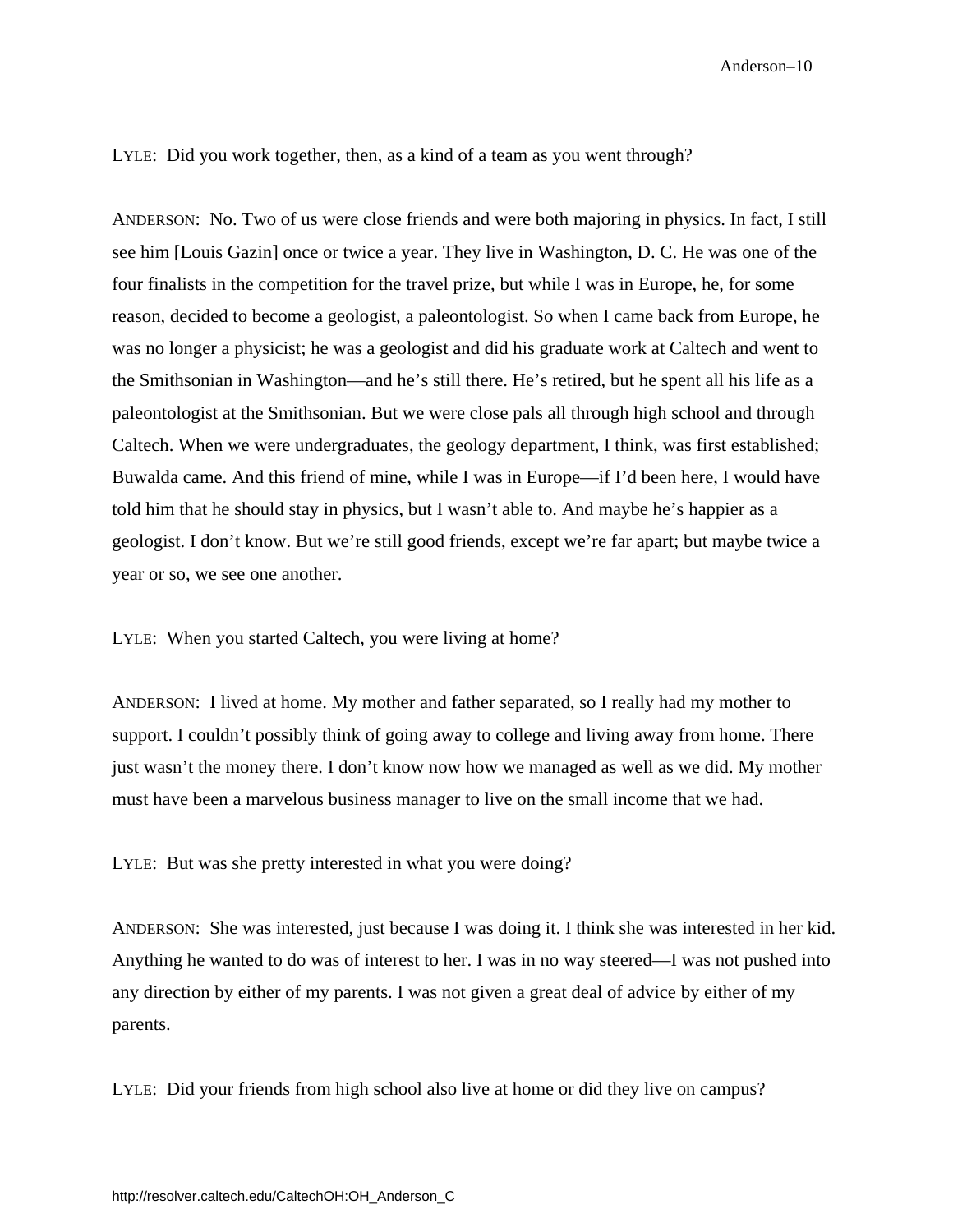ANDERSON: Louis Gazin lived at home. His family was of very moderate means. He couldn't afford to go to Princeton, for example, or to go away to school. The other two—Thomas Gottier and Bernard Moore were their names. Bernard Moore's dad was head of the chemistry department at the high school that we went to.

LYLE: Was it easy to get involved at Caltech, even though you weren't living right on the campus?

ANDERSON: By getting involved, do you mean running for student body president or class president or something like that? I was not involved in college activities. I didn't run for any office such as class president. I worked hard as a freshman. I think I worked harder that year than any other year before or after in my life. I worked very hard in studying. And it wasn't hard to do, because I was interested in what I was doing, but I did study very hard and I found it altogether different. I never had to study in high school. I mean, there you just don't have to study. But at Caltech, you do have to study.

LYLE: And also, you were very worried that your teachers might be right, the ones that said not to go to Caltech.

ANDERSON: All four of us were in Section A, which was supposed to be the top 10 percent of the class.

LYLE: Why did they put you in Section A at the beginning?

ANDERSON: Just because you had good grades. It started certainly in the sophomore year. I can't remember if it started in the second or third terms of the freshman year. But it was because I was put in Section A and had this contact with Ike Bowen, that I switched to physics. I might have learned about physics some other way, but I happened to learn about it from him in this special third-term course.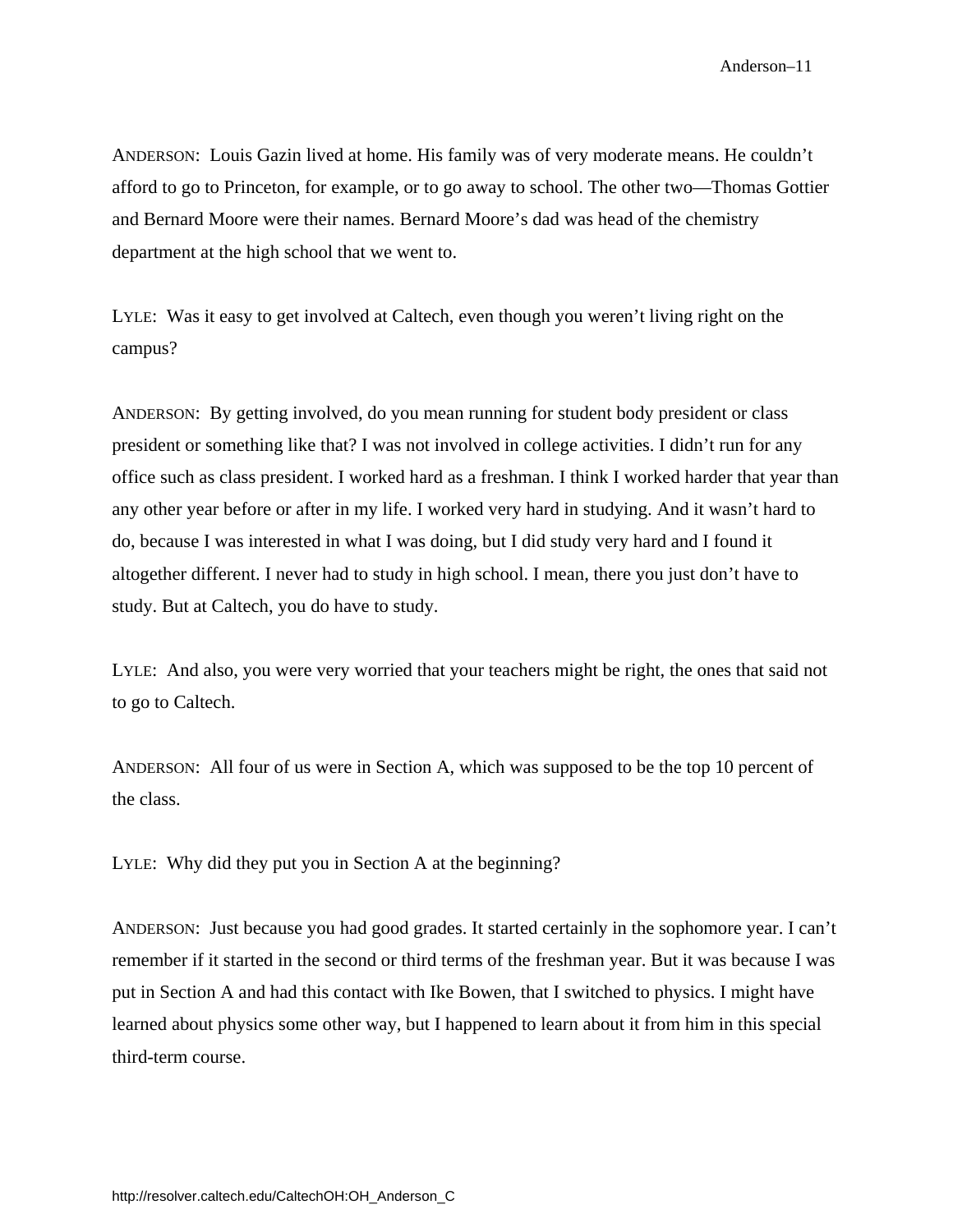LYLE: I wanted to ask what instructors you had that you remember as having particularly good classes. His sounds like one of them, certainly. Were there any other classes that you remember that you really enjoyed?

ANDERSON: Well, I admired Watson a good deal—Earnest Watson. He taught the Section A physics classes. For some reason, they used regular professorial staff to teach the Section A boys. I don't know why.

LYLE: But the other sections they didn't?

ANDERSON: Well, they used teaching fellows in those days, just as they do now. And I had some teaching fellows who were very good. In fact, Richard Badger was one teaching fellow that I had in chemistry, who later became a professor and spent his whole life at Caltech as a chemistry professor. There was the usual griping about teaching fellows—they didn't know what they were doing or they were talking over the heads of the students—just like you hear today. But I think less griping in general, because people were not in those days as critical as they are today about whether things are the way they ought to be. I think people accepted things more in those days with a less critical attitude and thought the way it was was the way it was supposed to be and it was all right.

LYLE: What about the math classes? Did you like math?

ANDERSON: Yes, I always liked math. I remember I had Morgan Ward as a teacher, whom I thought was an extraordinarily good teacher. Probably the best teacher of all was Richard Tolman. That was when I was a graduate student that I took a course in relativity from Tolman. I would put him as my number one teacher.

LYLE: What did you like about the way he taught?

ANDERSON: I don't know. He had a very strong and pleasing personality. He was the sort of person that people liked. And if I had to analyze just why, that would be hard. He also had a way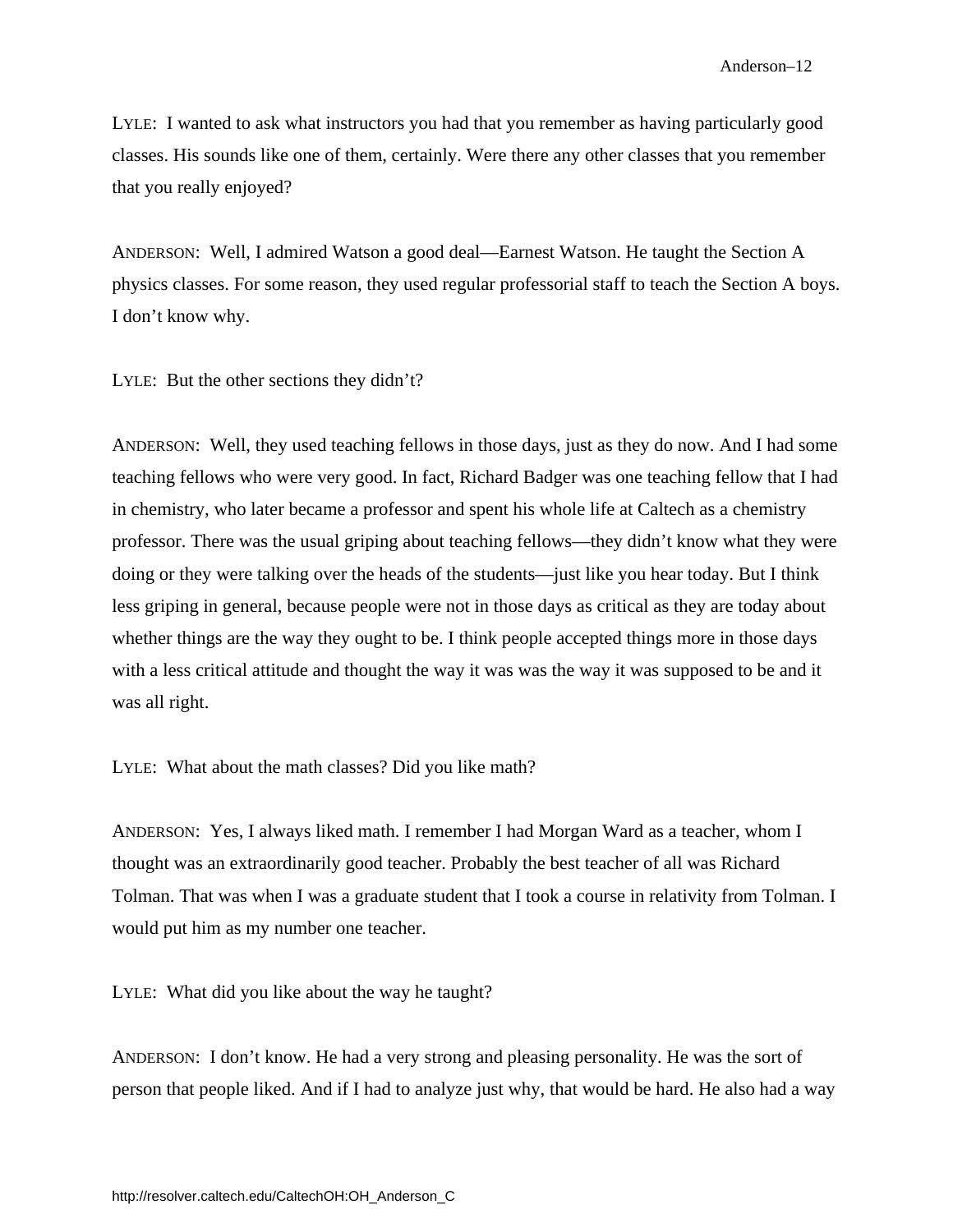of pretending that he didn't know, at times, as he was teaching. And he'd ask the students to help him out. I don't know if the students saw that this was just a technique of his.

#### **Begin Tape 1, Side 2**

ANDERSON: I don't know what makes a good teacher. He was a very interesting person. He had a way of pretending that he didn't understand something at times in his classes, and would ask the students to help him out. For example, he'd say, "I'm not a mathematician. Is there a mathematician in the class?"

LYLE: Do you think he didn't know sometimes?

ANDERSON: He knew, of course. This was a pretense, a teaching technique. He didn't use it every day; but his classes were bull sessions. It was not a formal lecture where he did all the talking. The whole class participated and it was fun, and I also learned a lot.

LYLE: How big a class did he have?

ANDERSON: Oh, I don't know, fifteen to twenty, which to my point of view, is an ideal size class. I might mention that Millikan, as far as I know, always taught a class when he was, in effect but not in name, president of Caltech. He was much more than president. Well, if there hadn't been a Millikan, there wouldn't have been a Caltech—I'm sure of that. He gave a course called "Electron Theory" to first-year graduate students. In the first three or four minutes, he'd write an equation on the board that had something to do with electron theory. But then he would almost immediately begin to reminisce. He wore these pincer glasses that he put on one finger, and would then tell about what happened in 1906, for example, in connection with his working on the oil drop experiment and the day he happened to think of using oil instead of water. So the whole class was that sort of thing, and it was great. It was, again, much more valuable than if he had talked in a formal way about electron theory. You could learn that by reading in the book, or having somebody else. But here was Millikan reminiscing.

LYLE: Did people understand that, though? It seems like it takes a certain level of interest in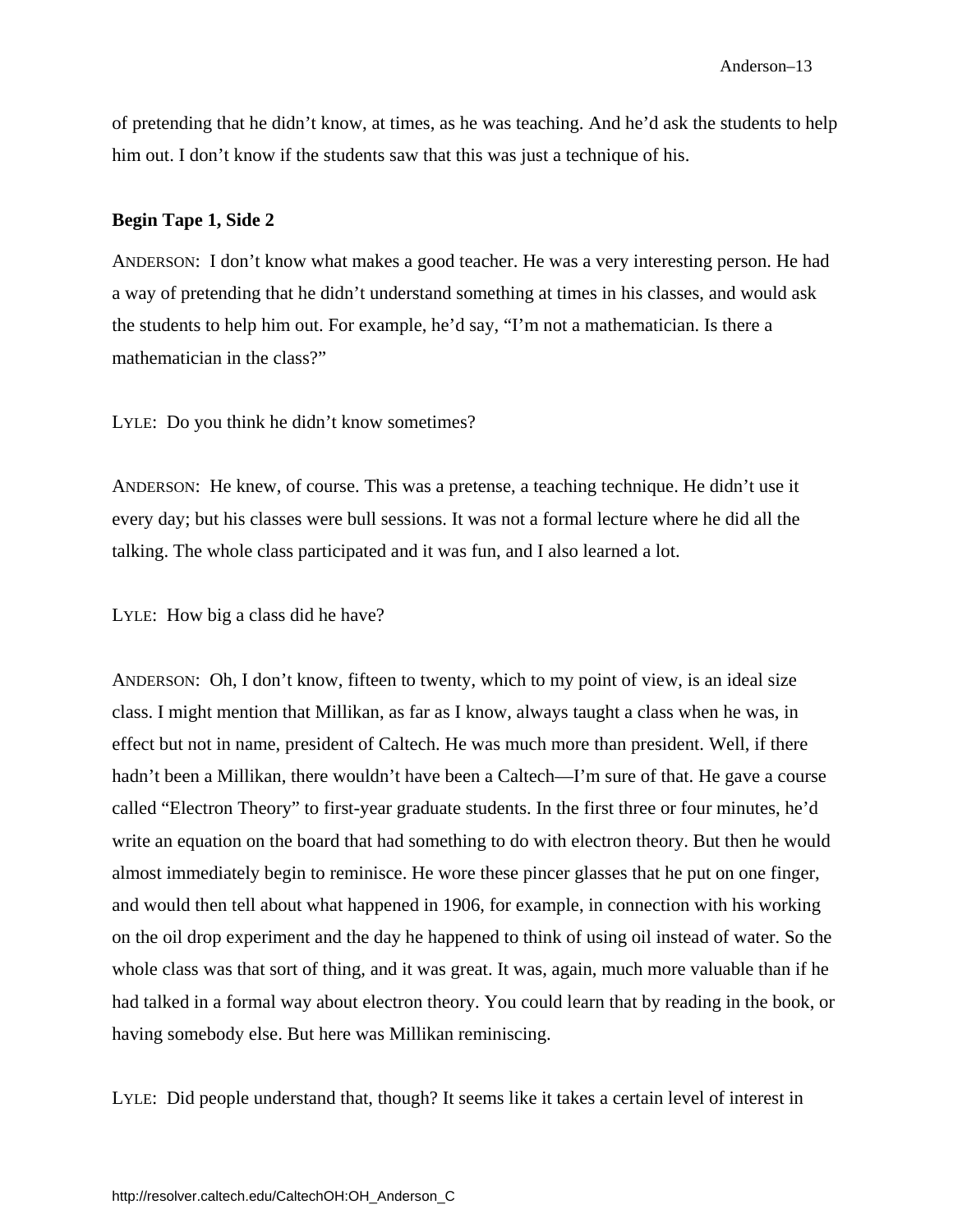history or interest in his work to accept that.

ANDERSON: I think, as a whole, the students liked it. There may have been a few who felt they were being cheated because they didn't learn much about electron theory, which is true. Anyhow, that was one of the great experiences, I thought, of my graduate years at Caltech.

LYLE: What did you do about testing and things like that in a class like this? It seems that students would be a little worried about what they were expected to learn.

ANDERSON: Yes, and as I look back I can't remember, I think he gave examinations. I'm sorry, that's vague. Maybe he didn't; maybe he passed everybody. Now we're going to jump to several years later, when I was in Millikan's office, talking to him one day. I was doing research on cosmic rays, and that was his great interest at the time. We were talking about cosmic rays—and this story is true and it's sort of funny. The registrar came in and said, "Dr. Millikan, you gave A's, B's, and C's to your students in your class." And Dr. Millikan said, "Yes; now take this first man for example. He was a good student; he wasn't top-notch, I gave him a B." and the registrar said, "Oh, I wasn't questioning your assignment of grades to the students. I was really pointing out that Caltech has the 4-3-2-l system and not the A-B-C-D system." So then Millikan said, "Well, I could change these to numbers, or we could change the system at Caltech." There were two solutions to this problem. And it is true that Caltech did change. In those days, grades were given in numbers. MIT, for example, had numbers, and the top grade was 1 down to 4—4 was a D. Caltech had numbers, and the top grade was 4 down to 1, which was a D. This caused some confusion. Well, anyhow, I thought it was interesting that Millikan saw two solutions to this problem—he could change the sheet of paper, or the system could be changed. So this does show that he did after all give grades and must have had some examination or something to base them on. But I have no memory of taking an examination in his course.

LYLE: Is this the only class he taught?

ANDERSON: Yes, I think this is the only class we taught. He was division chairman of Physics, math and—I don't know if astronomy was in there in those days. But he was, certainly president.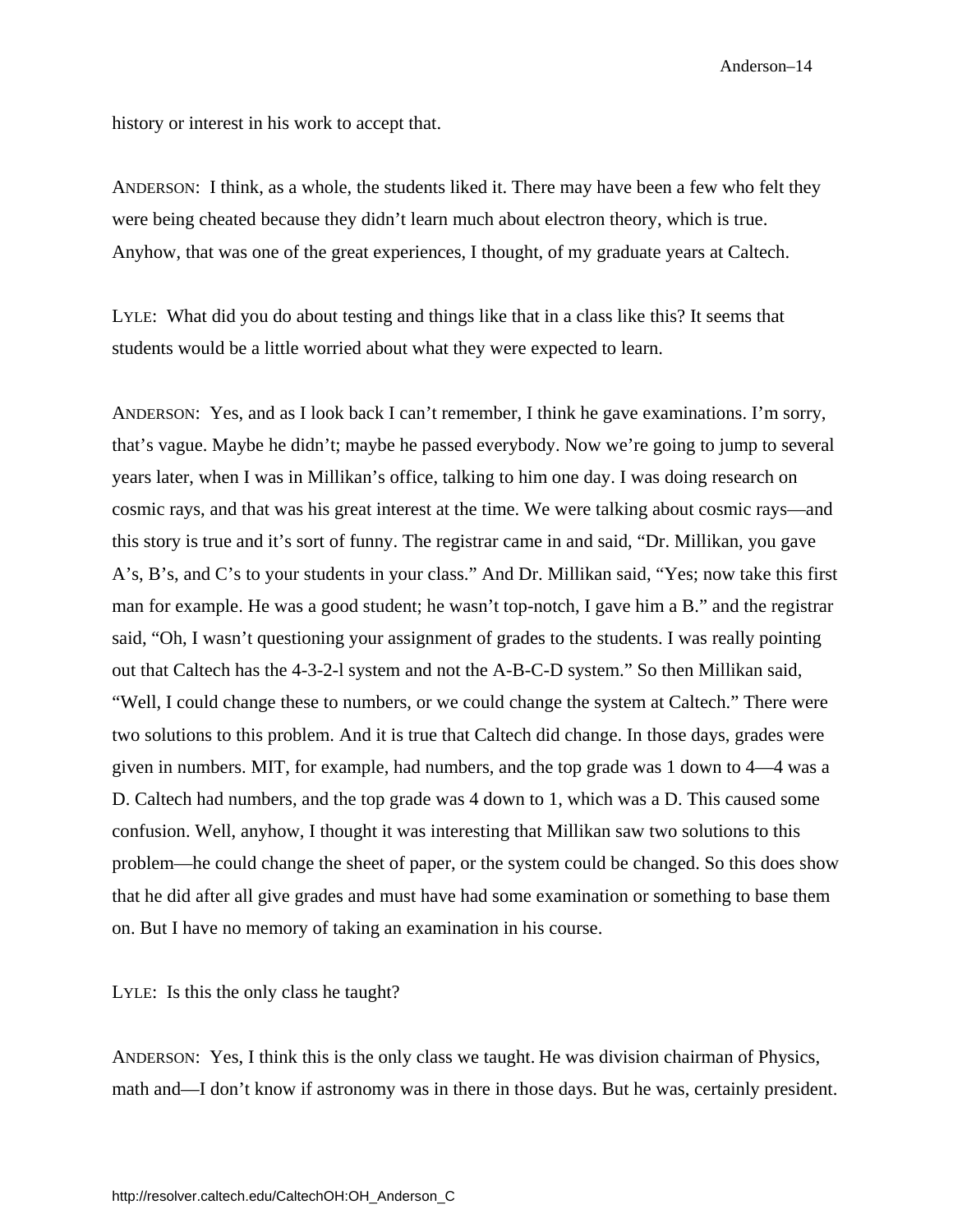His official title was Chairman of the Executive Council, but he ran Caltech to a much greater extent than any succeeding president and that was part of his being. For example he had to approve expenditures in all of the divisions. And he was very tightfisted—as he had to be, because money was very hard to come by and very limited.

You mentioned how did I hear of Caltech. I remember another story. This, again, was years later. I was traveling to an [American] Physical Society meeting on the train, and in the club car, happened to get talking to a fellow and he asked what did I do. I said I was a professor. He said, "Where?", and I said, "At Caltech." "Oh, is that part of UCLA or is it part of USC or what is Caltech?" So I said, "No, it's an independent college; it has nothing to do with SC or UCLA." Then Millikan's name happened to come up, and he said, "Oh, you mean Millikan's school!" And he knew all about it; but he knew it as Millikan's school, not as Caltech. The name Caltech didn't mean anything to him.

LYLE: Was that true, in general?

ANDERSON: Well, Millikan was a great public figure and had a knack for getting publicity. I'm sure it was necessary in order to raise money and develop Caltech, although many people criticized him for this and said he was a publicity seeker. But I do know—I got to know Millikan extremely well—that every move he made was in the interest of Caltech; not his own personal interests as much as Caltech's interests.

LYLE: Did you know Dr. Millikan when you were an undergraduate? Did the students get to know him at all?

ANDERSON: The chief contact that the undergraduates had with Dr. Millikan was—well, at least the freshmen—he had almost every week a freshman tea at his house, at which there might be fifteen or twenty freshmen that were invited. And I guess they went through the class, inviting something like fifteen or twenty each time, so that all of the freshmen had that contact with Millikan. He did not teach any undergraduate courses. Millikan was chairman of the physics, math and astronomy—as I say, I don't remember if astronomy was part of the division in those days—but everything that had to do with undergraduate students was handled by Earnest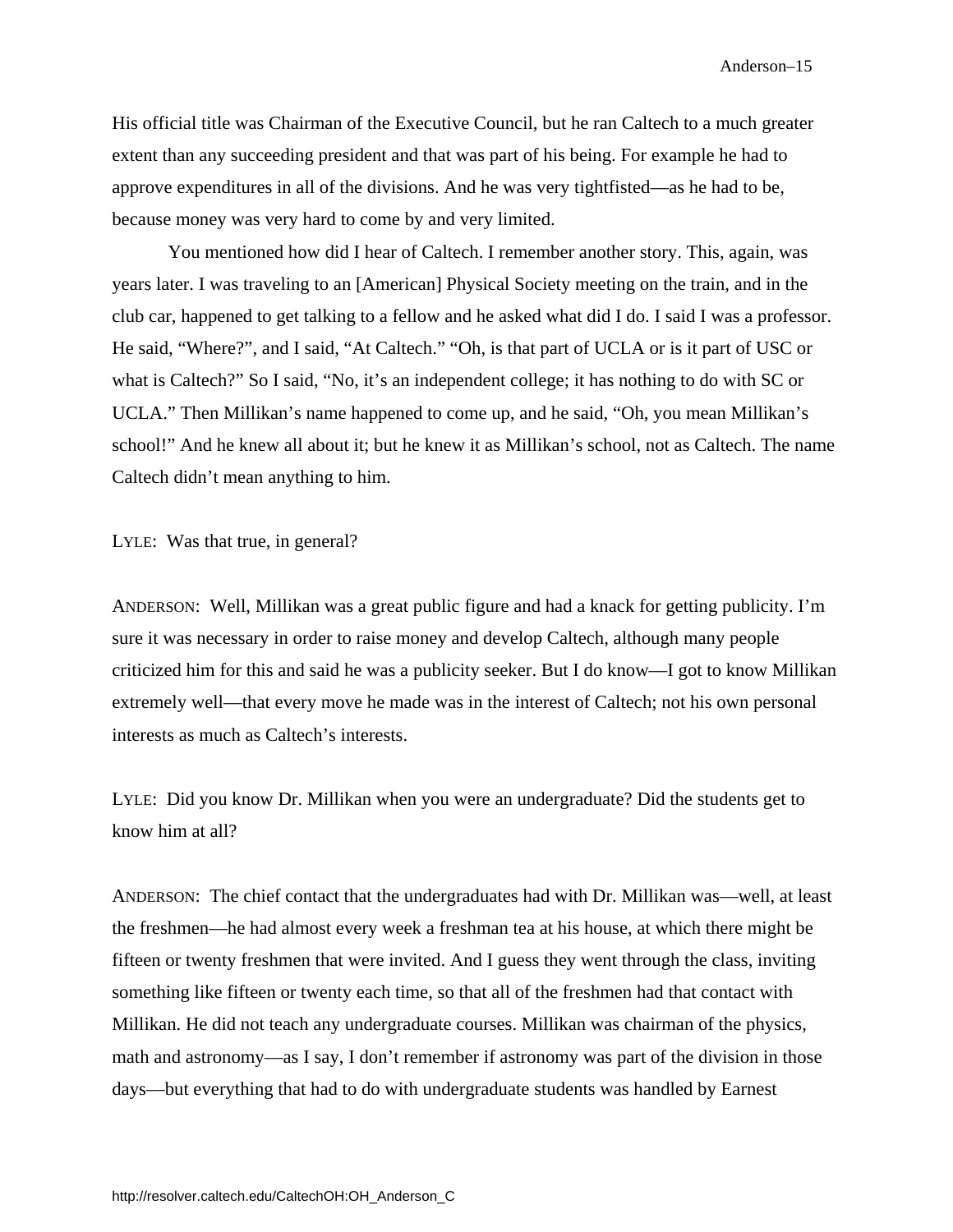Watson. Although Millikan did write a book, along with Mills—Millikan and Mills—that was for many years, I think, more or less a beginning physics undergraduate textbook and very widely used in many colleges in the country. I don't have any statistics on this. He was an extraordinarily busy man, and spent a good deal of his time with research all through his years here.

LYLE: I'd like to talk about that, but I'll wait to do that next time. The other question was this: Did you have any courses in astronomy as an undergraduate?

ANDERSON: Not that I can remember, no. As an undergraduate, I don't remember that I ever went up to Mount Wilson.

LYLE: Okay. The biology division wasn't started here until the late twenties, but did you study biology?

ANDERSON: I did not take a course in biology. I think Thomas Hunt Morgan came probably when I was a senior or maybe after I had graduated. It was in the late twenties.

LYLE: Yes, 1929, I think. Did you meet Linus Pauling in any of the chemistry classes or engineering?

ANDERSON: I can't remember when I first met Linus Pauling. I remember Noyes talking about Linus, what an extremely promising young chemist he was. These were during our camping trips and so on. He would occasionally talk about Linus, as well as a lot of other things. So I heard about Linus through Noyes, and what an extremely brilliant fellow he was, before I ever met Linus.

LYLE: I think he was maybe a little bit ahead of you, so I thought he might have taught one of those classes.

ANDERSON: He was a few years ahead of me, yes. We were not, by any means, classmates. In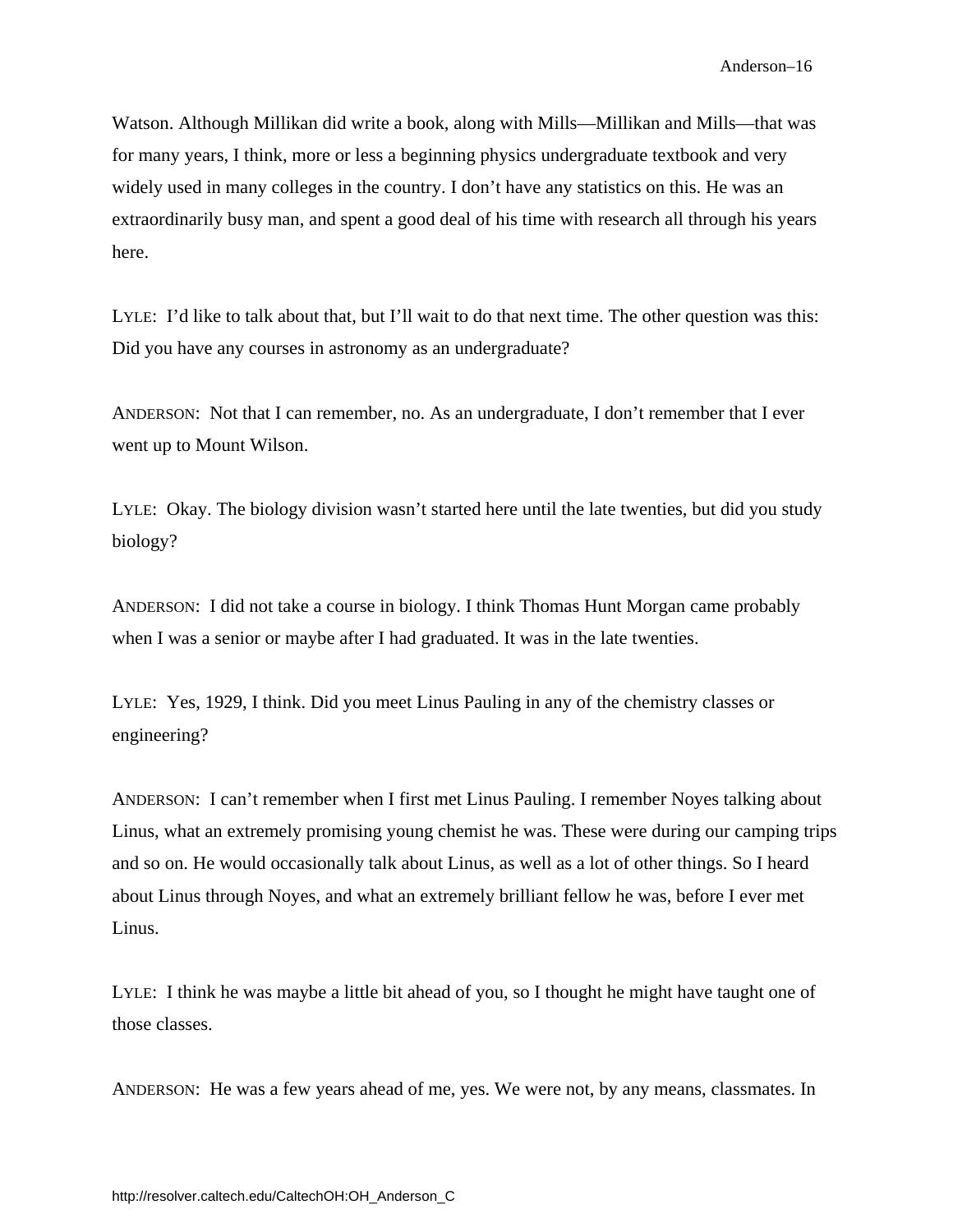later years I got to know Linus very well, after I was, I guess, a research fellow or at least on the faculty—after I got my Ph.D. degree.

LYLE: And during this time when you were an undergraduate, did people like Einstein come, or did they come later?

ANDERSON: Einstein visited Caltech, I think, around 1933. I remember hearing him give a series of lectures in 201 Bridge. I had my degree then—I guess I was a research fellow. I never had any close contacts with Einstein. I was introduced to him and talked to him for a brief time, but I never in any way had what you could call close contacts with him. Incidentally, Millikan managed to get maybe even most of the world famous physicists to visit Caltech. Lorentz, for example, and Ehrenfest and Heisenberg and Dirac, and you could just go down the line, and he had them come to stay for a few days. So we at least listened to them give seminars—all in 201 Bridge. So that room has held, at one time or another, just about all of what you might say were the really top-notch physicists.

LYLE: Did that make it a lot more exciting to work here?

ANDERSON: Yes, to me it was very exciting, to see these people, even if you didn't have a chance as a graduate student to meet them or have any real close contacts with them. But that's something that I think was an extremely good idea, and I think in those days, an unusual idea. Nowadays, people travel all the time. I mean, you go to Europe overnight in a few hours. And now physicists are always traveling. But in those days, it was unusual for a European physicist to come to the West Coast.

LYLE: And Millikan must really have wanted them here, to be able to afford to invite them, because money was pretty tight.

ANDERSON: It was probably to help the prestige of Caltech. And whether it did or not, in the public mind, I don't know. But, certainly, he must have had that in mind when he invited Einstein, who was a public figure even in those days. But many of the other top-notch physicists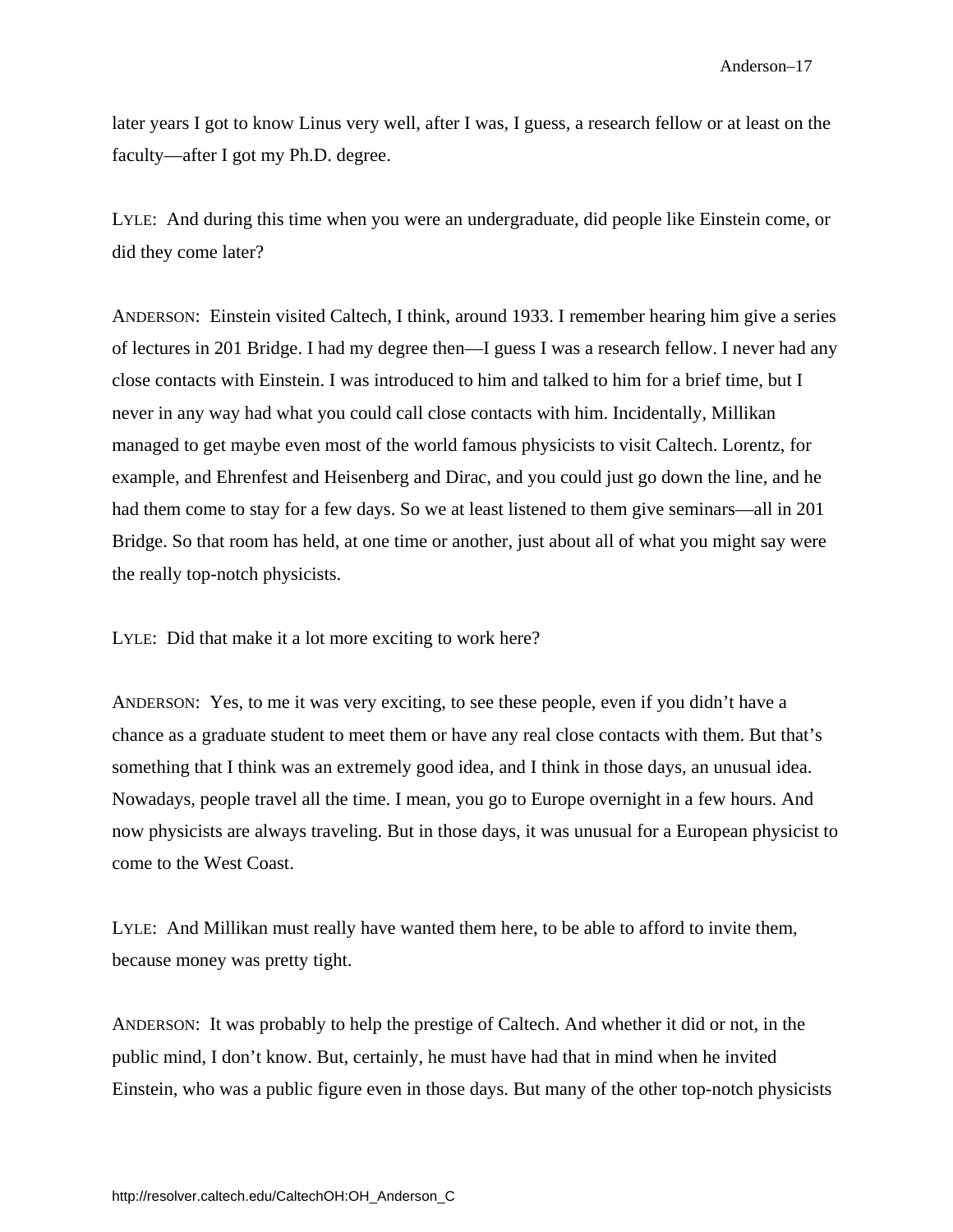were not known by the general public the way Einstein was. It was a great idea, and just what was in Millikan's mind, I don't know. It certainly helped educate the Caltech students.

LYLE: Of these people who visited, are there any of them that you remember particularly the way they gave the talk?

ANDERSON: Oppenheimer was on the faculty at Caltech and at Berkeley at the same time. So he used to commute and spend one term at Caltech. And Oppenheimer, who later became an extremely eloquent lecturer, was not in those days a good lecturer. He didn't speak loudly enough, and he didn't really face the audience as much as I guess he should have. I remember Ehrenfest, who was a very well known physicist in that day, was visiting Caltech, and he sat in the first row. And he said, "Oppenheimer, is it a secret?" I just happened to remember that incident. But Oppenheimer was not a good teacher. I took a course in quantum mechanics from Oppenheimer when I was a graduate student. There were about forty people or so in the room, in Bridge. The room was packed. I didn't know what Oppenheimer was talking about at all; I had no idea what he was talking about. He, in those days, was not a good lecturer. He paced back and forth, and wherever he happened to be at that instant, he would write some squiggles on the blackboard—part of an equation—and they were scattered all over at random on the blackboard. And I wasn't prepared. I didn't have the background to understand theoretical physics at the level that he was speaking. So I went to his office one day and said that I was afraid I would have to drop his course, because I didn't understand it. I said I didn't have the preparation to take it. And he sort of pleaded with me not to drop it. And then he admitted that I was the last person to come up to him and ask to drop the course.

LYLE: That took a lot of nerve to tell you that.

ANDERSON: And he told me that. He really pleaded with me to stay. He said he wanted to have an official course at Caltech. So I said, okay. He said, "I assure you, everything will be all right at the end of the term. So I stayed registered as a student, and he had an official course. At the end of the term, he asked me what is the highest grade and what is the lowest grade at Caltech. And for an instant there I thought of reversing them, but I didn't. And I told him the highest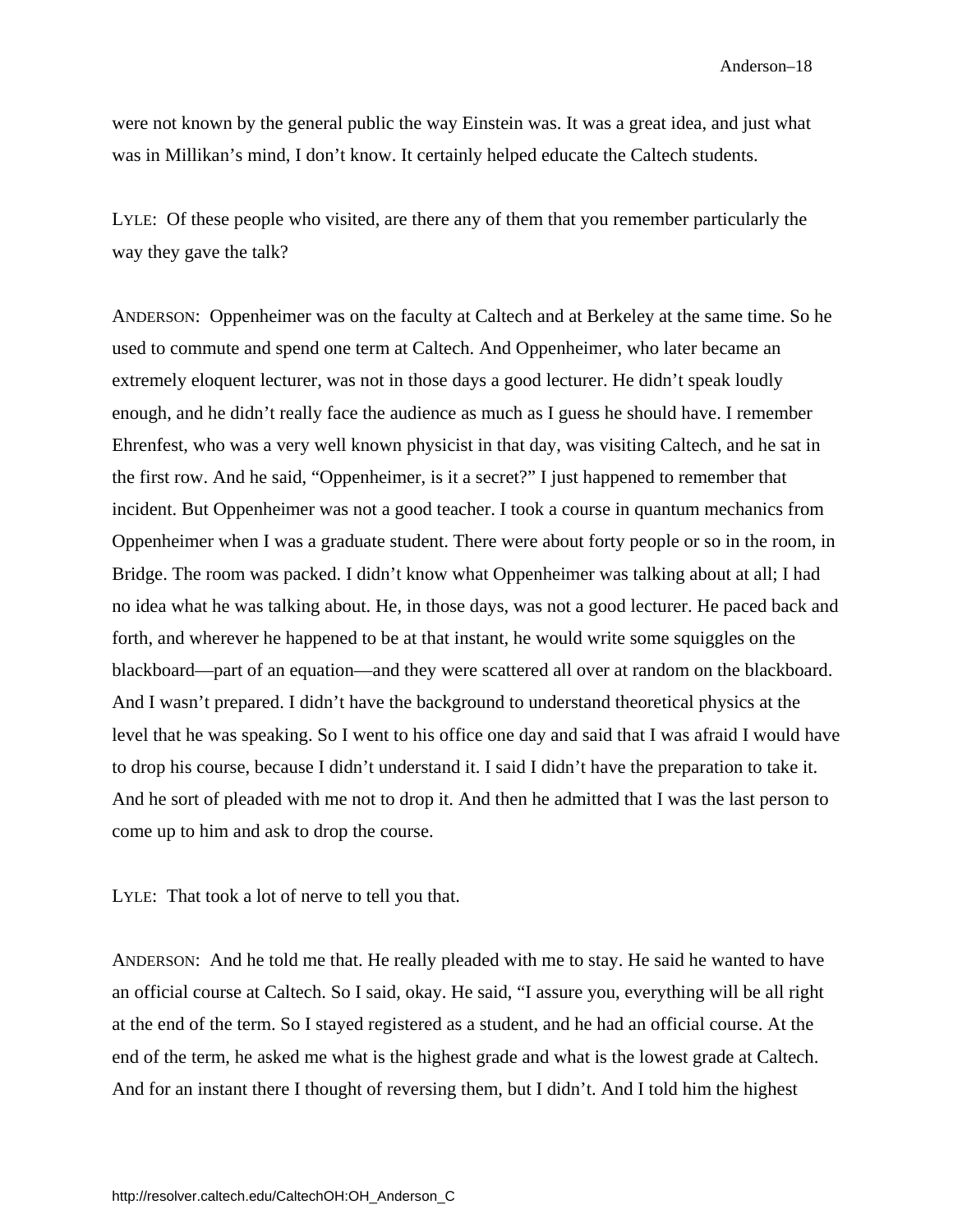grade and the lowest grade, which he should have known, and probably did. Anyhow, I got an A in the course.

LYLE: Did he get better? Could you understand it more as you went along?

ANDERSON: No, I didn't. It was over my head, all the way through.

LYLE: So you were taking the course officially. There were other people who were sitting in.

ANDERSON: The forty people stayed on till the end. They were more advanced students and they were theoretical students. And I assume that they were learning something, or they wouldn't have been there. But I was registered for the course. Although I must admit I didn't attend all of the lectures.

Another interesting thing about Oppenheimer: This was in the days when the first papers on the Dirac theory were being published. Tolman got Oppenheimer to agree to give a series of evening lectures two hours long—I think three a week—on the Dirac theory, for anybody who wanted to attend. So I attended the first meeting of that series, and Oppenheimer talked for two hours. We were perhaps a dozen or fifteen people in one of the rooms in Gates. And at the end of the two hours, Tolman got up—he always called Oppenheimer Robert—and he said, "Robert, I didn't understand a damn thing you said tonight, except…" Then he went to the blackboard and wrote an equation. He said, "That's all I understood." And Oppenheimer said, "That equation is wrong." And there was never a second meeting of this attempt on Oppenheimer's part to tell various people, mostly faculty, what the Dirac theory was all about.

LYLE: Was Tolman angry when he said that?

ANDERSON: Not at all, no. That's Tolman for you. Oh, no, they were extremely good friends. If Tolman didn't understand a damn thing, then I'm sure nobody else in the group did. I'm sure I didn't. And it became clear that nobody was getting anywhere.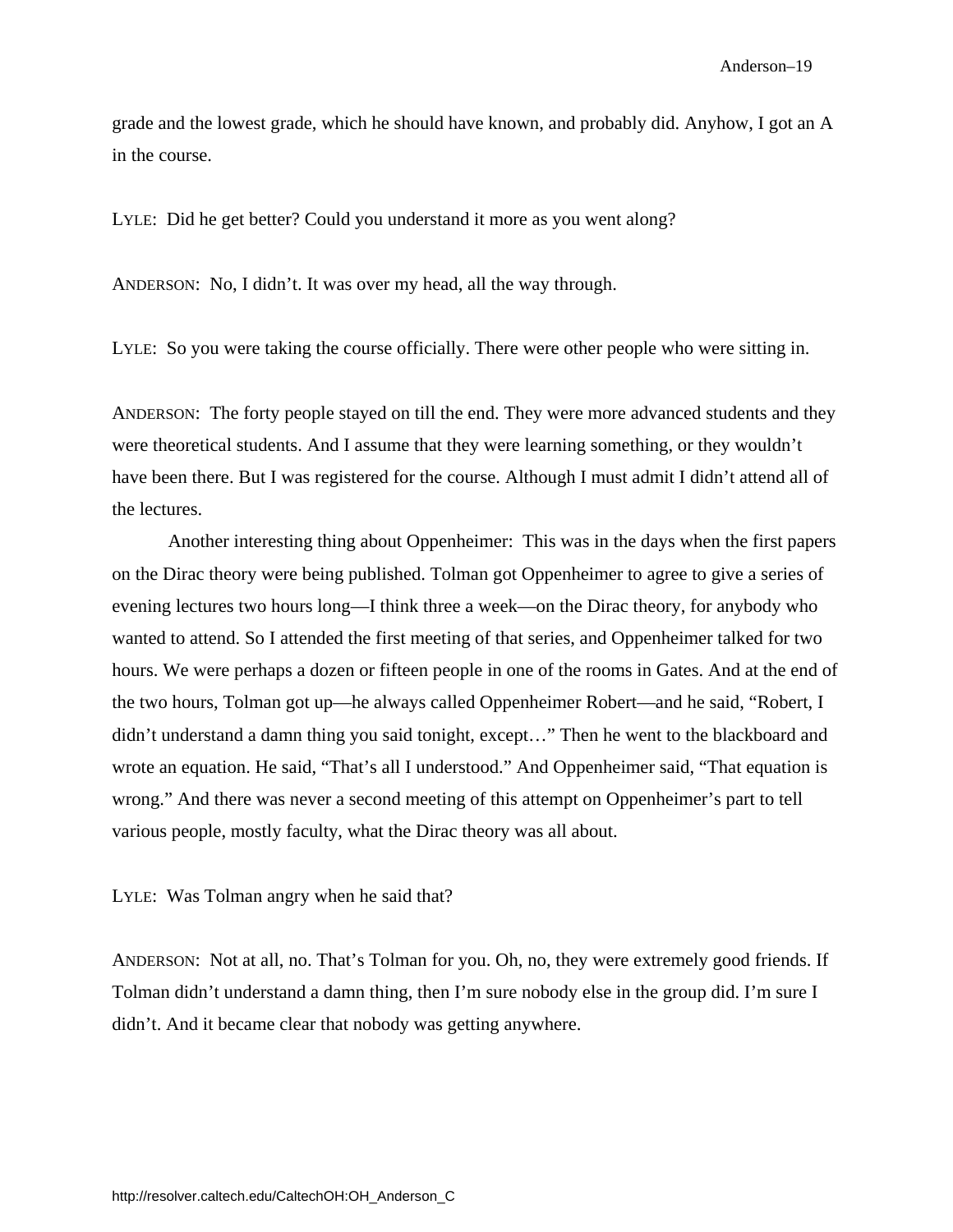# **CARL ANDERSON SESSION 2 January 11, 1979**

### <span id="page-26-0"></span>**Begin Tape 2, Side 1**

LYLE: Today I want to talk a little bit about your graduate work at Caltech, which started in 1921.

ANDERSON: Actually it started in '26. Well, I took some courses ahead of time, so I had nothing much to do in my senior year. Millikan was away on a trip, so I couldn't talk to him at that time. But I did talk to Earnest Watson, whom all the students talked to, and told him that I would like to get started on some research because I didn't have enough to do. So he assigned me to work with Lee DuBridge, who had just come to Caltech as a National Research Council fellow, to work on the photoelectric effect. So Watson told me to look up DuBridge. He needed somebody to help him, so I did. I guess I worked for him for maybe about three years. He assigned me a job to build a monochrometer for his photoelectric experiment. He had just gotten his degree, and he was going to spend some time as a postdoc at Caltech. So that went on for about three weeks. And then Millikan called me into his office and said that I shouldn't be doing that. I should be doing something else—I should be working with Loughridge and not DuBridge. You see, Millikan really assigned research projects, I guess, at least in my experience. Nowadays, the faculty is very careful to find out what the student's real interests are, so that he isn't put on something that isn't the best thing that he wants to do. Millikan told me that, so I looked up Loughridge, who was working on the photoelectric effect of X rays with a cloud chamber. He was just finishing up his work for his degree, and he left something like a week or two after I started working with him. So I had a room full of his apparatus and carried on and did some modifying and started working with it.

LYLE: Millikan must have known he was going to leave, right?

ANDERSON: Oh, yes, Millikan knew he was going to leave. I guess that's why he felt he needed somebody to carry on that work. So I did that for four years, I guess, and greatly modified the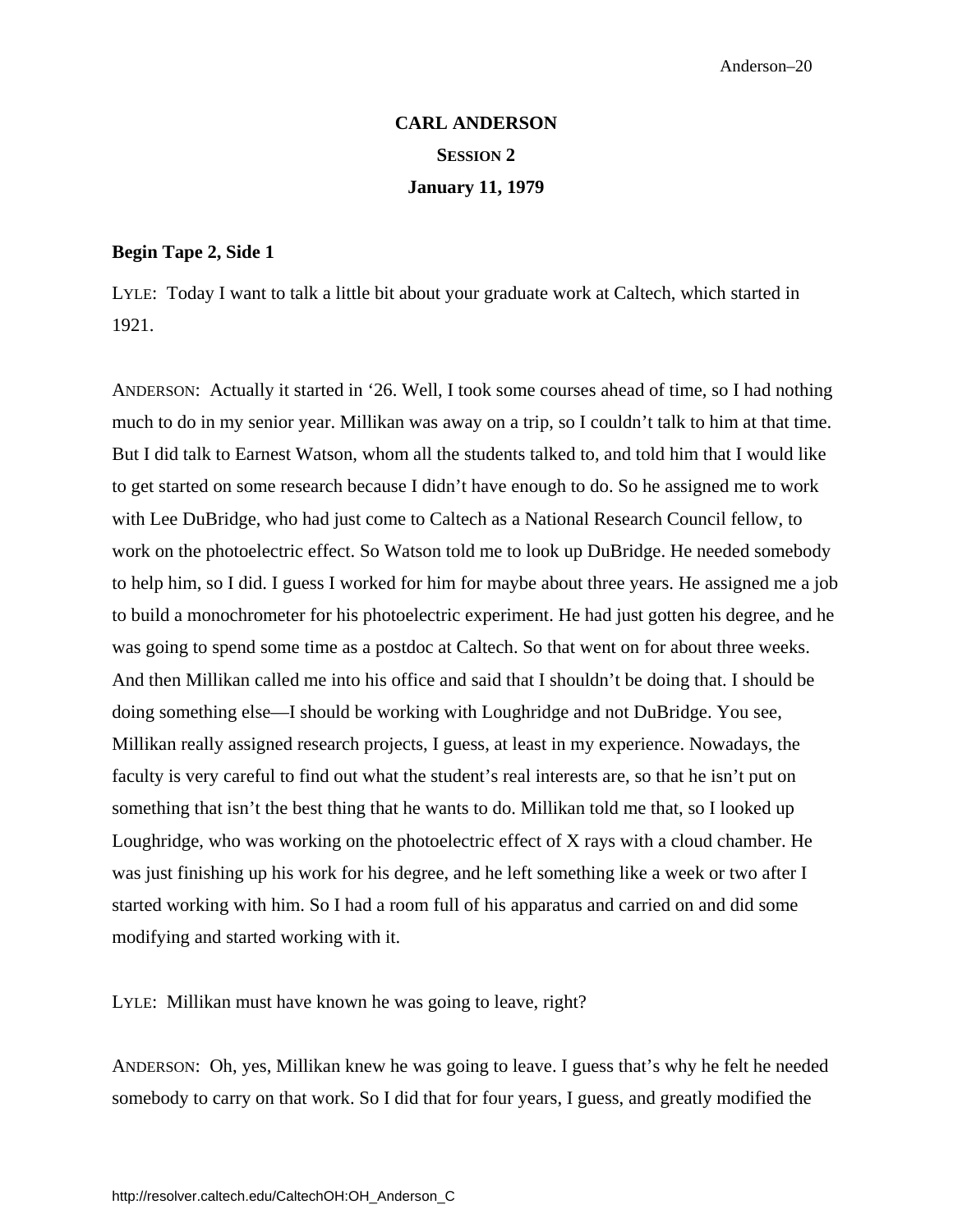equipment and did quite a bit more than Loughridge.

LYLE: So that's what you did as your graduate work.

ANDERSON: So that was my thesis work. I guess many months after I was working there, I happened to bump into Millikan and tell him that I didn't have any research adviser, faculty adviser, as you're supposed to have. And he said, "Oh, that's easy, I'll be your research adviser." So I was his student—although not once, during the time that I was a graduate student, did I discuss my work with him or was he in my laboratory. So I had a free hand to do things as I wanted.

LYLE: Who did you discuss it with?

ANDERSON: Oh, everybody, people next door. In fact,—Clark Millikan was next door to me in East Bridge in those days; Maj Klein was in the same room with Clark Millikan, so I got to know them pretty well; and other people. And I had some ideas, too. It was pretty obvious what needed to be done.

LYLE: But Millikan didn't come back to check up on this?

ANDERSON: No, no. I probably talked with him during those years as a graduate student about my research, but I have no memory of doing that. I do remember in the final oral examination this is sort of interesting, too—it was scheduled for nine o'clock in the little seminar room in East Bridge. In those days, they had much bigger committees of professors—now, for some reason or other, three or four people will conduct the Ph.D. oral exam, but in those days there were eight or nine or sometimes ten. So I reported there at nine o'clock, and no one was present. And then E. T. Bell, the mathematician, came in. (I had a minor in math.) So he said, "Well, I'll start it off." He asked me about Bessell's equation, and I guess for about twenty minutes or so he questioned me on that. I just happened to know Bessell's equation pretty well, and I wrote it on the board, and he asked me various things about it. Then he said, "Well, that's enough; I'm through." So we sat there; nobody else was there and it turned out nobody came in until ten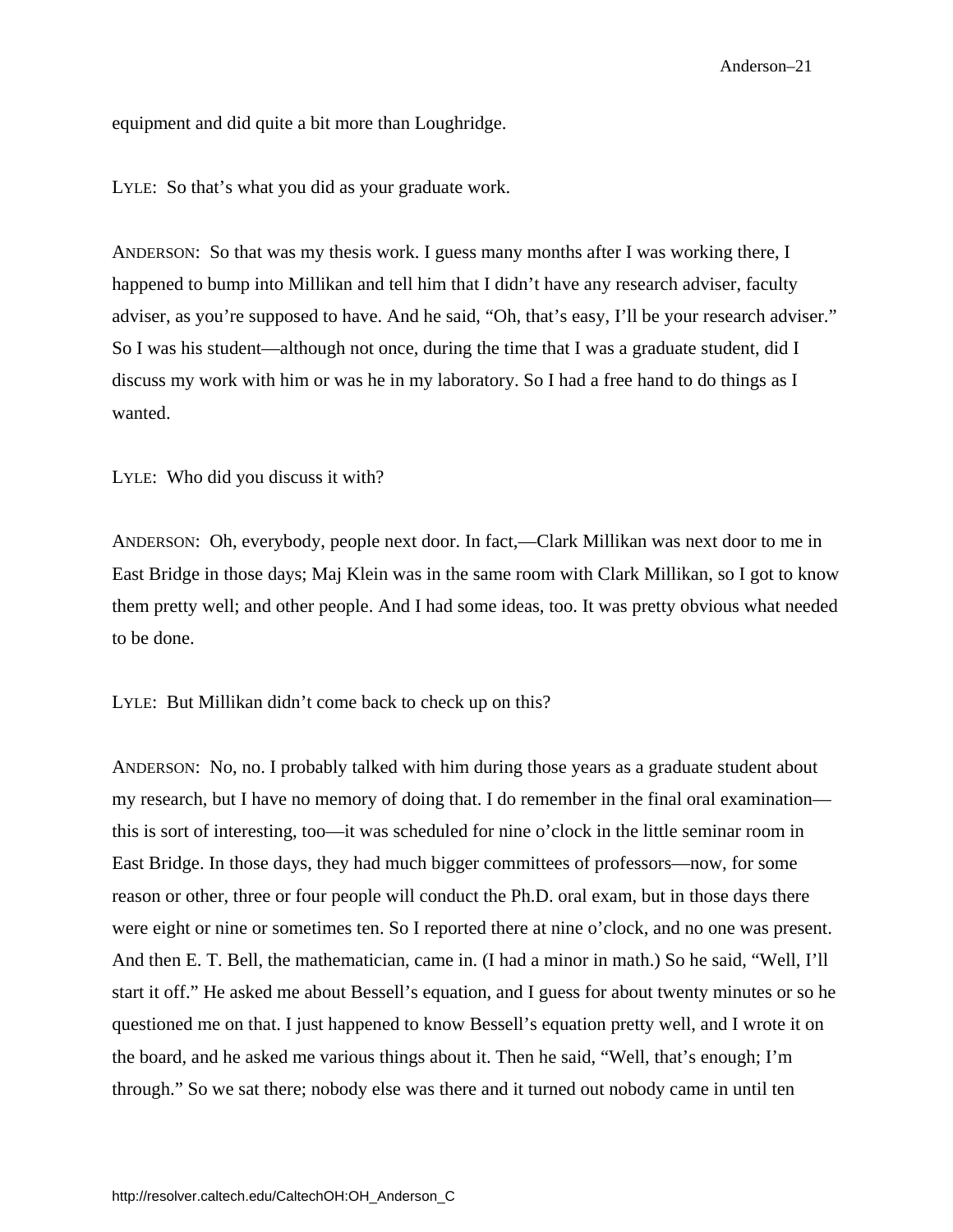o'clock. I guess they had classes or something. Bell was interested in the history of mathematics. So I had a delightful forty minutes or so listening to him tell me all about Bessell's childhood. So that part of my Ph.D. exam was very simple. Well, then at ten o'clock, several people came in. I can't remember who they all were—I think it was Bowen, and Millikan, and Epstein I know was there. And I made one horrible blunder. Millikan asked me to give a review of the history of the photoelectric effect—that was my thesis topic, except I was using X rays. Of course, the photoelectric effect is involved with visible light, which Millikan became famous for, for showing that the Einstein equation applied—along with measuring the charge on the electron. Those two things were what he got the Nobel Prize for. Well, I forgot all about light and the photoelectric effect of light. So I gave a history of the photoelectric effect of X rays, the experiments and theories and so on, and ignored—or forgot—about visible light. If somebody had reminded me of Millikan's work I would have—I knew something about it, I could have included that. But I just completely forgot about it, and he didn't say anything, so it wasn't mentioned in the examination. I don't know if he ever held that against me or not. But the next morning I met him.

LYLE: Had you remembered by then?

ANDERSON: Well, all he said was that that was a corking good examination. And even by then, I hadn't thought—it wasn't until weeks later that I realized this horrible blunder.

LYLE: If it had bothered him, would he have said anything about it, do you think?

ANDERSON: I don't know. He didn't. It's very interesting, he could have said, "Well, the photoelectric effect is not limited to X rays," you know, or something like that. But he didn't even give me a hint about it.

LYLE: I know that at that time there were a lot of people doing research with X rays at the different laboratories. But what kind of safety precautions did you take?

ANDERSON: Well, the answer to that is, I think, there were no safety precautions. I had an X-ray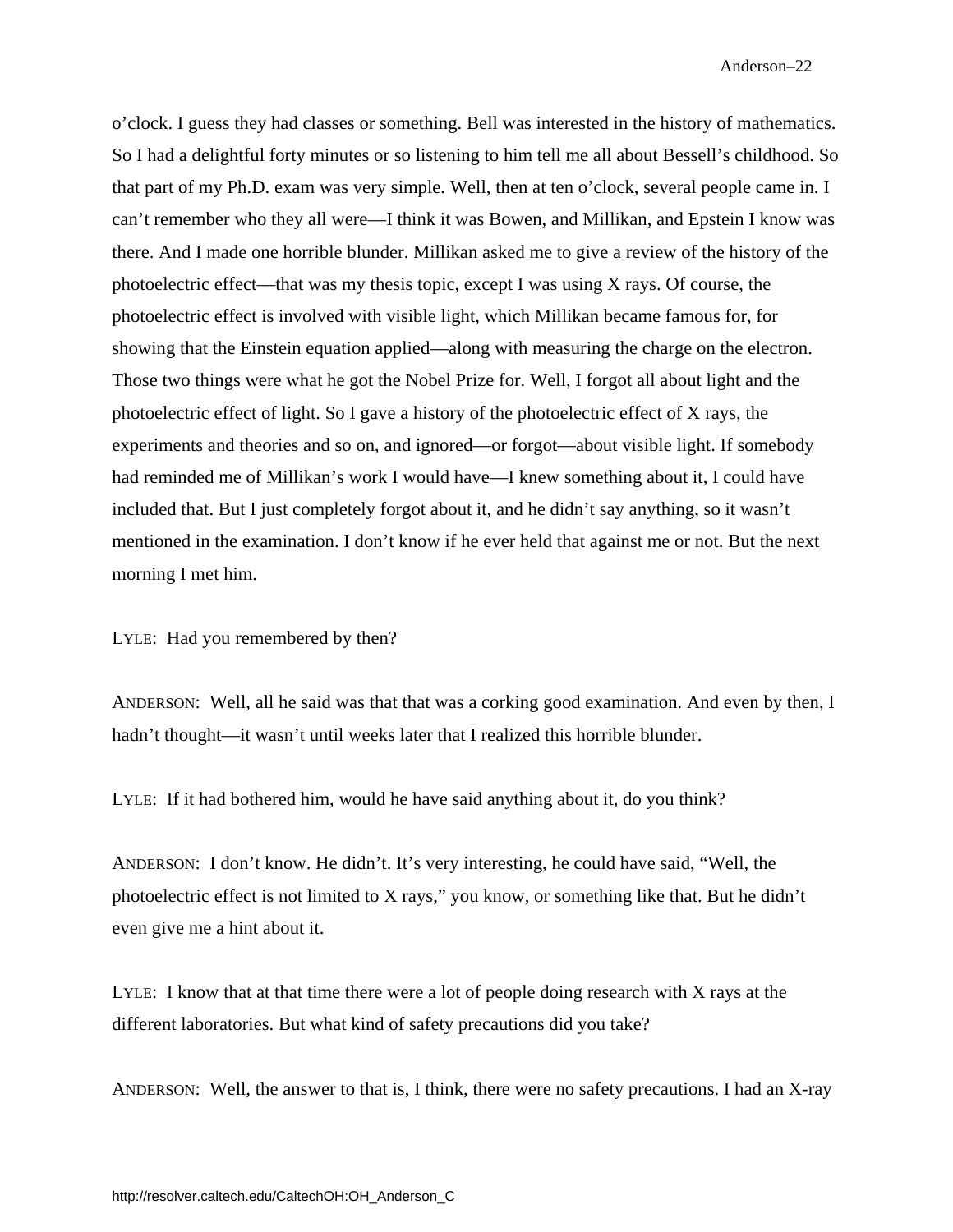tube that was enclosed in a quarter-inch-thick lead box, with a little slit in it, so the X rays didn't just go all over the room. So there was a beam of X rays, but they could scatter and in that way there'd be a weak background of X rays. And I don't know, I worked with those things and put my hand in the beam in adjusting things.

LYLE: But was the lead box there to protect people, or was it there so that the experiments would work and you could control the X rays?

ANDERSON: I didn't build it. That was one of the things I inherited from Loughridge. I did put in a crystal diffraction apparatus so I could select different wavelengths of X rays, which he didn't have, and to adjust that crystal, I'd turn on the beam and adjust it with my hands. I was not, I think, conscious of the fact that overexposure might be dangerous. Many of the early workers with X rays, with radioactivity, did get seriously damaged or ill. I've heard that Madame Curie had troubles because of her long exposure.

LYLE: And some of the people who were working with her. And also, she rejected the idea that their illnesses might be caused by radiation.

ANDERSON: I remember meeting someone who was an elderly gentleman—I was just a kid in those days—at one of the Physical Society meetings, whose hands were encased in rubber gloves. You could see that his fingers must have been extremely small—maybe part of the flesh was gone. But anyhow, I was told that that was damage from working with X rays in the much earlier days than I was working with them—the very early days, I suppose. I can't remember this gentleman's name, but he was quite a well known physicist.

LYLE: One of the questions I had wanted to ask was how you started working with Professor Millikan, so that answers that question. Did he have any other students, though?

ANDERSON: Yes. He was interested in cosmic rays. He was doing research on them—and not just as a figurehead. He actually would spend hours and hours taking readings on the intensity of cosmic rays with an electroscope, which essentially measured only the intensity of the radiation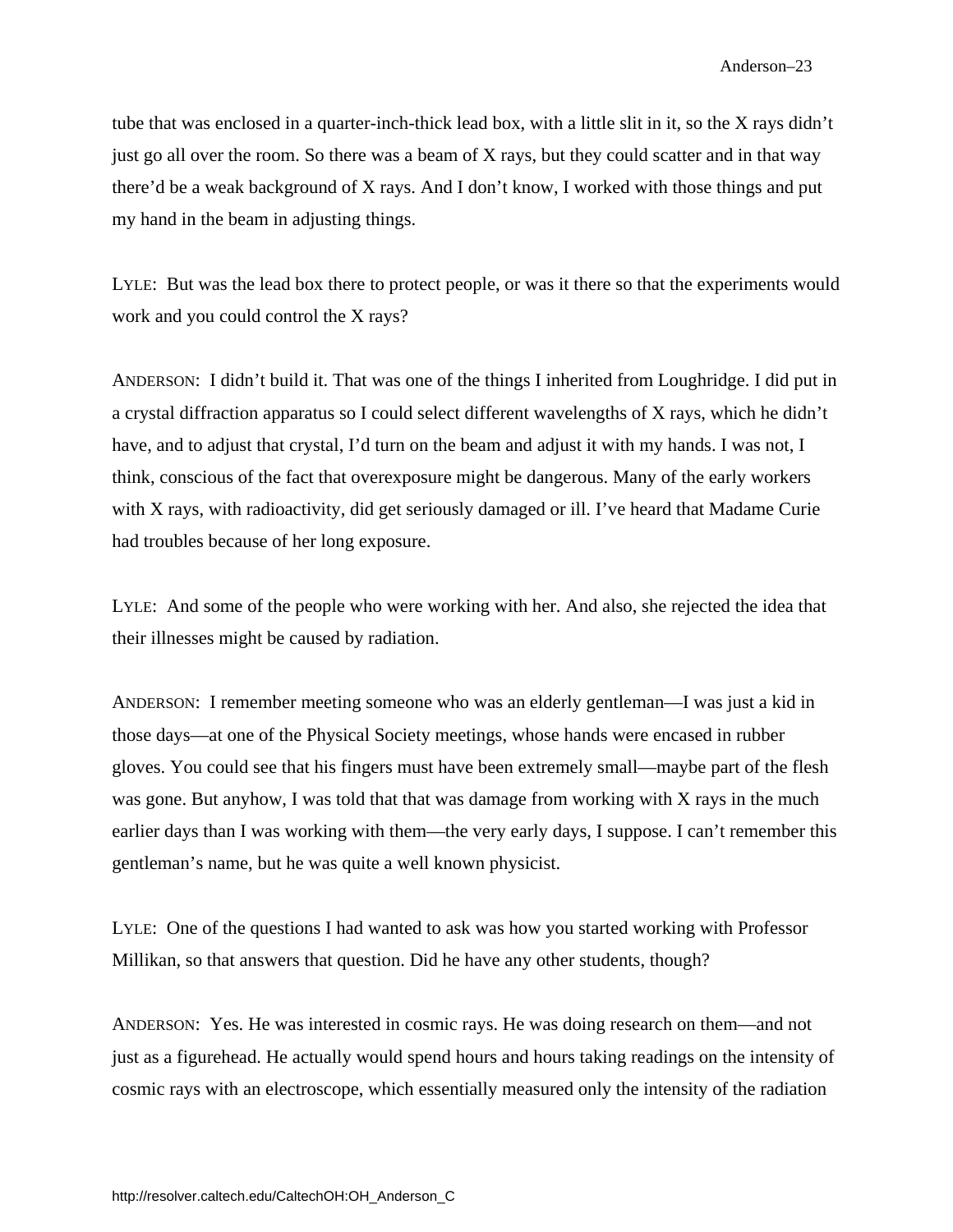and told you nothing about the detailed mechanisms of what was going on. In fact, it didn't tell you what the cosmic rays actually were—whether they were X-ray like or were actually particles of matter. So he was active. He had a knack of sensing very early what were the important fields of research in physics, and he was the first man in the United States, I'm quite sure, who worked with cosmic rays. There were a few Europeans at the time. It turned out in later years that a lot of physics came out of the study of cosmic rays. And this isn't the only instance. There's the far ultraviolet work that Millikan started. He put Ike Bowen on that, when Ike Bowen was his graduate student. And that became a big broad field of physics that brought forth all kinds of important new things in physics. He started Charlie Lauritsen on the cold emission, where you have a cold wire—we all know a hot wire will emit electrons—but for cold emission, you have a wire, and then you put a strong electric field on it to pull out the electrons. Even when the wire is cold, you can do that. That was a very new field at the time. That was Millikan's idea, to put Charlie Lauritsen to work on that.

LYLE: Was he a graduate student then, too?

ANDERSON: He was a graduate student at that time. He was older than most of us, because he had been in business and had manufactured radio sets, I think.

So one day, I asked Millikan the question directly: "How were you able to sense the importance of fields of physics when they were hardly known to people and nobody was thinking about them? How come you got interested in them, even though they didn't seem very important to other people but then later became extremely big, important fields of physics?" The cold emission work that he put Lauritsen on made possible the construction of a million-volt Xray tube, which Lauritsen built in later years. If he hadn't known about how to handle the cold emission effects, he could never have built the million-volt X-ray tube.

LYLE: Is that what he did his Ph.D. work on?

ANDERSON: Yes. Anyhow, Millikan's answer to that question was, and he said it as though he was completely serious about it, "I read *Science Abstracts.*" Well, I told him I read *Science Abstracts*, too, but I don't get these ideas. But that was a property that Millikan had, to sense out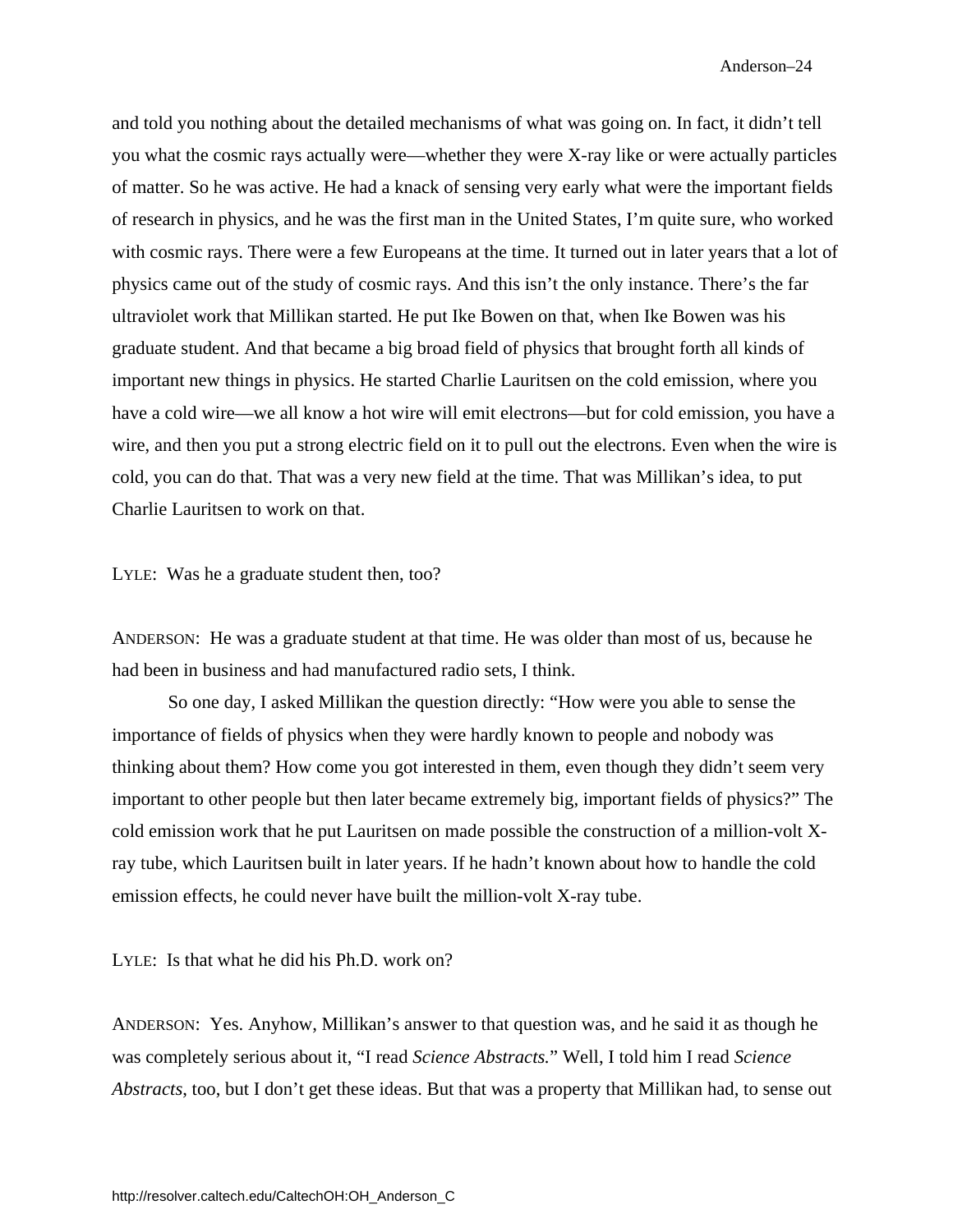in the very earliest times what later were to become very important, large fields of physics. And I think cosmic rays is an example. As far as I know, he was the only, as I said before, I guess, the only person in the United States who was really interested in them, and he had several graduate students working on them with electroscopes. And, as I said, he was not just a figurehead, by any means. He would come in Sundays or nighttime, whenever he had time, and actually take readings and make plots, in spite of his tremendous administrative duties as, in effect, president of Caltech.

LYLE: Was he also head of physics?

ANDERSON: He was head of the physics division, yes, and did much of the assigning of research projects to the graduate students. At least in my case, he didn't say, "Now, what are you interested in; what do you think you would like to do?" He simply said, "You ought to be working with Loughridge and not working with DuBridge."

LYLE: So what did DuBridge say about that?

ANDERSON: I don't remember. I told DuBridge that Millikan had reassigned me.

LYLE: Did he choose the project that DuBridge was going to work on? You said that he generally chose projects. Was that just for students or when a postdoc came in, did Millikan also put him on a project?

ANDERSON: I think not. I think postdocs, in almost every case, came with a research project that they wanted to work on. They had just gotten, in most cases, their Ph.D.'s and wanted in many cases to continue work in the same field, anyhow, as they had done their Ph.D. work in. They were experienced enough so they could pretty much manage their own research projects. I really don't know what the precise interactions between Millikan and postdocs were, but I would guess that the postdocs were almost completely independent in picking their own fields of research.

LYLE: So you were on this project all by yourself. Would you rather have worked with a group?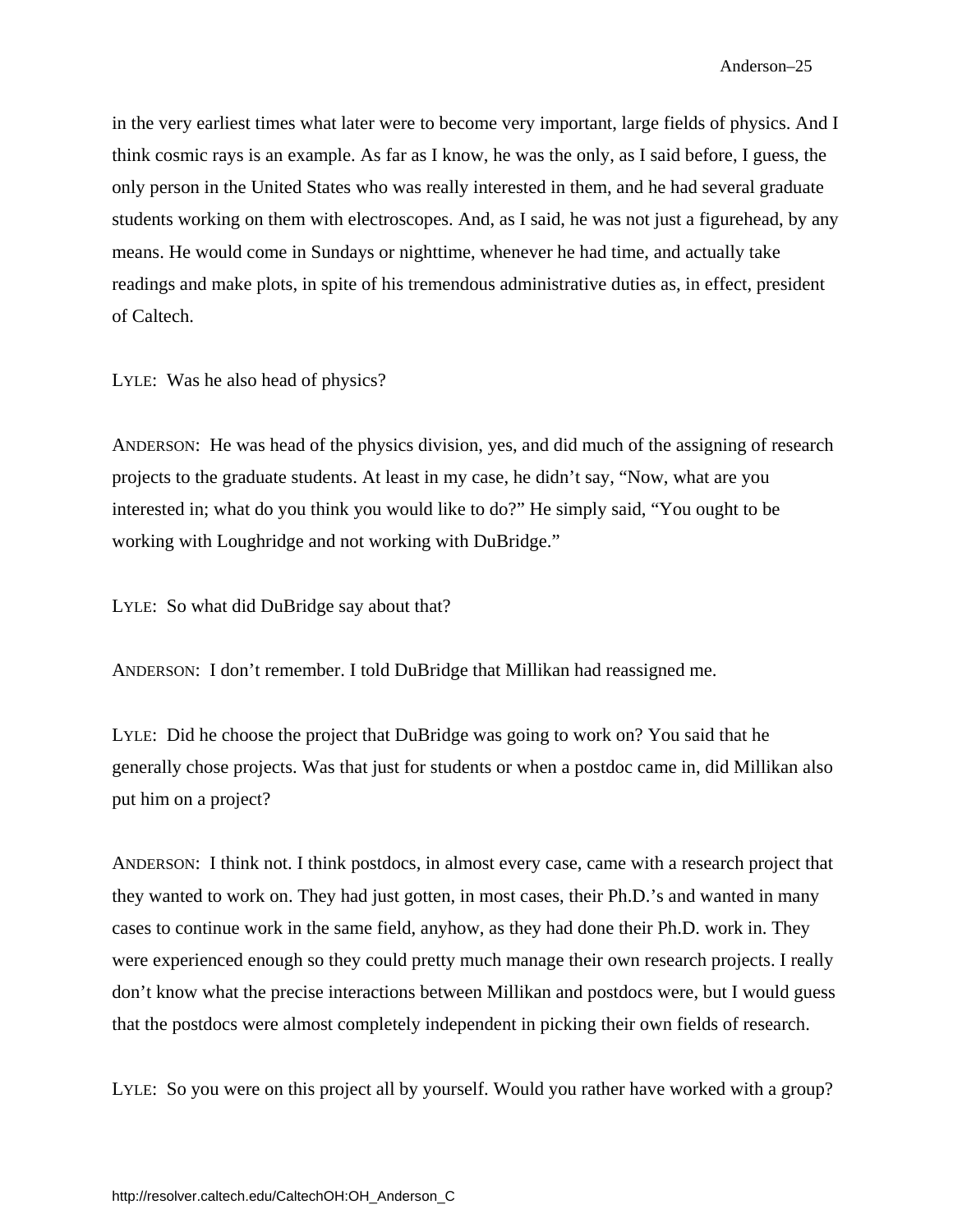ANDERSON: No. In those days, most people did their research individually. As an old man speaking, I can say those were the good old days, when you had your own apparatus, and you didn't have to coordinate with large groups of people and plan ahead and schedule things—like in the modern accelerator laboratories, for example. There was no such thing. In those days it was an individual thing. And I like that, maybe mostly because I'm old. I know that when you go to meetings, nowadays, you see young people who are in these large groups, and they're extremely enthusiastic and excited and happy about that kind of physics. I've had no experience with it myself.

LYLE: Well, what about when you were doing your work—would you plan ahead and work out the timing for an experiment and then go do it? And then did you communicate with somebody else about the work, or did you just look at the data yourself and then decide what to do?

ANDERSON: Well, it was an individual thing, except you talked to other people all the time. They were there; they'd come in, and you'd talk to them, and maybe you would get ideas from other people.

LYLE: And they were enough aware of what you were doing that they could talk to you about it?

ANDERSON: I don't remember specifically anyone coming in and saying, "Look, why don't you try this." Maybe that happened, but I think it was pretty much—and I certainly wasn't alone in that. I think that was true of most people. I didn't have a research adviser that I talked to everyday, for example, or even once a month or so.

LYLE: I would think that one might get discouraged—it seems that a lot of science is very frustrating, and it goes on and there are things that don't work out.

ANDERSON: Yes, most things don't work out. Well, I was not discouraged to any great degree. I mean, you might be discouraged in the sense that that day you hadn't done anything, or that week, nothing had worked out. But I have no memory of getting depressed about being a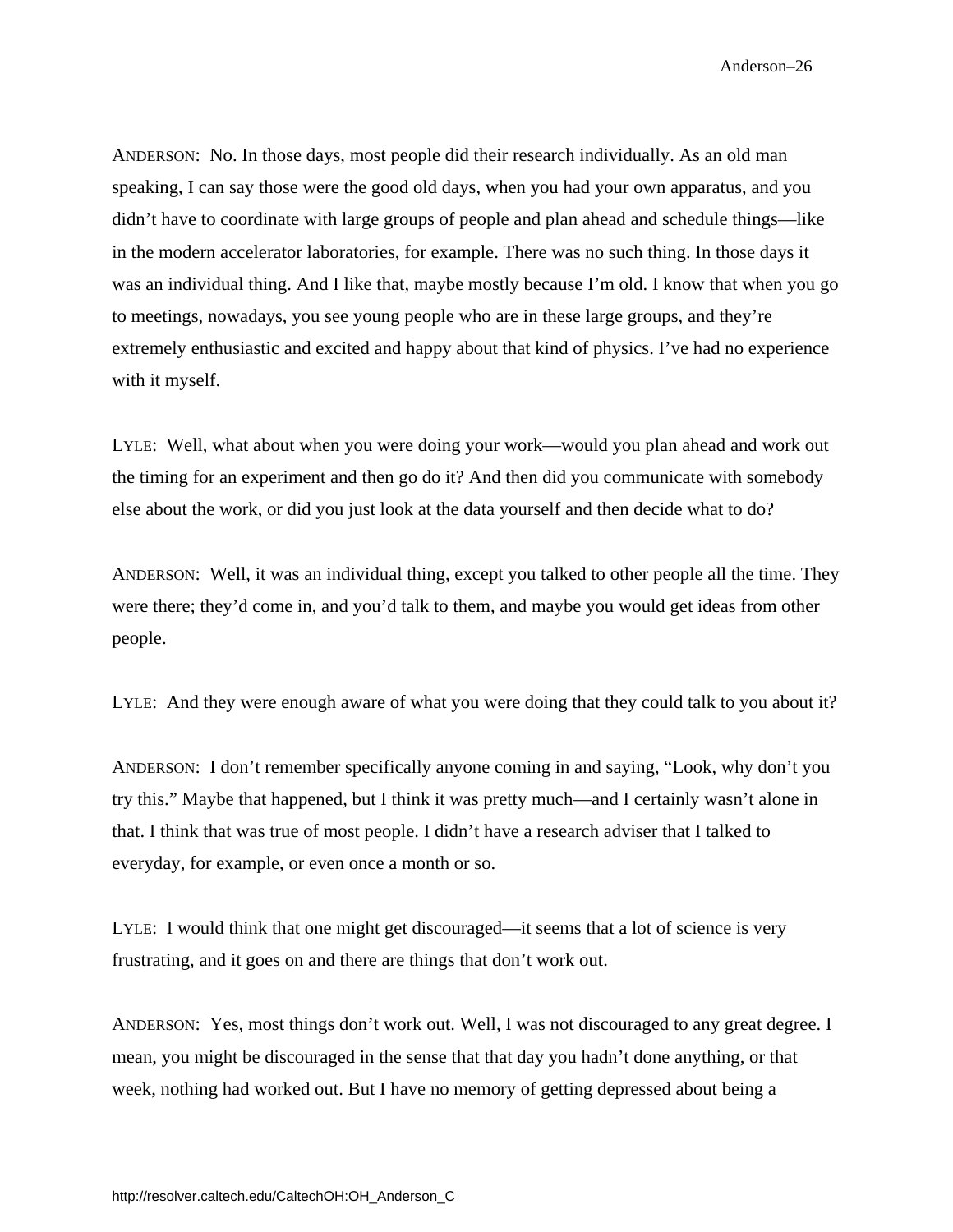graduate student.

LYLE: In our last talk, you mentioned that you had met Professor Lorentz on that trip that you took, and you said Oppenheimer was there. I was wondering why he was there. Was he there to visit Lorentz, or was he there for the meeting?

ANDERSON: This I don't know. My guess is that Oppenheimer was in Europe at the time, probably in Germany, and decided as a lark or for whatever reason to go to Leiden, which wasn't very far. He might have been in Heidelberg at the time. I know he spent, in those days, considerable time in Germany, in Europe. I'm not sure, I think he worked with Max Born for a while—as most American theoretical physicists did in those days. The thing to do if you were studying theoretical physics was to go to Europe, because that was where the prime leading theoretical physicists were, of which Lorentz was one. Although I don't know if Oppenheimer ever had any close association with Lorentz.

LYLE: When you visited with Oppenheimer, did you talk to him about physics?

ANDERSON: I think the answer is no. I was in my junior year, and didn't really know anything. I didn't know much physics. I was a junior and taking introductory courses. My presumption is that Oppenheimer was extremely more sophisticated in physics than I was.

LYLE: What about Lorentz? Your relationship with him was just that you knew he was famous?

ANDERSON: Yes. I was an undergraduate. It is true that Lorentz—how he could have done what he did without discovering relativity, I will never understand. Because he had worked out all of the mathematics. He just didn't take that one little step. For special relativity, there are two basic hypotheses: One is that there is no hitching post in the universe. That is, you cannot answer the question, "Am I really moving or not; or is anything really moving or not?" There was a great deal of interest in those days in the ether, which was supposed to pervade everything, even free space. The question would come up whether you were moving with the ether, through the ether, or did you drag some of it along with you and so on. But anyhow, Lorentz had essentially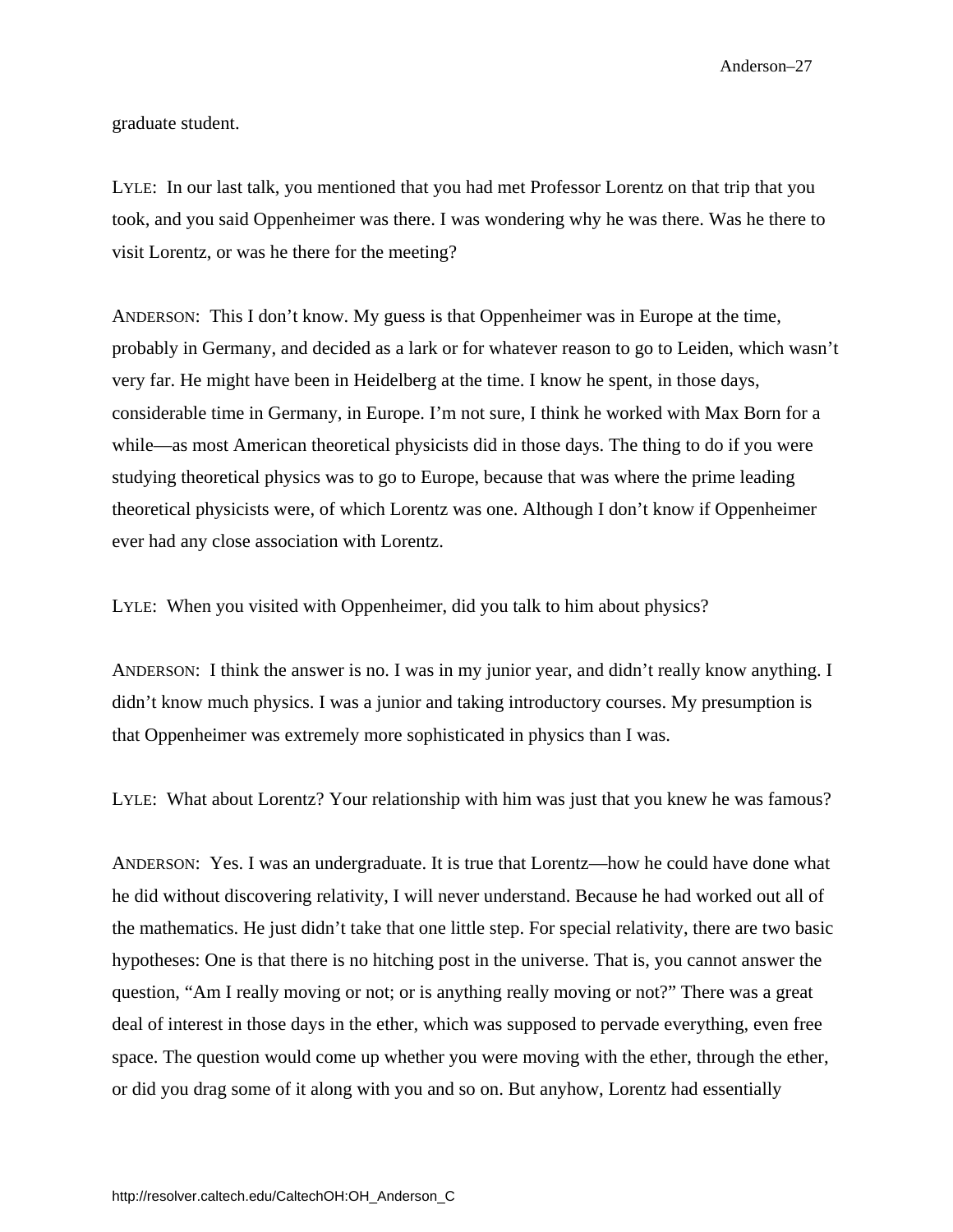worked out all the mathematics of special relativity. In fact, they are now even today, called the Lorentz transformation equations, the Einstein equations. He just didn't take that step. Well, the second thing is, the speed of light is constant for all observers, no matter where you are, as long as it's free space. However fast you're going, or with respect to whatever, anybody who makes a measurement of the speed of light in free space gets the same number. That's the second hypothesis of special relativity. I will never understand how Lorentz could have done what he did and be the sort of brilliant person that he was, without discovering relativity. But we're getting off the track maybe, I don't know.

LYLE: No, not necessarily. Did you hear Einstein lecture at all?

ANDERSON: I did only in 1933, I think it was, when he visited Caltech.

LYLE: And it was to a big group?

ANDERSON: A big seminar. I never sat down and had an intimate talk with Einstein about relativity. I wasn't sophisticated enough to talk about it.

LYLE: Well, what I wanted to know was how he presented his ideas. I've heard that he was very clear in the way he would tell things.

ANDERSON: Yes. Lorentz had that virtue—if it's a virtue. While you were listening to him give a lecture, you thought you understood everything he was saying. Epstein had that characteristic in his courses. His lectures were so crystal clear that you thought you understood everything he said. And therefore, in my case, I didn't study because I thought I knew what he had said. That can fool you, because then the next day you try to think about what you thought you understood the day before and find that you don't understand it.

I was president, as a junior, of the Tau Beta Pi chapter. And I went up to Lorentz, even though he was a very elderly gentleman at that time, and asked him if he wouldn't come and give a talk to our Tau Beta Pi group. And he said, "Sure." And he did. I don't know what that means. It shows the sort of kindly kind of person he was to spend an evening with a small group of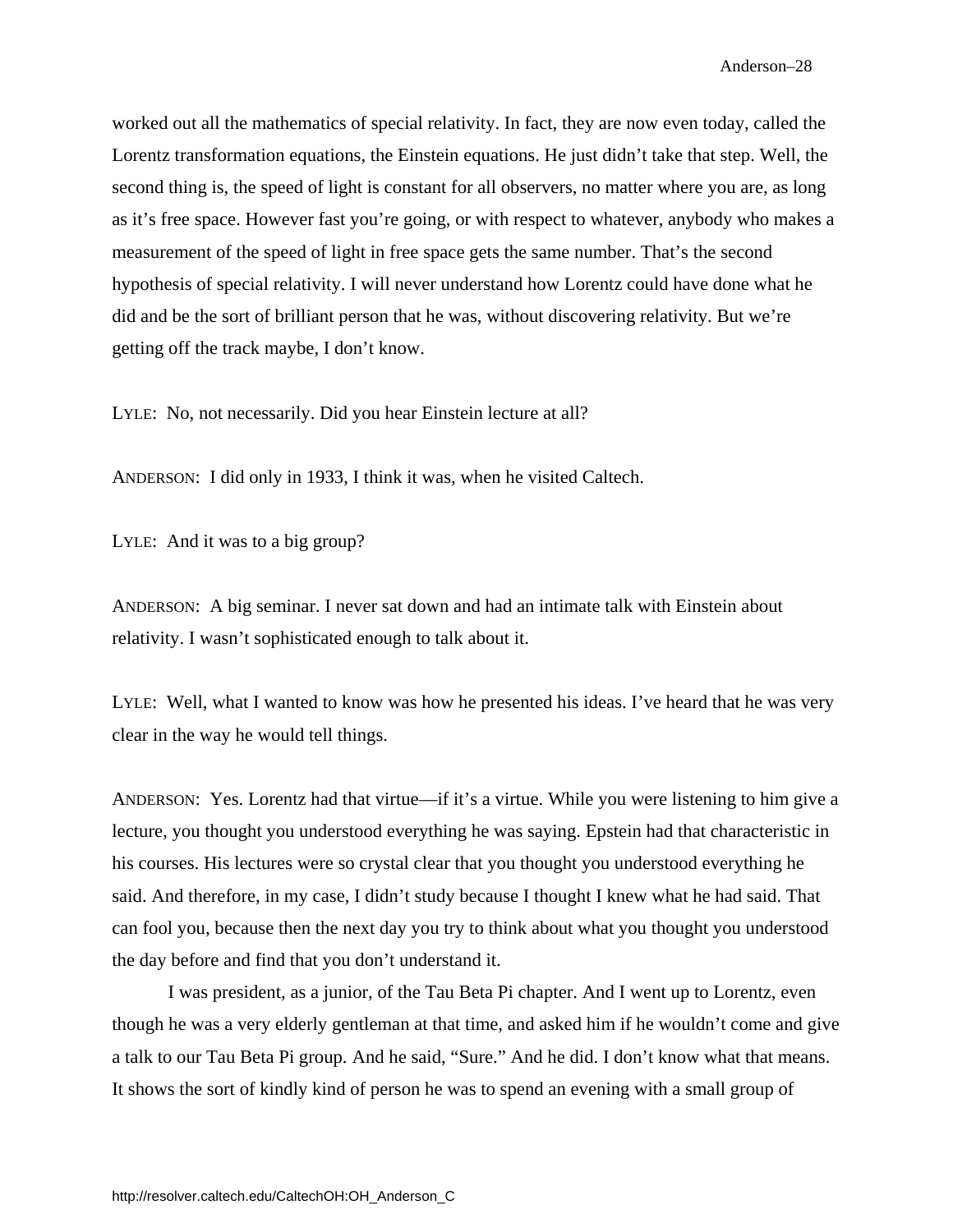Caltech undergraduates. I forget what the topic was.

LYLE: I read also in von Kármán autobiography that you were working in his lab because they had the high-voltage equipment. If you were working in their lab, did you get to know those people pretty well, and the work they were doing? Can you describe that period a little bit?

ANDERSON: I was never a close personal friend of von Kármán. I had many conversations with him, but not any long ones and not technical ones. I certainly admired him, and I heard many technical lectures that he gave. I was at his house one time, I remember. I don't know why, or who else was there; it's very vague. But I was never a close associate with von Kármán. He would ask about—I guess he asked everybody about his work. So on a few occasions, I talked to him about what I was doing.

LYLE: Well, he implied in his book that you were a member of this group that used to meet at restaurants in Pasadena to discuss teaching or research. Do you remember that at all?

ANDERSON: No, that's not true. There were groups. I don't know too much about how many people were involved or who they were, but there were groups, I think, who were interested in communism and Marxism, and did have meetings at various people's houses and so on. I was not at all interested in politics to that degree. I was never a member of any such group, and I don't know where von Kármán got that idea. I don't know what kind of group you're talking about.

LYLE: He implied that it was just a group that would meet at different restaurants, and they were talking about teaching methods, for one thing.

ANDERSON: No, I think that's a mistake. There were many people who were sincerely interested in teaching and trying to develop new methods and techniques—as there are today at Caltech. No, I'm sure I was never a member of such a group.

LYLE: So you were working pretty much alone. But as a graduate student, were there other people that were particularly important to you, that you remember or that you spent time with?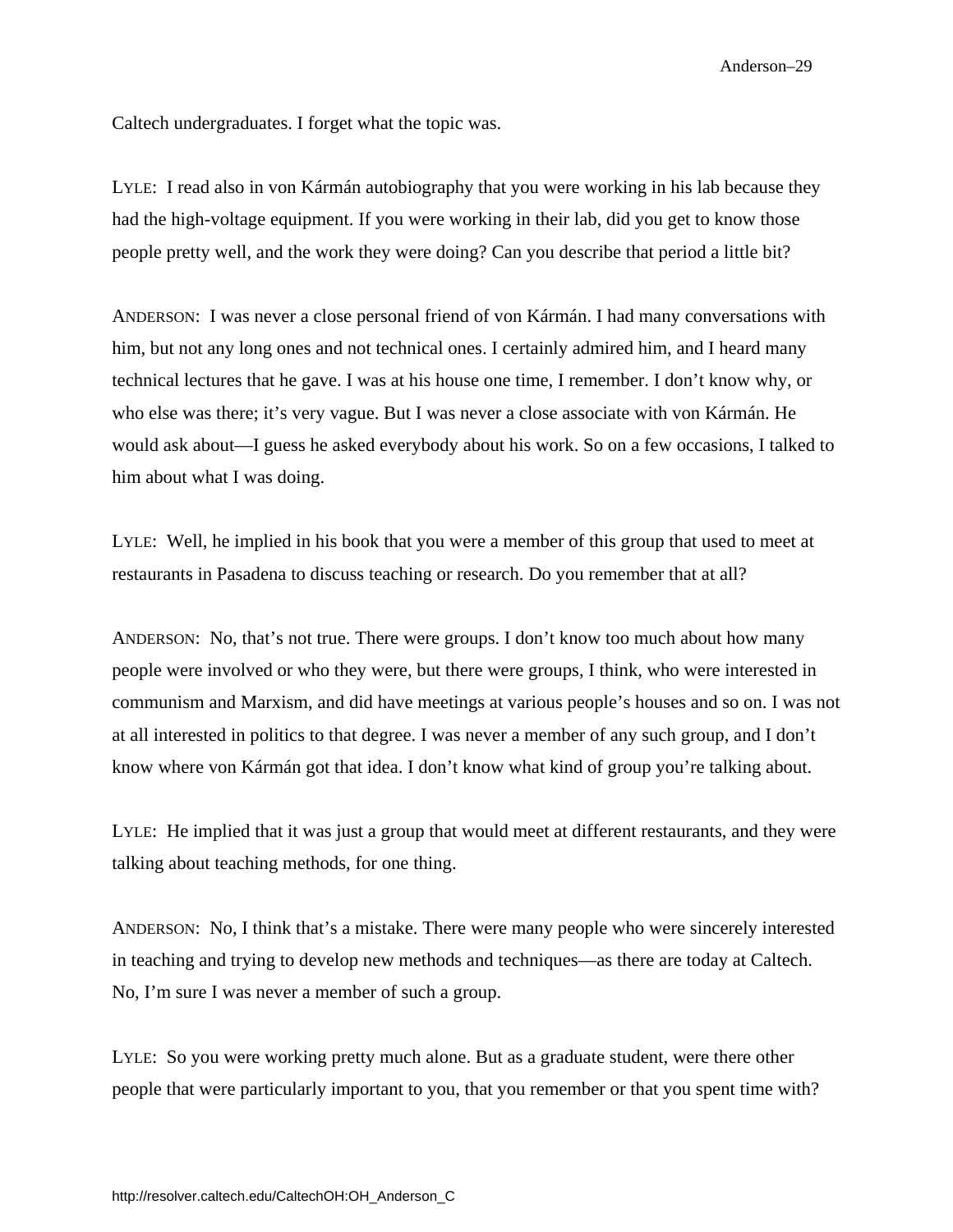ANDERSON: You mean people who were graduate students at the same time? I saw a good deal of Vic Neher, whose research lab room adjoined mine, and he later became a member of the faculty as I did, and he spent his life at Caltech. Neher spent his life working with cosmic rays, developing the electroscope techniques to a very high, sophisticated degree, and worked much more closely with Millikan than I ever did because this was Millikan's technique that he was using—electroscopes. Neher took many trips all over the world with Millikan—flying balloons, mostly—in Northern Hudson Bay, in Asia, in India. So there were other graduate students—I can't remember if there were others at that time who later became faculty members of Caltech.

LYLE: Now I'd like to go on to the l930s at Caltech. I wanted to ask you why you decided to stay on, after you had your Ph.D. and the circumstances around that.

## **Begin Tape 2, Side 2**

LYLE: Can you tell me why you decided to stay and kind of the circumstances around it?

ANDERSON: Well, that's sort of an interesting story. About a year before I was to get my Ph.D. I went to Millikan and asked him if there was any way I could spend one more year at Caltech. I had two things I wanted to do. One was to learn something about quantum mechanics. I was having a very difficult time, and every physicist had to know something about quantum mechanics. And then I had an idea, which grew out of the work I did for my thesis, of working instead of with X rays, with gamma rays of higher energy than X rays, but with a cloud-chamber technique. In other words, to study the interaction of gamma rays with matter at as high an energy as I could. And the highest energy gamma rays then available were the gamma rays from thorium C'', which were 2.1 million electron volts. I was going to shoot those through the cloud chamber in a magnetic field.

LYLE: You already had this magnetic field?

ANDERSON: No, I didn't have a magnetic field for the photoelectric effect. It would mean building a new apparatus. Another reason I wanted to do that was that Chao-ying Meng, a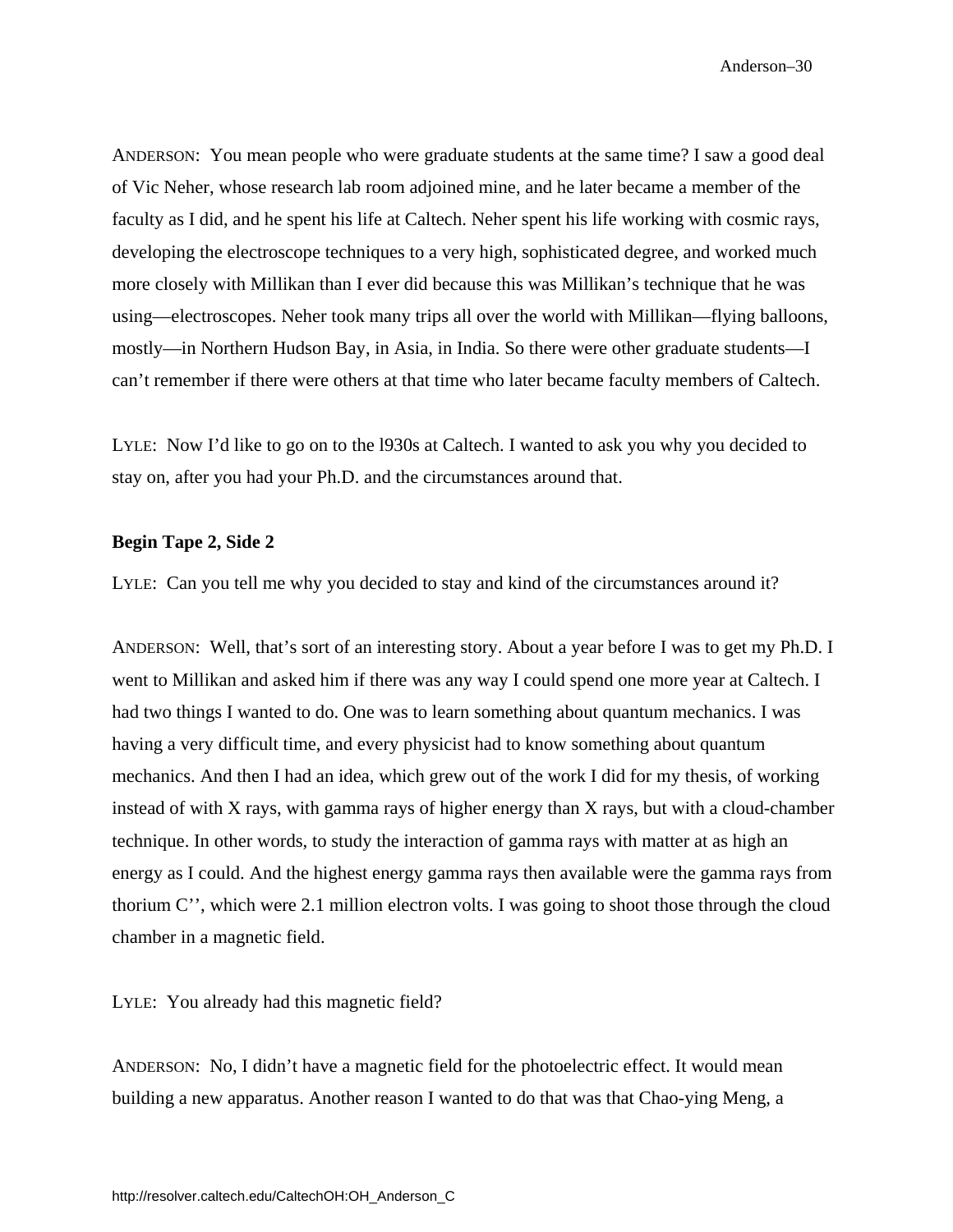Chinaman, was a postdoctoral fellow, and was working with thorium C'', the most energetic gamma rays available at that time—you could only get them from natural radioactive substances. He was finding anomalous effects of scattering of gamma rays and absorption. He had no way of observing the details of what he was doing—he was using electroscopes, which sort of integrate things, and measuring intensities at various angles in relation to pieces of lead absorber and so on. It wasn't known at the time, but he was actually observing the annihilation radiation of positive electrons. It's now known, but it wasn't known then. I went to Millikan to ask if I could spend another year at Caltech to do that same type of work that Chao was doing, but to use a cloud chamber, where you could see the details of what's going on. And I'm quite sure that if I had done that, the positive electron would have been discovered before it actually was, because that was the direct way, in hindsight, to attack the problem.

LYLE: Because it was more powerful?

ANDERSON: Well, you had enough energy, at 2.1 million electron volts, to create electron pairs. Not that I thought of doing that, because nobody was thinking seriously of a positive electron. But if one were, it would be the ideal apparatus to use to study pair production. And I'm sure that the positive electron would have appeared very early in that experiment had I ever been able to do it, but I wasn't. So I went to Millikan and asked him if I could stay on at Caltech for one more year, to study quantum mechanics and to do this experiment. His answer was a very definite no. He said, "You have done your undergraduate work here, you've done your graduate work here, you should go somewhere else. You're getting very provincial. You've got to go somewhere else." And the only way that you could go somewhere else in those days was to apply for a National Research Council fellowship. He said that's what I should do, and not stay on at Caltech. So I applied for a National Research Council fellowship. I wrote to Compton at Chicago and described the experiment to him in a letter and said that I had applied for a National Research Council fellowship. I hadn't heard yet whether I had gotten one. Besides, you had to get permission to go where you wanted to go. And he wrote back a very nice letter and said that he would be glad to have me there, and he would do his best in providing facilities, equipment, and some money to build this equipment. That never happened, because Millikan called me into his office one day, at about that time, and said he wanted me to stay on at Caltech for another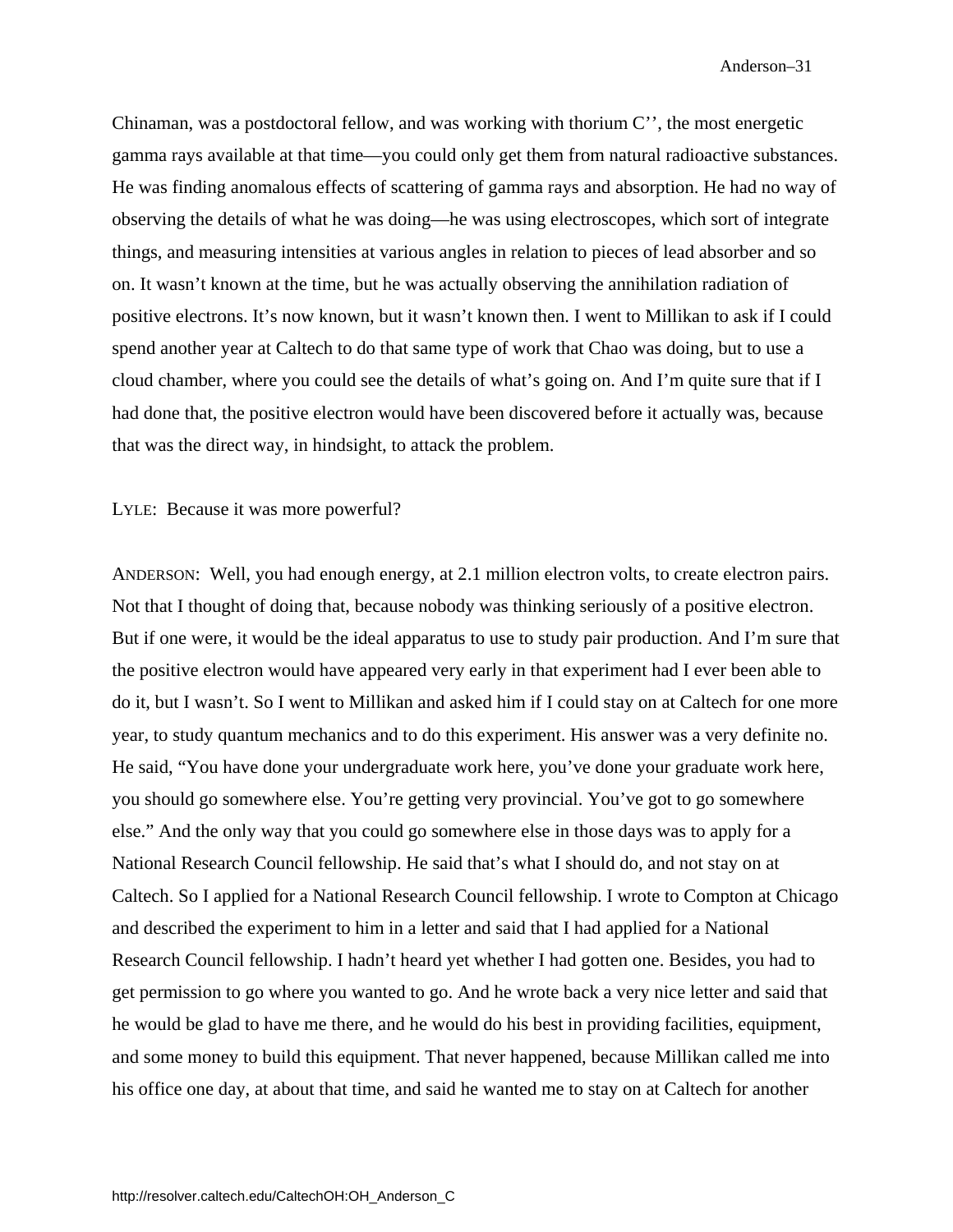year. By that time I had sold myself on the idea of going to Chicago to do this experiment. I wanted to do it; I thought it was a very good one and I was very anxious to do it. So I used all of the arguments with Dr. Millikan that he had used on me—namely, that I'd done my undergraduate work at Caltech, I'd done my graduate work, and I should get a broader look at the general field of physics. And he said, "Yes, that's all true; but your chances of getting a National Research Council fellowship would be very much greater if you had another year at Caltech." And it turns out that he was chairman of the selection committee at the time. So I stayed on at Caltech and worked on this experiment that he wanted me to do, which was quite similar to the one that I wanted to do, except I wanted to use gamma rays and he wanted me to use cosmic rays. So there was really nothing else to do but stay on at Caltech.

LYLE: Did you talk to him anymore about the experiment that you wanted to do with gamma rays? Why was he so against it?

ANDERSON: Well, he wanted me to stay on at Caltech, and he knew that I had used and was familiar with cloud-chamber techniques. As a graduate student, I was measuring mostly the space distribution of X-ray photoelectrons, but to some extent the energy distribution. And it was generally believed at that time that the primary cosmic rays from space were like gamma rays, were photons. There was no proof of that; but Millikan had a theory of the creation of cosmic rays, namely the atom-building hypothesis—I won't try to go into it in detail, but that atoms were being built in free space. A bunch of electrons and protons would, in some very mysterious way, arrange themselves in a certain pattern and then coalesce into an atom, and that would give off a calculable amount of energy, presumably in the form of gamma rays. That was his theory of the origin of cosmic rays. I didn't believe the theory, and I think most people did not believe it. But what he wanted me to do was to measure the energy of the gamma rays that were the cosmic rays. Millikan had measured the penetrating power of cosmic rays, and they were much more penetrating than any other radiation known. The most penetrating radiation known to physics at that time was gamma rays. And his hypothesis was that cosmic rays were gamma-ray-like in character, but of much higher energy. And one can measure the energy of the gamma rays by measuring the energy of the electrons—the Compton electrons, in those days. So my job was to build an apparatus to measure the energy of the Compton electrons that were produced by the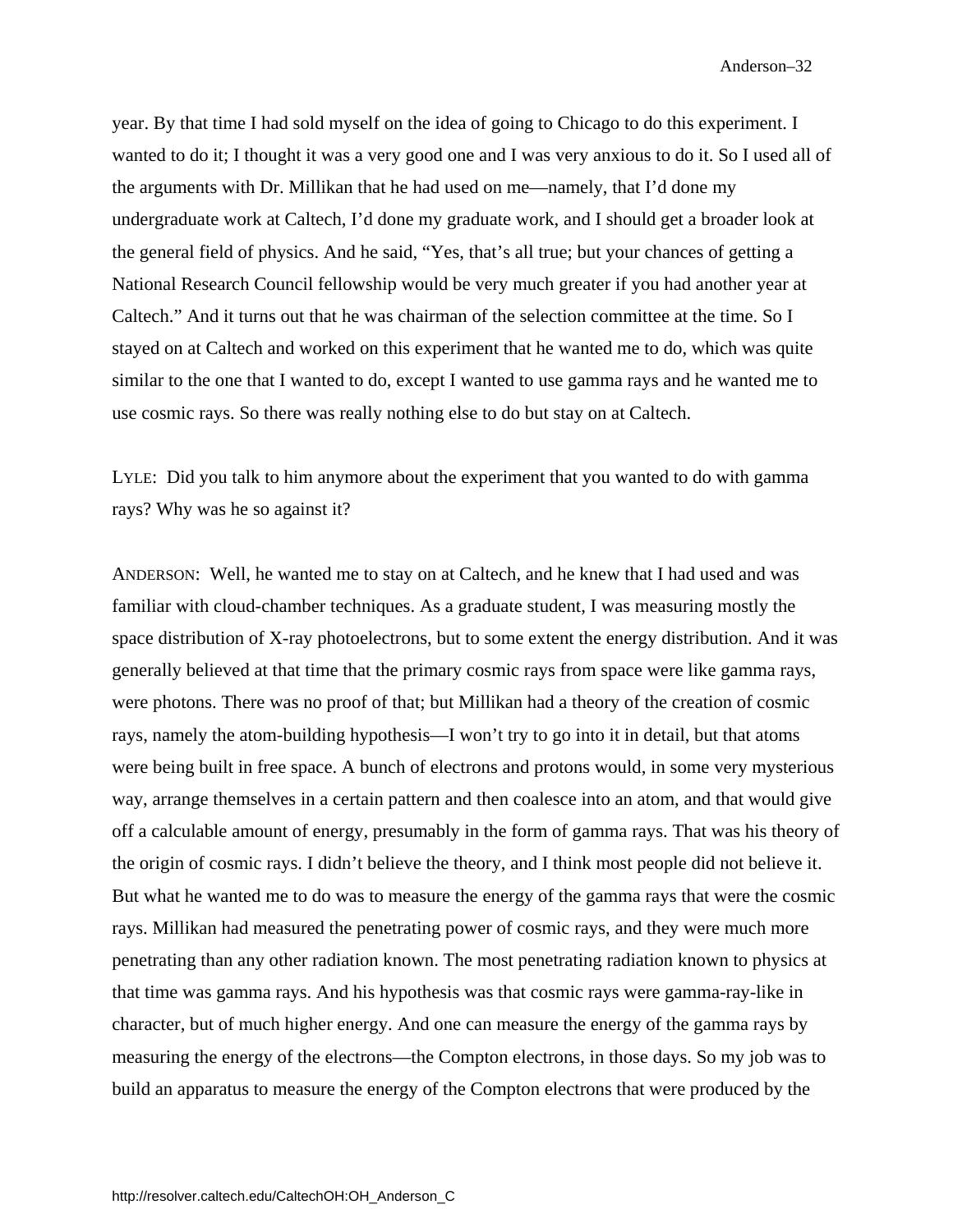primary cosmic ray photons. So I started to build a piece of apparatus. Of course it took almost a year to build it, and in the very first experiments, it became clear that the picture was much more complicated than what was then thought to be the absorption mechanism of the primary cosmic rays—namely, by Compton electron collisions—because immediately, as many positive particles appeared as negative particles, which said something new was happening. The mere presence of the positively charged particles showed something different was going on than the Klein-Nishina absorption of gamma rays, which was the process by which gamma rays were absorbed, so far as anybody knew at that time; and I'm sure that was what was in Millikan's mind when he asked me to stay on and do this.

LYLE: How did you feel about staying? Did you just accept that?

ANDERSON: I accepted it willingly. It's what I really wanted to do in the first place, except I sort of talked myself out of doing it. No, I was very happy to stay. Everybody who gets his degree at Caltech is happy to stay on for another year, so far as I know. I've never known of anybody who wouldn't have liked to do that. No, it was great.

LYLE: Okay. Did you think that the experiment that you had designed originally would be better?

ANDERSON: No. I'm not saying it would have been better. I think it would have found the positive electron sooner than it was found, because in the experiment I was going to do, you knew what the incoming radiation was and you knew its energy. In working with cosmic rays, you didn't know what the radiation was that was coming in; in fact, you knew nothing. You didn't know the absorption, whatever they were, how they interacted with matter or what the particles were that you were observing in the cloud chamber, chiefly because the energies were so high that it was impossible with a cloud chamber to learn much more than the momentum of the particle and its electric charge. The cosmic ray particles, most of them, have energies, instead of 2.1 million, of hundreds of millions and higher—billions of electron volts. That's why, as you mentioned before, I was in the aeronautics building, because the magnetic field had to be as strong as one could possibly get. To deflect the cosmic ray particles to a measurable degree. So I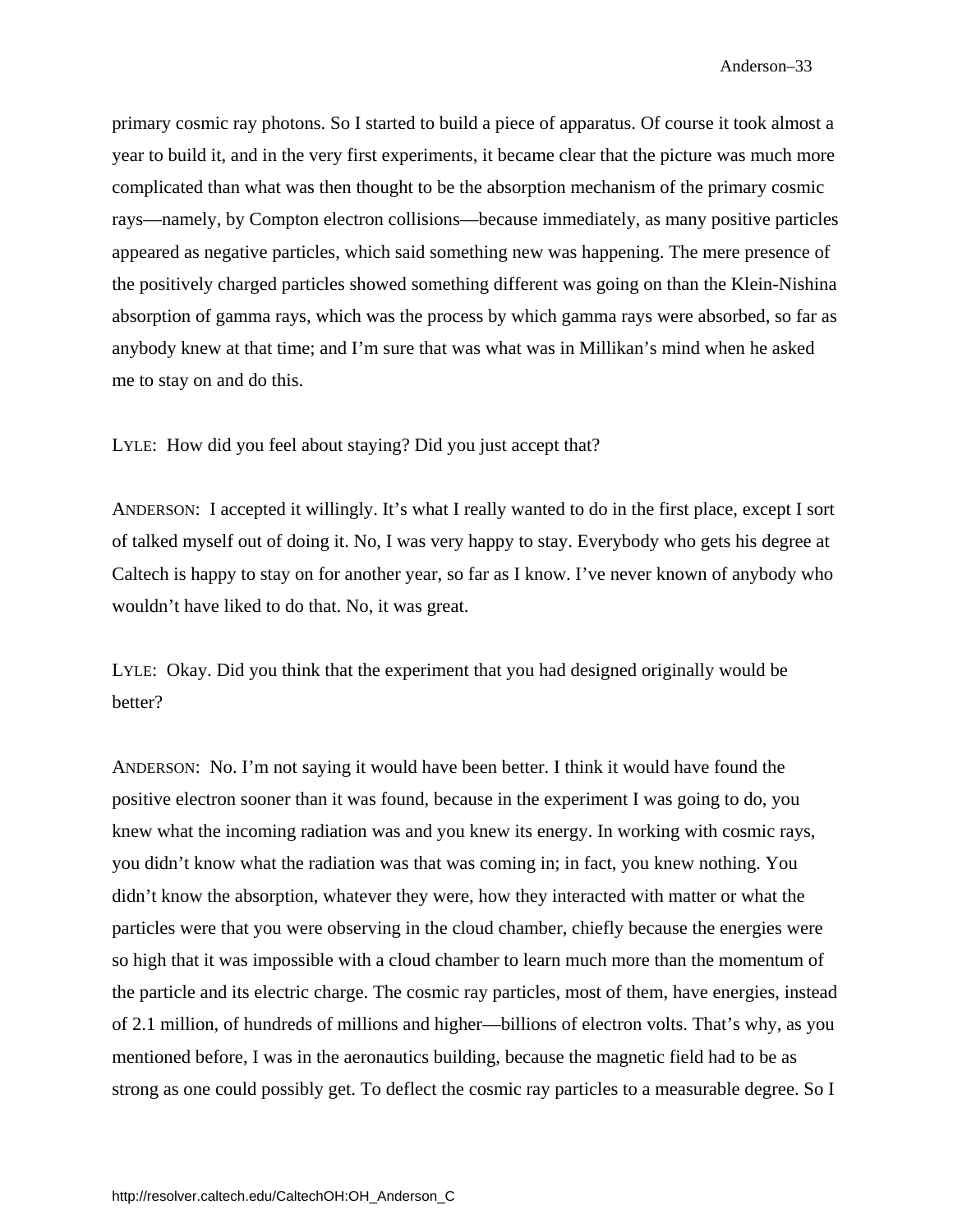designed the magnet to take the full power of the aeronautics departments's generator that provided electricity to run the wind tunnel. And that was, as I remember, a 400-kilowatt generator, which could be overloaded for periods like an hour or so at 600 kilowatts. So I designed the equipment to handle 600 kilowatts.

LYLE: How did you know how to do that? Where did you learn all the skills for building these things?

ANDERSON: To design a magnet is a very complicated thing. But I knew I had to have magnetic fields that were stronger than you can get by using a magnet of orthodox design because of the saturation effect of iron. So that what I built was essentially air-core coils, with iron where you could put it. That magnet was used by other people later on, and they thought it was very poorly designed, but they didn't know the purpose it was designed for. As an orthodox magnet, it would have been a very poor magnet. But we did get twenty-five thousand gauss over a volume with a diameter of six inches and several inches depth. It was water-cooled; we put forty gallons of water through it a minute; and the water came out, not quite but nearly, boiling hot. We were in the aeronautics building because that's where the generator was, and we were on the third floor because that's where the space was available. And the discharge water used to run out of the magnet into Throop Alley and would cross California Street and run down Arden Road. Under certain climatic conditions, it would give off an awful lot of steam, so there were clouds of steam half a block down Arden Road from this forty gallons a minute of almost boiling hot water that was needed to cool the magnet. Some of the neighbors objected to that.

LYLE: In von Kármán book, he mentions that when you found the positron, that you were very excited about it. Did this just happen one day or was this something that took a period of time?

ANDERSON: That's sort of a long and complicated story. Do you know of a paper I wrote called "Early Work on the Positron and Muon"?

LYLE: For the *Physics Teacher*?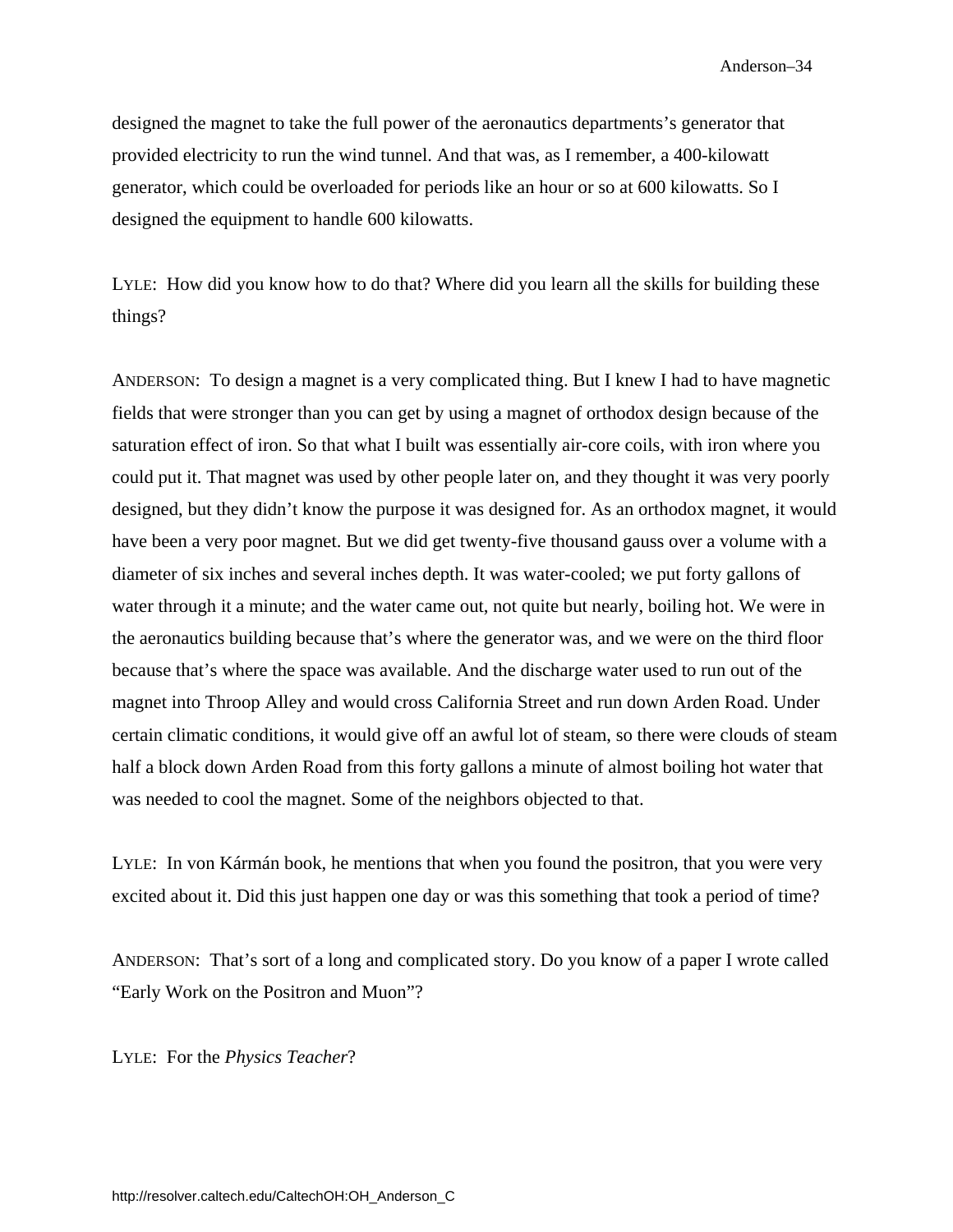ANDERSON: *The American Journal of Physics*. It's supposed to be a non-technical description.

LYLE: Yes, I have the paper.

ANDERSON: The first thing that came immediately out of the pictures was a set of high-energy particles of unit electric charge—roughly half positive and half negative. The conditions of the experiment were such that there was no way of knowing anything about the positive particles except that they were of unit positive charge and had a very high energy. One didn't know what their mass was, for example. But the only known particles of unit positive charge were protons. So the assumption was that, okay, atoms were being broken up by this very high energy radiation into the fundamental building blocks—protons and electrons. The only particles known at that time were the proton and the electron. You can, in a cloud chamber, in a magnetic field, make measurements of mass only on particles that are moving slowly. By slowly, I mean moving with a speed appreciably less than the speed of light. Now, these energies were so high that most of the particles were moving at 90 or 95 percent or more of the speed of light. Then all you could tell was the charge and the momentum; you measured the momentum from the magnetic field and the charge from the density of droplets along the cloud chamber track. Some of these particles, the positive ones, were moving slowly enough so they should have, if they had been protons, exhibited an increase in ionization, which they did not do. Another explanation—not a very good one—was that they were electrons going up. And I had discussions with Dr. Millikan about this and I said, "You wouldn't expect it, but they must be electrons that are going up," because the tracks weren't heavy enough to be interpreted as protons.

LYLE: These are just visual tracks that you see?

ANDERSON: Yes, and you could also count droplets under a microscope. But it was essentially a visual thing. You could just look at it and see that you had electrons.

LYLE: And you could tell that the mass was nowhere near big enough to be a proton?

ANDERSON: Well, they were still, in most cases, high enough energies so the effect wasn't a big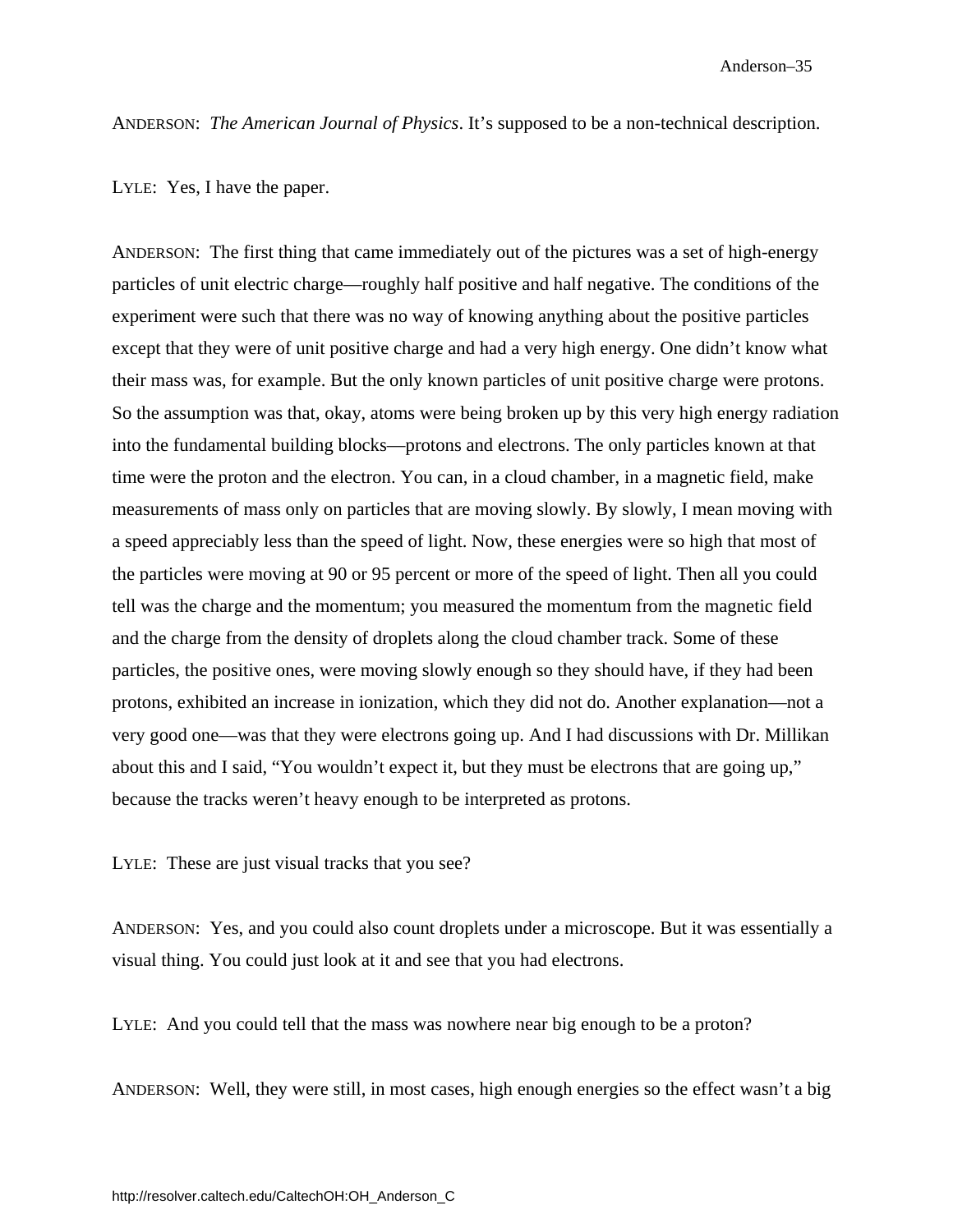effect. You had to worry about instrumental uncertainties and intensity of the light in the film. But you had the electron tracks right there for comparison. So Millikan said that that was ridiculous. They couldn't be moving up—any number of them, anyhow—and they were protons. So then I decided to put a plate of lead in the cloud chamber, which would tell whether they were moving up or down, and you'd expect them to move down, except very rarely one might happen to be scattered backwards—that should be a very rare occurrence. And then one day, a particle of low energy, so it was very clear that it was moving much slower than the speed of light, went through the lead plate. In fact, it *was* moving upward. It was a clear-cut case, and that's when it became clear to me that these positive things were mostly positive electrons and not particles as heavy as protons.

LYLE: So during this time did you also study your quantum mechanics?

ANDERSON: No, not seriously. I was too busy with and excited about our work, that I never did really learn as much about quantum mechanics as I wanted to do. I did in later years learn something about quantum mechanics, but it turned out that was not what I did, spending that one year at Caltech.

LYLE: You had this one experiment where it was clear that this was a positive electron. Did you attempt to repeat this? How difficult was it to repeat that?

ANDERSON: Well, that was by far the best photograph. But there were other things—cosmic ray particles, as was often observed, came in showers, groups of particles. Some of these were usually of lower energy than when they came singly like in most cases. And there it was more striking; if the positive particles were protons, they had low enough energy so they should have clearly given a heavier track than they did. So there was that kind of evidence before this one that I could call the clinching picture. We used to talk about positive electrons before that picture, but never really took it seriously.

LYLE: You said Millikan didn't think it was that. Were there other people who agreed with him?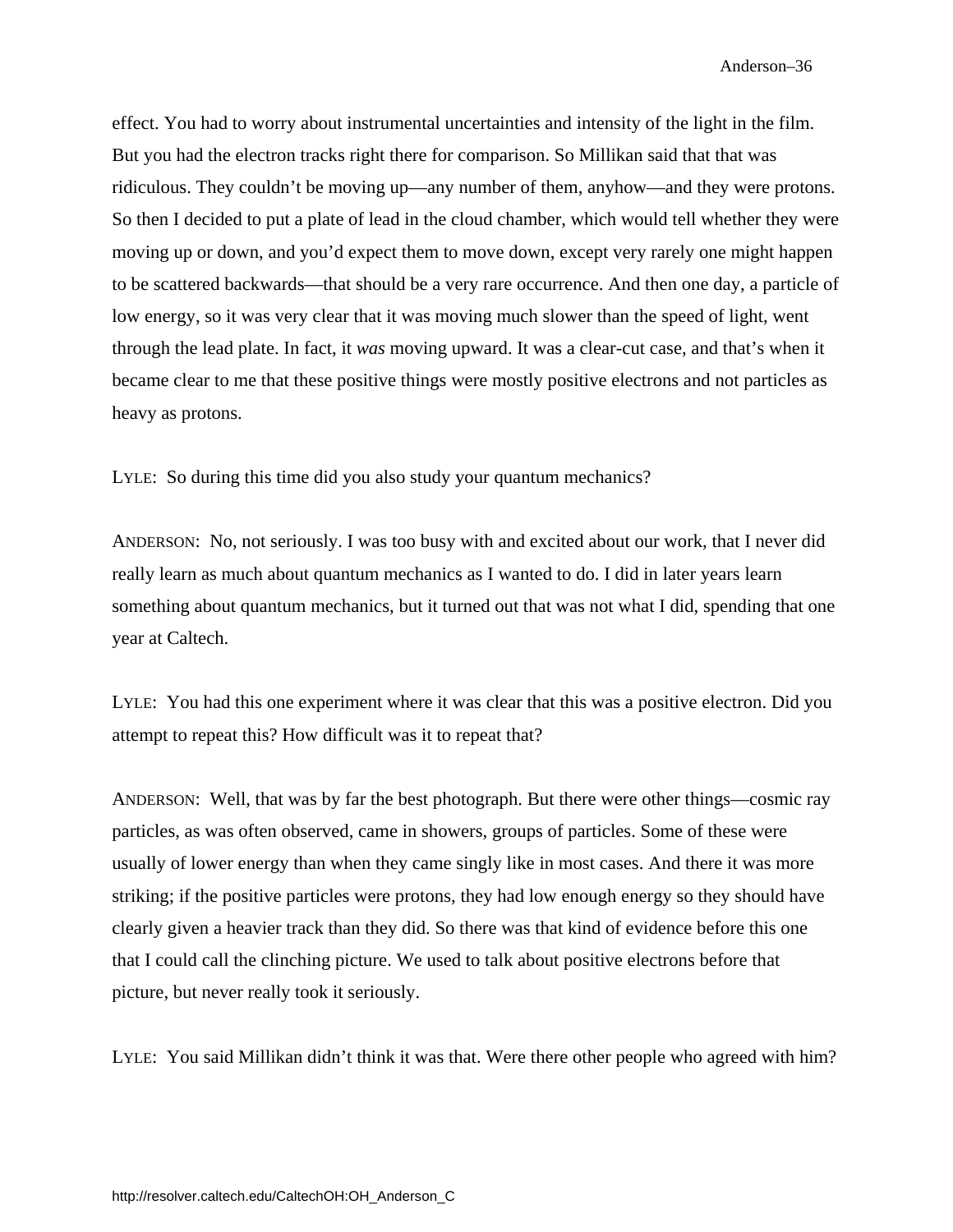ANDERSON: Millikan told me to publish. I think he felt there was enough evidence to publish. I was going to write a letter to the editor of the *Physical Review*, but he said, "Send t to *Science*, because you can get it in print quicker than in the *Physical Review.*" So I sent it to *Science*. But it turns out, all physicists read the *Physical Review*, but many of them did not read *Science*. But it was met with disbelief on the whole. Ed McMillan, who was a good friend of mine—he was an undergraduates at Caltech in the class behind me; we were good friends as undergraduates, and I remember him telling me, "What sort of nonsense is this that you're writing about in the papers?" And I just read in Kevles's book, *The Physicists*, that Bohr didn't believe it and just passed it off offhand. I heard, too, that Joliot and Madame Curie's daughter—they were working not with cosmic rays but with a most wonderful experiment, namely shooting alpha particles at beryllium. It turns out that in that experiment a bright fellow could have, in one afternoon, had he been lucky and bright and a good experimenter, shot alpha particles at beryllium, and found that neutrons were produced, positive electrons were produced, and artificial radioactivity was produced. Actually, there was no such bright fellow and history did not proceed this way. Now, the history is that Joliot, I heard indirectly—he was doing that experiment with his wife, and they found electrons that seemed to come from the outside and strike the target. Now, they were really positive electrons. Anyhow, I don't know all the details of that, but he was very angry with me— I never met him—for publishing in *Science*, which he didn't read, instead of the *Physical Review*, because my paper might have helped him with his work. This is digressing a bit, but the neutron was discovered in that general experiment—shooting alpha particles at beryllium. Joliot and Irene Curie, the daughter of Madame Curie, did find tracks of high-energy protons, which they interpreted as Compton protons from gamma rays that were produced when alpha particles struck and interacted with beryllium. But if they were gamma rays, they would have to have about fifty million electron volts energy, and there's no way you can get fifty million electron volts in that kind of an experiment. Chadwick, the same year, 1932, discovered the neutron. I'm sure that he knew, before he did a single experiment, that it was neutrons that were producing the proton tracks that Joliot and Curie were observing; and since he was so sure they were neutrons, he did a whole series of experiments to prove that they were neutrons. I don't know how long it took him, but he collected apparatus from different people in Cambridge, where they had a variety of apparatus, and did some experiments to discover the neutron, and then wrote the paper. To me, his paper is a classic in physics, on how to discover a particle and how to write a paper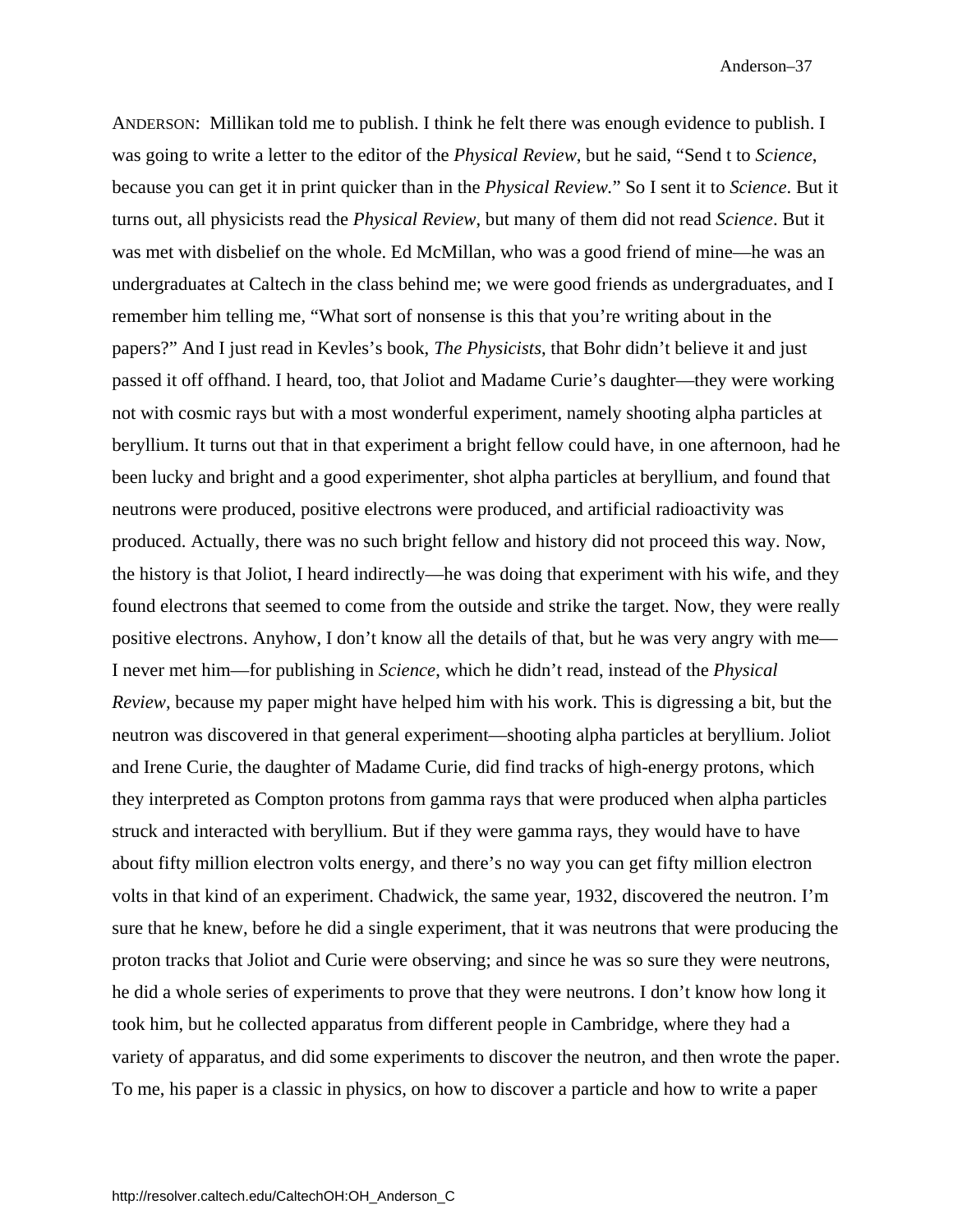about it. But I'm also sure that he knew that Curie and Joliot had neutrons before he ever did a single experiment to prove they were neutrons—that's a personal opinion.

All this was in '32. Bothe and Becker started off, what I think is one of the great experiments, bombarding beryllium with alpha particles.

LYLE: Why is that such a good experiment?

ANDERSON: Because it produced positive electrons; it produced neutrons; it produced what was then called artificial radioactivity. The artificial radioactivity part was discovered by Joliot and Irene Curie two years later. They took the alpha particles away, and found that their apparatus was still running—they were detecting particles. That could have just as easily been done two years earlier, if they'd thought of the idea of artificial radioactivity. The terminology isn't good; it isn't artificial, it's real. But it was called artificial—induced radioactivity is a better word.

LYLE: Was there a lot of excitement about these discoveries and what was going on in physics right then?

ANDERSON: It was an exciting year, yes. Another thing that happened in '32 was the discovery in England by Cockcroft and Walton, popularly called the first artificial smashing of atoms, the first breaking up of nuclei by solely laboratory means. Cosmic rays were doing it—they had enough energy—and gamma rays from radioactivity had been used. But they built a machine which would accelerate particles fast enough so they could disintegrate beryllium. They had an apparatus for speeding up protons to a high enough energy to break up the beryllium nucleus and give off these things. Some of the pieces were radioactive and gave off positive electrons. It was the first disintegration of an atomic nucleus using completely man-made apparatus, not using cosmic rays or gamma rays from radioactive substances.

LYLE: Were you aware here in Pasadena that they had done that experiment?

ANDERSON: I didn't know they were doing it. They published, and of course everybody then became aware of it. It was a very exciting year, '32. I don't think there's been another year like it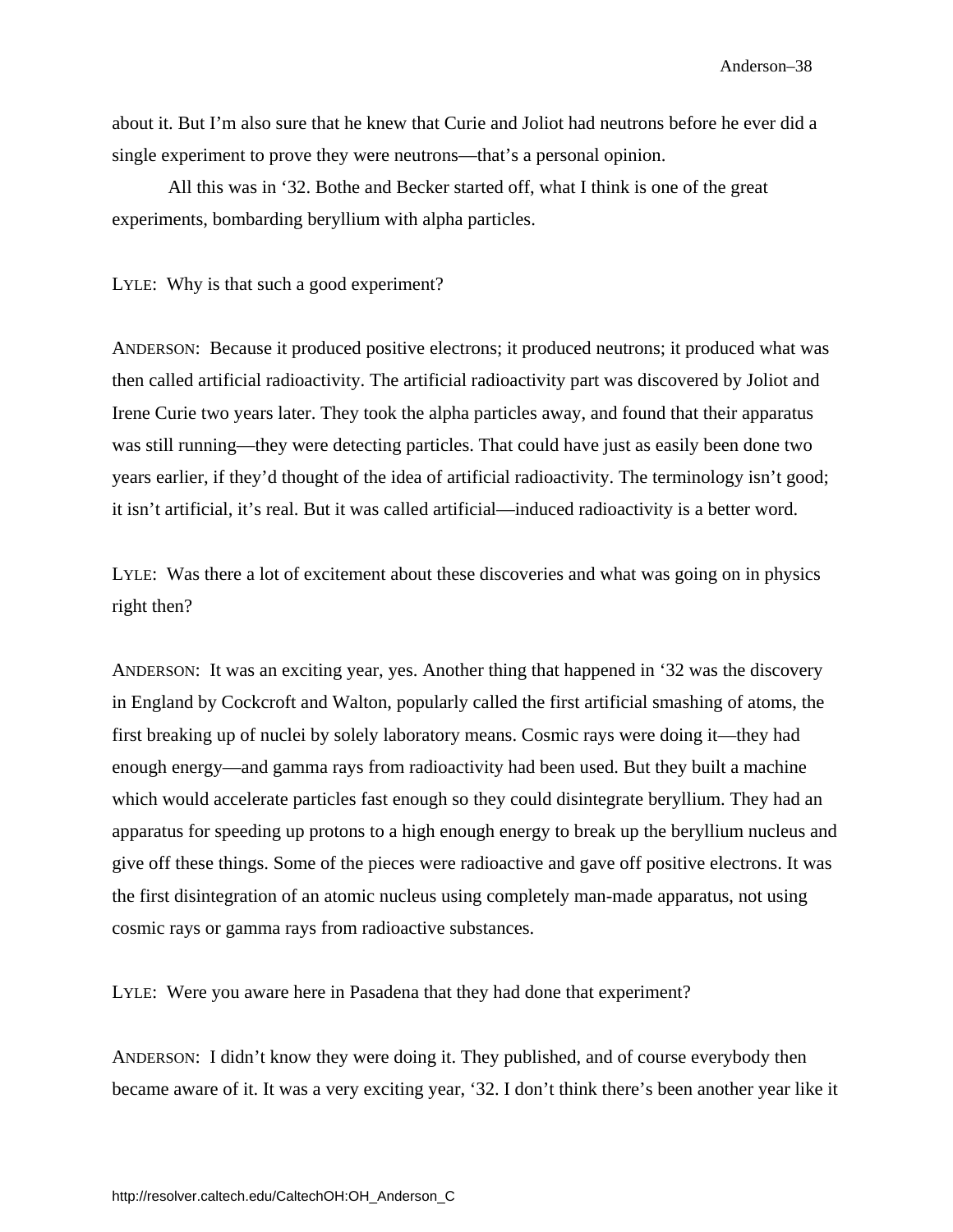since.

LYLE: How did you feel about being such a part of that? Did that make you feel really special?

ANDERSON: The feeling was good, yes. Now, Charlie Lauritsen in Kellogg Radiation Lab had a million-volt X-ray tube. He was accelerating electrons, which don't break up nuclei. And Cockcroft and Walton in England only had 600,000 volts. So that when the Walton paper came out, Dick Crane, who was working in Kellogg Radiation Lab, in about an afternoon built a little gadget to put on top of the X-ray tube, a little gadget that would produce hydrogen ions. And then they immediately confirmed the Cockcroft-Walton experiments, and that was the beginning of the Kellogg Radiation Lab. It's that sort of thing that they're still doing today, using not an Xray tube but using more modern equipment. But I think that the first artificially produced neutrons, so observed and identified, were made in Kellogg Radiation Laboratory. You see, the neutrons that Chadwick found were produced in experiments using natural radioactive sources, not from a man-made accelerating device. Yes, it was a very exciting year.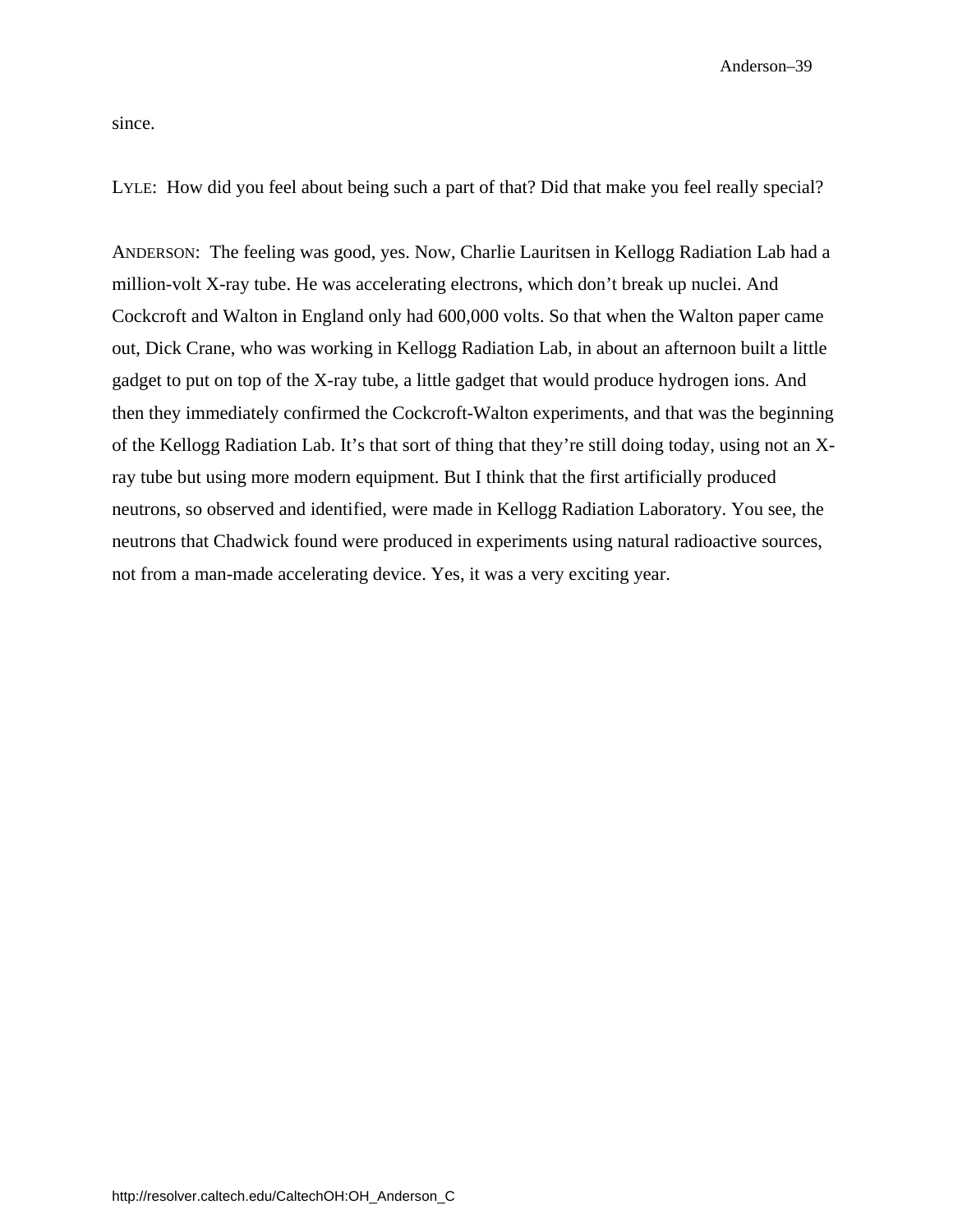# **CARL ANDERSON SESSION 3 January 16, 1979**

#### **Begin Tape 3, Side 1**

LYLE: Today I want to continue the discussion we had on the l930s at Caltech. Watson said that Millikan would come to faculty meetings and present a program and would give his reasons for doing something. And then he would say, "All right—thinking men must agree," and then he would leave. Watson's comment was that the faculty was very disturbed at their lack of being involved in the decision making. Did you notice that the faculty was disturbed about this?

ANDERSON: Well, I was young enough, so I did not attend the faculty meetings. What date are we talking about?

LYLE: Well, it's in the middle thirties, I don't know the exact time; I could look that up.

ANDERSON: I would guess the pay cut.

LYLE: The cut was earlier.

ANDERSON: Earlier. Well, I did not attend the faculty meetings at the time that the cut was made. For example, I didn't have my salary cut. It was so small that if you had cut it, there wouldn't have been much left. I probably was a research fellow at that time. And a research fellow, I think, is entitled to attend faculty meetings, but I have no memory of attending a faculty meeting at which Millikan presided. Maybe I didn't go to faculty meetings regularly—I may have been too busy. There was a chairman of the faculty who presided at the faculty meetings. I'm talking now about the time I started to attend faculty meetings. But I have no memory at the moment of hearing Millikan give a report at a faculty meeting. It may be that I was there and forgot it, or it wasn't very important.

LYLE: In general, then, when you did go to faculty meetings, you had the feeling that the faculty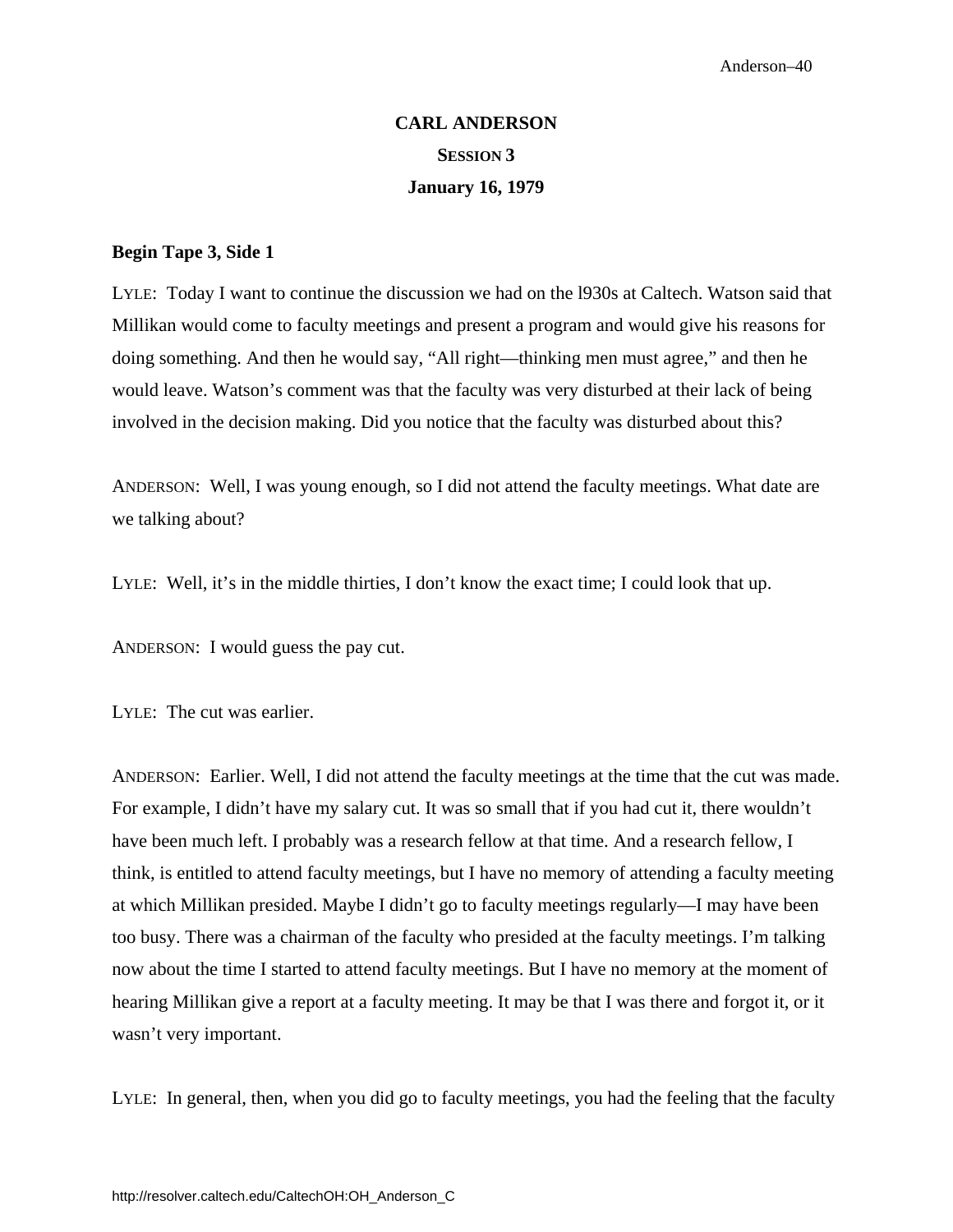had some say about what happened?

ANDERSON: My feeling was that Millikan ran the Institute—not only the physics and mathematics division, of which he was chairman. No, mathematics came later, it was not part of the division. Anyhow, he was chairman of the division which contained physics. But my feeling is that essentially all faculty members in all divisions, if they needed funds for research went to Millikan, not to the division chairman necessarily but to Millikan, and explained their woes and said they needed a little bit of money to do some research. The main thing in those days, I think, was that the research that was done did not need the large sums of money that present-day research does; it was more of an individual effort and people were accustomed to doing with very little money. I remember we used to make regular trips to the Southern California Edison Company junkyard in Alhambra. We knew all the people and they knew us, and we would buy for a song or often they'd give us the transformer or something, a switch, or something that we needed for our research. I guess I was by nature economical, because I remember Watson telling me once one day, "Well, Anderson never asks me for anything." So I thought, "Well, gee, I better get off the dime and ask him for something." But as I remember, Watson had very little to do with the research program at Caltech. That was done by Millikan. Now, I don't know what it was like to be a professor in another division, like chemistry, say. The physics people went to Millikan for funds or help of any kind. They were supposed to because he was chairman of the physics group.

LYLE: And you didn't pick up any feeling that people wanted to have more independence from Millikan?

ANDERSON: No, I don't think I did. My contacts were mostly with the physics people, and everybody then, as today, was short of money. I mean, nobody, no matter what he's doing, ever has enough money to do it the way he thinks it should be done. I remember going to see Frank Capra, who was at the height of his career at that time as a director, and whom I happen to be acquainted with, at Columbia Studios, to get a motor-generator set, and actually did get one that was mounted on a 1911 Mack truck that was used by the movies to run their klieg lights at various locations. It must have been parked n the desert for many years, because it had beautiful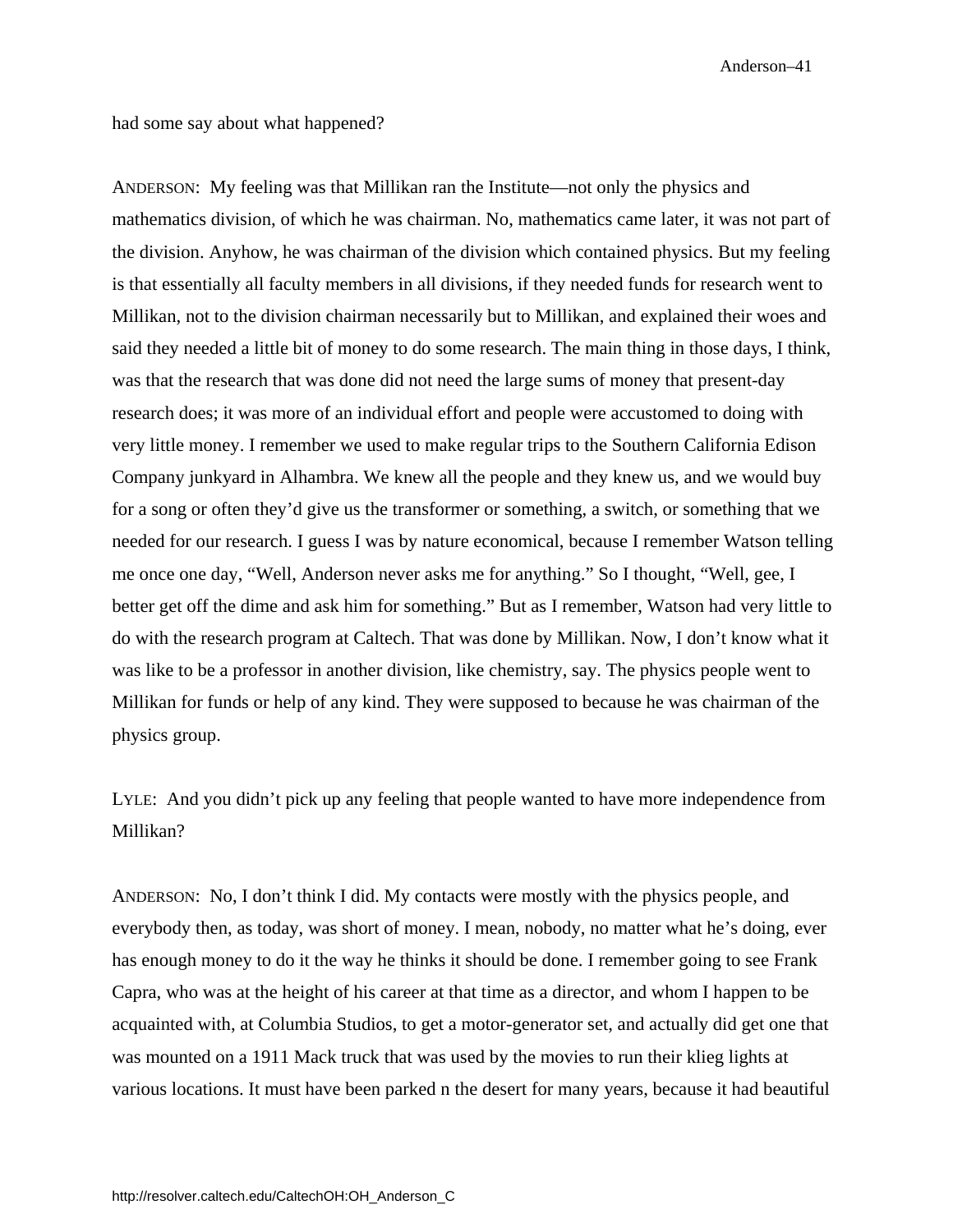purpled headlight lenses—they were acetylene lights in those days. So the truck was towed to Caltech and we used that as a motor-generator set to provide power for our magnets. So this is an example of the fact that research was financed in an entirely different way in those days than it is today.

For example, we spent the summer of 1935 on the summit of Pikes Peak. We bought a used 1932 or so Chevy truck for three or four hundred dollars; we bought a flatbed used trailer out in Vernon at a used trailer lot, and actually built the body of the trailer. A classmate of mine was then, I think, president or vice-president or something of Bekins Moving and Storage Company. So I went to him and said we needed a housing for our trailer. So he gave us a whole bunch of great big packing cases that they used in their moving operation. I don't remember the details—they were great big boxes. So we used those and actually, with our own hands and a hammer and a saw, built the trailer housing that later went to Pikes Peak. And our apparatus was protected from the snow and the rain and the elements by these packing cases. But that's another example—you don't just order, you build what you need. Nowadays, the scientists and the military people know one another extremely well. They got acquainted extremely well during World War II, and if you needed a used trailer, you just went to somebody in the Army or the Navy. Of course, you had a contract, too, usually with the Navy, at Caltech. They would just turn over to you a great big beautiful, very expensive trailer. In fact, we did that in later years.

But during the Millikan years, it was certainly an austerity program, as far as research was concerned. I can't say that I felt deprived of money, because we operated in a very economical way. This I don't know, but we were working in a field that Millikan himself was personally intensely interested in, and we may have gotten a break or two that way. I just don't know. But there was no such thing as a budget. If you needed something, you went to Millikan and he would either say yes or no.

LYLE: You just mentioned the Pikes Peak story. I'd like to ask you a few questions about that, and then I would like to come back to the Caltech campus.

ANDERSON: I'd be happy to talk about the Pikes Peak thing. It was a very good thing to do scientifically. It was a great success, because the cosmic rays are more intense at higher altitudes than lower altitudes, and intensity was one of our major problems. Also, cosmic rays have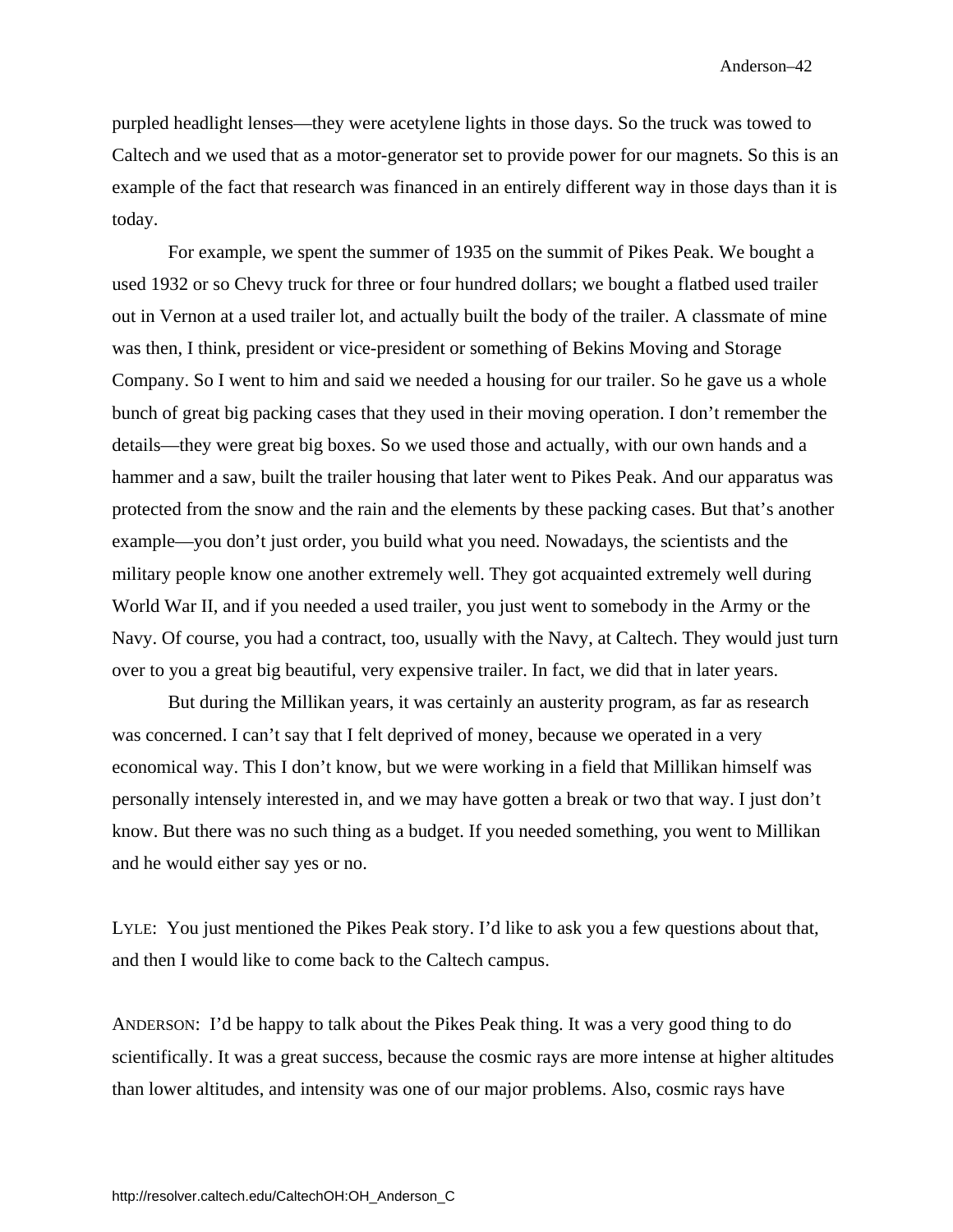different components, and the components that do the most interesting things increase very rapidly with altitude. Well, anyhow, we decided to go to Pikes Peak for the summer of '35. And as I just said, we bought this used Chevrolet truck and the used trailer and built, ourselves, the body part of the trailer and built the hitch to hook the truck to the trailer, which was not properly designed and later caused us some embarrassment and trouble. It was a one-and-a-half ton used Chevy truck. Our total load, counting the trailer, was over five tons. I remember in a test run, when it was loaded, just shortly before we were to take off, we ran from California Street up Lake Avenue to Colorado. Now normally you don't think of going up Lake from California to Colorado as much of a hill, but it was a good stiff second-gear operation for our truck. It would just make that grade in second gear. We bought a truck that had an extra low, low gear, because we anticipated having to overload greatly the capacity of the truck.

LYLE: So you decided to go anyway?

ANDERSON: Oh, we had to go, sure.

LYLE: Did a lot of people at Caltech know you were going?

ANDERSON: Well, that I don't know. I guess not. We had planned to leave on a certain day and the truck was parked with its trailer out behind Guggenheim. And the first step was to drive it from that spot to along the curb at the south door of West Bridge, to load on some other stuff. It was eleven o'clock at night, but it was on the day that we were scheduled to leave. So we did that, parked the truck along the curbing by West Bridge and loaded it up. Then I happened to notice that about a foot in front of the trailer, which was a high thing, was a three-inch-diameter branch of a tree, and we were lucky that we didn't hit that. That would have severely damaged the trailer. So we went in and got a saw and sawed off that three-inch branch. It turned out we couldn't back up that trailer very well at all, because of the improperly designed trailer hitch that we made. Well, anyhow, we sawed off that fairly big limb and left it on the parkway and took off and made Hope, Arizona the next day some time. We drove all night, mostly in first and second gear. We had to go over the San Gorgonio Pass, for example, which was a low and extra-low operation. But we did get to Colorado Springs at the foot of Pikes Peak. There was one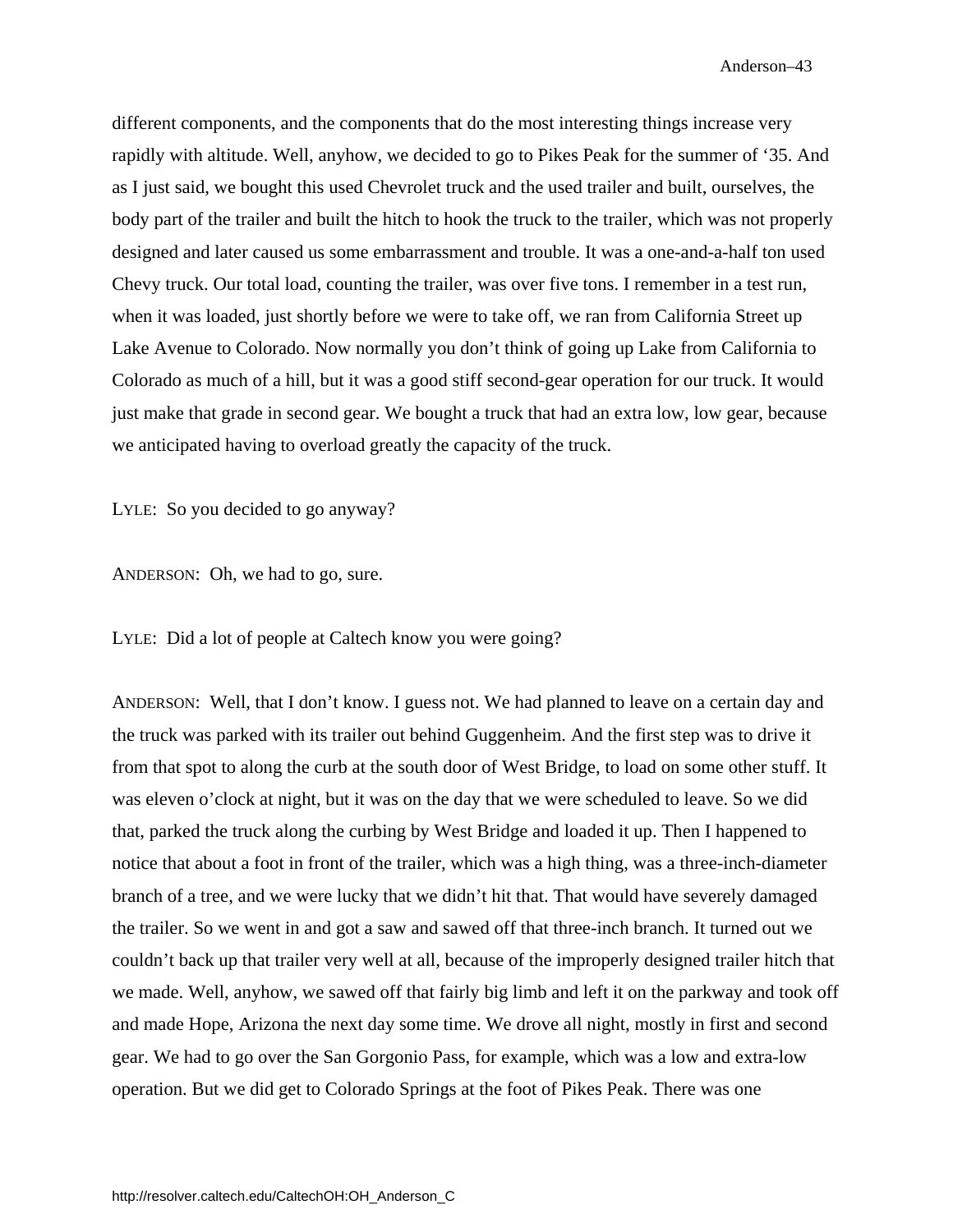humorous incident. We stopped about five in the evening at Las Vegas, New Mexico [not Nevada]. It was a little town, and we were to spend the night there. I was driving at that time. Seth Neddermeyer was working with me, and the two of us were on this trip. By that time we'd learned that a truck and a trailer outfit is not like a car. You worry about trees and other things that you can easily run into because the trailer is so high, and we also learned not to park near the curbing. So I parked maybe three or four or five feet, I don't know, from the curb. But we did hit a bakery sign. There was a bakery there and we hit the sign. This sign projected beyond the curbing, and we did hit it and it tore some tar paper that covered the top of the trailer that we had put on. Seth was anxious—it really didn't damage the sign much, but it broke one guy wire that was important to keep the sign from falling. So Seth wanted to go in and apologize to the baker about his sign. We tried, but the bakery was closed. There were living quarters behind the bakery, and there was no one there. There was a garage across the street, and we got a fellow to come over with a ladder. He climbed up and uncoupled us from the sign and fixed that little guy wire on the sign, so there was no damage done to the sign. We spent the night there, and the next morning, Seth Neddermeyer wanted to apologize to the baker. It was early in the morning, maybe five o'clock or something like that—because our cruising speed was very low, so we had to drive long hours. I was driving again, and we drove to the bakery, and believe it or not, I got tangled up in that sign in exactly the same way as the night before. The baker wasn't home. The bakery was closed, and he wasn't in his living quarters behind the bakery. So we went across the street and got the same garage man and he brought the same ladder and untangled us. By then, Seth said, "Let's forget apologizing to the baker." So we took off. We did have other similar experiences along the route.

LYLE: Were you planning to be towed up the mountain, then? What were your plans?

ANDERSON: First we stopped in Colorado Springs—this is an interesting story—at the Chevrolet agency in Colorado Springs to have the valves ground and change the oil and to have a new clutch put in, because that clutch was being over-used. So that was done at the Chevrolet agency, and then we started out for the mountain itself. We knew very well that we had o chance whatever of getting up the peak under our own power, but we went as far as we could, and then got stuck and managed to get stuck in the middle of the road.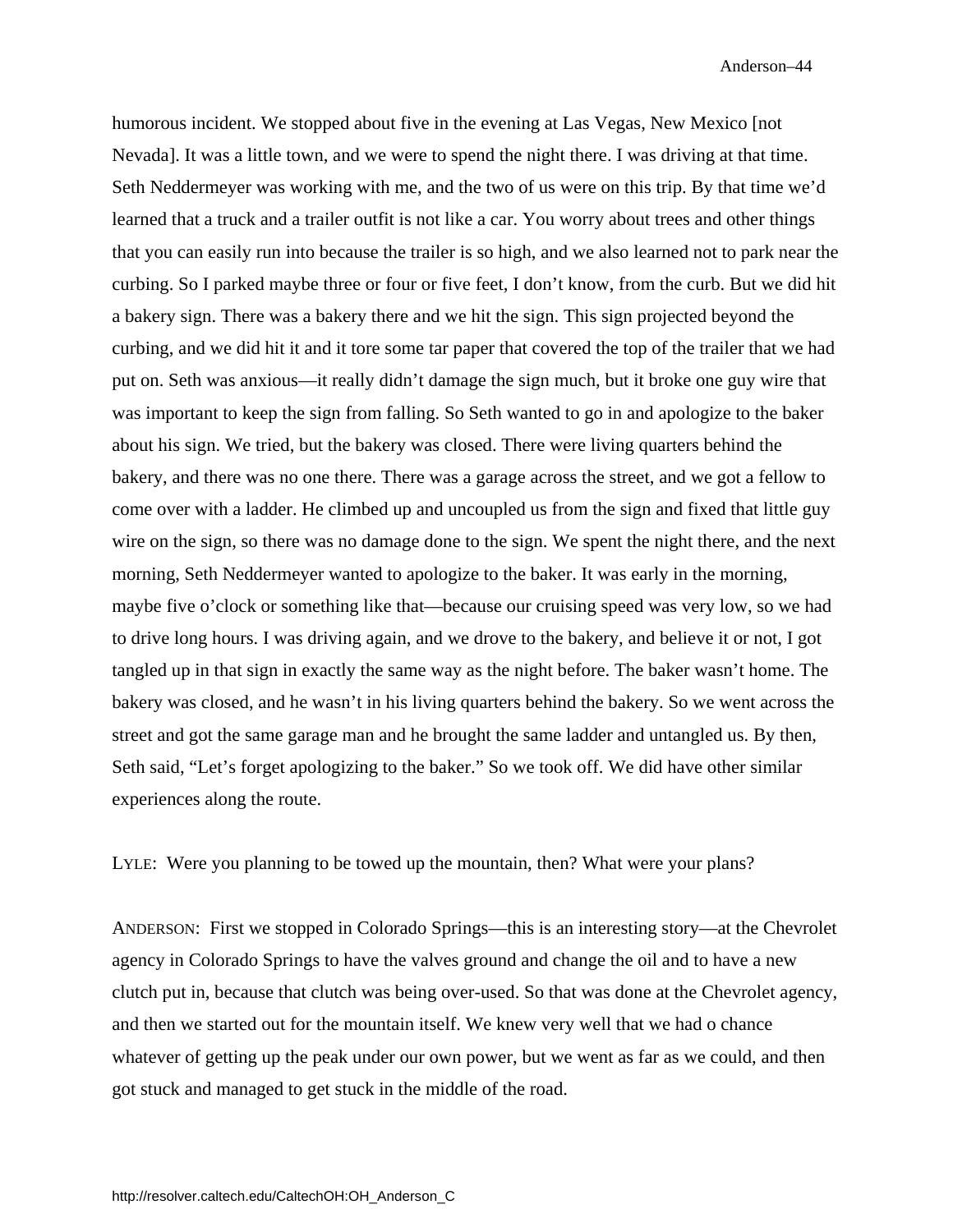LYLE: This is the road up to the top of the peak?

ANDERSON: It was a private toll road up to the top of the peak, yes. We even reached the lower toll gate at the time we got stuck. So we were blocking traffic. The Pikes Peak Company had quite a bit of equipment to keep the road in repair and keep the snow under control and so on, although this was summertime when we went up. Well, they came down with a great big white motor-company truck and tied that on the front end of our truck.

LYLE: They were willing to do that?

ANDERSON: They were willing to get the road open, and also willing to do that. They towed us—both trucks were working as hard as they could—and with both trucks we did get up to the summit.

LYLE: Were they expecting you?

ANDERSON: They were expecting us, yes, but I don't know if they were expecting us to have a truck that would get up the hill itself or not. Oh, yes, we had made plans.

LYLE: So was there a building up at the top that you could work in? What did you do when you got to the top?

ANDERSON: Well, there were some stone buildings. No, we were self-contained. We knew we had to be, because there was no laboratory up there. We borrowed from Jesse DuMond some big tanks—we needed a lot of water to cool the magnet—and we rented a Cadillac engine and a generator that was to supply the power to run the magnet. We parked right next to a tank that was up there. It was a ten-thousand-gallon water tank, so we got about a thousand gallons or so to fill all these tanks that we had borrowed from DuMond and then recirculated our water. Of course, some evaporated, and then we'd just get a little more from this ten-thousand-gallon tank.

This was a continuation of what I had been doing until Seth joined me as a graduate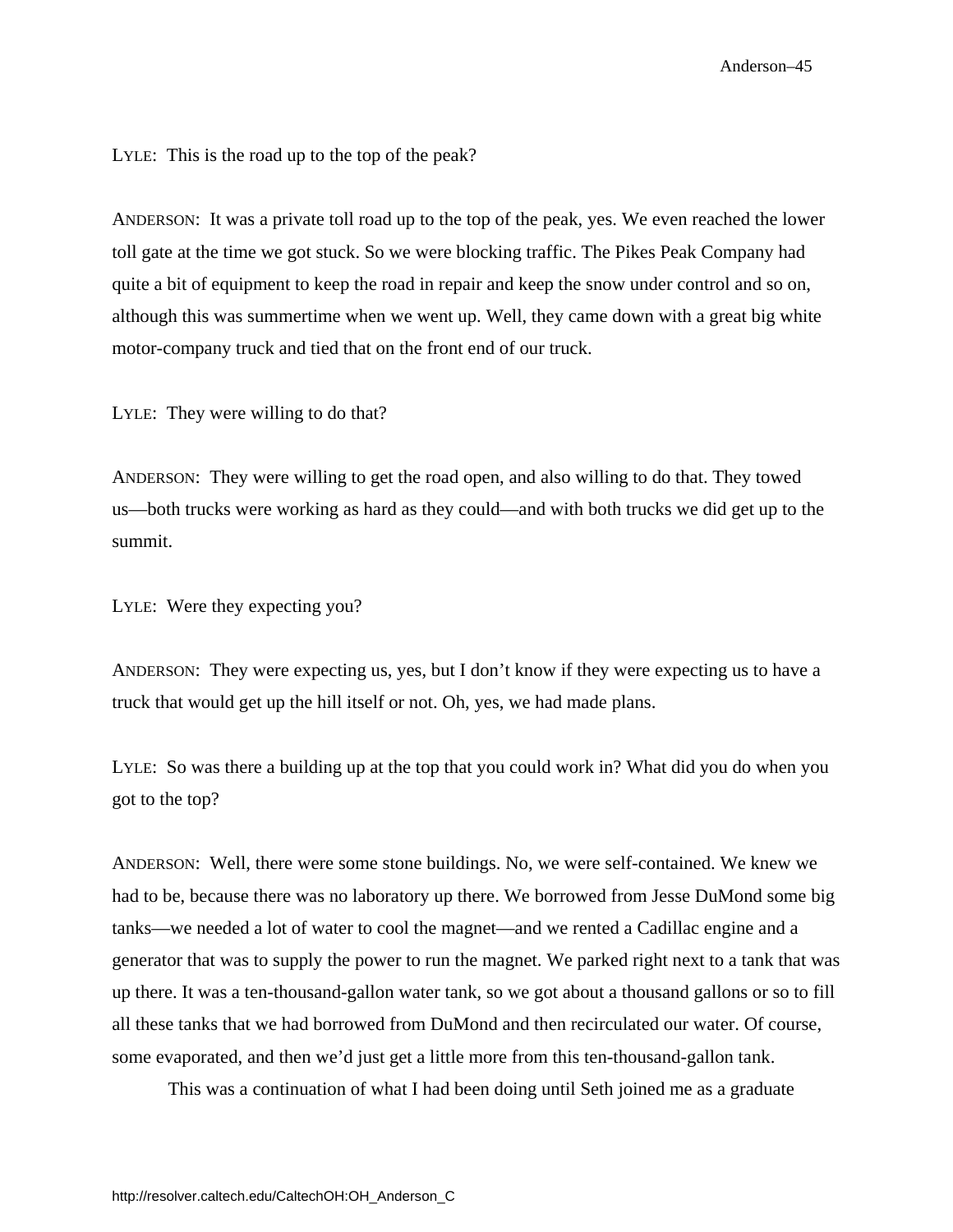student. It was really a continuation, trying to understand the complicated effects that we were finding in cosmic ray experiments. The idea was to get a much stronger intensity of cosmic rays, and to get as high an altitude as we could.

LYLE: So you had already been doing the work and then you went up there?

ANDERSON: Yes, but we moved the apparatus from the third floor of the aeronautics building into the trailer to get it up to Pikes Peak. Well, after assembling the things and lifting these tanks that we borrowed from DuMond and hooking things up and getting them squared away, we started up the Cadillac engine, and because of the high altitude it had nowhere near enough power to run our equipment. So we uncoupled the trailer and used the truck, which had on it at the time only the Cadillac engine and the generator, and drove down the mountain to the Cadillac agency to get special high-altitude jets to modify the Cadillac engine to work at 14,000 feet instead of sea level. And that cured the difficulty. But we drove up, and as we approached the summit, maybe a mile or a mile and a half away from the summit, suddenly there was a lot of smoke that came out of the Chevrolet engine, and we bogged down and were stuck. It was water vapor and oil smoke. Of course, we didn't quite know what to do, but just by chance, a very bright yellow-painted, brand new Chevrolet truck came down the mountain—it had been up to the summit—not more than five or ten minutes after we broke down. We had lifted the hood, and discovered that when the truck was worked on by the Chevy people in Colorado Springs, they had not properly replaced the valve cover on the engine. It wasn't seated against the gasket, and you could see the oil had been running out, and what happened was we ran out of oil. So then we flagged this bright yellow truck that was coming down the mountain. They stopped, and I immediately recognized that the driver was the service manager that we had dealt with in Colorado Springs. I showed him the engine and I said, "Look, your people didn't put this valve cover on properly and all the oil ran out and damaged our engine." He said, "Yes, I can see that's so, but we can't guarantee our work when the truck is used under conditions like this, highly overloaded and at 14,000 feet," and so on. There was a chap who was driving with him, who was quietly listening to our discussion and looking at our truck. He took me aside and he said, "I think you boys have a case. If they don't fix this up properly, let me know and I'll see that you get it taken care of." He gave me his card. I forget his name, but he was vice-president of the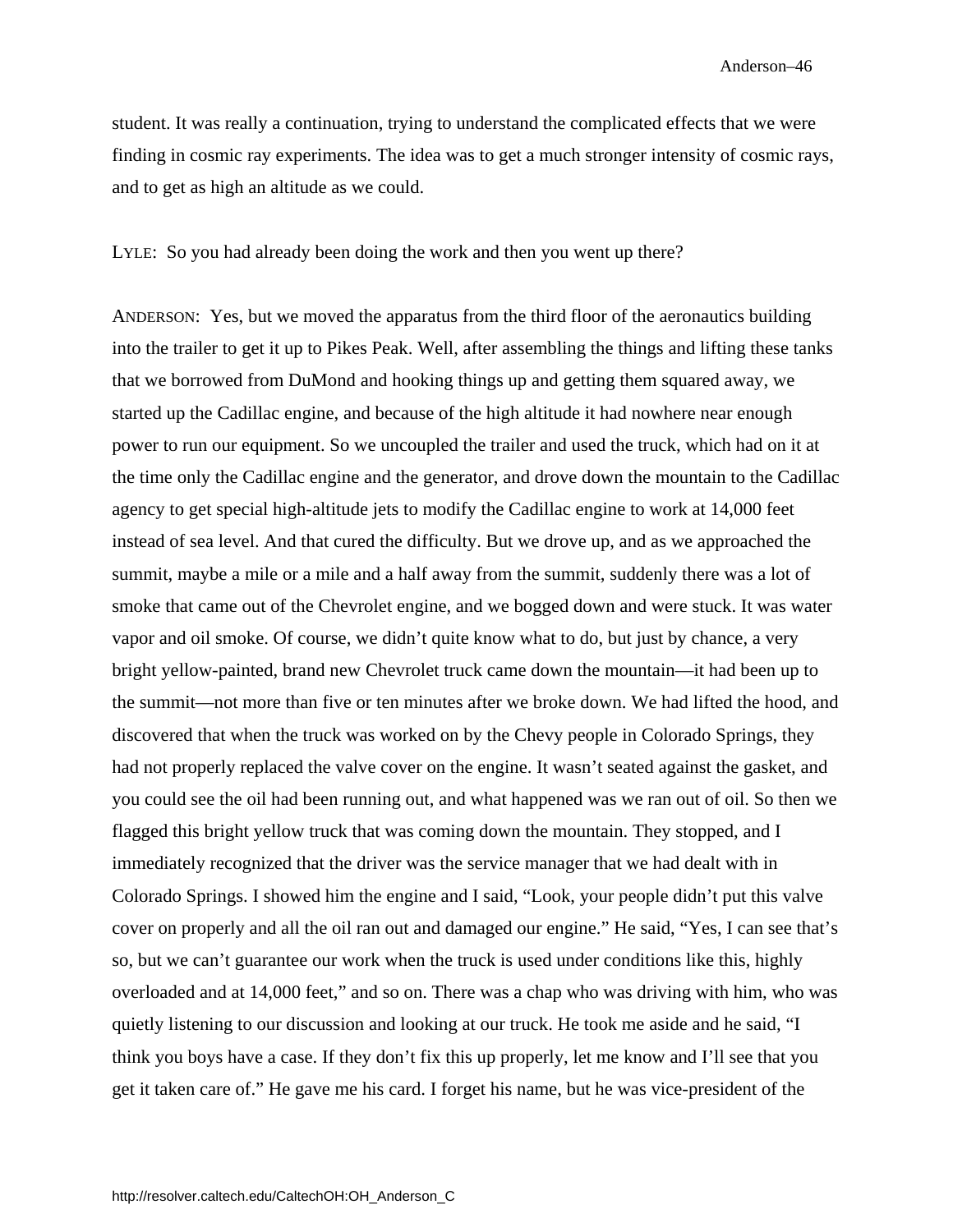Chevrolet Truck division of General Motors. The reason he was up there with this bright yellow truck—they were making plans for a speed run for advertising purposes to break the record up the mountain. Apparently there was some kind of a record that they were going to break. So that settled that. The next morning, the Chevy people came up and towed us to the top of the mountain and started work on the motor. All the pistons were scored, and the crankshaft was scored, so they had to take the engine out and bring it down to Colorado Springs and give it a complete overhaul with a new crankshaft and new pistons and so on, which they did, and put it back in place at no charge to us. But we bought, for fifty dollars, a little Chevrolet roadster that was owned by a chap who was an automobile fan. He had adjusted it so that the carburetor and the timing and so on were just right for that altitude. We used that instead of the truck, for our general transportation. And we needed it, because there were some stone huts on the summit, and they wanted to charge us two dollars and a half a night to sleep in those stone huts, with no furniture, no accommodations of any kind. But it wasn't practical for us, and we didn't have that kind of money anyway. But we knew the road gang, and they invited us to stay in their bunkhouse halfway up the mountain, at Glen Cove. So we stayed there with them free of charge. We even got meals for what they paid—very inexpensively. Then we took the Cadillac engine down, again, to the Cadillac place a few days later because it was still not doing its stuff. We drove down to Colorado Springs, and then started up the mountain. I was driving up the mountain in low gear, and felt with my foot that there was no brake pedal. Then I reached down with my hand, and it had fallen flat against the floorboard. So I pulled it up and it fell flat again. The brake pedal had become disconnected from the rest of the truck, because the Chevrolet people had forgotten to put a cotter key in—they were mechanical brakes, not hydraulic. That pin had stayed in all the way down the mountain, but had fallen out as we were near the bottom on the way up the mountain. So we had no brakes. The hand brake, as is often the case, was useless; it wouldn't hold anything. If we stopped, we didn't know how we could keep the truck from rolling backwards, so we decided just to keep going and hope that we wouldn't have to stop and did that, and went up to the summit where there was a level place where we could park it even though we didn't have any brakes. We again called the service manager and told him again of the carelessness of his people, and he sent a car up and put in a new pin and cotter key. Later on, the GM vice-president rang us up and asked us if we wouldn't meet him for dinner at the Broadmoor Hotel in Colorado Springs—this chap that we'd met on the mountain. We said sure.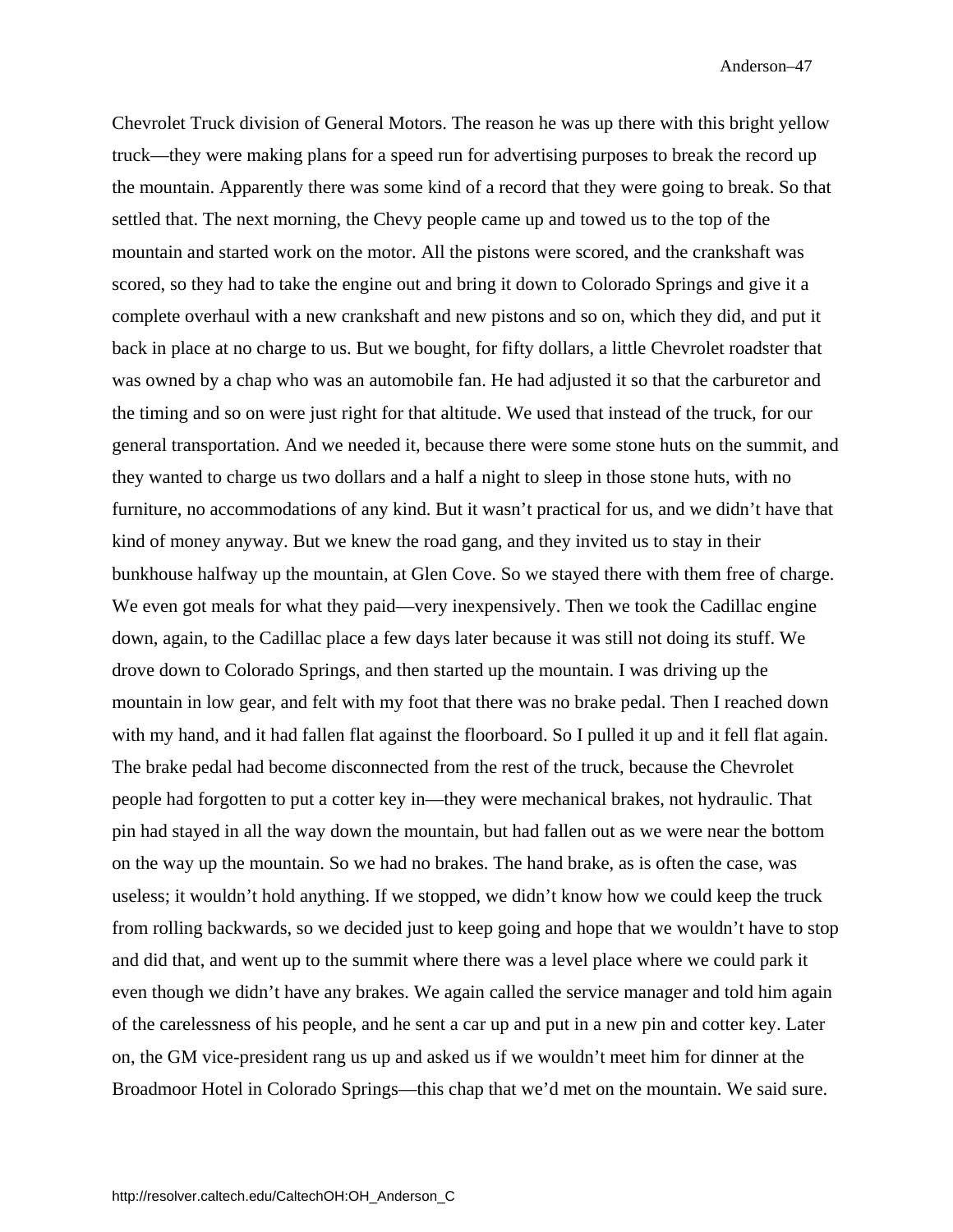So we had a fine dinner at the Broadmoor Hotel. His proposition was—we were using a lot of gasoline because we were running that Cadillac engine wide open about eight or ten hours a day. He wanted, on this record-breaking run, to haul gasoline up and make sort of a story out of it, that we suddenly ran shy of gasoline and needed some in a hurry. I knew this was not a good idea because it's not Caltech's policy to get involved with commercial advertising and so on.

LYLE: Were you tempted to do it, though?

ANDERSON: No, we were getting our gasoline—the Union Oil Company gave us the gasoline free, and they even hauled it up. In those days, there was a cog railroad, a little narrow gauge railroad train which ran up to the summit. So we had daily delivery of barrels of gasoline. So I said I answer that question unless I talked to Dr. Millikan, because it involved national publicity and the policy of the Institute and so on. Besides, it was a long distance call. So he said, "Well, call him up." So I did. Dr. Millikan and I talked cosmic rays for a long time at the expense of General Motors Company. And then at the end I brought up this business and he said, "Well, it doesn't look like too good an idea, but I'll let you use your own judgment on that." So we decided not to do it.

LYLE: You mentioned that the Pikes Peak experiment was a good experiment. Why did you think it would be a good experiment?

ANDERSON: There were problems in interpretation of our data. You see, the problems leading up to the positive electron were resolved in '32. So there were positive electrons. But then there were other particles that didn't behave like electrons, positive or negative, or like protons, the known fundamental particles. They had peculiar properties, and that's why I was so interested in that letter that I wrote to Dr. Millikan from the summit, in which I said I thought we had strong evidence for the existence of new particles, intermediate in mass between electrons and protons—particles that were unknown. But there were paradoxes in our data, and this was one way in which we could resolve the paradox, although it was a very radical assumption to have to make. And we got more cases of tracks of that kind up on Pikes Peak than we had here—oh, a hundred times as many as we'd gotten previously in Pasadena. So that was an extremely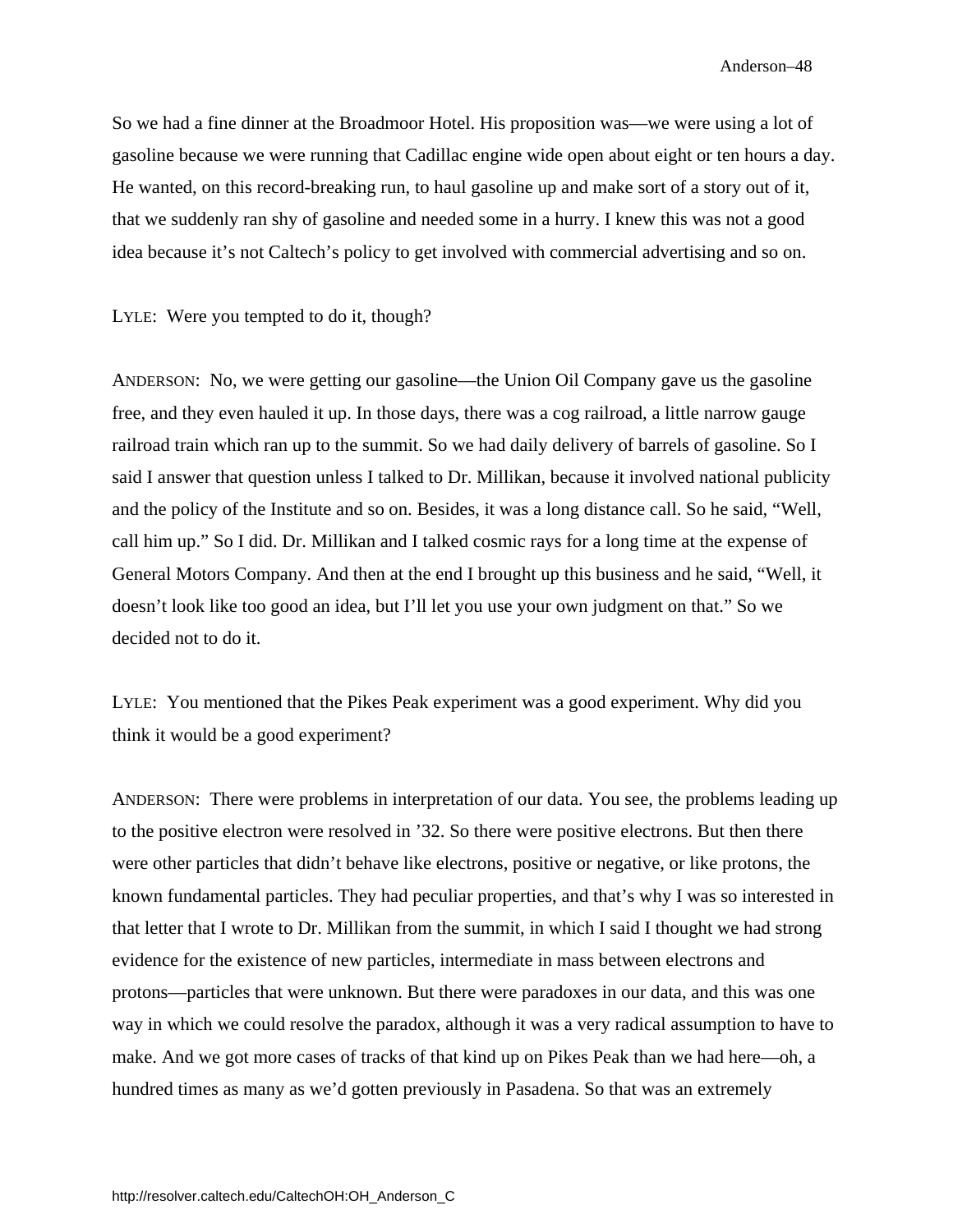interesting situation; but we did not feel that we had enough evidence to publish, by any means, at that time, but there was enough to write a letter to Dr. Millikan about.

LYLE: So then you went back to Pasadena and continued that and found enough evidence?

ANDERSON: Yes, in September when the snows threatened, we went back to Pasadena.

LYLE: When you were looking for the meson, had you checked it out theoretically? Had you talked about it with Oppenheimer, for example?

ANDERSON: It was predicted—I guess you could say predicted—by Yukawa. He wrote a paper that was published in a Japanese journal, written in Japanese, saying that maybe there were such particles to explain nuclear forces.

LYLE: Were you aware of this?

ANDERSON: No. I couldn't read Japanese; I didn't know there was such a publication. We used to talk to Oppenheimer more about the positive electron than we did about the early data about the meson. Because the positive electron was predicted by Dirac, and Oppie was expert on the Dirac theory. The real explanation of how the positive electrons came to exist was given in a paper by Blackett and Occhialini in March of 1933. It was published in the *Proceedings of the Royal Society*—namely, pair formation by gamma rays. It is surprising to me that Oppenheimer, during the six months after I first published the paper on the positron—I had no idea, even though I'd searched my mind and gone nuts trying to figure out how these things came to be it's very surprising to me that Oppie didn't think of that idea. It's the sort of thing you would have expected him to think of. But it was first announced in this publication by Blackett and. Occhialini, who were doing similar experiments with a cloud chamber. They verified the existence of positive electrons and in the same paper came out with the pair production hypothesis, and I can remember saying to myself, "Of course, that's the explanation," as I read their paper. Now, Dirac was at their laboratory at the time they were doing this. So they must have discussed it with Dirac. It may have been his idea; I would guess so, I don't know. They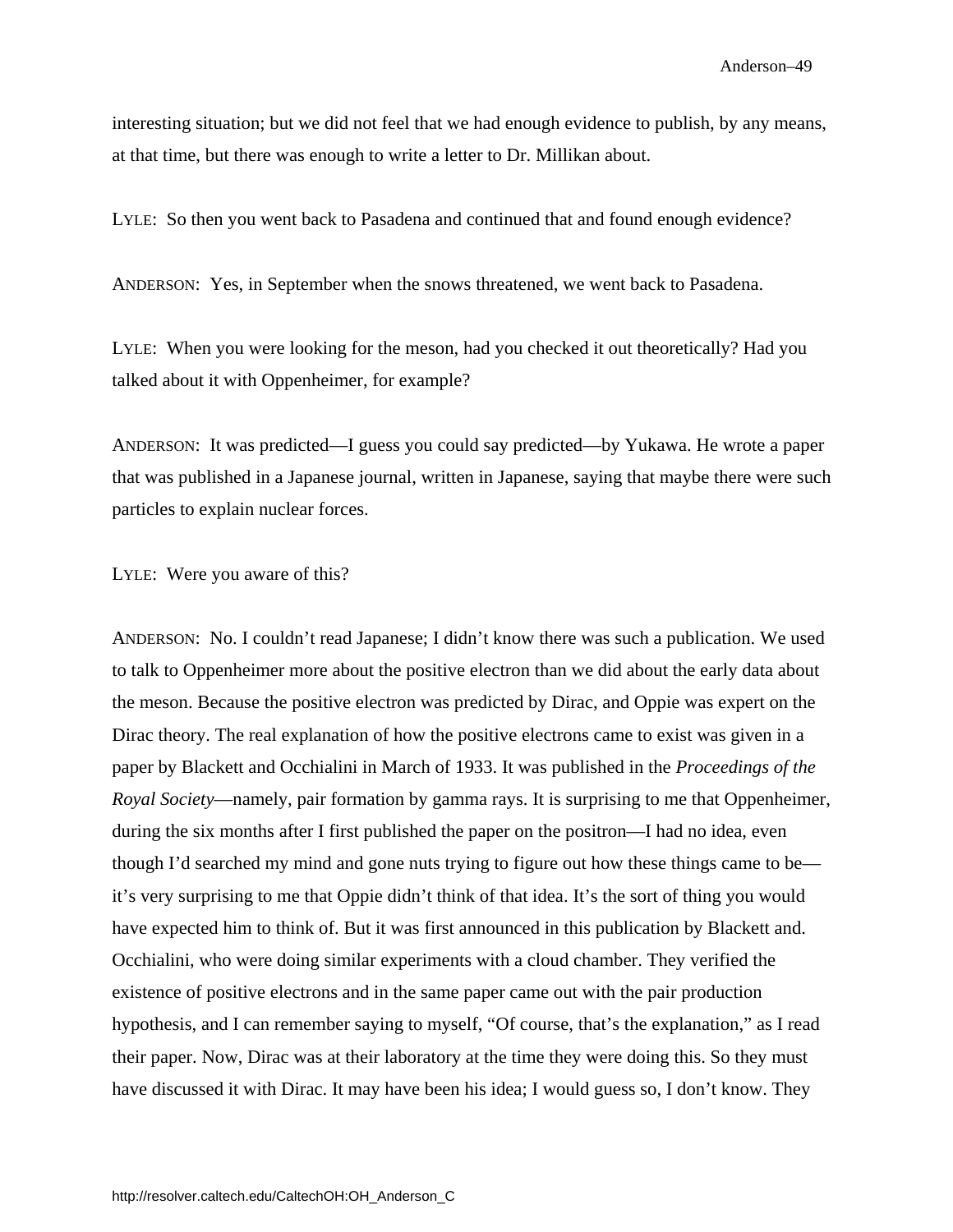didn't say in their paper.

#### **Begin Tape 3, Side 2**

LYLE: After this paper was published, did you talk to Oppenheimer then about theory?

ANDERSON: Well, I talked to Oppenheimer quite a bit. He used to spend something like a third of his time at Caltech and two-thirds of his time at Berkeley. I remember reading about pair production after puzzling my own head for months trying to think of some sensible way to explain how the positive electrons came to be there, without success. I had had some discussions with Oppenheimer on this. I found it hard to talk with Oppenheimer because his answers were usually, at least to me, encased in some sort of a mysticism. I couldn't understand what he was saying, but the idea of pair production, if he had said that, I would have understood. Now, in that respect, Oppenheimer was entirely different than Feynman. You can talk to Feynman and his answers are precise and of the type that an experimental physicist can understand, or at least thinks he understands. But with Oppenheimer I couldn't understand his answers. But I would have understood, had he said pair creation, which he didn't.

Now, I think your question was about the meson. I think I want to say, maybe at this point, that the history of the discovery of the meson is confused in the literature. I think that the credit for the discovery of the meson belongs to Neddermeyer and me, even though Street and Stevenson are at times said to be the discoverers. I don't want to get into this thing; it's highly technical, and it's really not controversial. I think the evidence is clear-cut, to anyone who wants to read the papers. But I do want to say that Bruno Rossi wrote a book called *Cosmic Rays* which discusses this point, and discusses the evidence that Neddermeyer and I published and also that Street and. Stevenson published. I could go into the arguments, but they'd be involved and longwinded and technical. I will dismiss it by just saying that I think the truth is very well spelled out on a few pages of this book of Bruno Rossi, published several years ago. The naming of that particle is extremely interesting.

LYLE: Well, actually I was confused whether the meson was changed to the muon.

ANDERSON: That's a long story, but let me just say one thing. Seth and I discussed the name of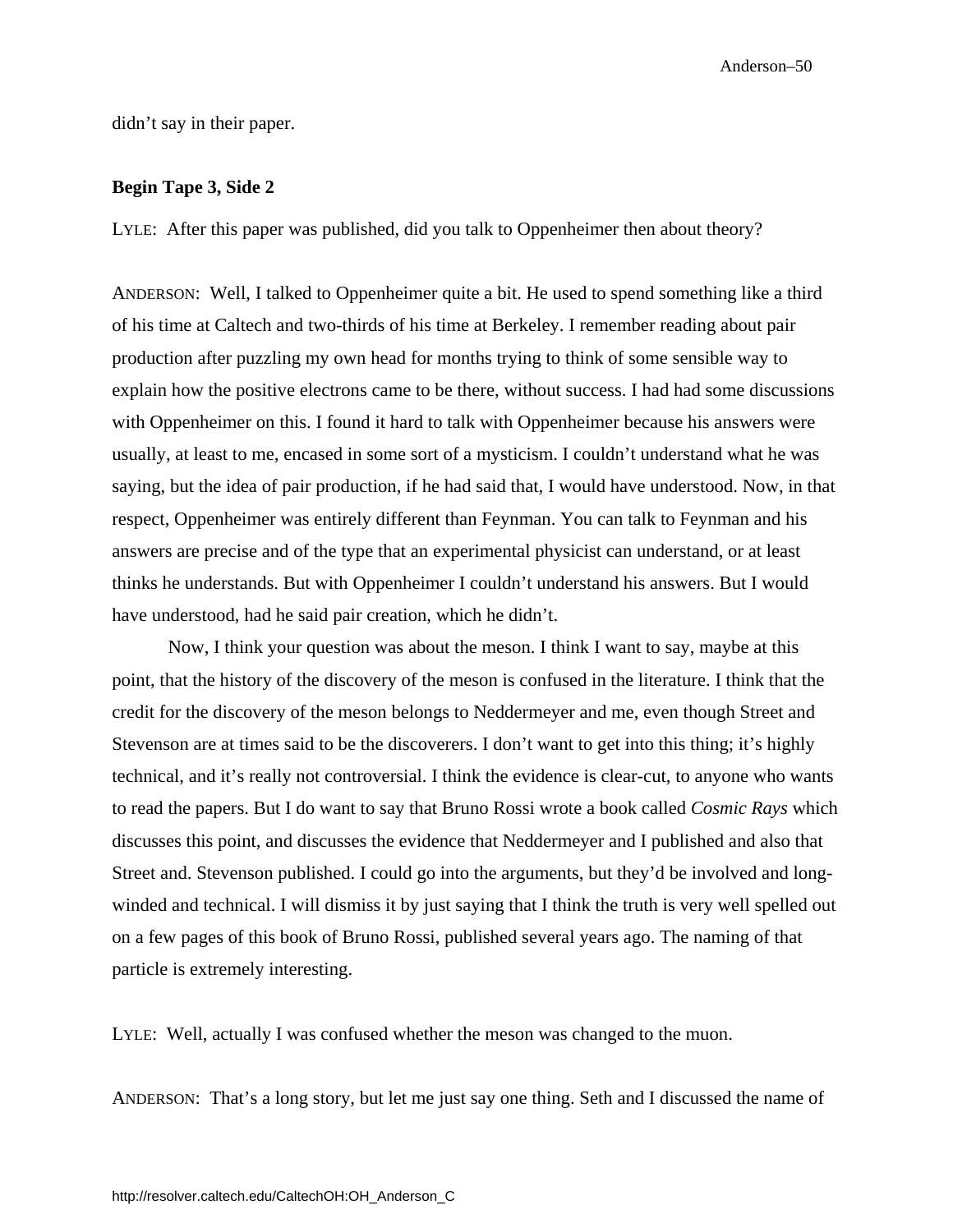it. It was called the Yukon for Yukawa; it was called the X-particle; it was called a heavy electron, which turns out was not a bad name, because that's what it really is; it was called a baryon, and so on. So Seth and I—Millikan was away—wrote a little note, one paragraph, to *Nature* suggesting that the name of it be mesoton—"meso" meaning intermediate, like mezzanine in a building. We sent a letter to the editor of *Nature*, which is a British publication. When Millikan came back, I told him about this and showed him the letter, and he hit the ceiling. He said, "That's not a good word. It should be mesotron. There should be an "r" in there." And he said, "Look, there's electron, there's a neutron. And I said, "There's proton." Well, the end and issue of it was that Seth and I cabled that "r" to *Nature*, and it came out mesotron, a word which I didn't like—nobody liked it. I think if that "r" had not been in there, the word would have been accepted—mesoton. But people objected to mesotron, because "tron" like audiotron or cyclotron or synchrotron, are instruments. Well, anyhow, nobody liked the word mesotron, including Seth and me, and it later became meson. It did not have any of the properties that it should have, according to Yukawa's prediction. His particle was to explain nuclear forces. The meson, in cosmic rays, ignored nuclear forces, so it was clear even in the very early days that they had similar masses and other properties, but the meson we found, which is now called the mu meson, or muon, could not be the Yukawa particle because the experimental particle ignored completely nuclear forces. The predicted particle was predicted to interact strongly with nuclei, to explain the intense strong nuclear forces. That was not resolved until after the war by this fellow in England who used photographic emulsion—Powell. He found the pi meson. And he used, I guess for his own bookkeeping, Greek letters—pi and mu—and the pi meson disintegrated spontaneously into a mu meson and a neutrino. The pi meson *is* the Yukawa particle, because it has a strong interaction with nuclei, except now the situation is much more complicated because of all the strange particles that have since been discovered.

## [Tape recorder turned off]

LYLE: Last week you mentioned that you had worked in von Kármán's lab because the equipment was there. I read in Watson's papers that one of the people in von Kármán's group, Tsien, was a member in the 1930s of a musical organization that apparently talked a lot about politics.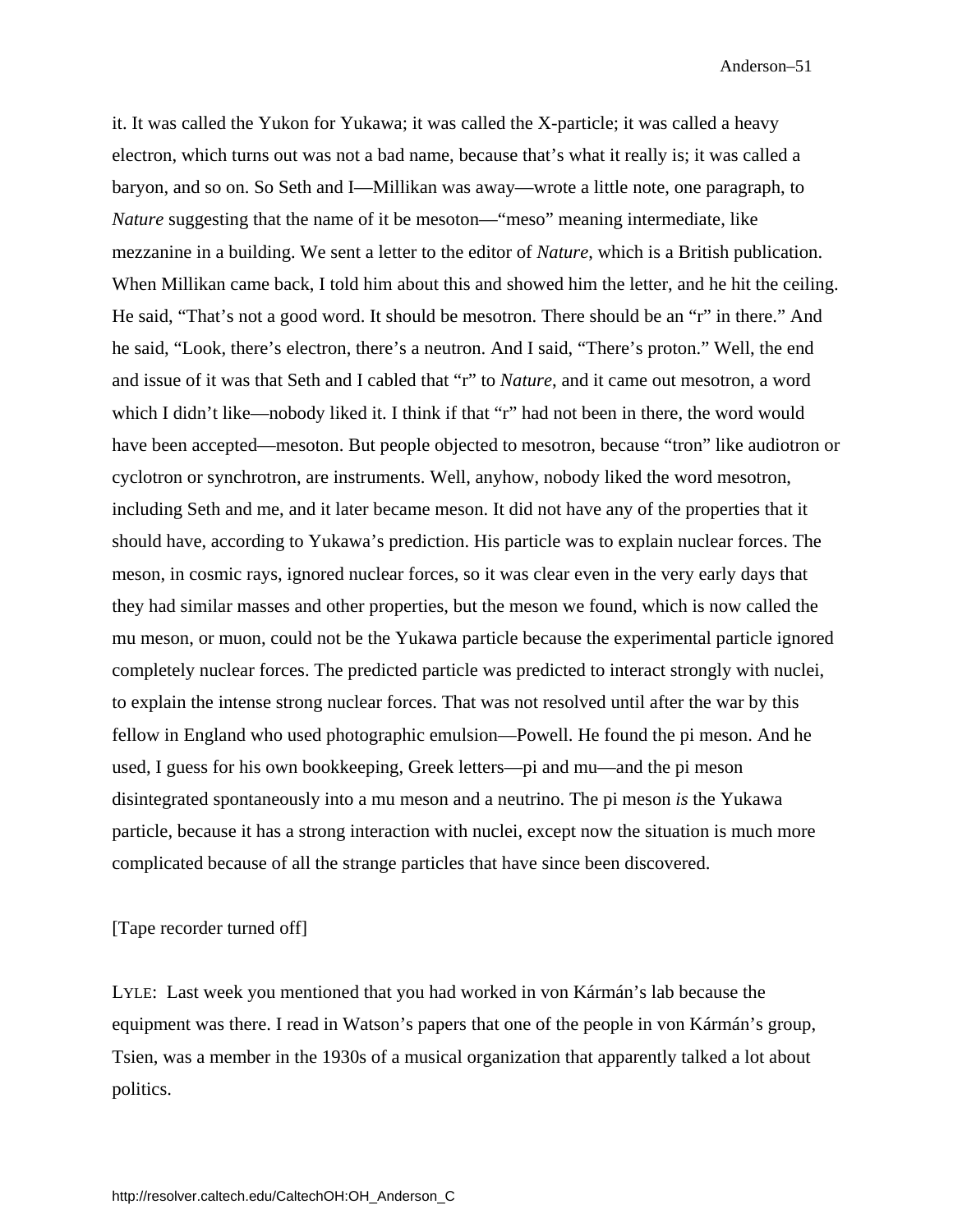ANDERSON: You're talking about the aerodynamicist Tsien?

LYLE: Yes. And in the 1950s he got in a lot of trouble with the FBI and eventually left.

ANDERSON: Yes. Horace Gilbert was chairman of a committee on foreign students. He went away, and I acted for him one year as chairman of that committee and had some contact with Tsien.

LYLE: Now which year is this you're talking about?

ANDERSON: The early fifties, I guess. I don't know what year. But I understand that Tsien wanted to go back to China and was down at the dock to get on the boat. They found—this is secondhand information—they found some logarithm tables among his papers that looked mysterious. Anyhow, he was prevented from getting on the boat to go to China.

LYLE: Did you know him in the 1930s?

ANDERSON: No, I didn't know him. I knew of him as an aerodynamicist. I understand there were many Caltech people in the l930s who attended groups that presumably were Communist groups, including Oppenheimer and Tsien.

LYLE: Was it a common thing, though? Did people know about these groups or did they think that this was a bad thing?

ANDERSON: Well, I'm a poor person to ask because I don't know about them. I'd heard about them, but I wasn't interested in them and didn't get education at all about what was going on. My feeling is that they were not secret groups; that people were not trying to keep the fact at the time secret, that they did attend these groups. In those days, Communism was thought of by most people in a way that was entirely different than it was thought of in the fifties.

I could tell about a graduate student of mine who was charged with being a Communist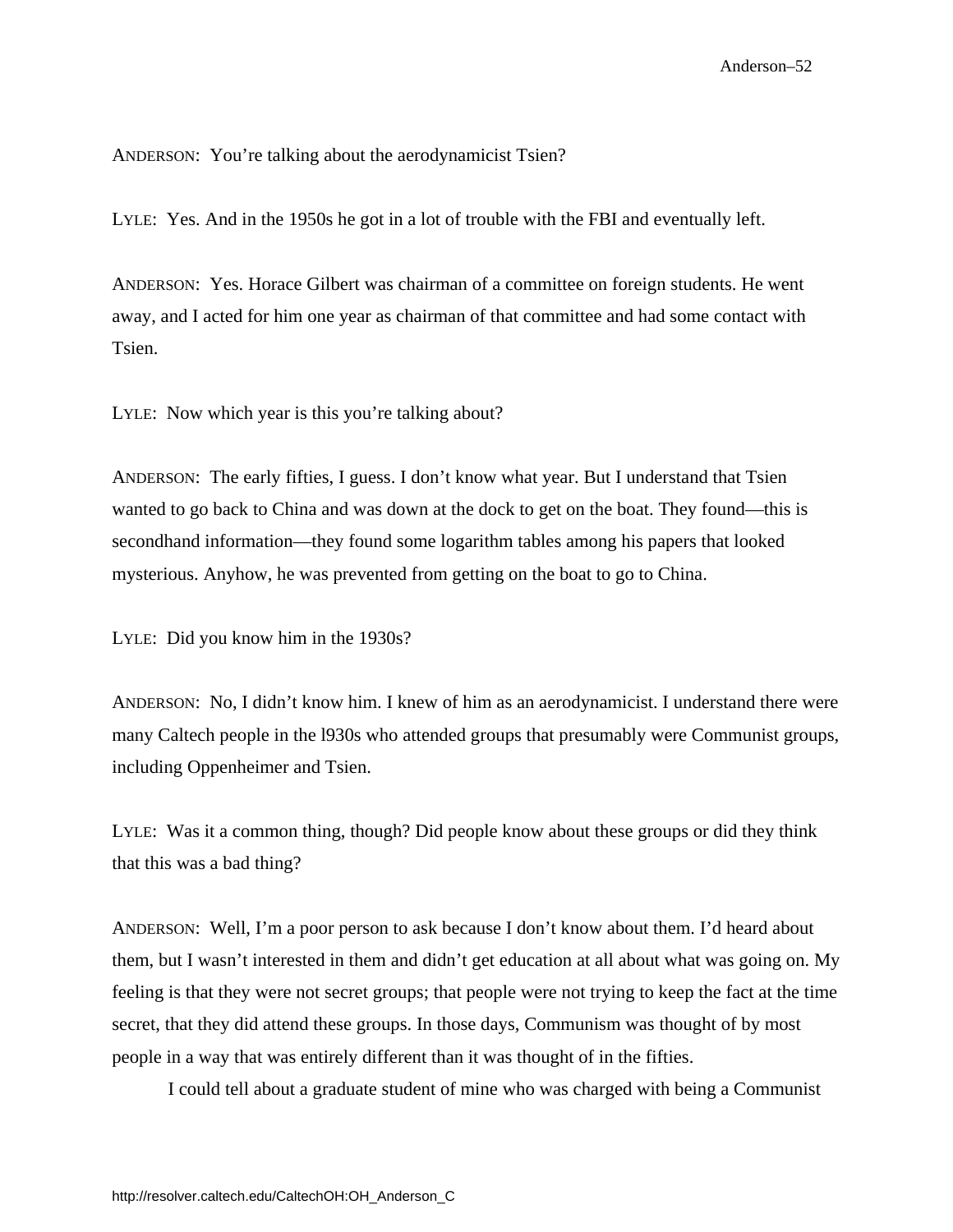while he was working with me and while we had a B-29 and while he was flying in that B-29. I certainly won't name the student. I just don't know. I did ask him the question and told him that I didn't want him to tell me anything that he wouldn't say publicly. I asked him the question, under those conditions, whether he was a Communist. He said, "I'll skip that one." The Navy refused to let him fly in the B-29s; they refused to let him go to Inyokern or China Lake, or to have anything to do with Navy Property; and they asked me to take him off cosmic rays as a thesis topic. I said, "Of course, you can refuse his flying in a government-owned B-29 or going on a naval base and so on, but the thesis topic that he's working on is really Caltech's business and my business, and it's unclassified information, cosmic rays." I said that I would not take him off that thesis topic, and that he would work with analyzing at Caltech data obtained from photographs made by that B-29. He would get the photographs and analyze them. Then one of the people in this meeting said, "Suppose that information should get to the Russians?" Well, I said I hoped it would, because we intended to publish that information and send reprints to the Russians. Later, I checked with DuBridge about what I had done, and he said that I did exactly right. Of course, we couldn't expect the Navy to permit him to go on a Navy installation; but on the other hand, we didn't ask people, when they applied for graduate work at Caltech, what their political beliefs were, and it was perfectly right that he continue with his thesis work, even though the data were collected in Navy-owned equipment.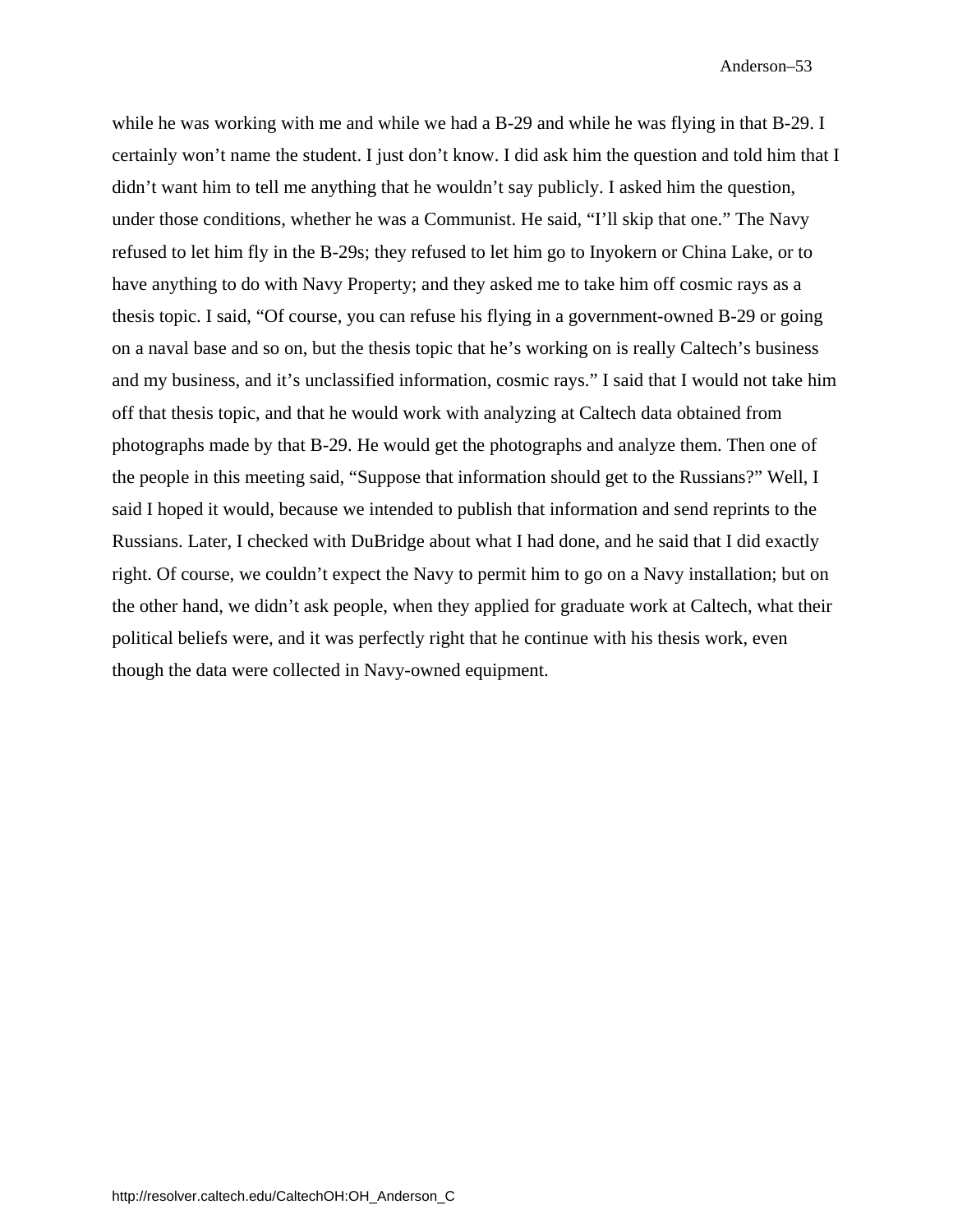# **CARL ANDERSON SESSION 4 January 18, 1979**

### **Begin Tape 4, Side 1**

LYLE: I just wonder if we have overlooked something so far, or if there's something you'd like to mention.

ANDERSON: Well, I just happened to think of one thing that may be of interest that will fit in somewhere. Dr. Millikan was my supervisor when I was a graduate student. I had a graduate student, Don Glaser, who won a Nobel Prize. Millikan did, and I did, and so did the graduate student. So there were three generations. I don't know how often that happens. I was talking to Don Glaser one day—he's at Berkeley—and pointed this out to him and said that he ought to keep up the good work and see that he had a student that does some good. So he said, "Wait a second and I'll get my roll book." And he looked over the list of students, and he said, "Well, I don't think it will happen this year." I thought that was sort of interesting. It would be nice to have a fourth generation.

LYLE: Yes, all of his students will have to get to work. I wondered how the Nobel Prize affected your life. I know that finances had always been a problem, that there'd never been enough money. Did that help you financially?

ANDERSON: Of course. I happened to get it when I was young—I was an assistant professor, I think—and Caltech's salary scale is now very much better relative to other universities than it was at that time. Caltech became, you might say, competitive in salaries shortly after the war. But during the Millikan days, it was not I, of course, didn't have much money, and I had a mother to support, who was not well and had to make several trips to the hospital. The insurance that I had didn't cover dependents of that kind—it covered children, but not parents. So it was a great help to me financially, even though the dollar value of the prize itself in those days was much smaller than it is now. But then so were prices. I got my Ph.D. just about in the depths of the depression, 1930, just before the depression got really bad. I was a research fellow and had a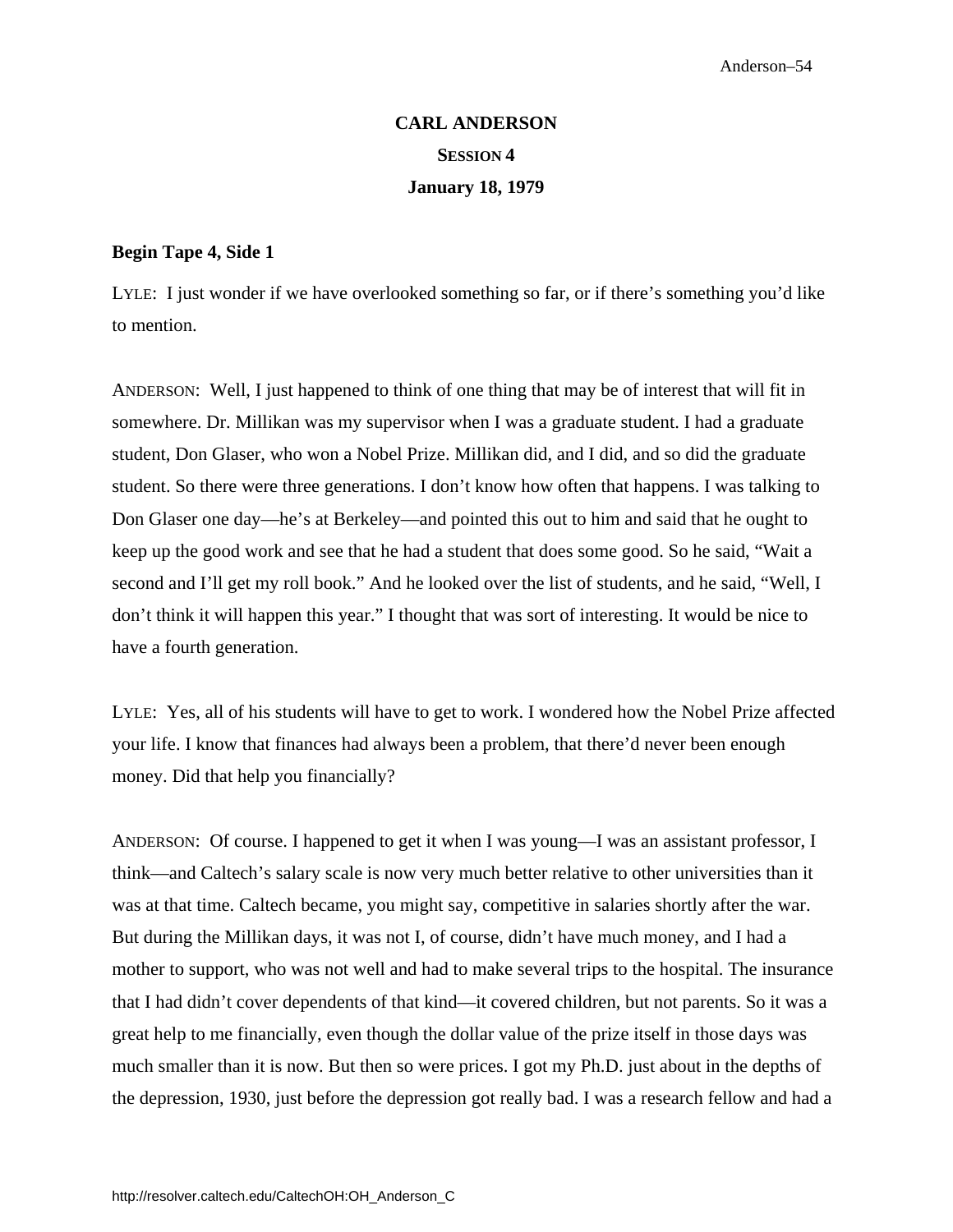small salary, but the depression in the thirties was not like modern depressions, in that it was not a high-priced depression. Businesses failed and prices dropped. So that I had my salary, which was small, but at least it didn't change. So the depression to me, financially, was useful. I could buy a pair of shoes for half the price of what they were before the depression. But the Nobel Prize money, of course, was of great help. Incidentally, I didn't have enough money to get to Stockholm. So Millikan loaned me \$500 for a one-way ticket, which I paid back when I came back from Stockholm.

LYLE: Was Dr. Millikan aware that you needed more money, that your mother was ill, and that that was a problem?

ANDERSON: I would guess so, although I can't ever remember going to Millikan and saying I was having a hard time financially. I probably did, but I have no memory.

LYLE: Did you ever consider leaving Caltech and going to a place where you would make more money?

ANDERSON: No. My mother was a genius apparently, now that I look back on those days, at managing money. I mean, we had a decent house to live in; we had plenty of food; we had a car. And the depression helped. I forget what my salary was in those days. Even today, I think most young research fellows and assistant professors are hard up—who isn't?

LYLE: Today, do all of the assistant professors make the same salary? Is there a scale?

ANDERSON: There is a scale, although the salaries at Caltech are not based primarily on seniority. There can, for example, be associate professors whose salary is higher than some full professors. There is, as I guess there is in most of the really good universities, a wide variation in salaries, even within a given rank—as there should be, because some people are not worth 10 percent more than others, they're worth a thousand times as much as others are in research capabilities, for example. In its organization, Caltech has a simpler administrative setup than any other institution that I happen to know of. There are no deans; there are no department heads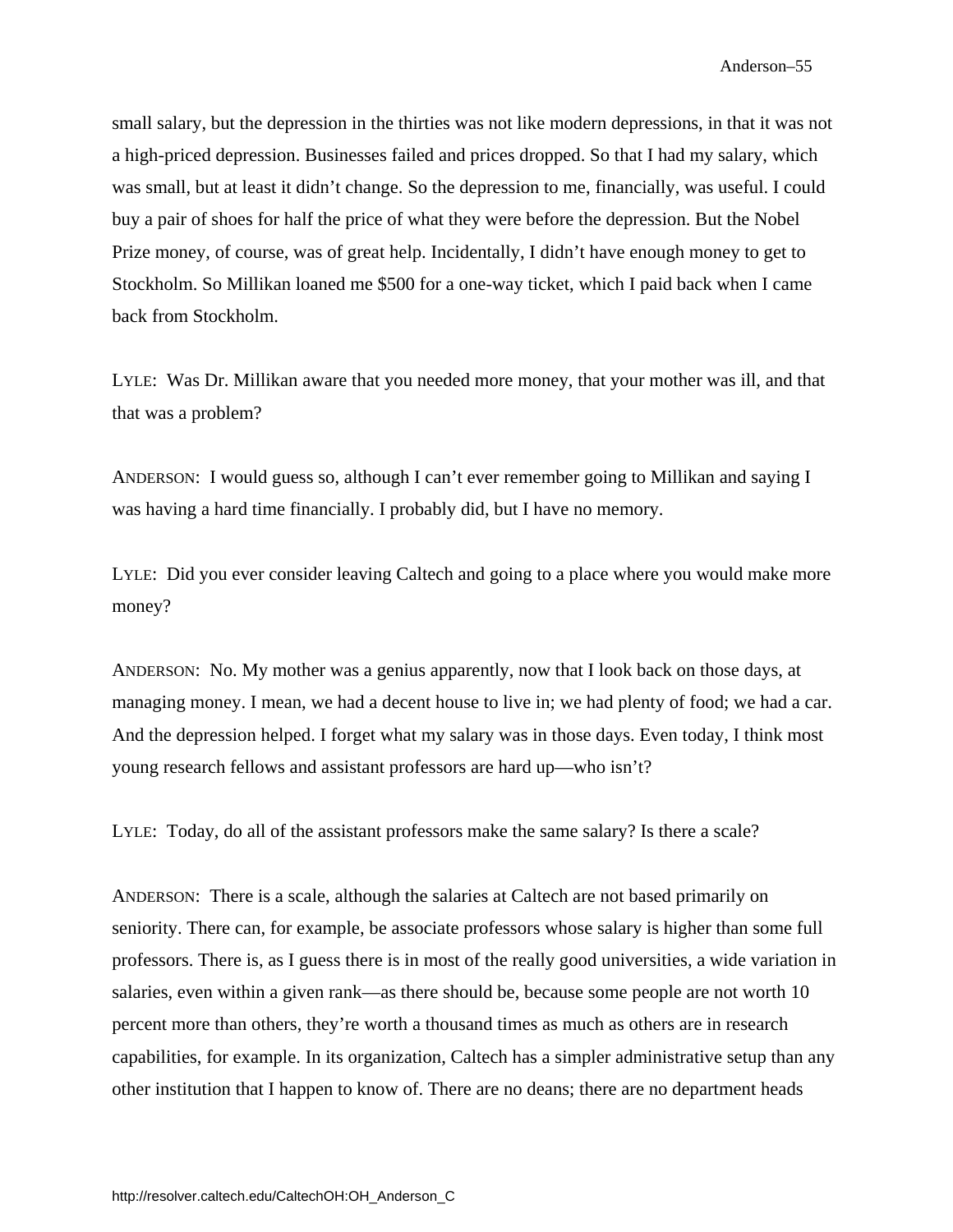either, officially, at Caltech. There are division chairmen and the provost and the president. And for many years, there was no provost.

LYLE: Doesn't the chairman, though, act as a dean?

ANDERSON: The division chairman acts in part as a dean and in part as a department head. The question he has to ask himself is, "Am I a member of the administration, or am I a member of the faculty?" I always decided that I represented the faculty and not the administration.

LYLE: So what implications did that have for you? Can you give me an example of how that was expressed?

ANDERSON: I don't know that in practice there was very much difference, but we had division chairmen's meetings at which the president, of course, was present, and the provost and the vicepresident for financial affairs. I made it clear at those meetings that I was to be considered a member of the faculty and not a member of the administration. I don't think in practice it made any difference. I have not been associated closely with any other institution except Caltech, but from what I've heard, there is in colleges, big or little, a lot of politics and back-stabbing or whatever you want to call it. I have found that Caltech has been in that sense a very friendly place, where people have cooperated, and give-and-take has been an important part of the relationship between the faculty and the administration. Now, since I retired, times are different for Caltech; money is harder to come by. Maybe it's different now; I don't know. But I've always thought of Caltech as a friendly place and have thought of that as one of its greatest attributes.

LYLE: Another thing I was wondering about the effect of the Nobel Prize is how it affected your life socially. That is, did you find that all of a sudden that you were on a social circuit that you had not been on before?

ANDERSON: Not really. My friends were, as I recall, the same ones. One thing that happens is you get requests to make speeches here and there at various universities and places like city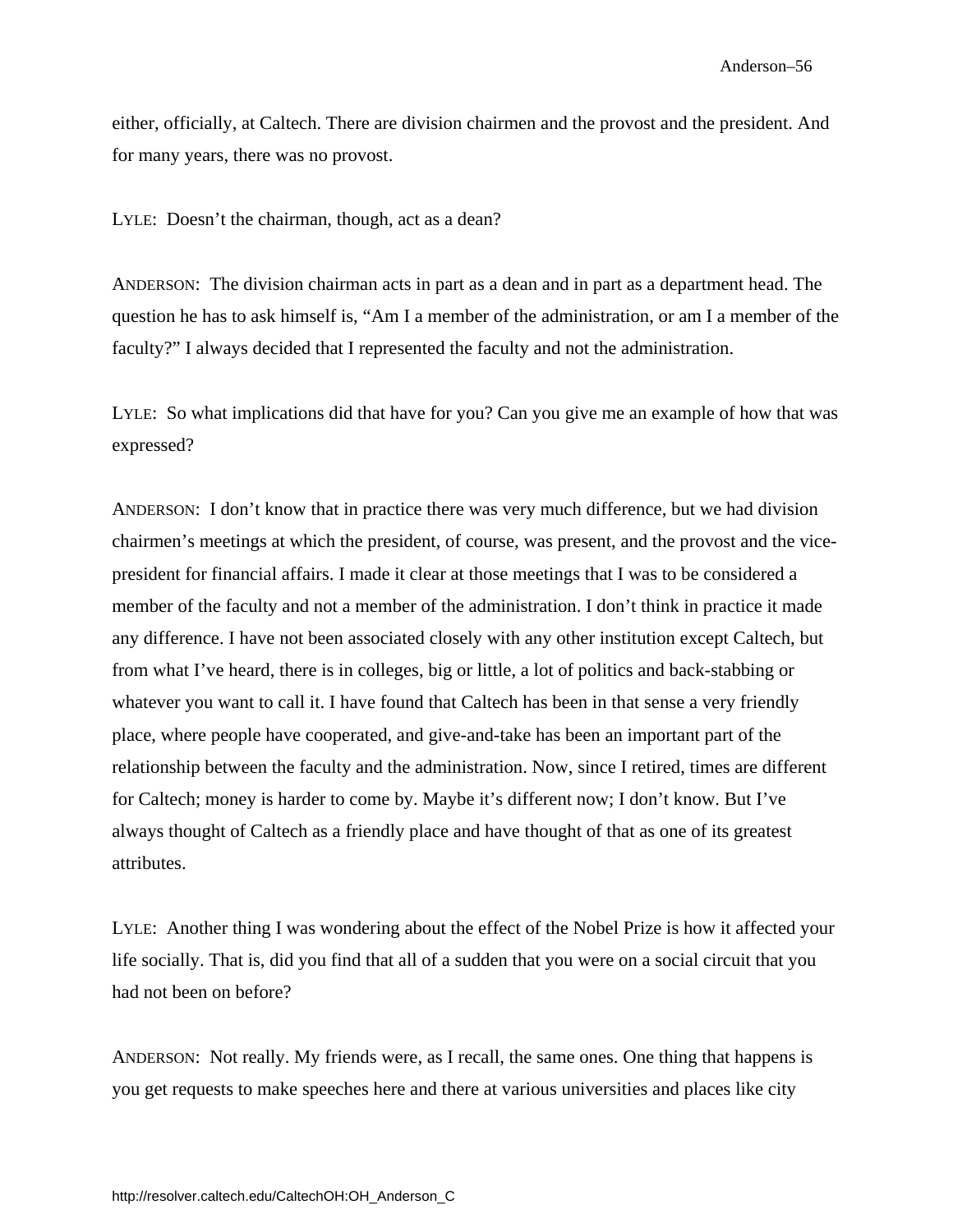service clubs and churches and so on. I didn't like to give speeches, so I just turned down most of those. There wasn't any great sudden difference in my life socially—somewhat financially, yes. I think I bought a new car.

LYLE: You were just saying you didn't like to give speeches. That brings up another subject. How did you like teaching?

ANDERSON: I enjoyed teaching, probably for the reason that the teaching load at Caltech, at least in the science departments—probably not in the humanities division—is very light. The normal teaching load is three hours a week. Sometimes a person, in addition, takes a laboratory if there is one connected with the course, or often a teaching assistant will do that part. I enjoyed teaching, and probably one of the chief reasons is, there was so little of it to do. If you do something three hours a week, you can enjoy it. If you have to do it five hours a day, I think your attitude toward it could be different.

LYLE: You mentioned that when you were a freshman Noyes in a sense noticed which students were the better students and tried to include them in some activities at Caltech. Did you then try to do that?

ANDERSON: No.

LYLE: Did you think about it at all?

ANDERSON: Yes, I did. I probably should have done more of that sort of thing than I did. For example, like inviting freshmen over. I did have my own graduate students over quite often to the house; we'd barbecue something. Later on, when we moved into this house where there was a swimming pool, we'd have people over—mostly the graduate students and then several of my friends on the faculty. But I did not do as Millikan did, though he was the chief administrative officer. I'm thinking now of Millikan's freshman teas. I don't know of anyone else, though there may have been other people, who was like Noyes. He was a bachelor; these were not social affairs. He just on weekends would take usually two students and go on a camping trip. I was a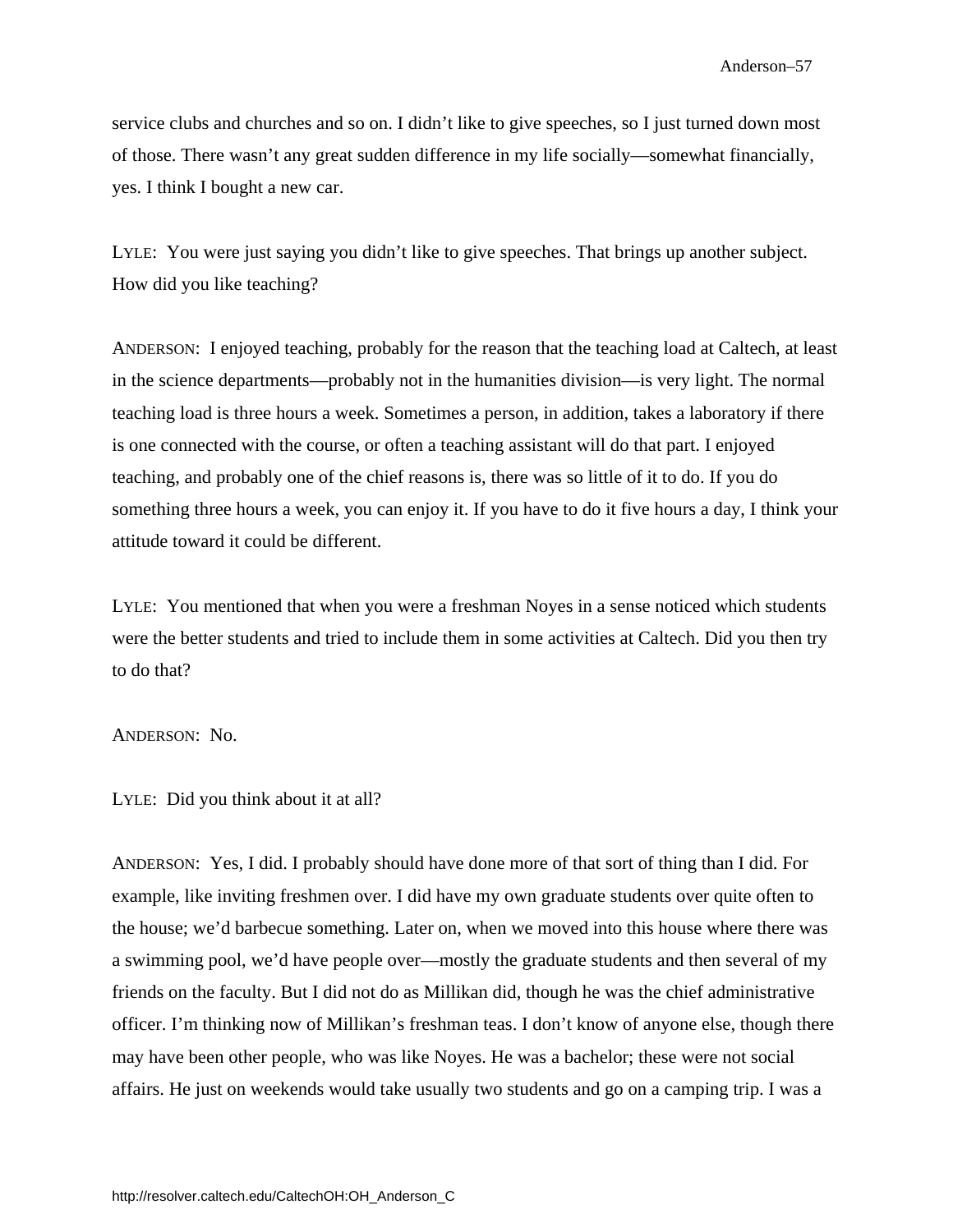freshman and sophomore; it was great, and I was very surprised that he would take the time and have the interest to do that. But I think that was Noyes; that was not really customary.

LYLE: Do you also think it had to do with the times; that is, the 1920s were different than in 1930, and people did things differently?

ANDERSON: I guess so. That's a terrifically big subject. My own feeling is that in the laboratories, the lights were on at midnight much more often in the thirties—let's say in Bridge Lab or the biology labs—than they are today. These lights were graduate students working at midnight, and one difference is, of course, a much higher percentage of graduate students are now married and can't very well leave the family every evening. As a graduate student—I was a bachelor in those days—and also during my first several years on the faculty, counting research fellow as a faculty member, I worked long hours, and it was not unusual to work until midnight and all day Saturday. I wasn't alone. I mean, the place was full; other graduate students were doing the same thing. I have no statistics, but I have a feeling that in those days the graduate students and the young faculty members spent more time doing their research than they do now.

This isn't to say that there was a complete lack of social life at Caltech. The undergraduate students had regular dances, which I attended and enjoyed. Also, after the Athenaeum was built, the graduate students had regular dances and other social affairs that were not connected with the faculty. It was graduate students and their friends. I'm not aware that they are doing that, or have done it in recent years. The graduate students don't make use of the Athenaeum to the extent that they did in those days. Of course, now there are so many more members of the faculty that the Athenaeum is more crowded.

LYLE: Did the Athenaeum seem to belong more to the students at that time than it does now?

ANDERSON: One thing that happened was during the depression—and as I've said it was not a high-priced depression like we have had recently—money was scarce and prices were low; goods were plentiful. It was during that period that Millikan—I guess it was Millikan—got the idea of giving fellowships and assistantships in the form of board and room at the Athenaeum rather than cash. So the Athenaeum was filled with graduate students living there. They had what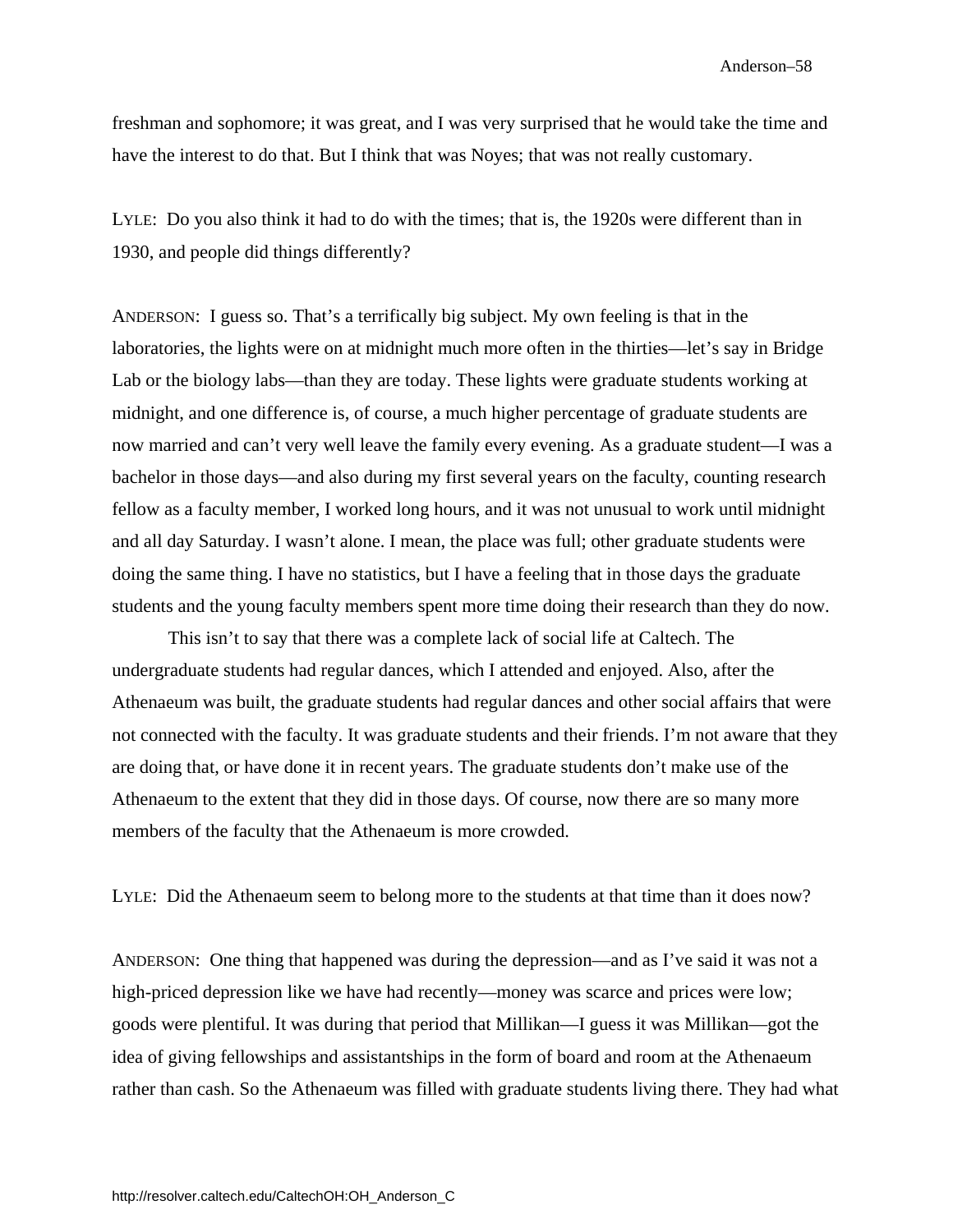they called the loggia. It was a great big open porch on the second floor that was just filled with cots; it probably housed, I don't know, thirty or forty graduate students. Then they were given their meals at the Athenaeum. There was a lot of griping; they would have much rather have had money, so they could eat more cheaply and have some money to spend rather than just board and room provided.

LYLE: When did they stop that, do you know?

ANDERSON: I suppose as the depression ended, and money became more available. I lived at home; I lived at my mother's, so I didn't experience this. But I would eat quite regularly at the Athenaeum as a graduate student.

LYLE: Rather than go home?

ANDERSON: Yes, I also went home, but it was cheaper. The Athenaeum was used more by graduate students in those days. I have a feeling that nowadays, many of the students think, well, this is the faculty club, and we're really not welcome here. And besides, it costs a lot more to eat at the Athenaeum than it does down in some little restaurant down on California Street.

LYLE: Were there any favorite restaurants off campus that you remember?

ANDERSON: The greasy spoon was there. Now, it depends on what year we're talking about. Because the Athenaeum, I think, was completed about 1930 or '31, which is when I just happened to get my Ph.D. degree. So I couldn't have been there as a graduate student, because it wasn't there. There was a greasy spoon on the campus, where many people—faculty, undergraduates, graduate students—ate. There were also restaurants around the neighborhood.

LYLE: Where did you tend to, for example, eat lunch?

ANDERSON: Many graduate students would bring their lunch. I guess those that were bachelors would—I don't know. My mother would fix me some sandwiches and things, and I guess that's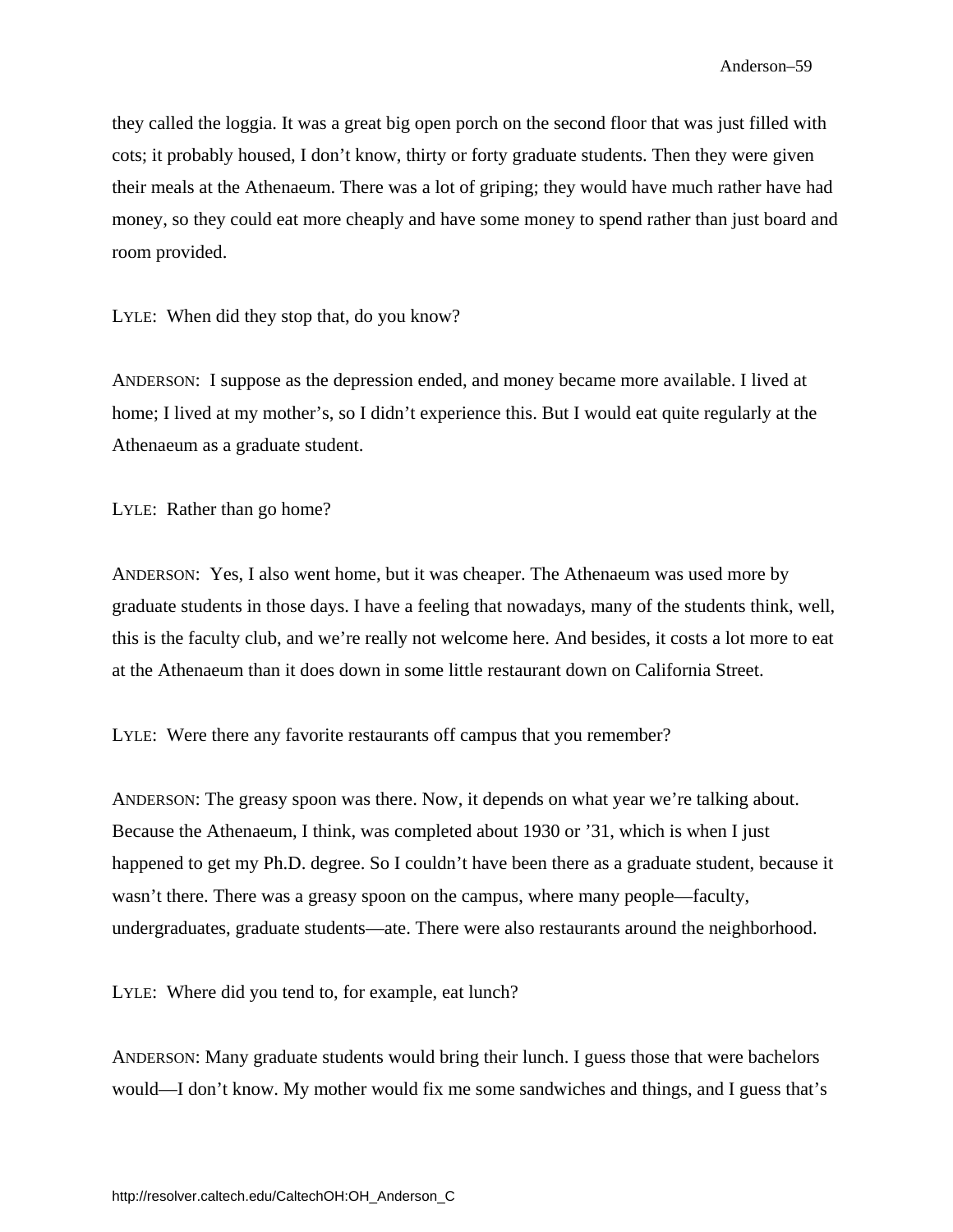how I usually ate lunch, and then at the greasy spoon. In fact, there was no other place on campus to eat lunch. There was a drugstore on the corner of Lake and. California, where many of the students and faculty would go and get a sandwich. This is all very vague, what I am saying.

LYLE: The other question I had a bout the Nobel Prize was how it affected your work. Did it change the nature of your work at all?

ANDERSON: I would say it had absolutely no effect whatever on my work. At the time I happened to get it, Neddermeyer and. I were deeply engrossed in following the clues and trying to resolve the paradoxes that were present in the cosmic rays and in the data we were getting. I didn't work any harder after I got it, and. I didn't work any less hard. We were both extremely interested in what we were doing. We thought it was important, and these paradoxes led to the discovery of the first meson, and that's a long story in itself, but I won't try to go into that. I did mention, I think, last time that it's pretty well written up in this book by Bruno Rossi.

The positron came completely accidentally. I, I guess I should say in those days, was not looking for one, not even thinking about it until the data came. But the meson work was different. There were paradoxes, and one could not explain the effects in terms of known particles. It was as early as 1934, in a paper that Neddermeyer and I wrote to the *Proceedings of the Royal Society* [*of London*], that we outlined some of these paradoxes and we pointed out that there was some unknown feature that was not recognized, that was needed to resolve these paradoxes. We knew that there was something there, but we didn't know what it was, so in that sense the discovery of the meson was entirely different. It was not an accidental thing that happened in a short period of time. It was a long intense devoted effort to solve certain puzzles or paradoxes.

LYLE: Did you become absorbed or fascinated by the puzzles?

ANDERSON: Yes, yes. And it was not unusual for us to work until about midnight and then take a walk, a pretty long walk, up to Colorado Street and down to Orange Grove, for example, and stop and have a glass of beer on the way. Or we might head east and walk out to San Gabriel Boulevard or something like that, arguing, chewing the rag—discussing the work and what we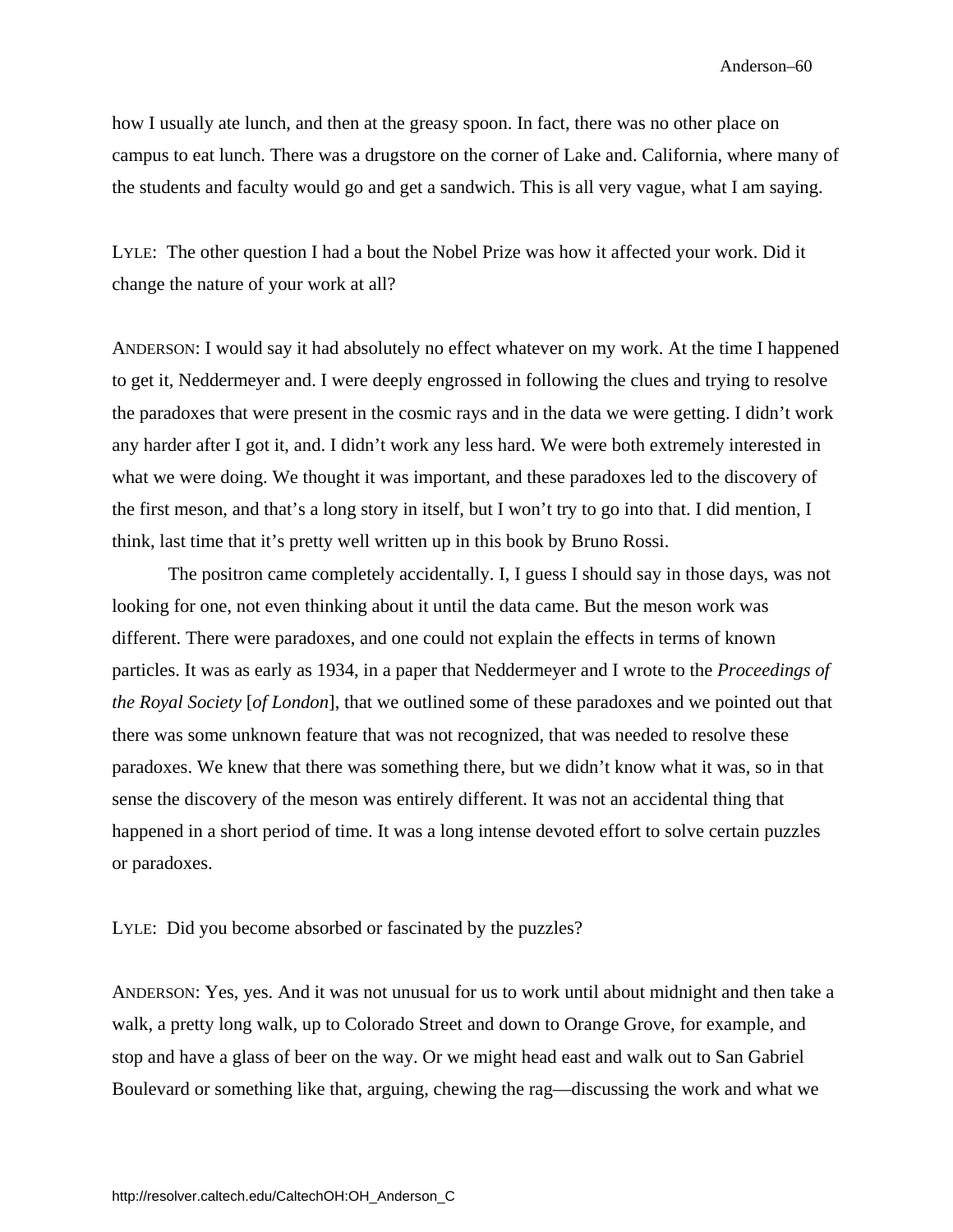should be doing next, and so on. So in those days, we did put in long hours, not to the exclusion of a social life entirely, of course. But it was extremely interesting and intriguing, and it was the path of least resistance, I guess, to do this. It was a lot of fun.

LYLE: As a professor, do you think you have something particular that you taught your students that you feel was the most important thing? Is there some way at looking at things or some idea or some way of doing things?

ANDERSON: Well, that's a big order. I guess I left a lot of responsibility to the students and didn't try in any way to tell them on a day-to-day basis what they ought to be doing. I tried to be very careful in picking good graduate students and then would let them pretty much decide what they wanted to do. Now, we had essentially—this is not unusual in physics—one piece of apparatus that was running on a twenty-four-hour-a-day basis and I would talk over with the students various sub-problems in there. Now I'm talking of later years, when strange particles were our chief interest. In some cases, it was convenient from an administrative point of view to give one student one particle. And then whenever an example of that particle came from the apparatus, he would analyze that film. That didn't work in every case. But to answer your original question, I think it was my tendency, maybe by nature, not to try to direct on a day-to-day basis what they should be doing but to give them a problem and let them go away and worry about it. We did have many bull sessions, which I think were valuable—not that I originated them, but I did all I could together with Bob Leighton, to encourage a group of graduate students. I worked for many years with Bob Leighton, to encourage bull sessions, where each person would present his data and argue his point of view as to the interpretation of the data. I think these so-called bull sessions were very valuable things.

LYLE: It's been my observation that bull sessions are kind of difficult to get going. Did you have any problems?

ANDERSON: No, as I say, I didn't originate the idea or schedule them and say at four o'clock Friday afternoon we'll have a bull session. We might say that Friday at four o'clock some certain person would prepare a report on what he was doing and the others would come in and listen to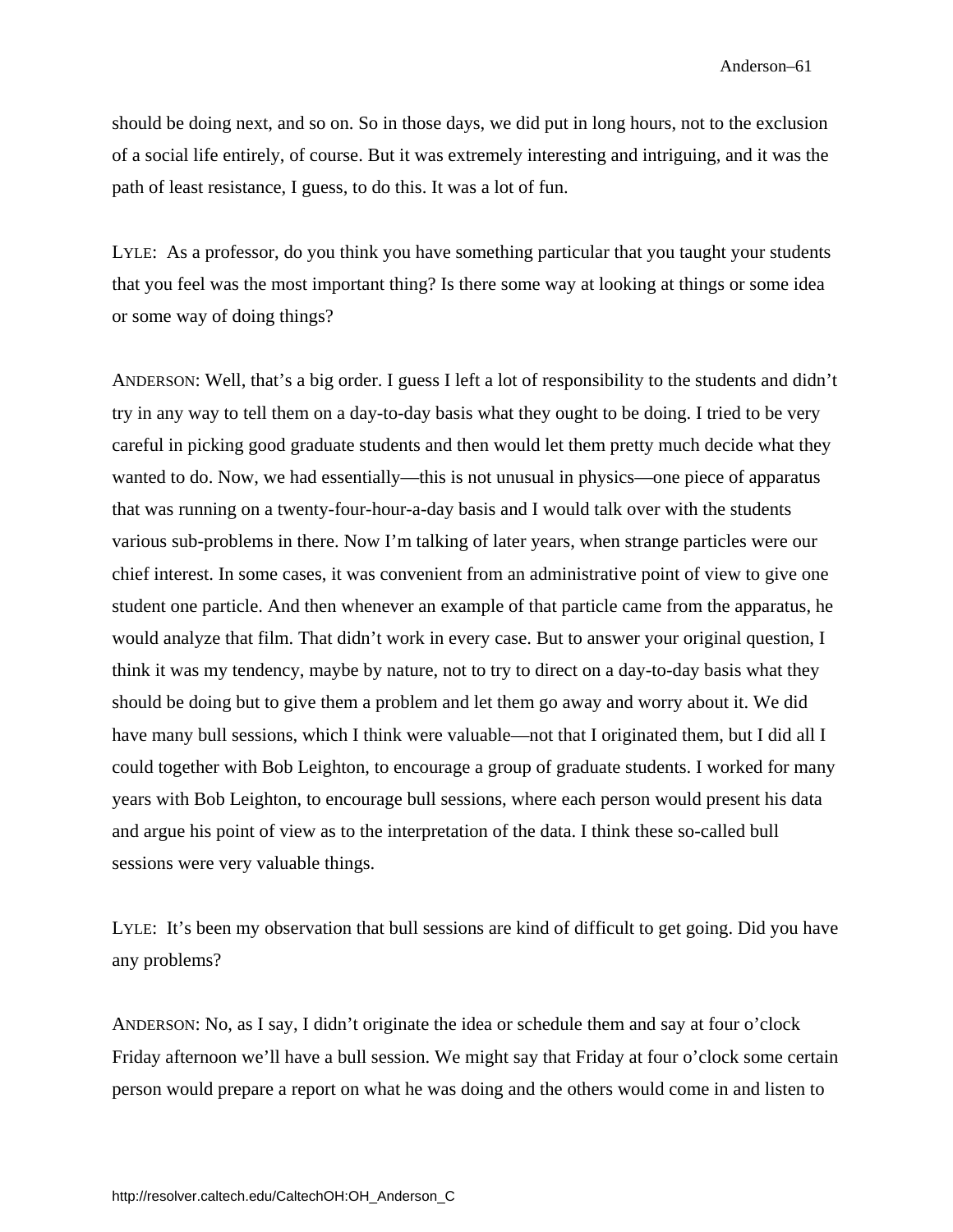it. But these would occur spontaneously, and often as a result of an argument. The fact is that there were many bull sessions and people would hear them starting and would drift over, attend them, and other topics would come up. No, I agree with you, there are certain things that you can plan and try to organize and they don't happen. I guess I was not what you would call a highly organized administrator, even though teaching or managing graduate students is not really an administrative job.

LYLE: Let me ask another question. I want to jump forward now. I read that you were asked in 1942 by Arthur Compton to be the director of the bomb laboratory. Could you just describe the whole situation and what you thought about it?

ANDERSON: We've discussed this somewhat before. I turned it down for economic reasons. According to the rules, I could not afford to do it, because the rules were that you could get a 20 percent increase in salary if you joined the war project and went to a different city. My mother was not well enough to move to, in this case, Chicago, and I could not move there and support myself and her in two different cities. Now, maybe that was more of an excuse than a reason. I don't know. I did not give that as an official reason.

LYLE: Do you remember what reason you gave?

ANDERSON: I may still have the handwritten letter that I wrote to Compton. I did go, very shortly after receiving the telegram, to visit Chicago and saw the small group—Fermi and others whose chief activity was building under Fermi's leadership—he, incidentally, was an extraordinarily great guy—the first [atomic] pile, or the first reactor. This was in January or February of '42, and it first worked, it worked for the first time in December '42.

LYLE: And you were there in January.

ANDERSON: And. I was there in January, in the very early stages of this. Forgetting economic things, I think I would have turned it down on the grounds that I was not the right person. I had very little administrative experience. One could not foresee, in those days, that it was to be as big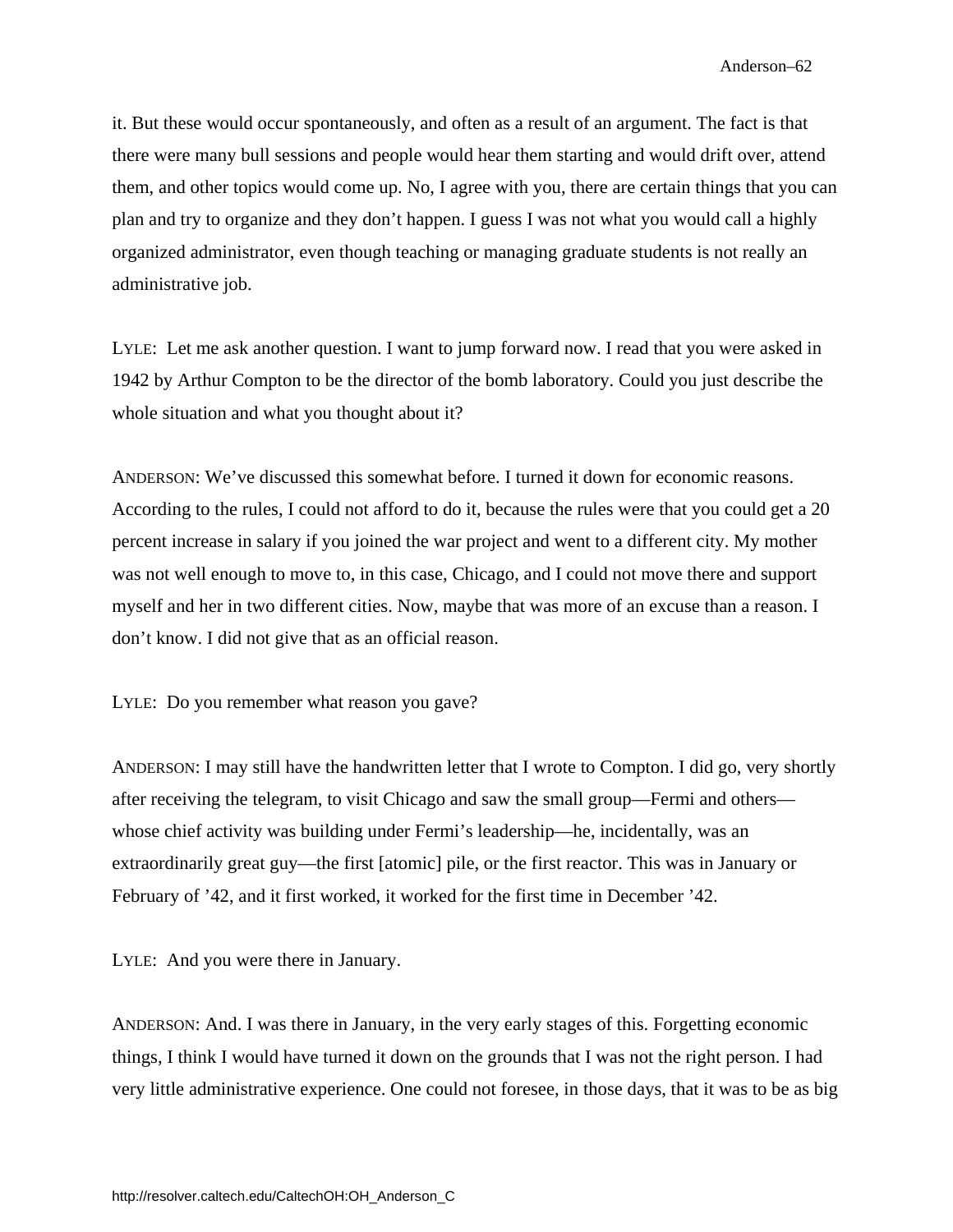an operation as it was. In fact, it wasn't even known whether it was possible to make an A-bomb in those days.

## LYLE: But theoretically you knew it was?

ANDERSON: Well, I think you could say theoretically you knew you could; but whether it would be practical or not, one didn't know. One had no idea, at least I didn't—maybe some people did—as to what the size of the so-called critical mass was, whether it was the size of a pinhead or a baseball or house. If the critical mass had been as large as a house, then it wouldn't have been a very practical kind of bomb. But I had not been thinking about these matters, I was not up to date on what was known in detail, particularly in the numbers. And. I think I would have turned it down on the grounds that I wasn't the right person.

In fact, I remember, in replying to Compton, suggesting several names of people whom I thought would be good people to ask. And I don't know either what the job I was offered at that time would have meant when things really got going. That would have depended on the person doing the job, whether I would have become director of the whole thing or not. Because there wasn't any whole thing; there was just a little group of people at Chicago. Although there were people doing other things, like separating isotopes and so on, in other places. Whether that came later or at this time, I'm not really sure. For example, Lawrence took over the job of trying to separate the uranium isotopes in a magnetic field. I don't know just when that work was begun, whether he was doing it at that time or not. He would have been a good person, I guess, to direct the project. I'm giving you vague answers, but I don't know what else to say.

LYLE: Speaking of Lawrence, how did you feel about the accelerators? Did you ever want to work with an accelerator rather than working with the cosmic rays?

ANDERSON: I knew Lawrence, and attended Physical Society meetings at Berkeley during the time he was building his very first tiny cyclotron. I remember seeing it, a little thing that you could hold in your hand, and it was made of glass. I knew Ernie very well, and. I certainly admired him as an extremely ingenious physicist. This was before the days when he became a first-class promoter in trying to get large amounts of money to build large accelerators. It turns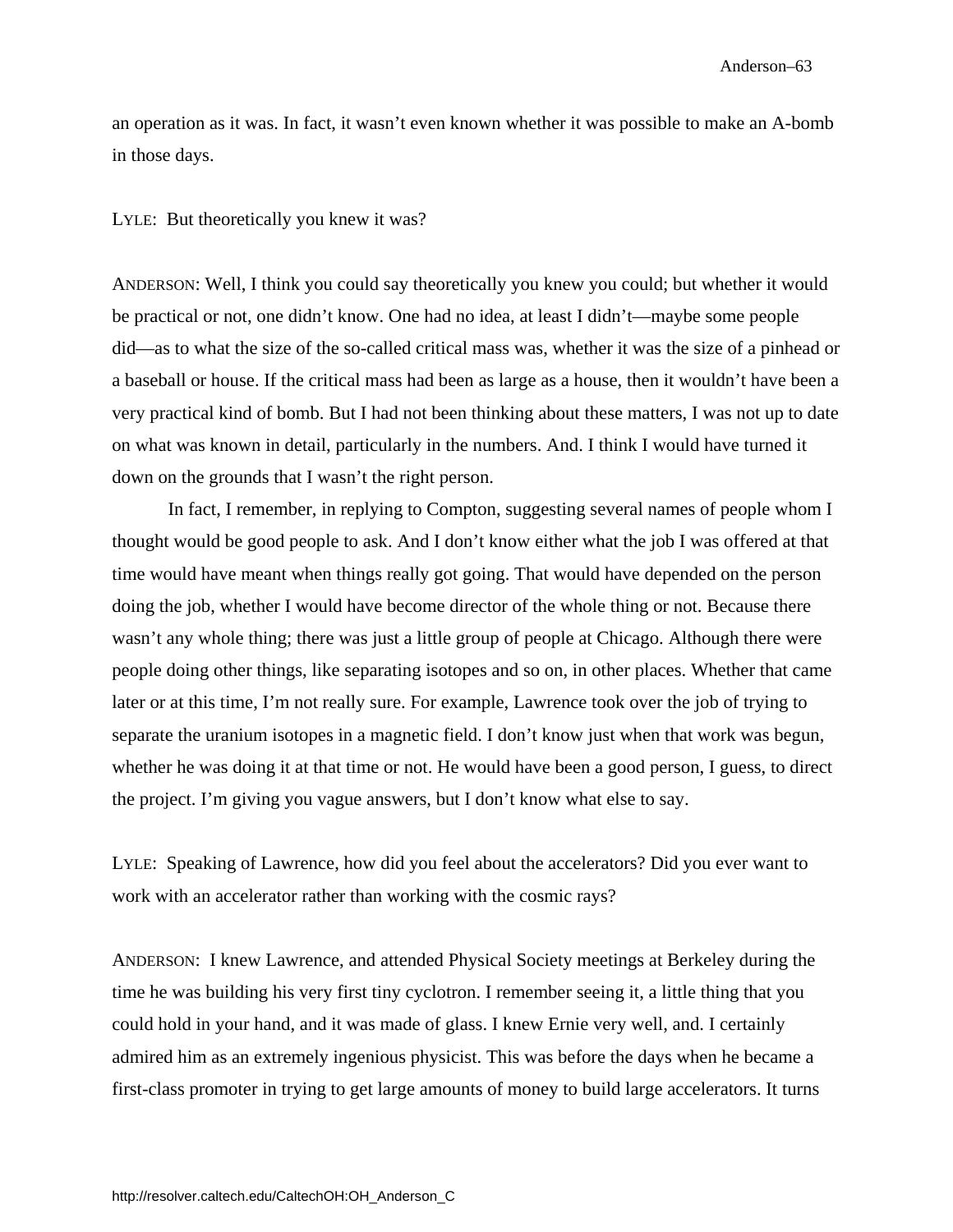out that was the thing to do. He was unusual. He promoted the building of large accelerators much better and much faster than I think 99 percent of physicists would have done, had they been in his place. That was part of his nature. I'm not saying this 1n any way as a criticism, because we all know what good physics has come out of big accelerators. They were absolutely necessary to build if you were going to study high-energy physics.

LYLE: At the time, were you interested in working with the accelerators at all?

ANDERSON: No. I was interested in working with cosmic rays. I guess it was in the middle or early fifties that the accelerators had been developed to such a degree that you could not hope to compete, using cosmic rays, in studying particles.

### **Begin Tape 4, Side 2**

ANDERSON: No, I never had any desire to go to one of those large accelerator sites and work there. Life would have been entirely different. The young people like it. They don't know the life of simple physics. They don't have that choice. They're interested in high-energy physics these days.

LYLE: Going back to the proposal about working as the director of a bomb laboratory; what did you think about this whole thing?

ANDERSON: I had no feelings at all that this was a terrible thing and it shouldn't be done, and that life would be better for everybody if there were no atomic bomb. Nature is so constructed that it is possible to build atomic bombs, and I certainly felt very strongly that if there is to be one, it would be much better to have the first one built in the United. States rather than in Germany, for example.

LYLE: Can you describe when you got the telegram from Compton about the possibilities of working on the bomb?

ANDERSON: I received two telegrams. One of them was to me, asking me, I think, although it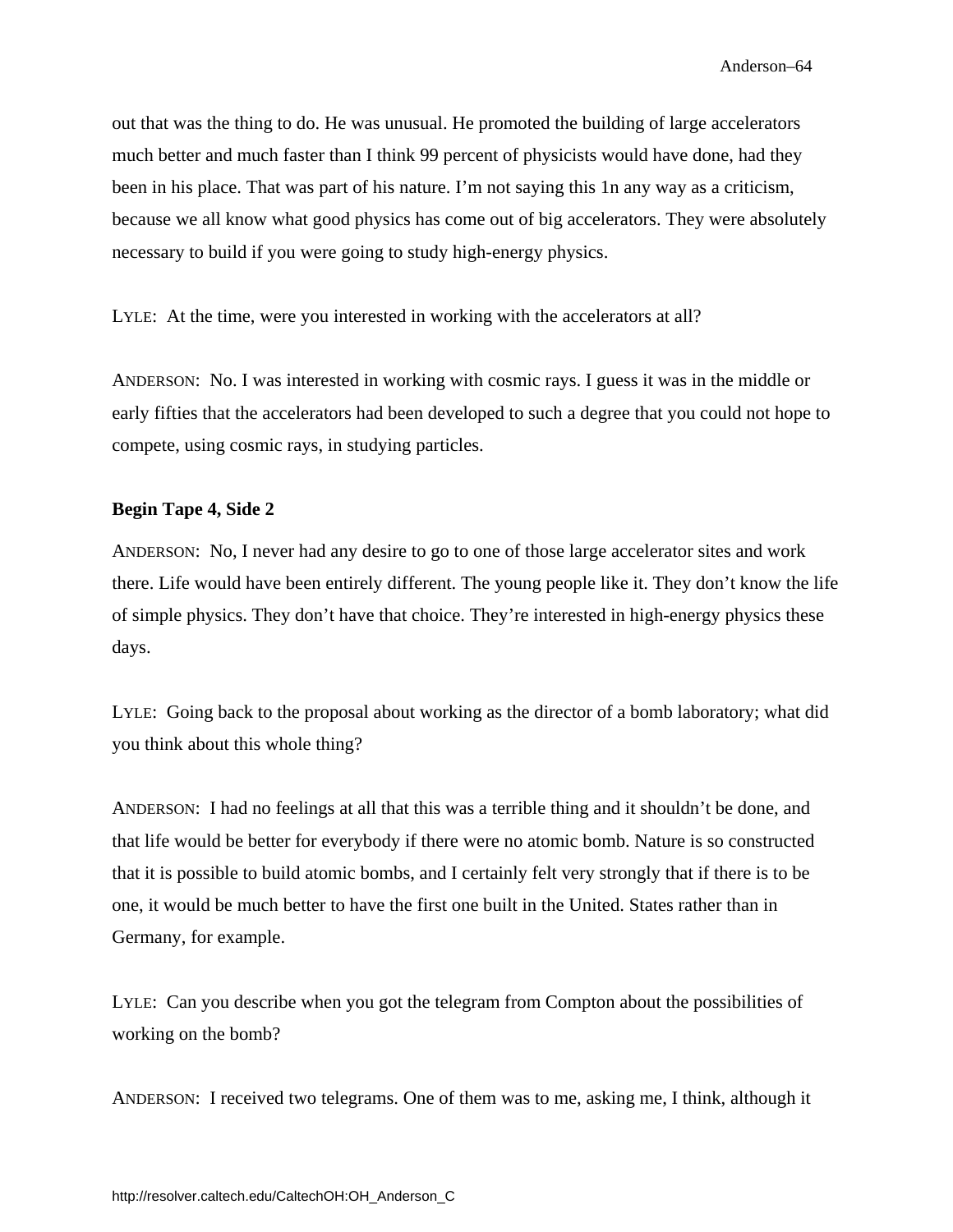was worded because of the secrecy of the whole deal in a way so as not to give away any secrets. But I also received a copy at that same time of a telegram that Compton had sent to Oppenheimer, asking him to work on the bomb project and stating in that telegram that he was to be my assistant. Also, in my telegram it said that there was an accompanying telegram and that Compton wanted Oppenheimer to be my assistant. Oppenheimer happened to be at Caltech at the time we received these telegrams. I remember sitting on a cement bench shortly after we got the telegrams in the sophomore physics lab in East Bridge, discussing these telegrams and what we should be doing about it and so on. He didn't indicate to me how he felt about accepting or not accepting; this question didn't come up. He did make the statement that he felt the whole thing, so far as he was concerned, was academic because he felt so sure that he could not receive the required clearance to work on a project that was as secret and as highly classified as this one.

LYLE: I wonder if it was common for them to ask somebody if they'd do a job if there was any question whether they would get the clearance?

ANDERSON: I'm sure that before they sent the telegram, they had considered this matter, of course. I don't know just what he did about it. But I have no memory of hearing that there were any clearance difficulties in connection with Oppenheimer when he joined the project. But then I don't know the details. We didn't follow up with a second discussion of this. But I would feel, as you say, that they must have considered that he was capable of getting full clearance for asking him to do this.

Incidentally, Seth Neddermeyer and I shared an office. When Charlie Lauritsen decided to go to Washington to build the proximity fuse, he took with him Willie Fowler, Tommy Lauritsen and. Seth Neddermeyer. Seth and I shared an office, and we were both in the office one day when an FBI man came in and looked at both of us and said, "Is Seth Neddermeyer here?" Seth said yes, and he said, "I'd like to talk to you a little bit." Anyhow, I knew they were going to discuss security clearance, so I excused myself and said I'd leave the room during this discussion. And both Seth and the FBI man said that wasn't necessary. I could stay right at my desk, so I did. I did leave the room during the discussion; but I did hear Seth volunteering the fact to the FBI man that he was registered as a member of the Communist Party—not a card carrying Communist, but you could be a Republican or Democrat or a Communist in those days.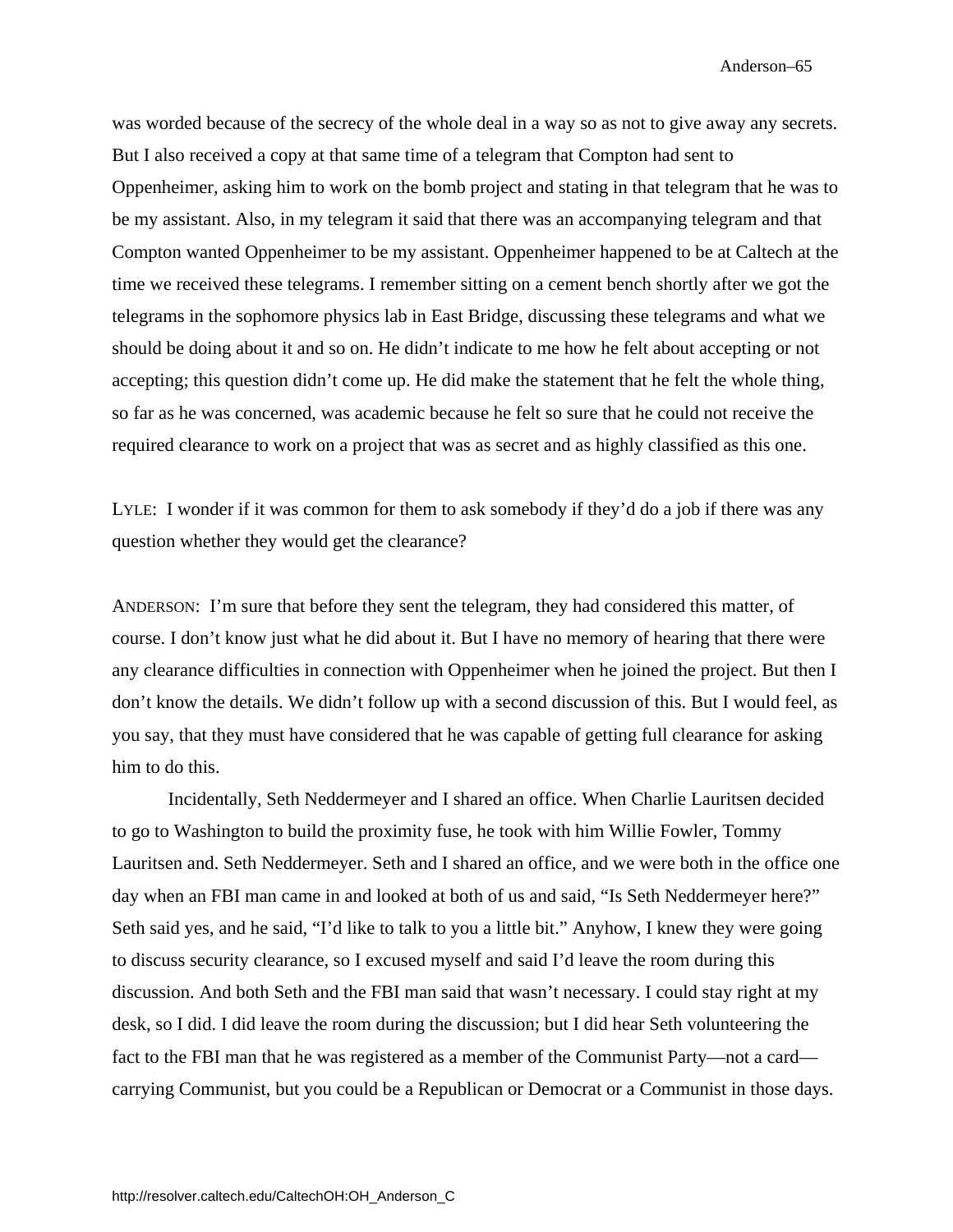It was an officially recognized political party in this country. And Seth volunteered that fact early in the discussion, and the FBI man said something to the effect, "Oh, well, that doesn't mean anything." So maybe they were not giving much weight to such things.

LYLE: Maybe they weren't in the forties. The real problems came up in the fifties.

ANDERSON: I don't know too much about this, but the problem certainly was very active in the fifties with McCarthy. He was a crazy man, McCarthy. I watched the televised sessions of the McCarthy hearings, and I just couldn't understand how a thing like that could happen in the United States.

LYLE: Was Pauling on television at all, during those hearings?

ANDERSON: No, I've never seen Pauling on television. No, this was McCarthy's investigation of the Communists in the Army laboratories and various Army facilities. I couldn't understand how this sort of thing could go on in the United States. I thought McCarthy was a crazy man, and I didn't see how he could get away with the kind of accusations he was making without more opposition than there was.

LYLE: Was Neddermeyer a political kind of person? Was he interested in politics, or were you completely surprised at this statement?

ANDERSON: No, no, Seth was not what you would call a political activist. I'm not surprised that he was—I didn't know it until then—registered as a Communist. In fact, we didn't discuss politics much. I was working with Seth for many years, and at least now, I can't recall discussing politics with him. I don't know, really, what his real political feelings are, even to this day. I'm sure his registration as a Communist was a mild protest against things that he disliked in the federal government. It didn't at all mean that he was a real Communist in his beliefs.

LYLE: Now, if he had been Linus Pauling, for example, you would know what his feelings were, right?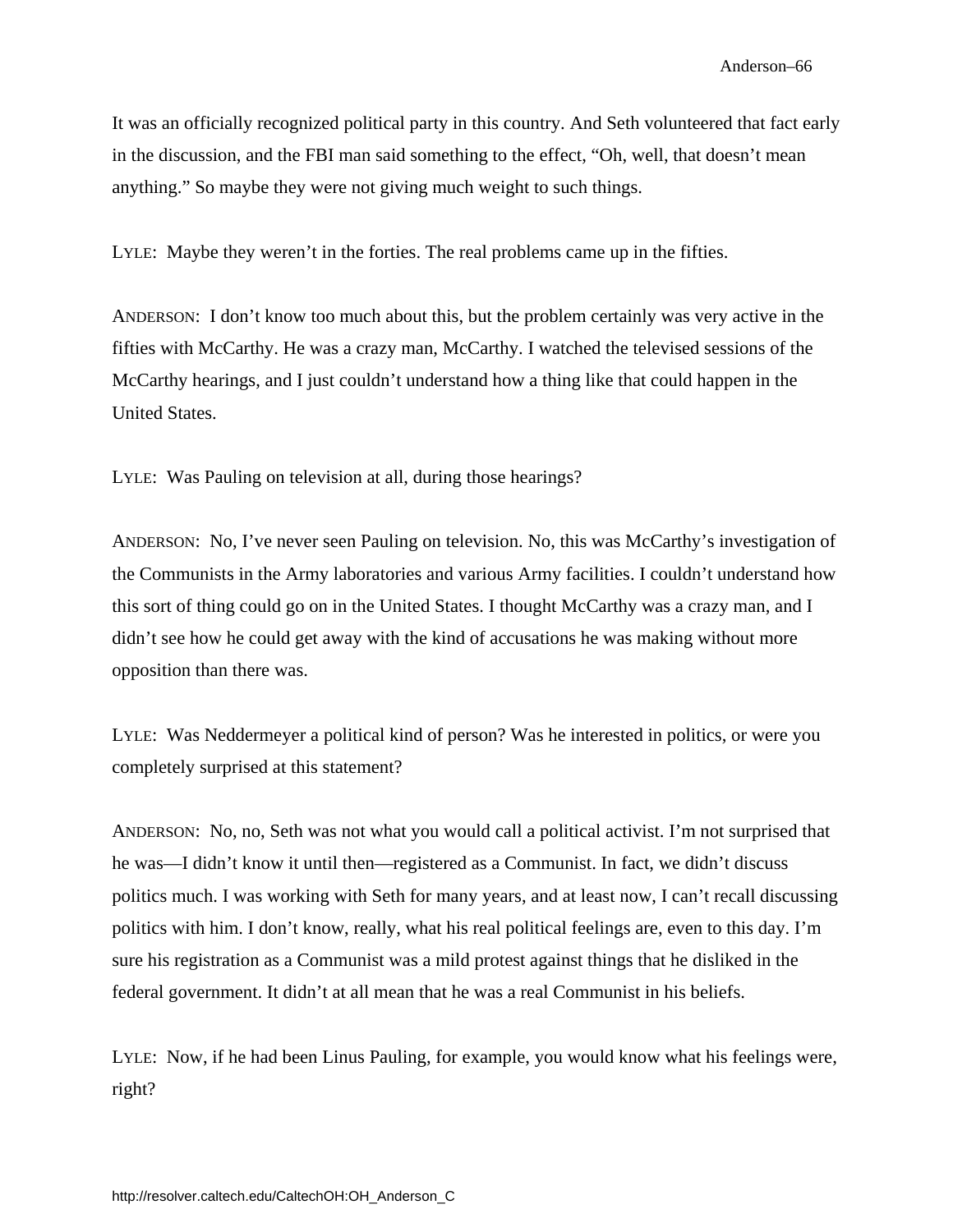ANDERSON: I've never discussed politics with Linus. Linus has asked me on many occasions to sign these numerous petitions that he was always coming up with about this and that. And I just refused, in as friendly a way as I could, to sign them, because I didn't have any of the intense feeling that he did about the importance of these things. I did sign a petition once, which I probably shouldn't have signed, that did get a lot of publicity. Tommy Lauritsen one day asked me to sign a petition, in my office, against the testing of very large nuclear weapons. This was at about the time that Stevenson was running for president. I liked. Tommy, and I foolishly signed it. I didn't read it. It was several pages. But the gist of it was to stop, I suppose unilaterally, the testing of very large weapons, like large hydrogen bombs as against ordinary fission uranium Abombs. I don't know. Several people did sign it—Christy signed it, and Harrison Brown I think, and Tommy probably wrote it. So they signed it. There were ten people who signed it—Bob Walker signed it. Well, there were ten faculty members. And that had a tremendous reaction. If I had known that the reaction that followed was to be anything like it was, I certainly would not have signed it.

### LYLE: What kind of a reaction was it?

ANDERSON: Well, the *L.A. Times* took it up and ran a story on it. DuBridge had to make a public statement that this was not the official position of the California Institute. I know that Tommy carefully put into that petition that the signers were not doing it as members of the Caltech faculty but only as individuals. Ruddock, whom I liked very much and who was chairman of the board at the time, also had to make a statement that it was not the official position of Caltech, and that Caltech supported the policies of the United. States government. It was the policy at that time to test big weapons. There was no restriction, officially. This made national news, and the American Federation of Scientists came out strongly in favor of our side. (They're an Eastern group, primarily) It caused editorials to be written, I guess, in most of the newspapers in the country. I went to DuBridge to discuss it with him. I told him that I hadn't read the petition.

LYLE: But you did know what it was about?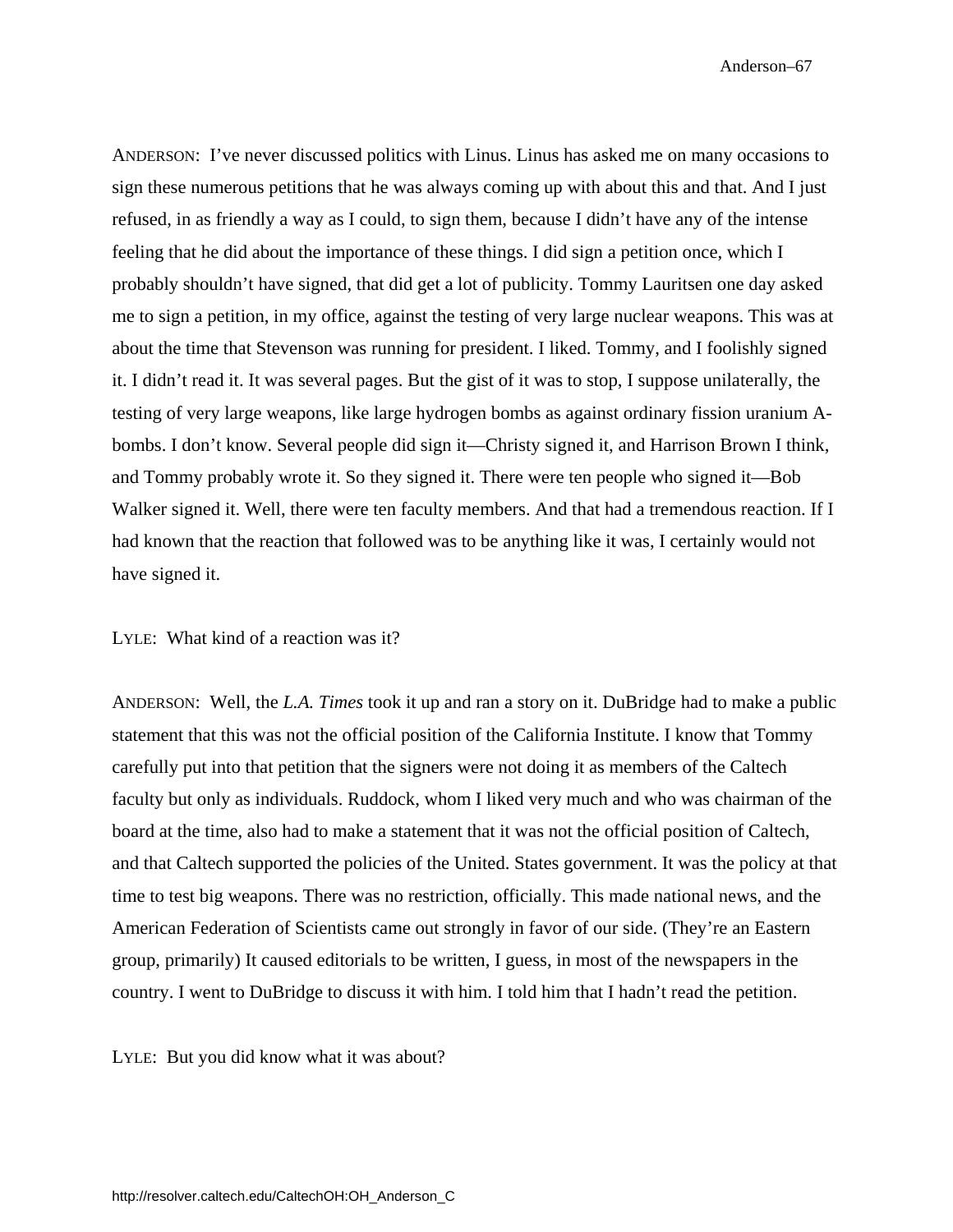ANDERSON: I did know the gist of it. He asked me if I wanted to retract, and I said under no circumstances.

LYLE: Was he doing this because he was the president of the Institute?

ANDERSON: I don't know. He so strongly was against it, he couldn't see how anybody could be in favor of it. He showed me the mail—he had two stacks of mail on his desk, a little stack and a big stack. He pointed out to me that this big stack was mail that he had received in favor of the "dirty ten," as somebody called us. Matt Sands was also a signer to that. I didn't have any strong feelings, but it later became the policy of the United States government not to test weapons except underground. It was also charged by many people, and maybe it was, that it was a political statement, because it was just before the presidential elections when Stevenson was one of the candidates. I admired Stevenson, but it didn't occur to me that this thing had anything whatever to do with the presidential election. And it turned out I didn't vote for Stevenson, but I admired him greatly.

LYLE: So you wish you hadn't signed it, but you didn't want them to do the testing.

ANDERSON: Well, I hadn't thought it through. It was an impractical thing, because I don't know if the definition of big bomb was properly made in there. I mean, how do you know whether what you're testing is a big bomb or a little bomb; so that it wasn't a practical thing. If I had read it I probably would not have signed it because by nature I'm not a political activist; I have political feelings, but by nature I'm not one to get up and start petitions and attend meetings and do things like that.

LYLE: Did Linus Pauling give you a call and ask you how things were?

ANDERSON: No. I think Linus was not one of the people—I'm sure he would have loved to have signed this thing.

LYLE: How about Charlie Lauritsen?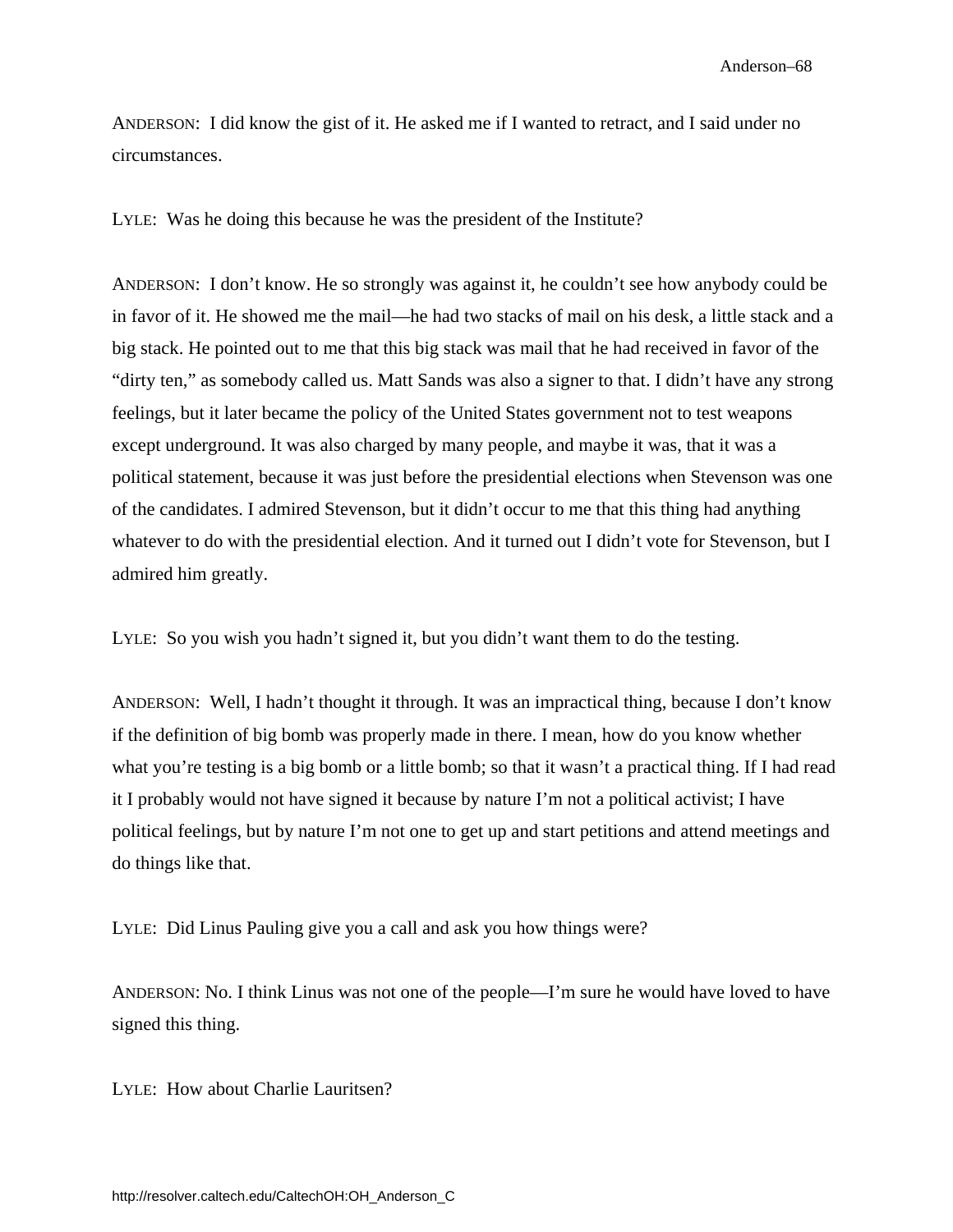ANDERSON: Charlie was wise enough not to sign it; he didn't sign it. The reason he didn't, I think he told me, was that he was receiving substantial sums of money from the government to carry on research, and it was probably not a diplomatic thing to do. I don't know what his real feelings were, but I would say all ten of the people who did sign it were getting funds from the government to finance their research. To me, it's something I did on the spur of the moment that I shouldn't have done. I had no business signing it without reading it thoroughly. But I did that.

LYLE: Are you aware that any funds were stopped because of your all having signed it?

ANDERSON: As far as I know, none of the ten suffered in any way financially by lack of government funds or reduction in government funds or by promotions at Caltech and so on. Although I'm sure the administration would rather that this had never existed.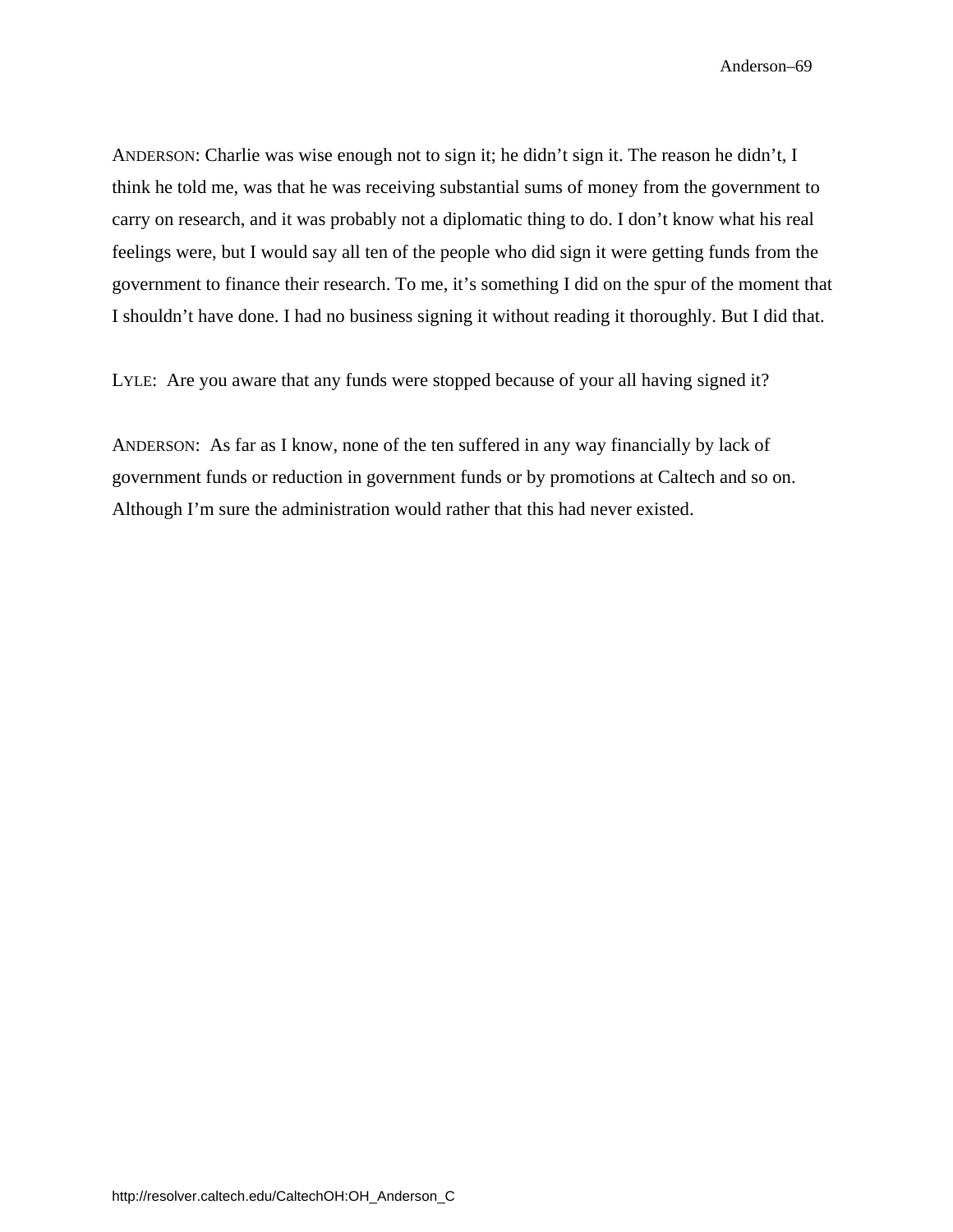# **CARL ANDERSON SESSION 5 January 23, 1979**

#### **Begin Tape 5, Side 1**

LYLE: When we left off at the last interview, we were just beginning the Second World War period. You mentioned that Charlie Lauritsen was going to Washington, D. C., to work on the proximity fuse. Did you think about doing that, or did you have work you wanted to do here?

ANDERSON: You're asking why I didn't go along?

LYLE: Yes.

ANDERSON: Well, a) he didn't ask me and b) this was early in the spring of 1940, just at the time that Hitler was splitting France in two with his tank columns, and had just reached or was about to reach the English Channel; so it was actually a year and a half before Pearl Harbor. This shows, I think, that Charlie Lauritsen could see what was coming. I was not thinking war at the time, and had nothing whatever to do with what was at that time a very small project, consisting of four people or something like that, who went to Washington. I think we said last time that—I can't remember the timing exactly—but they did get the proximity fuse into a state where it could be taken over by engineers and manufacturing companies and put into production. I think it was before Pearl Harbor. Charlie gave up the proximity fuse project because it was in good hands, given over to the engineers and companies that could actually build them, and came back to Caltech with the idea in mind, as he put it, of finding something good to put the proximity fuses on. In other words, to build a form of ammunition which would be superior to anything that the armed forces were using, and he started building rockets. This was not an outgrowth of the Goddard experiments; he used liquid fuel for his rockets. It was not related, in any way that I know of, to the Aerojet group, who also used liquid fuel, and whose primary purpose, at least in the early days, as far as I know, was to make rockets for take-off assistance for airplanes, so they could take off from smaller fields. So far as I know, there was very little interchange or communication between the two rocket projects, even though they both had to do with rockets.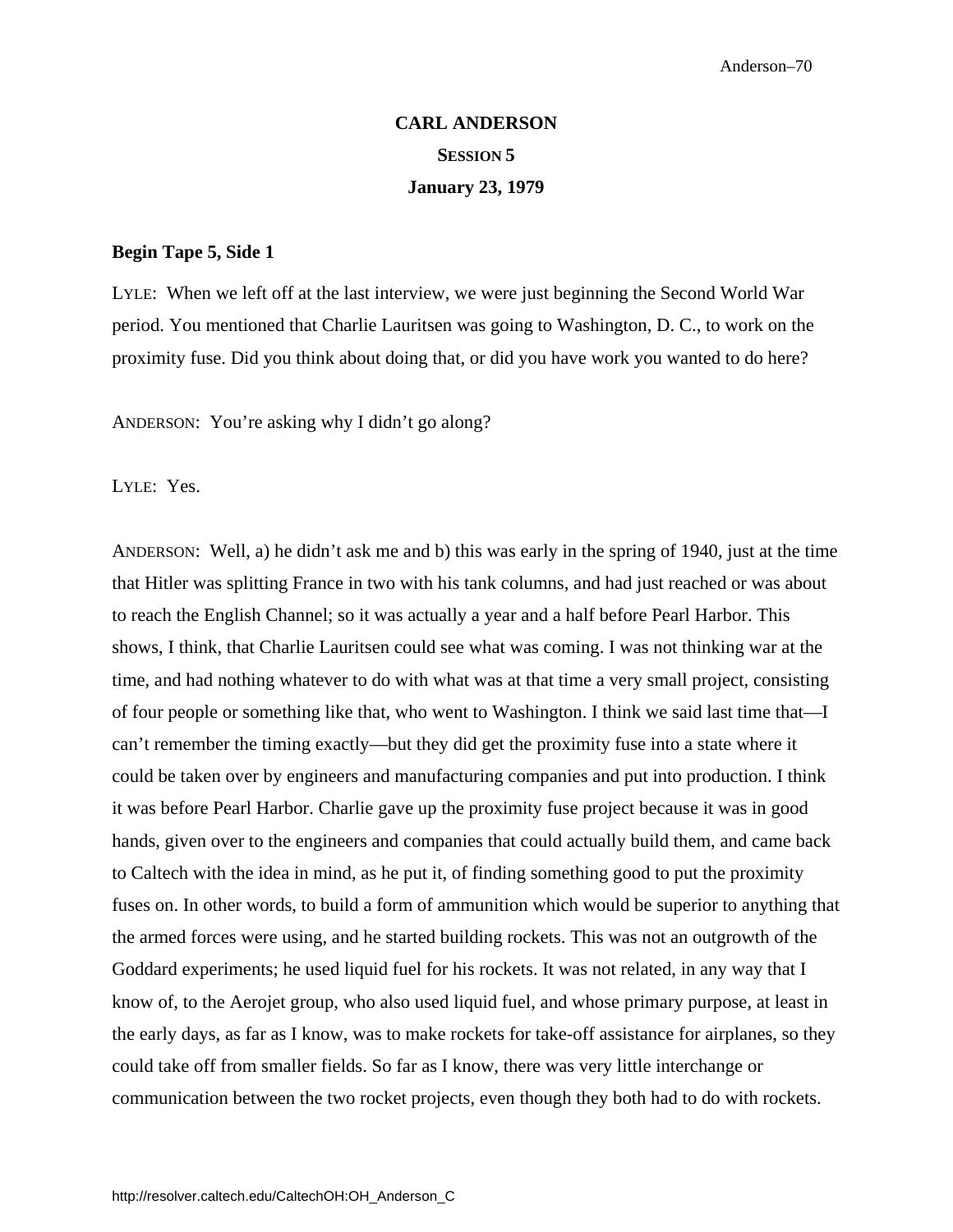The Lauritsen idea was to build artillery and to use solid propellant rather than liquid propellant; they were two quite different projects. Even the basic engineering was quite different because of the liquid versus solid fuel.

LYLE: Well, you referred to the Caltech Rocket Program, the one that Charlie Lauritsen was proposing. How did Caltech get involved in it?

ANDERSON: Caltech was not asked by anybody to work on these artillery rockets. It was Charlie Lauritsen's idea, solely. He thought it was a good thing to do, that rockets would in many instances be much superior to ordinary artillery, which from the smallest size to the largest size were bullets, where you have a projectile that's blown by a high-explosive, or maybe a lowexplosive gunpowder, out of a shell; which means that the cannon or gun took a big recoil. The great advantage of a rocket over a cannon shell is that there is no recoil from a rocket. And it can be fired from a much simpler, much lighter weight mechanism than a cannon. In fact, the bazookas GIs would carry on their shoulders—I don't know the exact dimensions of a modern bazooka, but they're equivalent to something like a three to five inch cannon shell, which if it were an ordinary bullet fired out of a shell, it would require a five-inch cannon, which is a very heavy piece of mechanism, just to stand the recoil that accompanies the firing of the shell.

### LYLE: Is a bazooka a rocket?

ANDERSON: It's essentially a tube, and then you put a rocket in it. You stay away from the rear end of the tube, because the rocket's blast shoots out there, and the rocket takes off. But the tube experiences no great force, as it would have to if it were the conventional bullet type of firing equipment.

LYLE: Well, when war was declared what happened at Caltech? What did people think would happen to the school? What was the general feeling then?

ANDERSON: Well, I think before Pearl Harbor, Caltech was pretty much involved in the war effort, in the sense that the teaching staff left their teaching jobs at Caltech and went off to other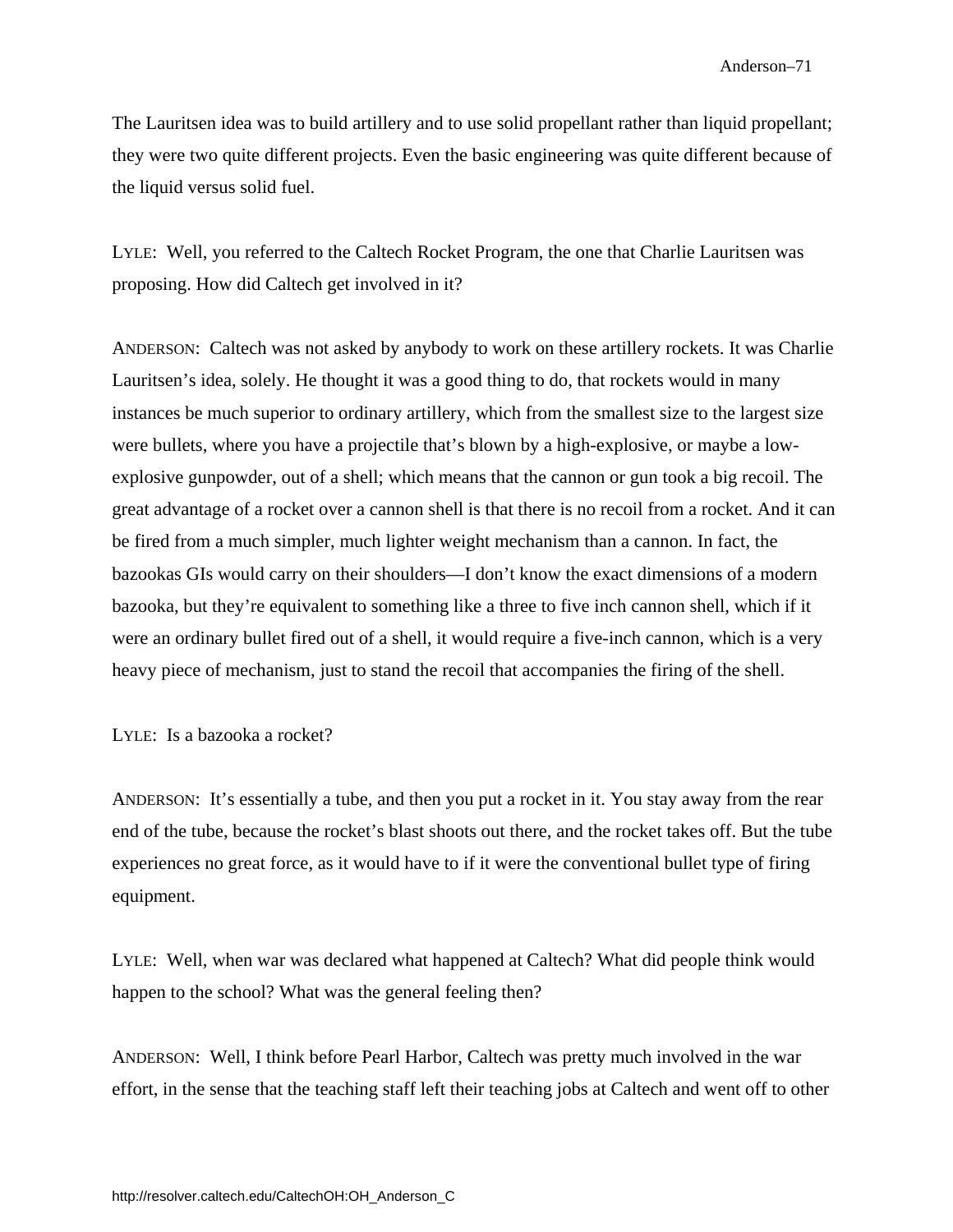places. For example, many Caltech people joined DuBridge in Cambridge in the radar program. Also, the A-bomb project, as it became larger and larger, took away many Caltech people. But the rocket project of Charlie's was headquartered on the Caltech campus. But other space was needed and used. For example, the powder at first, in the very early days, was processed on the campus of Caltech, and that was a dangerous operation. There was an explosion in Kellogg which killed one person, I think—at least one—and injured some others.

LYLE: Were you around when that happened?

ANDERSON: I had not joined the project at that time, but I heard the noise from the explosion. Also, other isolated land was needed, and they went to what was called Goldstone which was just a dry lake out in the desert, with no facilities whatever, simply a dry lake. That was used for the early firings of rockets, where you needed space and isolation, not only for safety reasons but also for secrecy reasons. The project was highly classified. I didn't join it in the very early days. In fact, I can't remember when I actually joined the Lauritsen project.

LYLE: Did you go out there to live, or did you live in Pasadena?

ANDERSON: Well, there was no place to live out there. We used to drive out to Goldstone, carrying rockets whose metal parts were manufactured in local machine shops—that is, machine shops in the southern California area. I think at one time Caltech kept about 400 machine shops busy, machining the metal parts of the rockets. The fuel, the ballastite, the solid explosive material that was used as a propellant, was processed up in Eaton Canyon. As the project grew, it became clear that more space was needed, and space, instead of being scattered all over, that was more localized. I should not be telling you this history, because I don't know it as well as Willie Fowler, for example. It's too bad we can't ask Charlie himself, but we can't. I know that, as I just said, large areas were needed for testing rockets. As the rockets became larger and had longer ranges, larger pieces of ground were needed, and China Lake was selected after a very extensive search of various desert areas in southern California. It's a pretty large piece of land.; it's bigger than the state of Rhode Island, for example. It was set up as a Naval Ordnance Testing Station it was called NOTS. There was already an airfield there, so it was quite suitable for the testing by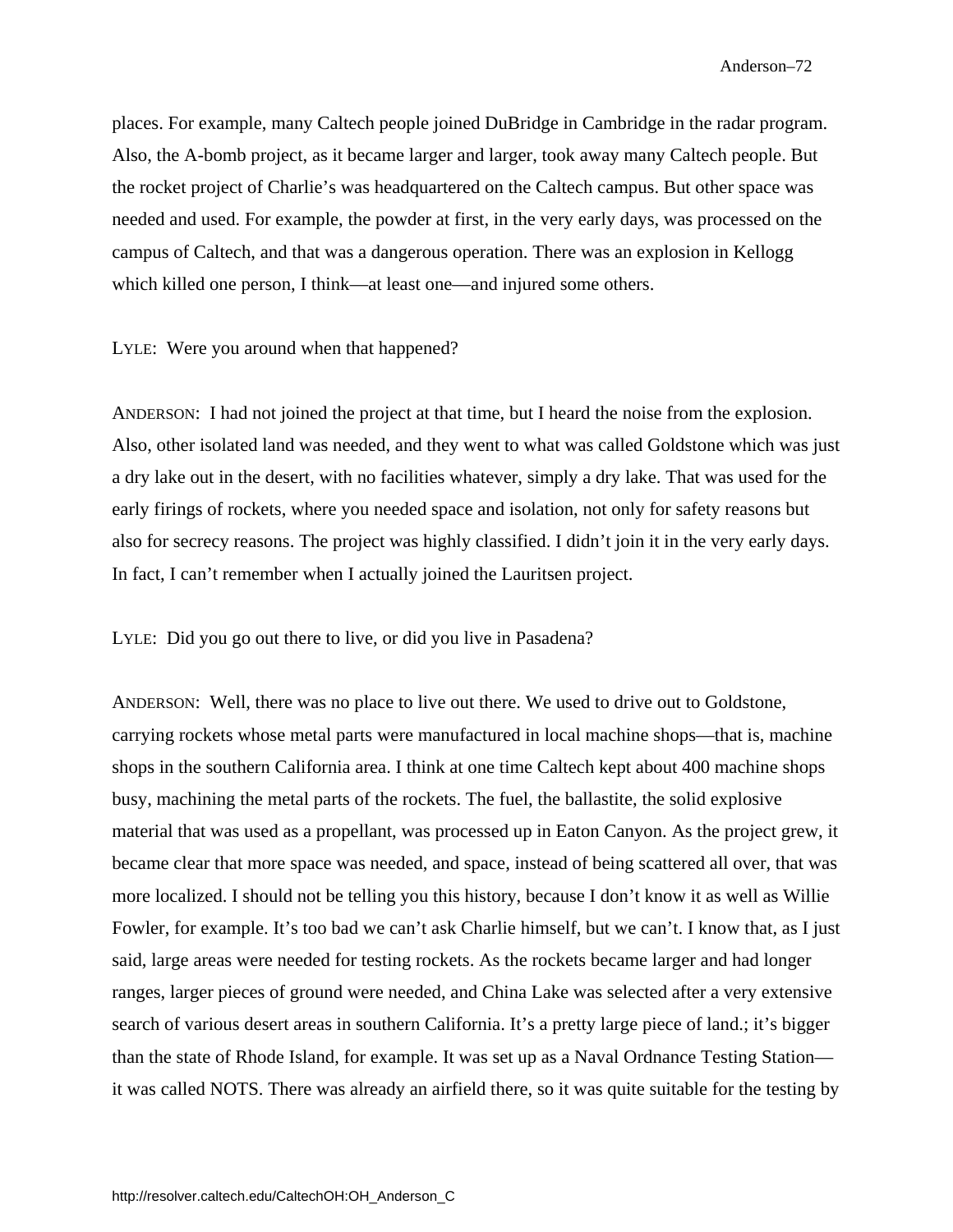firing rockets from aircraft, although all of the early work was done at Goldstone, where the dry lake was used as an airfield. At first, people just went out there and spent the day. Then later on, some sleeping quarters and a cooking mess and so on were set up. Goldstone was used for the airplane-type work until China Lake was acquired by the Navy for this purpose.

LYLE: Before you started working on this project, were you continuing you work on the cosmic rays?

ANDERSON: Yes. Not terribly actively, but I guess the answer's yes. I can't remember exactly what I was doing during those weeks or months before I joined the rocket project.

LYLE: What periods during these war years do you remember as being significant and important to you?

ANDERSON: Well, DuBridge, of course, was trying to staff his radar laboratory. I remember in the very early days going to Boston and visiting there and talking to DuBridge, who tried to get me, as well as everybody else he could find, to join the radar project. Probably the reason I didn't go away was that I had a mother to support, who was not very well and could not travel. I was not a free agent at that time. So it was natural to do work at Caltech, with occasional weekend trips or trips for a few days to Goldstone and China Lake. I never did spend any extended period of time away from the Caltech campus.

LYLE: But then you did become more and more involved in that project?

ANDERSON: My job, theoretically, was to head the work on the firing of Caltech rockets from aircraft. They were originally used for antisubmarine purposes, and also barrage rockets where probably they had their biggest payoff. A PT landing boat is a small boat and could be equipped, as they were, with machine guns, but they weren't large enough to carry the weight of even a five-inch cannon. But a single PT boat could carry hundreds of barrage-type rockets, where accuracy was not terribly important. They were of great value in island warfare, because they could just flood the beach with much more than 50-caliber machine gun bullets or even two-inch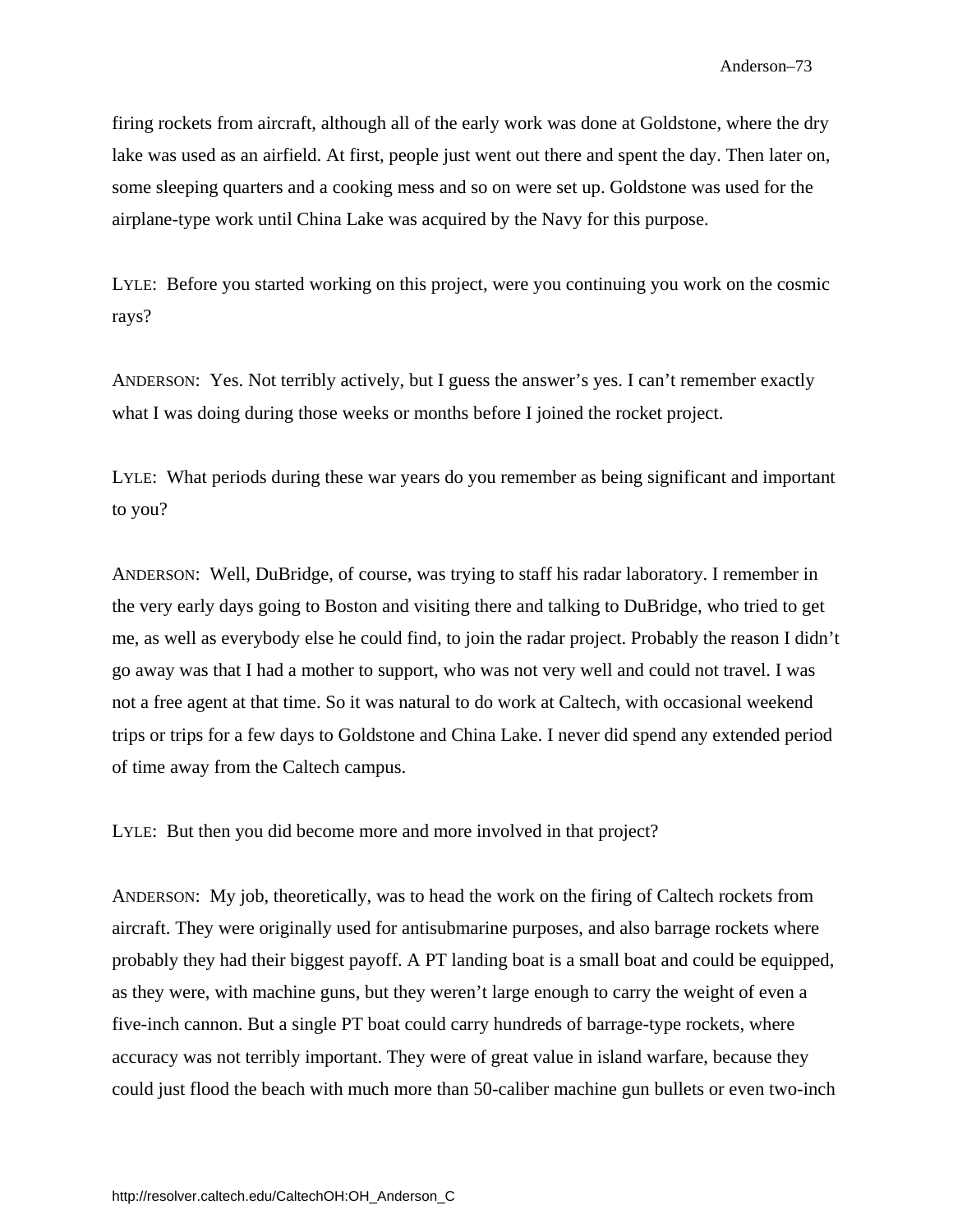cannons in rarer cases. They could flood the beach with the equivalent of three-and-a-half inch, or something like that, shells, which were much more powerful than machine gun shells. They could fire thousands of them in a very few minutes during their critical period of approaching the beach for the landing operations. I'm not an expert, but it's my guess that that is where they had their greatest effect in the whole war effort—and I think a very substantial effect, in the sense that these landings were extremely dangerous operations in the early days, with very high casualty rates. They made the landing operations relatively safe operations.

LYLE: Were they ever able to make them more accurate?

ANDERSON: Well, this is a very complicated question. For the landing operations, you tried to cover the whole beach area with explosive devices. You were not pinpointing a single target.

The early use of Caltech rockets from aircraft was the retro-firing, in which they were fired toward the rear of the airplane. There were, at that time, magnetic devices being developed so that you could by flying low, detect a submarine. But you didn't detect it until you were right over it. So there was no point in dropping a bomb, because a bomb would have a speed of about a hundred miles an hour, and would land nowhere near where you were at the time the bomb was dropped. So that the retro-firing idea was to cancel the speed of the plane so that the rocket which carried the explosive device could be dropped essentially vertically from an airplane flying at airplane speeds. Or you could even shoot them backwards a little faster, so you could even more than cancel the speed of the airplane. It made possible the use of a signal, indicating you were over a submarine, it made possible the attacking of that submarine.

LYLE: Were they able to do that, then?

ANDERSON: Well, again, I really don't know. For a while, the aircraft were flying back and forth with these retro devices across the Straits of Gibraltar, which is not a long distance, so a plane could make many passes in one day. There were also the forward-firing rockets for submarine use, which the British were working on; Caltech did quite a bit of work with them. They were non-explosive and they were essentially rods of metal which would penetrate and go right through a submarine and leave two holes—one where it entered and one where it left—and at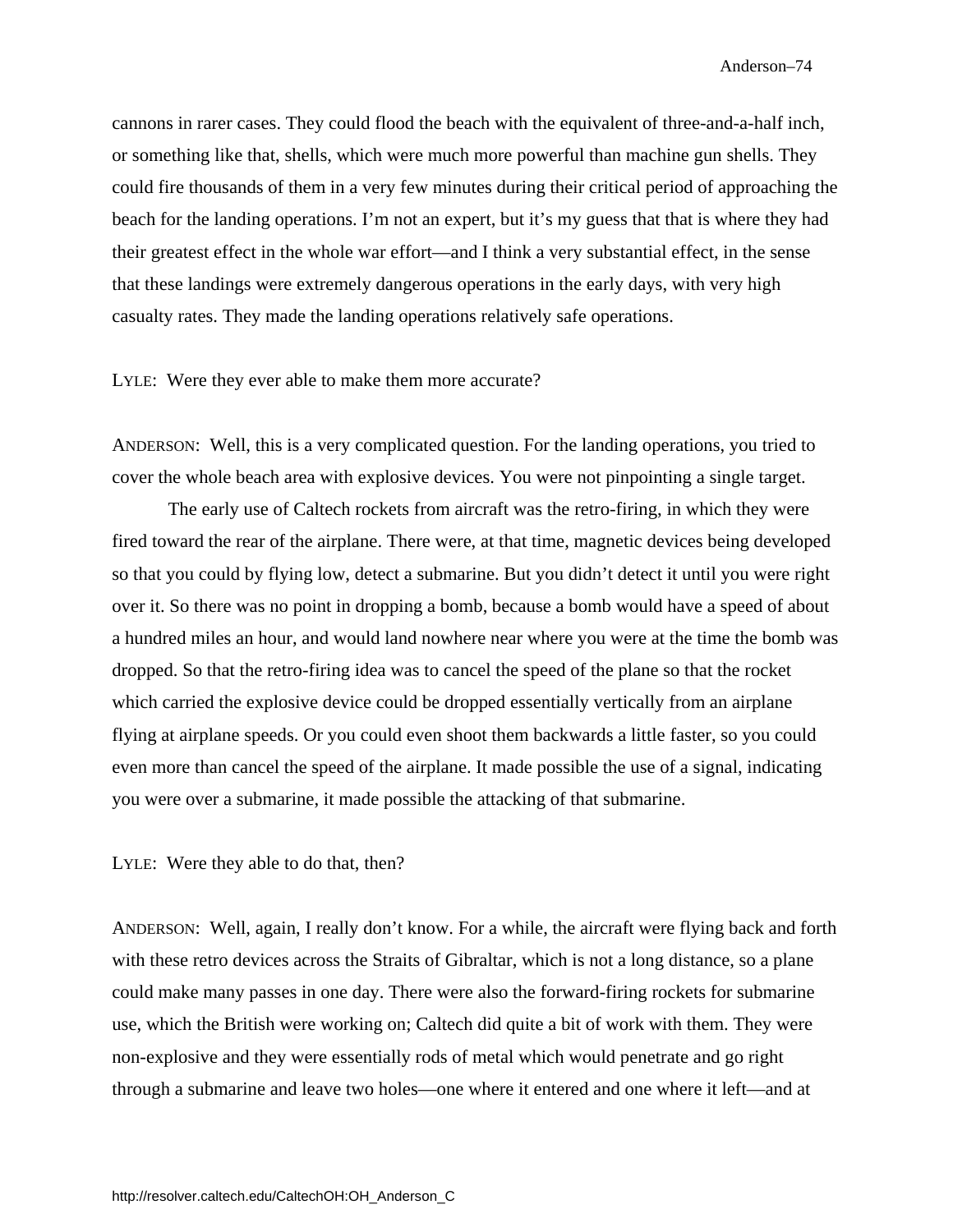least it could damage a submarine. Again, I don't know the exact record, but I've heard that some submarines were sunk by those rockets.

I remember one contribution that Ike Bowen made—he was on the rocket project all through the war. I'm talking of the Bowen who later became the director of the Hale Observatories. The rockets had a tendency, if you fired them into the water, to skip, like a flat stone would skip over the water. He devised a very clever but very simple shape for the nose of the rocket, which would reduce that tendency and the rocket would penetrate the water and therefore would have a chance of hitting a submerged submarine.

LYLE: Did he do work like that at Caltech or had he gone someplace else to do that?

ANDERSON: He stayed at Caltech during the whole war. That was just one little item that he happened to do. His main contribution to the rocket project was in photography. He designed and had built a very high-speed camera so you could photograph the rocket as it took off and measure and study in detail the oscillations of it, which were very important in trying to get as accurate rockets as possible. It's interesting that in firing rockets forward from an airplane, the direction in which they took off from the plane was determined more by the direction the plane was actually flying, rather than—as in the case of gunfire—the direction in which the airplane was pointed. This is related to the angle of attack, so that the process of building rocket sights was quite different from building sights for firing ordinary cannon shells, for example. And the person who had to do with the development of sights for rockets, again stationed at Caltech, is Horace Babcock, who succeeded Ike Bowen as director of the Hale Observatories. Not that that had anything to do with his work during the war.

LYLE: In what sense was Millikan involved in these projects?

ANDERSON: Watson was the administrative head of the rocket project. He attended to personnel matters, to contractual matters, which were one agency of the government or other; at first it was through OSRD, the Office of Scientific Research and Development, and later with the services themselves. So he was the person who attended to all of those relations, which were very complicated and unusual, because during World War II, the military and the colleges first got to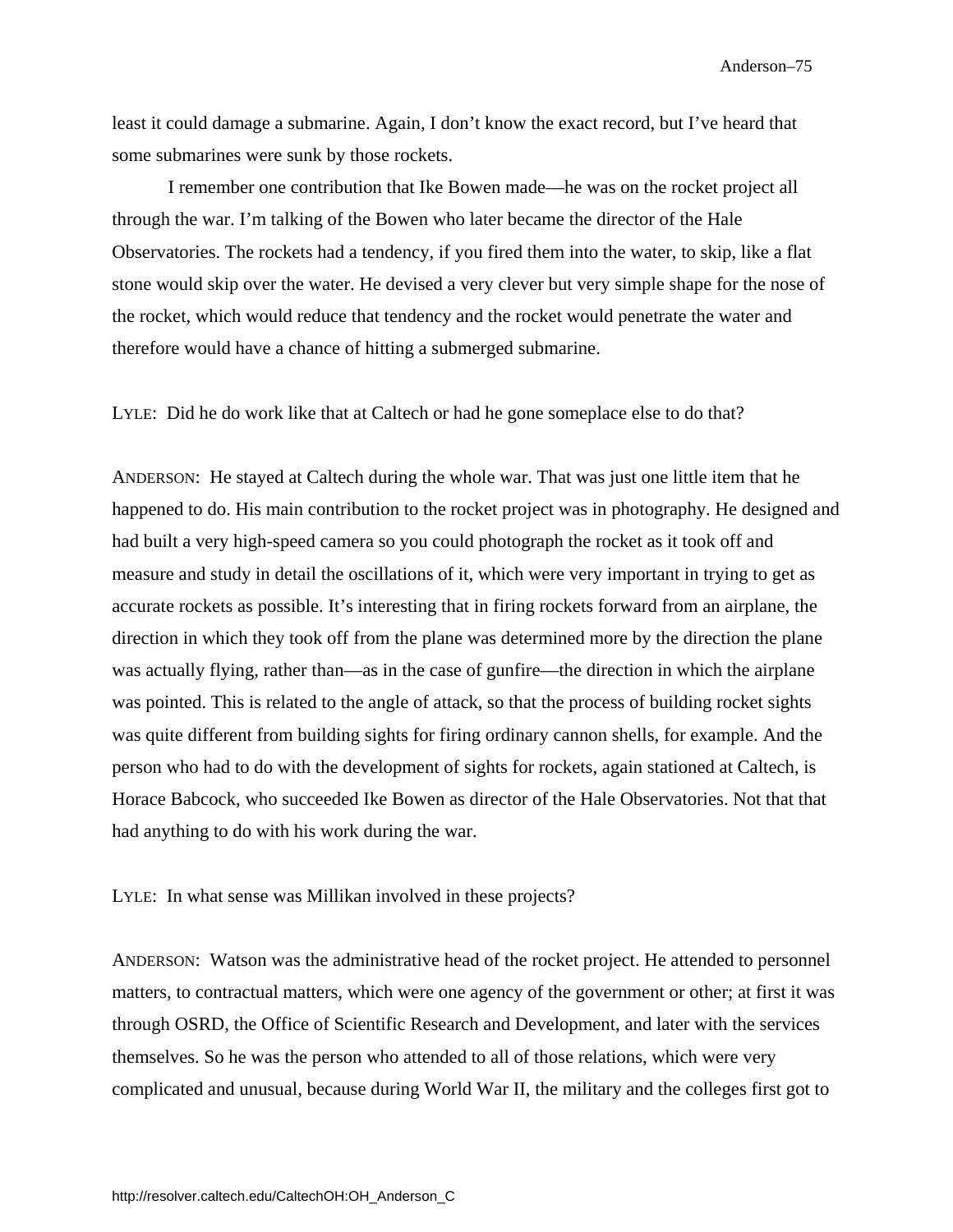know one another. I mean, the scientists were not working with the military to any extent at all before World War II. So it was a new effort and there were complications in administrative dealings. So Earnest Watson was the man who was in charge of that end of affairs. Millikan was not a very young man. Let's see, the war started in '41 and he was born in 1868, so that would make him seventy-three years old. He did not actually play an active role in either the administration or the technical operations. So Lauritsen did not have to worry about all the paperwork. He could go ahead and build rockets, and if there were any problems, he would just tell Watson to get the paperwork problems straightened out.

LYLE: Where were the headquarters, on the campus? Was Watson on the campus?

ANDERSON: Yes.

LYLE: And was Charles Lauritsen also on the campus?

ANDERSON: Yes, but he traveled a great deal during that time, and made many, many trips to Washington, I guess primarily to get the services interested in rockets. That was a selling job. It's interesting that the Navy became involved in the Caltech rocket project. The Navy thought it was a worthwhile thing and supported it to a very large degree in all sorts of ways, turning over airplanes for experiments and providing boats to use for testing for the landing operations, and so on, which is quite different from the way the Army reacted. They really never got into using Caltech rockets. Whereas, at the end of the war, the Navy was spending something like \$200 million a month procuring Caltech rockets when the war ended. That was a figure that was near, or it maybe exceeded, what they were spending for all other forms of ammunition put together. So the Caltech rocket project was extremely successful in getting into building devices that were actually used successfully and effectively in warfare. Now, when I quote these numbers, that should exclude the A-bomb project entirely, which was separate. It was an entity in itself. Although there were people who worked on both. In fact, Caltech did some work for the A-bomb project later in the war.

LYLE: According to this book, *Lawrence and Oppenheimer* [by Nuel Pharr Davis] Seth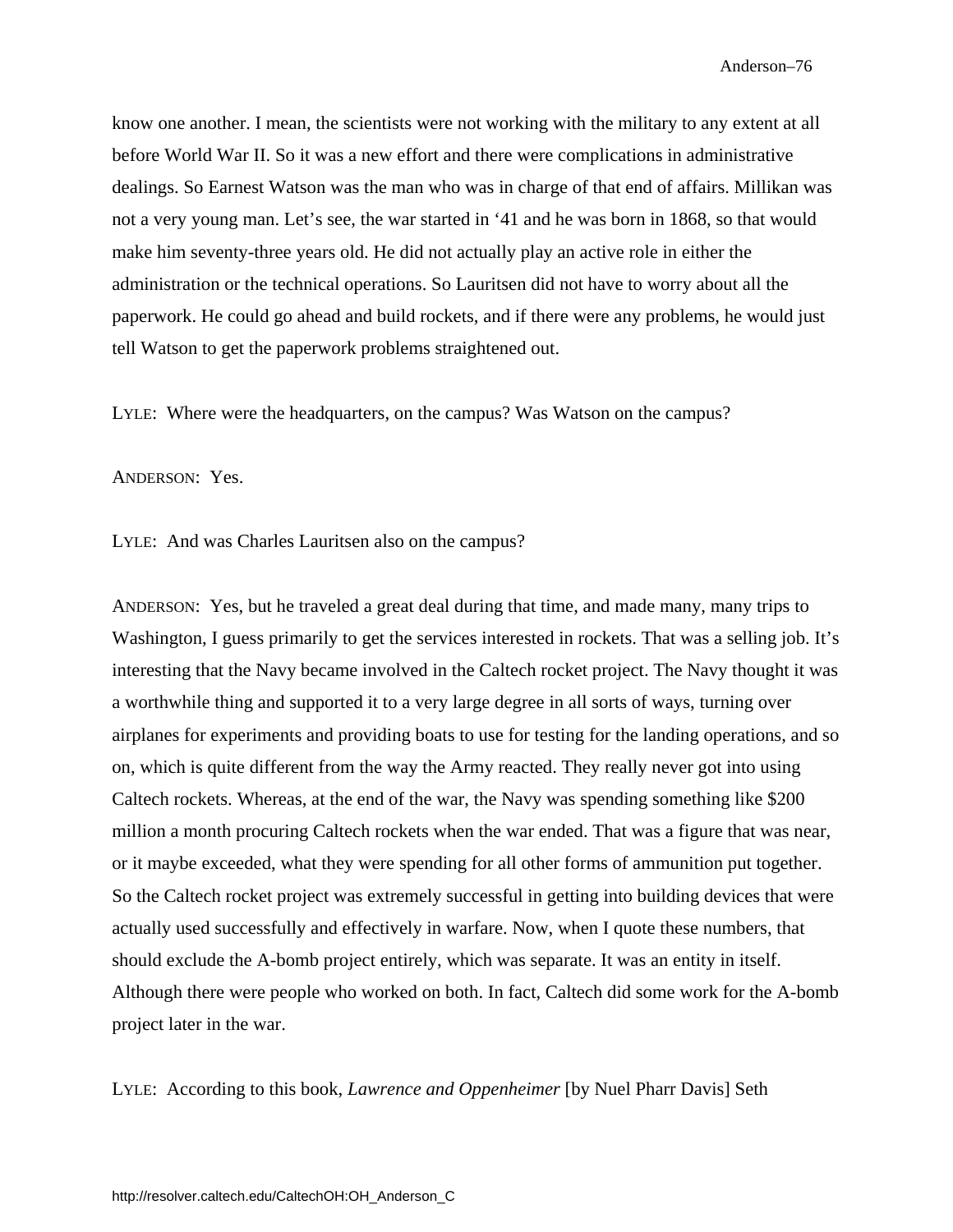Neddermeyer was one of the major people working on the A-bomb. Did you ever talk to him about it?

ANDERSON: I think when Charlie gave up the proximity fuse business that Seth worked on, Seth went to Los Alamos. It was Seth who thought of the idea of setting off an A-bomb by encasing the uranium core in a shell of high explosive TNT. That was Seth's idea, which was a major contribution to the whole business. You see, it's a question of critical mass—if you get enough uranium 235 or enriched uranium of a certain size, it just spontaneously goes off. A cosmic ray neutron, of which there are millions and millions, can set it off. I can speak freely because I don't know what I'm talking about here. But I think the first A-bomb that was dropped on Hiroshima had two pieces of enriched uranium, one at each end of a tube, and one of them was blown by a small amount of gunpowder over to the other one. When they came together, the two of them together had a mass that was greater than the critical mass, so it went off. I think that the Seth Neddermeyer idea is the standard technique, even today, for setting off A-bombs. I don't know whether I should be talking about all these things that I know so little about.

LYLE: While we're on this period, is there anything that I have not brought up that you would like to talk about?

ANDERSON: Maybe in a more lighthearted vein. Caltech professors showed their independence by leaving. I suppose Charlie told Millikan that he was leaving to go to Washington, and Millikan would have to find somebody to take over his classes, or Watson would have to find somebody to take over his classes when he went in 1940. So that Caltech as a teaching college was totally disrupted. The faculty just quit teaching and went off some place, or stayed on the campus but forgot their students, didn't pay any attention to them.

LYLE: What happened to their students? Were there some around.?

ANDERSON: Well, most of them, I think, disappeared, too. I don't know too much about the statistics. But Caltech had non-professional staff that carried on a teaching program. I remember the Navy V-12 program was centered at Caltech. Most of the Stanford football team came along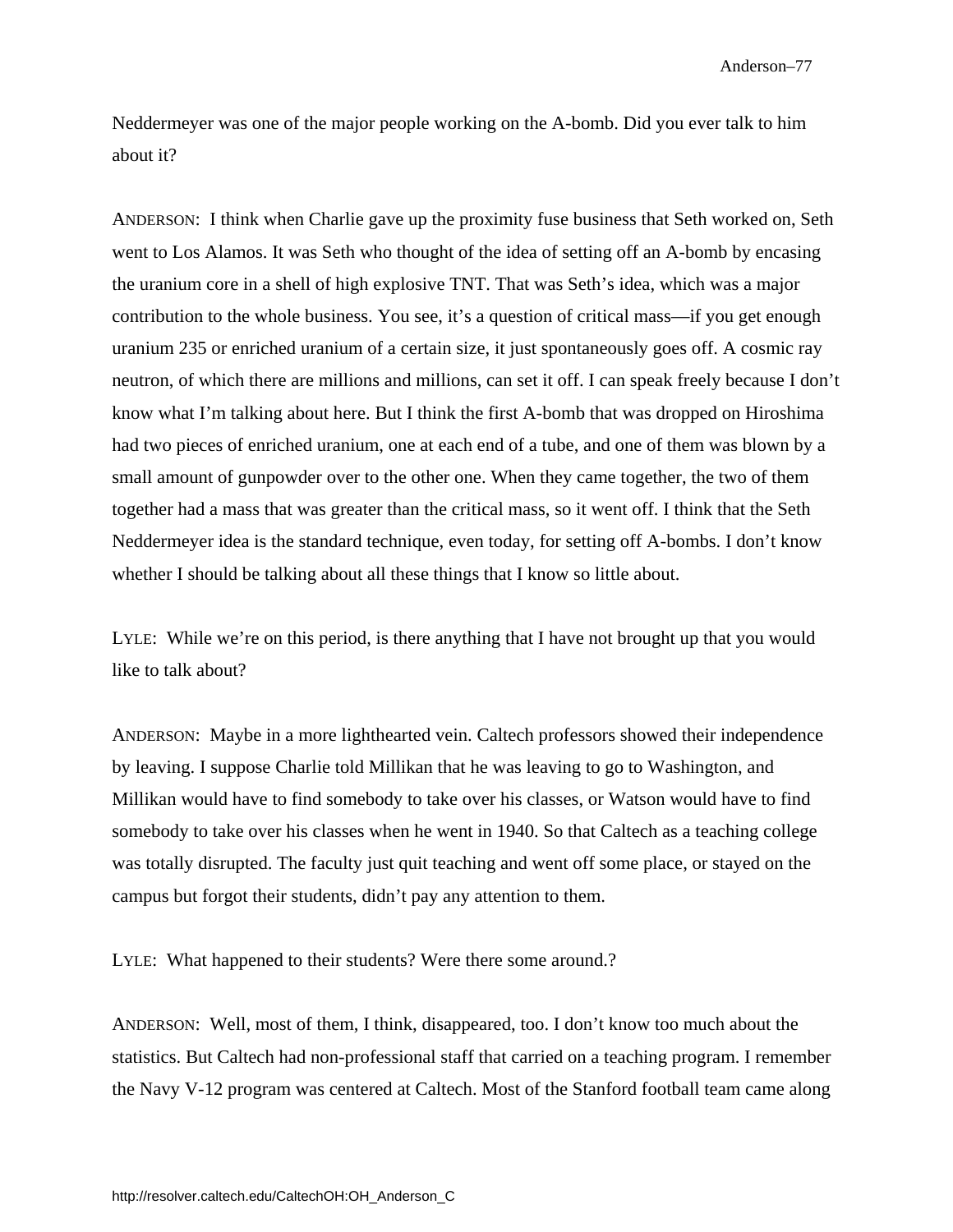with this Navy V-l2 program. The Caltech faculty shortly before that, had voted that intercollegiate football isn't a very useful thing. Then they reconsidered this idea. I know with the Stanford football team Caltech had at least a couple of years of a winning football team.

### **Begin Tape 5, Side 2**

LYLE: Did you have any graduate students during this time? What happened to all the graduate programs during the war?

ANDERSON: During the war? Well, all of the peacetime research at Caltech, so far as I know, stopped. In some institutions, some of the professors, probably mostly non-citizens, carried on their own peacetime research during the war. I don't know of a single such case at Caltech, though there may have been some. I suppose graduate students took jobs on various projects, like the Caltech rocket program. I think Bob Leighton was a student at that time; I'm not sure. But, anyhow, many of the graduate students did join in and work hard and were very able to do highly technical, sometimes sophisticated work.

LYLE: It seems that after the war, people had a different way of thinking about running the Institute. Did you notice that?

ANDERSON: Well, yes, of course. I think, however, Millikan was doing a job that was much more difficult than that of his successors. They were presidents of a going institution. By the time DuBridge took over as president, Caltech was a famous institution. The day Millikan came there was nothing to speak of, except a few people like Noyes, and. I suppose that was it. Their job was to build an institution from scratch. I think that Millikan was an extraordinarily great person in so many different ways: As a physicist, doing physics; as a administrator, doing more than ordinary administration—actually building a new institution from essentially nothing, which meant getting money, for one thing, and getting people; and being a good enough promoter, or advertising agent if you like, to put Caltech on the map. I guess it took that sort of a person to do that entirely different job than to run a going institution, which had a good faculty at the time DuBridge came. This is not to say that DuBridge did not do a great deal for Caltech; he did. He was a very good president. He had some of the problems, of course, of getting money and staff,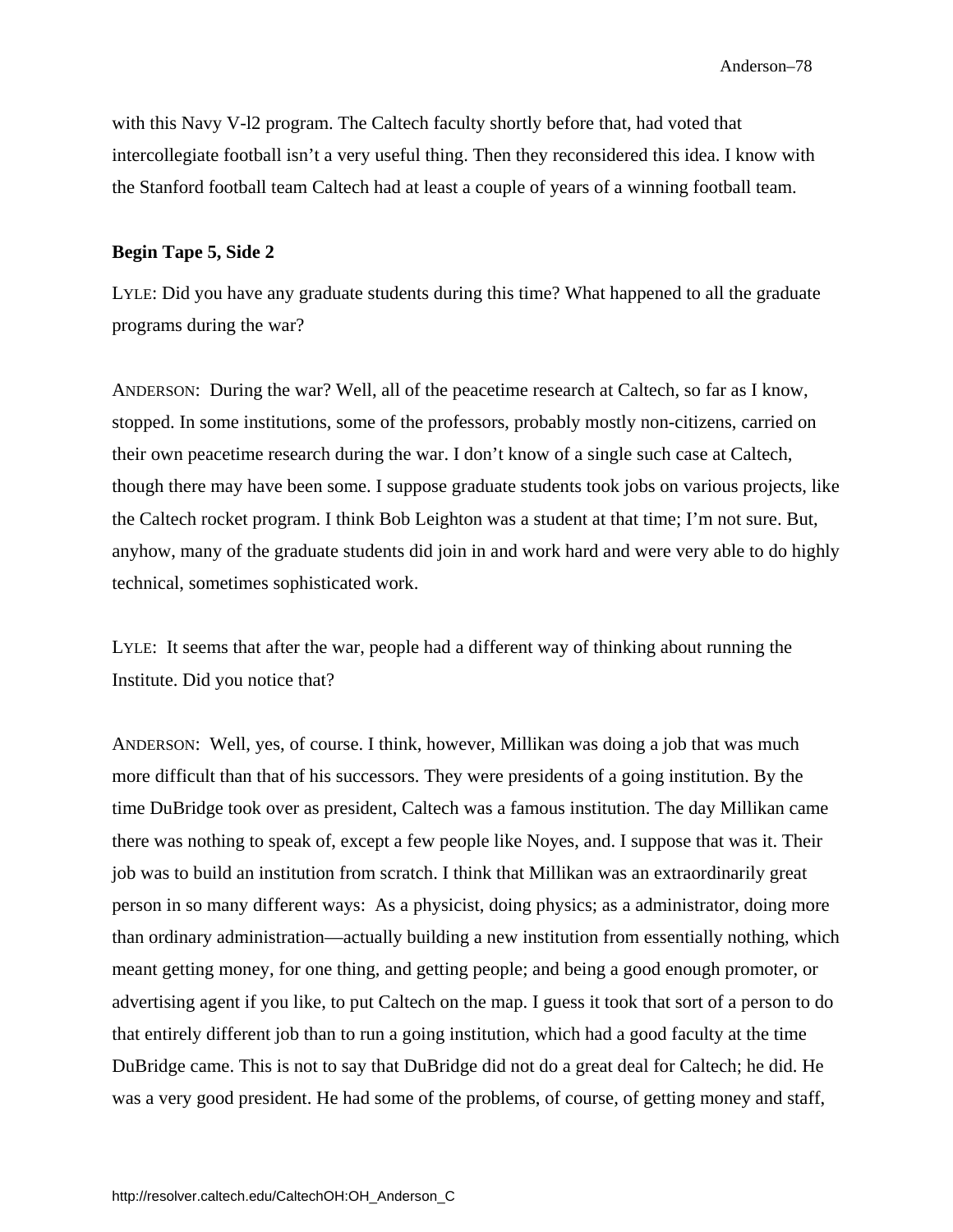that Millikan had, but not to the degree of having to do it from scratch. I think you had to be a determined person and dictate certain things in order to do this.

LYLE: And with Morgan, in a sense, even though it was just a department, it was the same thing.

ANDERSON: That was a smaller example of a similar thing; it was a department.

LYLE: What about in chemistry? Noyes would have been the first person there.

ANDERSON: Noyes was a chemist, and he built up the chemistry department. He had a way of getting acquainted with and liked young people. I don't know the details of it, but my guess is that Noyes had a great deal to do with getting Pauling to come to Caltech. I think he had a way of sizing up very young people, by some means or other—people who showed promise in some way that Noyes could recognize. I think you could rightly say that Noyes was certainly the principal person in building up the chemistry department.

LYLE: During the war, was Millikan still pretty much the chairman of the physics department?

ANDERSON: The physics department essentially disappeared, in the sense that the staff was not doing their research; they were not doing their teaching. It was actually a war plant, probably to an extent much greater than most other campuses in the country. I remember Jim Page came through Kellogg with a visitor—I don't know who the visitor was. Jim Page was at that time chairman of the board. I remember I heard him say, "Isn't this a hell of an educational institution?" It turned into a factory.

LYLE: And could you tell that just from walking through it?

ANDERSON: Yes, of course. You saw what you would see if you went to the Douglas Aircraft Company. It was a manufacturing plant. As far as the Caltech rockets were concerned, I think the number of rockets actually fired, as they say, in anger at the enemy, exceeded a million rounds, even though the contract was for the purpose of research and development and not procurement.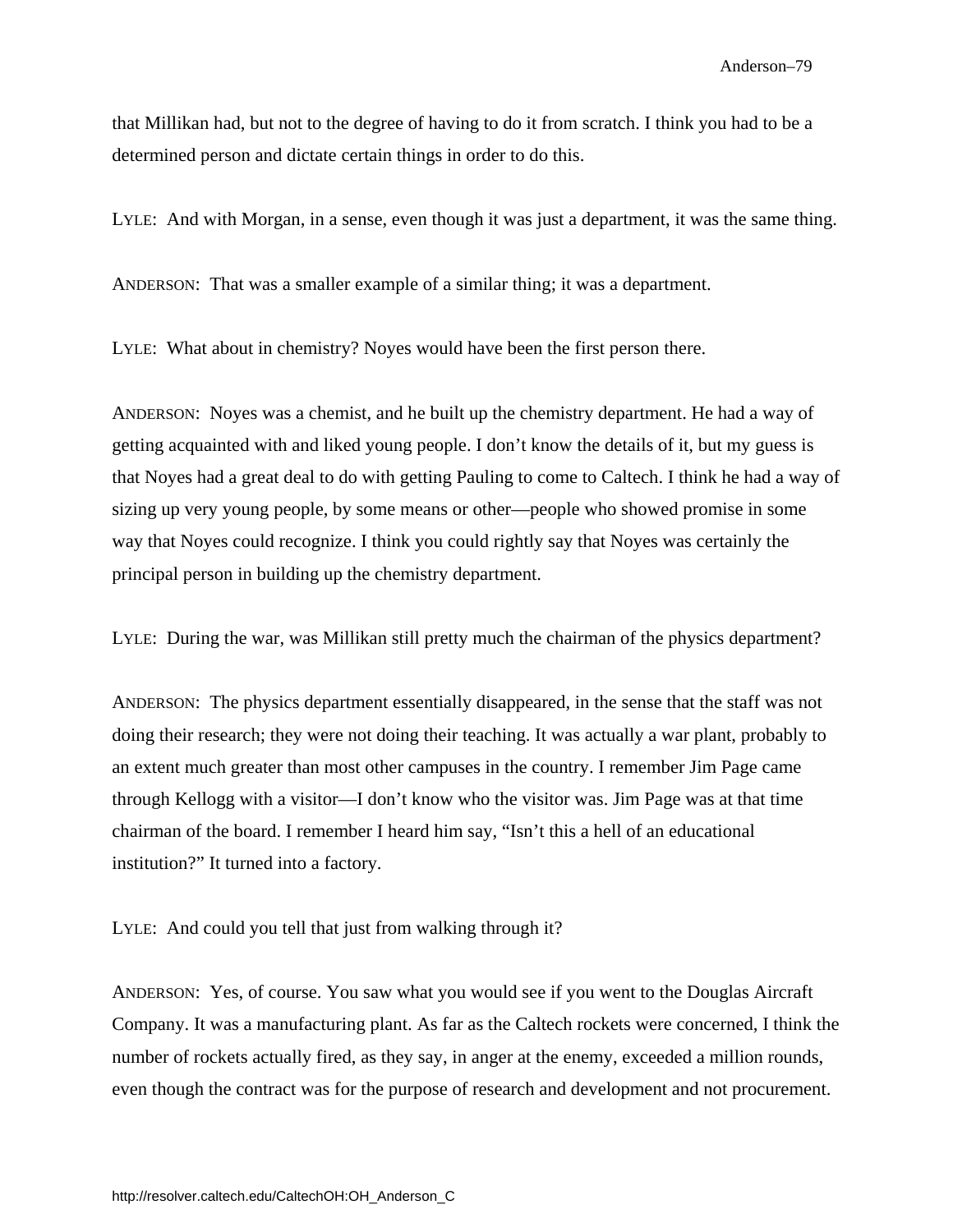But the Navy went along with Caltech, and Caltech actually provided—the figure I've heard, though again I can't guarantee it, is something like a million rounds that were used in warfare. Therefore, shouldn't Caltech look like a factory rather than an academic institution? They were being made, as I said, in something like 400 machine shops in the southern California area. The shops were given detailed drawings and made the metal parts of the rockets. On some of them, the explosive part was just a standard cannon shell, which the Navy had been using for years. So in that sense, they were sort of assembled out of, in part, existing devices.

LYLE: But some of them were assembled at Caltech?

ANDERSON: I suppose it was at China Lake. There was a big powder processing plant set up as part of China Lake, where they were actually manufacturing the propulsive explosive, made out of explosive material. I don't know where the actual assembly was done—when we're talking on the order of a million units, I don't know. But certainly hundreds and thousands were assembled in Eaton Canyon.

LYLE: I just wanted to get this picture of Mr. Page walking through, and what it was he saw. Did he see a lot of people working, or was it an empty campus?

ANDERSON: Well, I happened to be working in Kellogg, which was Charlie Lauritsen's laboratory at the time, and he happened to come walking through there. What you saw were people sitting at desks, like you see at an aircraft factory, except in the place where they actually assembled the planes. In the extremely early days, before the fire in Kellogg that was caused by an explosion, the rockets were assembled there. But that was soon taken off the campus. Talk to Willie Fowler. He knows the answers to all these questions.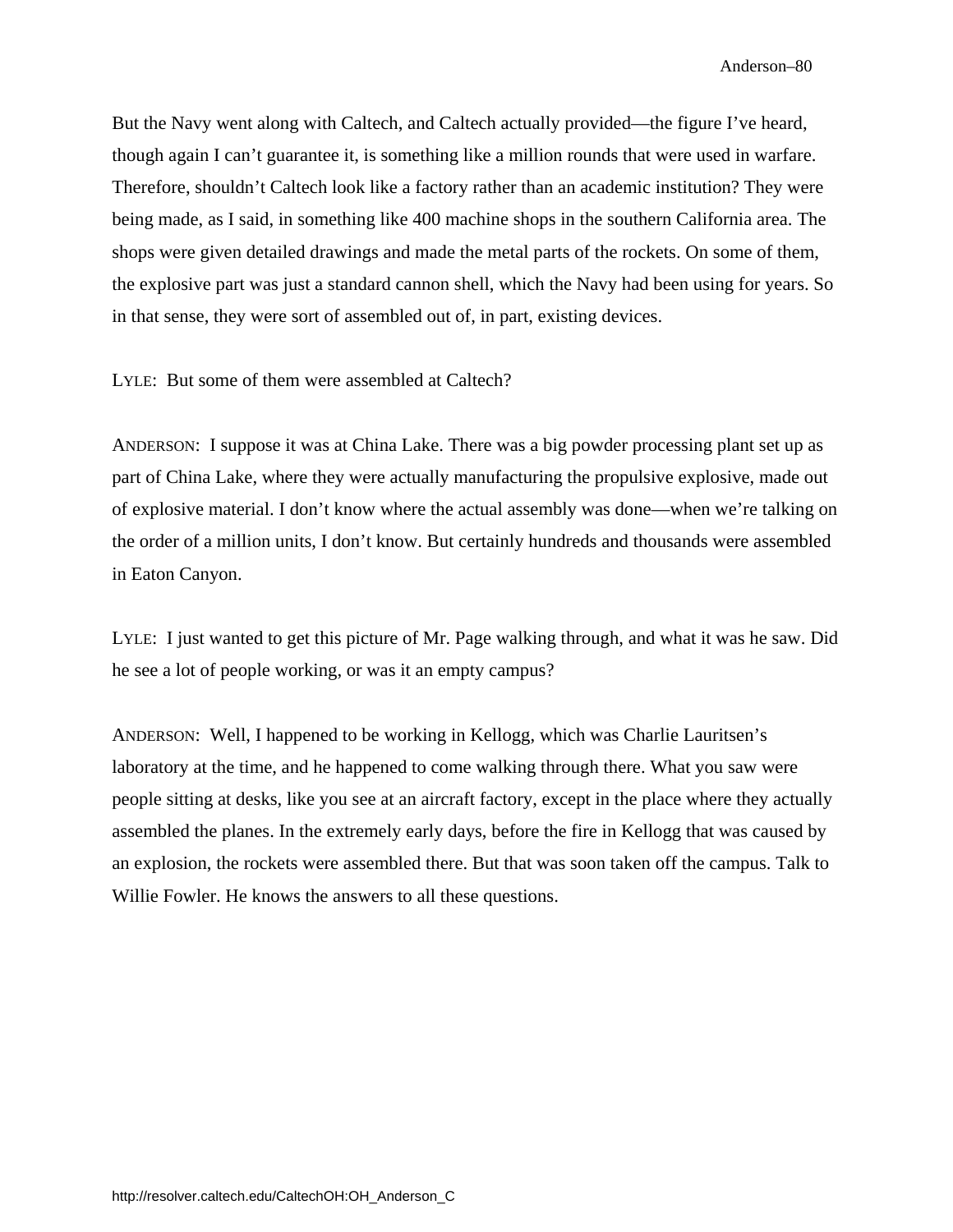# **CARL ANDERSON SESSION 6 January 25, 1979**

### **Begin Tape 6, Side 1**

LYLE: I wanted to ask you if there had been any committees that you had served on over the years that you thought were particularly important.

ANDERSON: You mean Caltech committees or national?

LYLE: Actually I meant Caltech committees, but we could discuss both.

ANDERSON: Sure. Well, let's talk about Caltech committees. For many years I was on the Freshman Admissions Committee. This was way back in the early thirties. As you know, Caltech goes to a lot of trouble and expense in trying to find the best students it can for its freshman class, realizing that this is an extremely important thing for the Institute. One of the processes in the procedure of picking the students is to send out faculty members—not clerical help or PR people, but actual faculty members—to interview as many of the applicants for freshman admission as feasible; not only to talk to the students, but to their high school teachers and the principal and sometimes even visit with the parents. In my own mind one of the chief reasons for this is to let the student know what he's getting into and to let him ask questions and find out as much as he can about Caltech, to make sure that he really wants to do this, and to make sure that he's willing to work probably harder than he's ever worked before. Also, to size up the student and try to find out what his potential is, which is an extremely difficult thing to do. Well, anyhow, I did that for several years and enjoyed it. That's still going on.

Incidentally, I don't know if you happen to know one or two interesting statistics that say something about the quality of the freshman class. They are now required to take the college board exams, which are given nationally and are a measure, in a sense, depending on how good the examination is, of the student's aptitude or potential to do good work in his chosen field. It has been true for many years—I guess it's still true—that the average freshman has rated either in the 98 or 99 percentile in mathematics and in physics. That is an astounding statistic to me,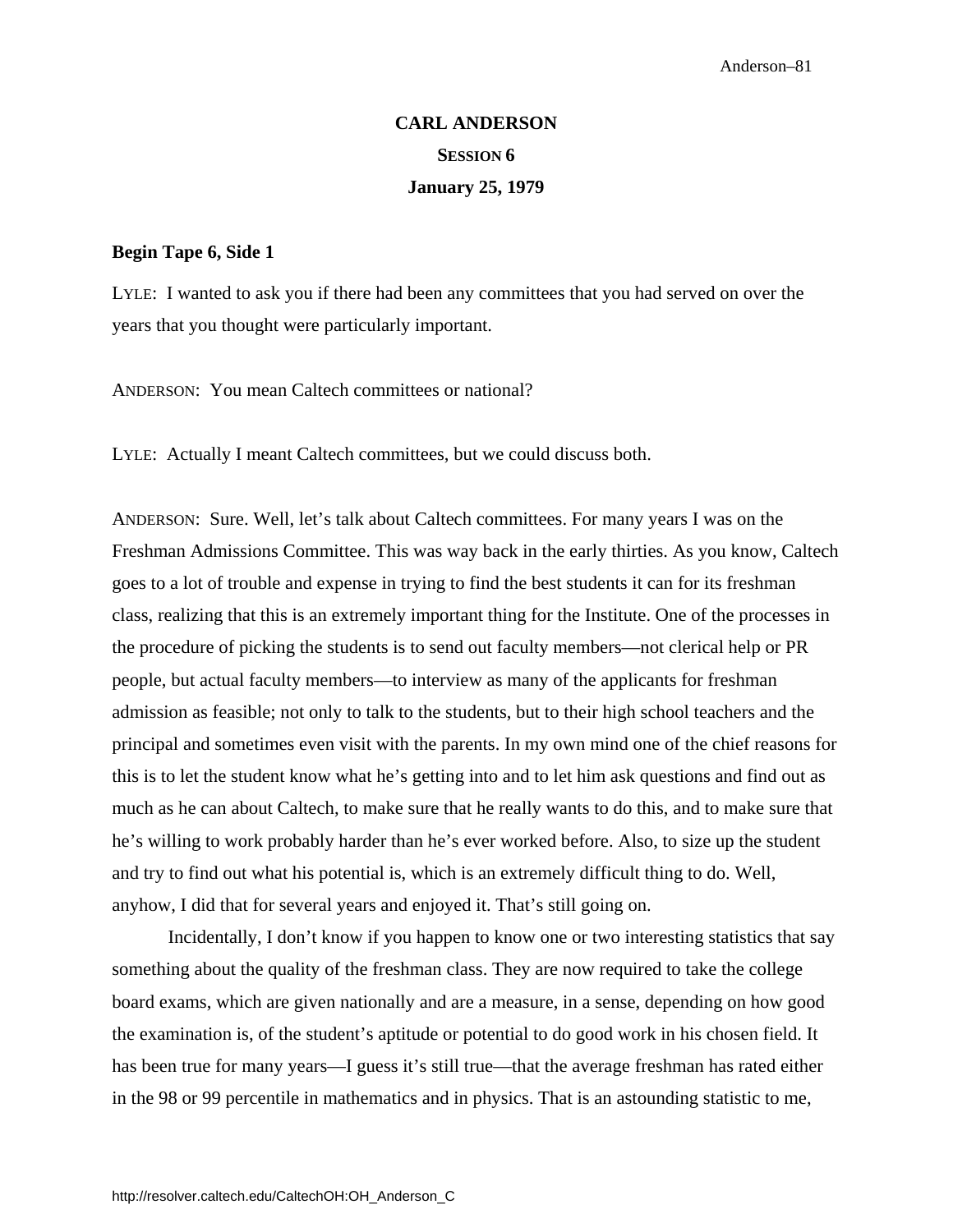that we are getting the top 1 or 2 percent of the students each year who are applying to go to college. Even in English, although that's not stressed in picking the students, I think their average rating—I may be quoting from some year a few years back—is the 92 percentile or something like that. It's very interesting to talk to these people and try to tell them what Caltech is and listen to their questions.

LYLE: Do you ever see these students again, after they have come, and talk to them?

ANDERSON: Yes. And in the interviewing, you always have a few students that you're particularly interested in. You think they may be extremely bright, but they may not be. And then it's a question of how to do this whole thing. A straight-A high school record alone does not mean that he's a suitable candidate for Caltech; although I would think most of our freshmen do have essentially a straight-A record in high school. They're usually the top man or second in the high school.

This is a long, long story, and we can talk about the morale of the student when he comes to Caltech and finds that he's not the top man in a class—they all can't be. All I want to say about this now, I think, is that it has surprised me that the morale of the freshman has been as good as it is, considering the fact that he's been accustomed to being the top man in a high school and now finds himself maybe average or below average. Still, most of them keep up their morale and like even the hard work that they find at Caltech. I don't know too much about those students who leave—the drop-out rate I know is higher than most people would like it to be. I've heard it said that it's not because of the inability of the student to do the work, but because of his loss of interest in studies or because he doesn't like Caltech or doesn't like the student houses, or something or other. Well, this is a big subject; I'm not an expert on it.

LYLE: It seems like a student who is always at the top in their high school class must by nature be a competitive type. Was there ever a conscious effort to look for students that seemed to be more cooperative than competitive people?

ANDERSON: Yes, that's an interesting point. I suppose if you could rate them in competitiveness, you would find that they were motivated to be number one for reasons of vanity; I don't know. I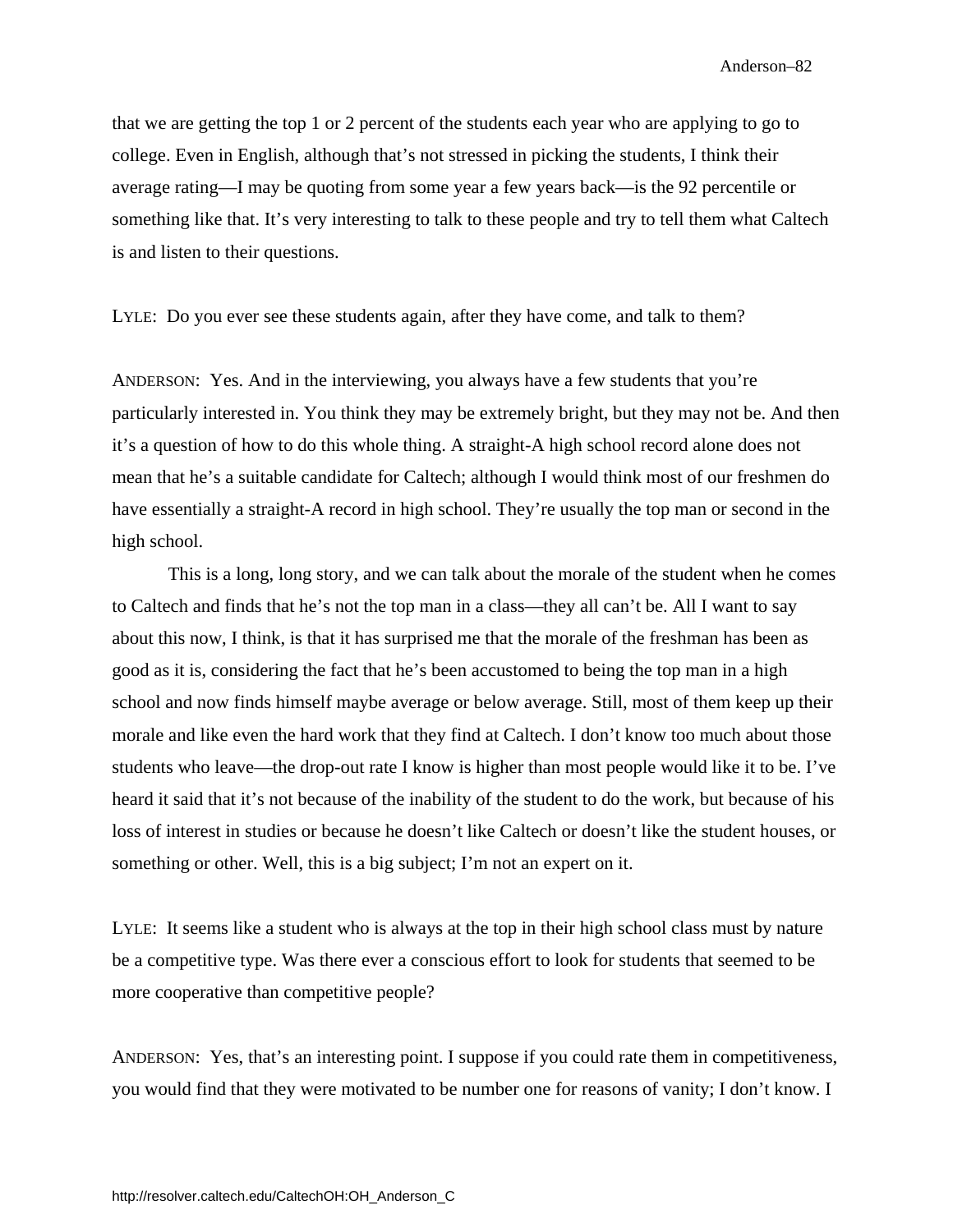do know that many of our very good students have not studied hard in high school, and many of them have had interests in student activities and other work. The ideal student would be one who was not working for grades but was working because he was interested in the work and not trying to compete with fellow students.

LYLE: So did you look for that when you interviewed?

ANDERSON: Well, I don't know. I didn't think too much of that. I haven't done this for about forty years, so my information is not up to date.

LYLE: Any other committees that you'd like to talk about at all?

ANDERSON: Well, as I told you before, I was chairman of a committee of three, to admit graduate students. The idea is that the whole faculty should have a hand in picking graduate students, because they know the field they want to work in and the faculty members that they'll be associated with. Our little committee tried hard to get input from other members of the faculty, but it was very hard to do. They were busy. So it was largely done, in those days, by a committee of three. Now it's done by a much larger committee, which has much wider responsibilities having to do with assisting the graduate students after they become students of Caltech, and following their whole career and helping them in whatever ways they can. It's not now just an admissions committee as it was in those days.

But again, it's extremely interesting. What sort of philosophy should one have? One could pick students who would not flunk out and would do well by choosing, say, A- students from MIT or Princeton or Harvard or well-known universities. But we always had a category of people whom we called long shots. We were very uncertain about them. They came from small institutions that no one on the committee really knew much about. It was much harder to evaluate them. But our policy was to take chances on some of these so-called long shots that might be extremely good or might not even be students that could pass the work. I think on the whole we had pretty good luck with the long-shot category.

LYLE: Now, were these graduate students in all divisions?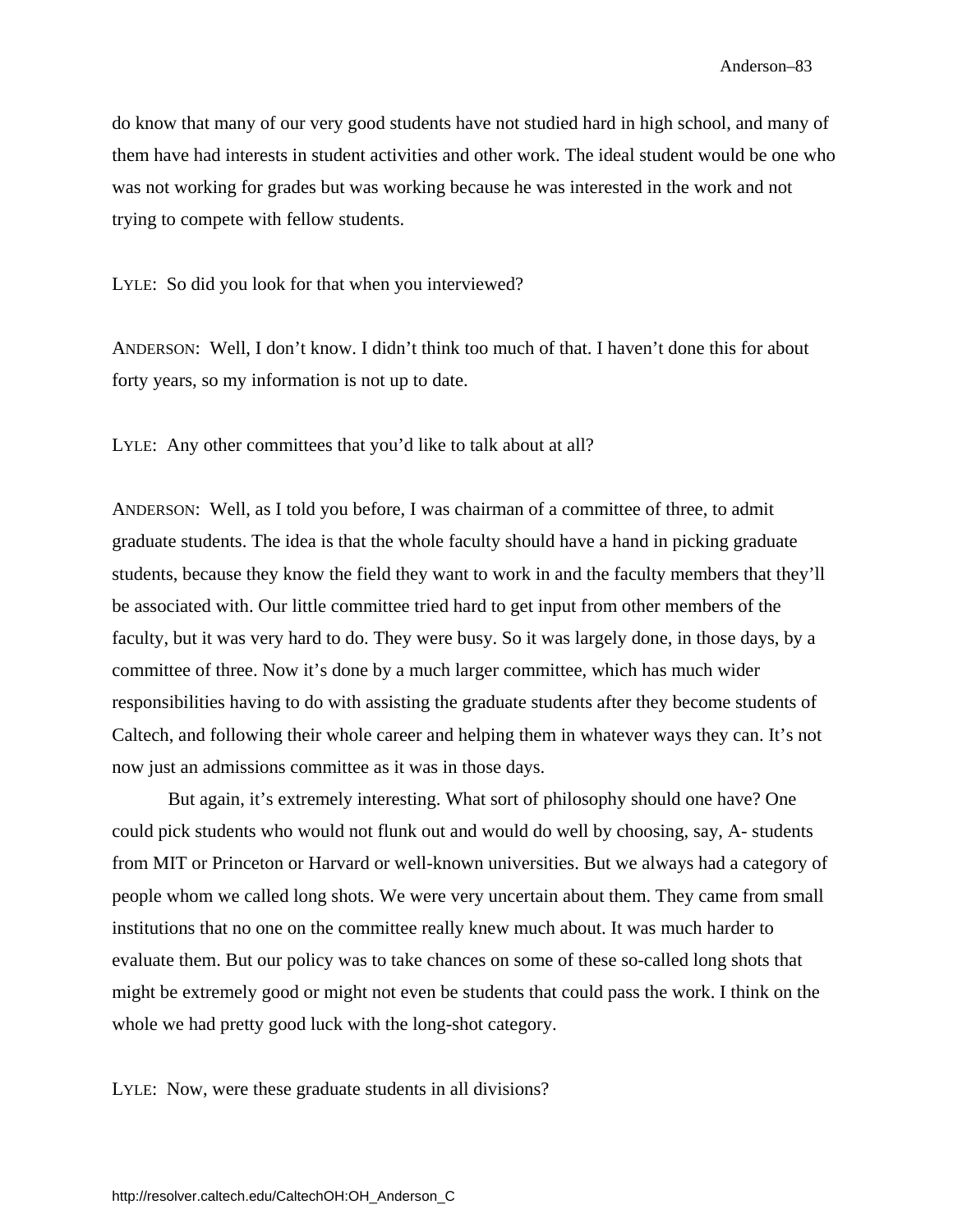ANDERSON: No, this is strictly physics. In picking graduate students, each option does the work. In picking freshmen, that's an Institute-wide operation that involves all the divisions, because most of the students don't really know what their major interests are. But in graduate work, they presumably have decided the field they want to go into. It's done by the departments, if you want to call them that—by the options.

LYLE: Did you find there was any big difference in the way the graduate students were selected compared to the undergraduates?

ANDERSON: One knows more about a graduate student because the student will have a record of four years in college. And it depends to a large extent on how well you know the college and how well you know the individual professors at that college who write recommendations. Through the years, you get to know that a certain professor in a certain college, if he says his student is really good, you can trust him. But then there are many who come from small, littleknown colleges where no one on the committee knew the professor. We often talked about interviewing, but the practice of interviewing graduate student applicants never materialized. Maybe it would be a good thing or maybe not, I don't know.

We would canvass various groups in the physics department and try to find out how many graduate students they thought they could handle. We also knew that certain research groups in physics wouldn't take a student at all, wouldn't consider him as a graduate student in their group, unless he were a quite superior student. But we were familiar more or less with the demand. We had to guess at the percentage of those who would choose Caltech, because the topnotch students would apply at Princeton and Harvard and the top-notch institutions. There were such things as fellowships, and we tried to be competitive in the matter of awarding fellowships. For a period of years, for graduate students there were the National Science Foundation fellowships, and it's a fact that a very high percentage of the Caltech graduate student body were National Science Foundation fellows. They had received those fellowships previously, so we had no control whatever. We did know whether or not they had received a National Science Foundation fellowship, and I suppose that had some influence on the committee and probably gave that man a preference.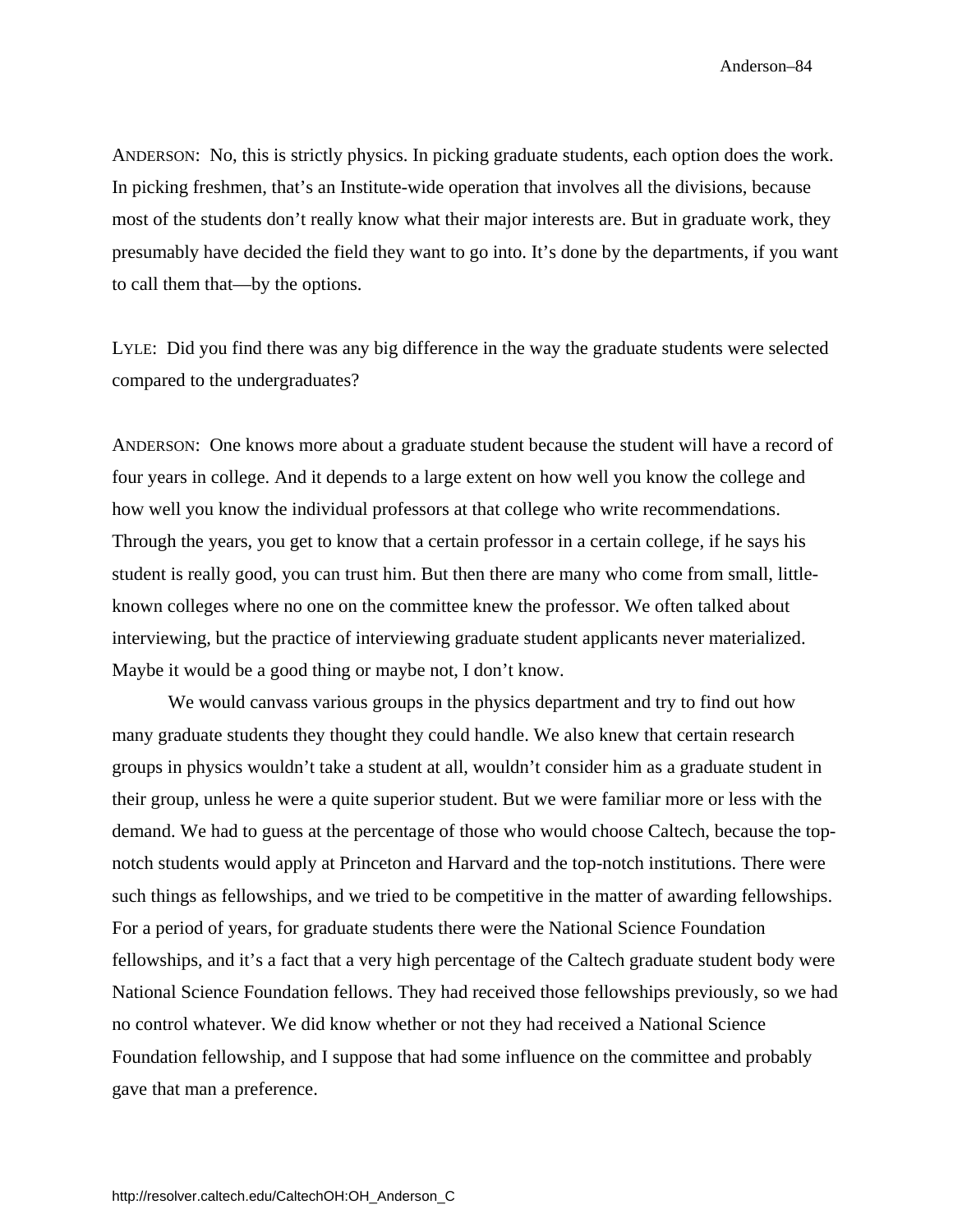LYLE: Because financially they had some support or because they already had been selected?

ANDERSON: There was always a question of supporting graduate students. The post-Sputnik years, the early and middle sixties, brought forth substantial sums of government money because it was believed by Congress and other government officials that it was extremely important to compete with Russia in the matter of sending up satellites. Before that, after World War II until the Sputnik era, there were substantial government funds available for graduate student support, some with money that was given directly, like the National Science Foundation fellows, and then other money that came from contracts that Caltech had with various agencies of the government. We were able to employ graduate students on research projects, and money was available, I think, largely because Congress believed that it was in the interests of national defense to have a strong graduate research collegiate program in the country.

LYLE: At Caltech, has there been any serious consideration of making it only a graduate school?

ANDERSON: It is something that has been discussed and under discussion for many, many years. I know there are many people on the faculty who feel that undergraduate students are a nuisance, and you have to waste time teaching them and talking to them and so on, and if they weren't around, you'd have more time to devote to what you really want to do—your research. This movement of making Caltech solely a graduate school I don't think ever got very far. I don't know of any poll that was taken of the faculty, but I believe that if the faculty were polled, the result would be strongly in favor of keeping the undergraduate body, but having it of limited size, as it is. For many years—and even now, I'm pretty sure—there are more graduate students enrolled at Caltech than undergraduates. My own feeling is that Caltech would suffer greatly if it eliminated its undergraduate student body.

LYLE: Why do you think that?

ANDERSON: That's too hard a question to answer. I guess it's partly personal. It's a terrifically large subject to discuss. I just have a feeling that the spirit of the whole place would be different,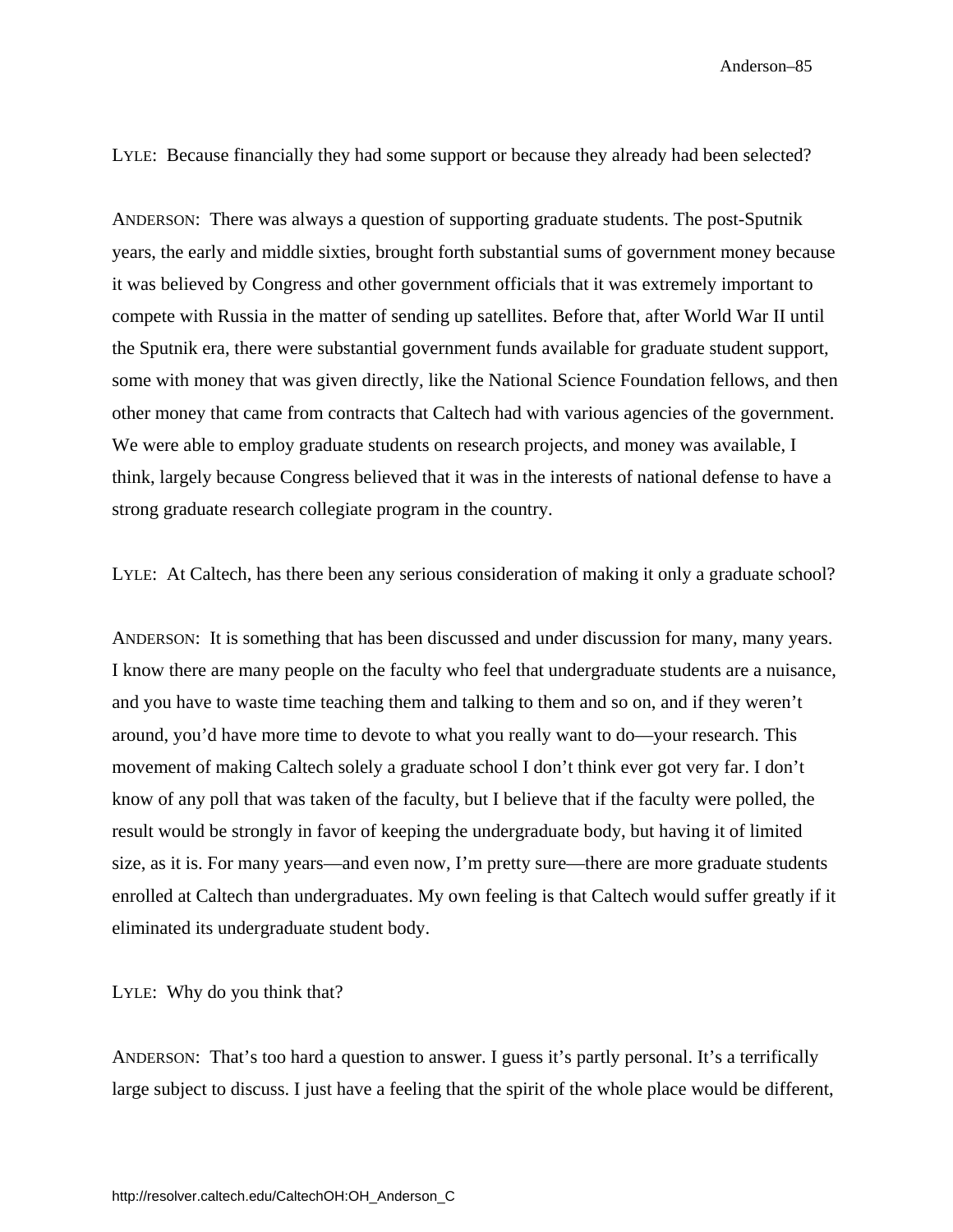and that the undergraduates contribute to that spirit, which is very good at Caltech. I've never been anywhere else, but I've found that Caltech has many, many very good features that are not usually found, as far as I can tell, in other institutions. And it would become, then, more like a strictly limited research laboratory. I think that would be an entirely different kind of place, and I think nothing like as good as it is. Also, the teaching demanded of the faculty is not very great. Three hours—sometimes plus a laboratory of another three hours a week—but three hours a week is not an unusual teaching load for a faculty member at Caltech. That shouldn't divert them from their research by any great amount.

LYLE: Are there any other committees that you'd like to discuss?

ANDERSON: Not really. At least those are the two chief committees. I was on both of them for quite a number of years. I believe now there's a more orderly process by which people are removed and new ones appointed.

LYLE: It sounds like it would be more interesting to be on the undergraduate one, though, because you could go and see the schools.

ANDERSON: Yes, it's a lot of fun. But that is also a time-consuming process. It depends on whether you interview students locally. I used to see them in New England; I think one year I went up to Maine. This takes time. Caltech, of course, paid travel expenses. But in those days automobiles were very much cheaper in Detroit than they were in Los Angeles, because they were in those days all made in Detroit. There were not assembly plants all over the country. So I used to buy a car, either a new one or a used one, at a big discount, if I happened to be in the Detroit area, and then travel by car and make a little money by selling it the following year out here, at a substantially higher price than I paid for it in Detroit, after a year's use.

I've also been a member of the Committee on Sponsored Research, which is a committee that has to approve all applications submitted by the faculty to any outside agency, government or otherwise, for support for their research projects. By far the majority of the Caltech research programs are supported by funds that are not the general budget funds of Caltech. Since the war, the support has come largely from one of the government agencies—might be the DOD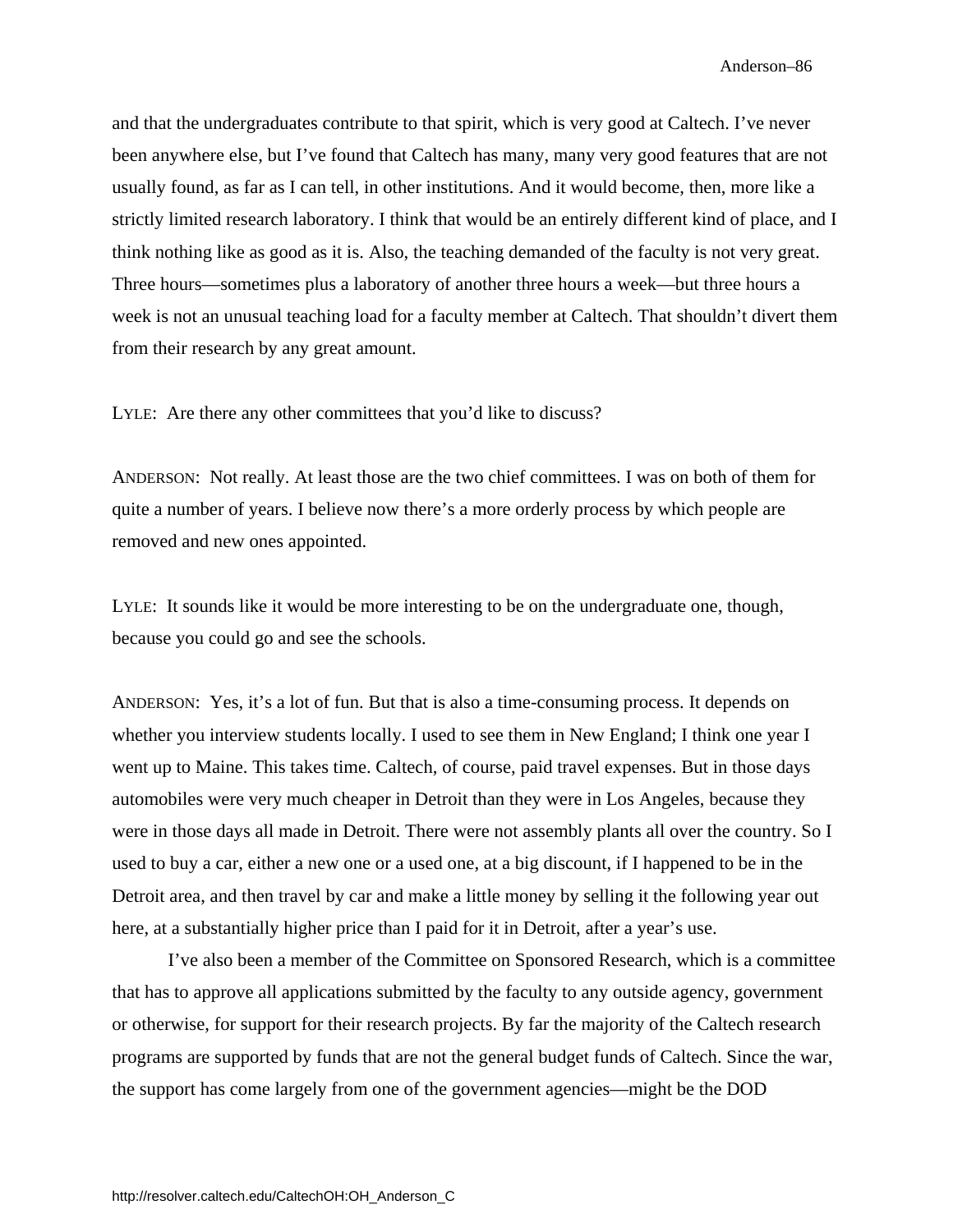(Department of Defense) or the Office of Naval Research, or the Air Force, or in later years, the National Science Foundation; or it might come from an industrial company like IBM, for example. But most of the money was government funds. There is a committee that was set up right after the war, when government funds first became available, that scrutinized all applications for funds from agencies outside the Institute. And the system has been that most of this money was not money that Caltech obtained as an institution, but that individual faculty members, through their own prestige or reputation or knowing the proper person in Washington—anyhow, the application was done by an individual faculty member or by a group of people who would work on a project as a group. The main function of that committee was to make as sure as possible that the people who were asking for this money were not asking for it in order simply to maintain a research project, but to get funding for doing what they wanted to do. For example, in a questionable case we might ask somebody, "If you had a million dollars on deposit for your use in the Security Pacific Bank, is this what you would want to be doing?" I think that on the whole, the faculty at Caltech was doing, in the matter of research, what the individuals really wanted to do. They were not doing something simply because funds might be available for that particular project. The Institute received letters, many a day, from various government agencies, asking that they accept research projects to do specific jobs. And these were invariably turned down.

LYLE: Did somebody look at them, though? I mean, were they seriously considered?

ANDERSON: Yes, they were looked at by this committee. And there was some other screening process, because most of them were obviously research projects that should not be done in a college at all, but at the Hughes Aircraft Company or one of the myriad of companies in the area who live on government contracts doing work of a more applied character. And one function of this committee was to see that the professors could do what they were really interested in and wanted to do, and not what they were able to do because of the availability of funds.

LYLE: Were there any problems with it?

ANDERSON: No, no problems at all. Well, maybe one or two every three or four years. But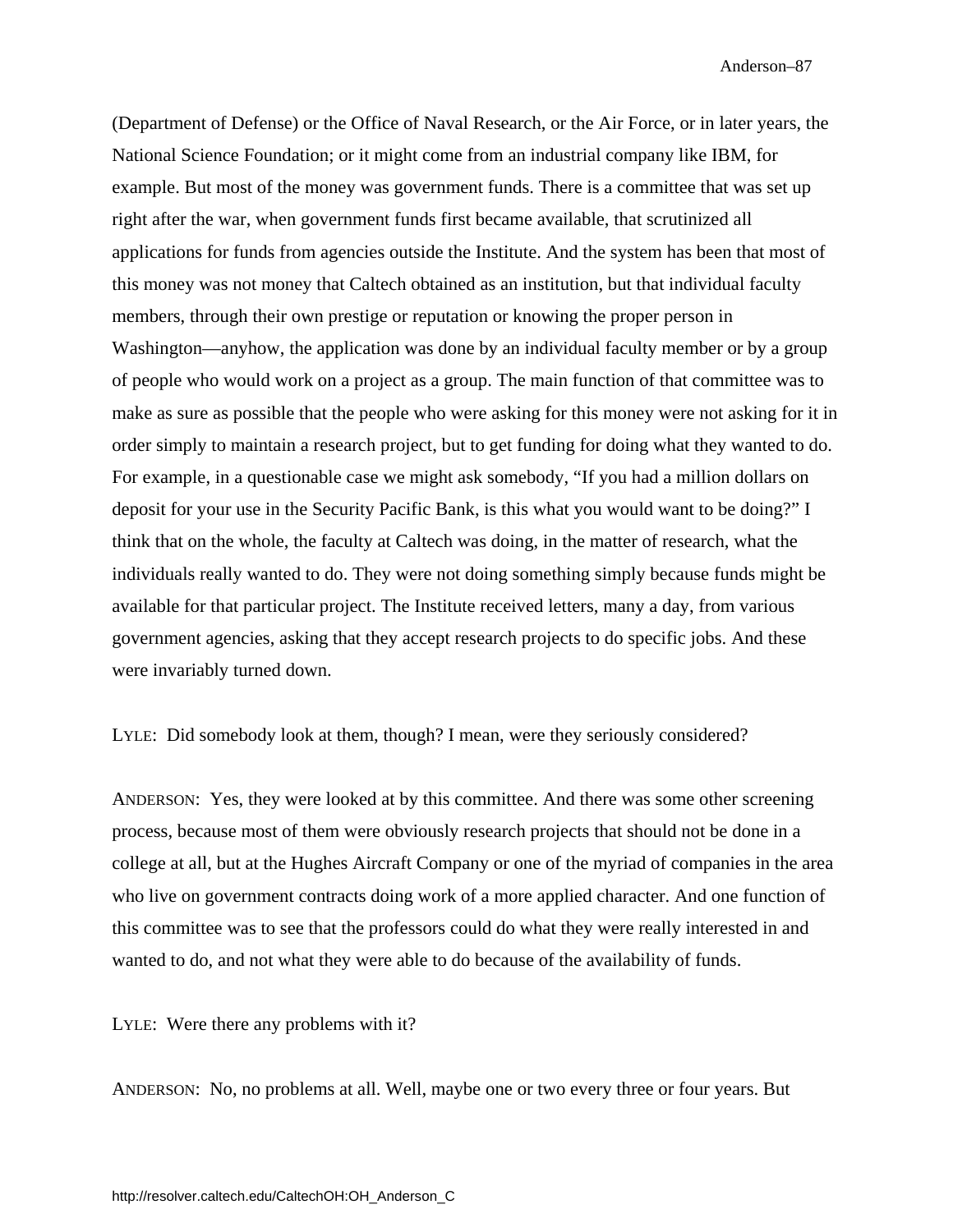Caltech has been in a position through its reputation, through the excellence of its staff, to get funding from the government so the people could do the research that their heart was in, and not in any way act as a service group for the government. Now, there were exceptions to that. If the Institute had unique facilities, and if the Institute felt the research was of great importance to the national defense effort, for example, contracts might be accepted of this type, where one was doing what a government agency wanted done. But there was very little of that, except during the war, and then Caltech was not a college at all, but a research and development group and to some extent a factory for building war equipment.

But during peacetime, many of the Caltech faculty served on national advisory committees, who would meet usually in Washington, to advise the government on classified work. Caltech has had essentially no classified research projects carried out on campus. I say essentially, because there may have been one or two, but they were closed down. Some were left over from the war, but they were soon closed down, so that Caltech was doing what it wanted to do, which was pure science or engineering or chemical engineering—whatever the interests of that faculty member might be. We were not a service organization doing research for anybody else except the faculty at Caltech, doing what it wanted to do to a very large extent, like 99 percent. Except in time of emergency, like during the war.

LYLE: Do you think that's true at other schools?

ANDERSON: I don't have any real detailed information. I think it's true of what we would call the really good colleges in the country. There is classified work—you might say war work supervised by colleges, where the work is carried on off campus. For example, Caltech is managing JPL. And there was a period when everything, practically, that was done at JPL was of a classified nature.

LYLE: But your committee would have nothing to do with making those decisions?

ANDERSON: No, our committee had nothing to do with what projects JPL decided to accept or reject. But I do want to make the statement that even at JPL—at least this was true several years ago—there was no classified work going on at JPL. And I think this is an extremely important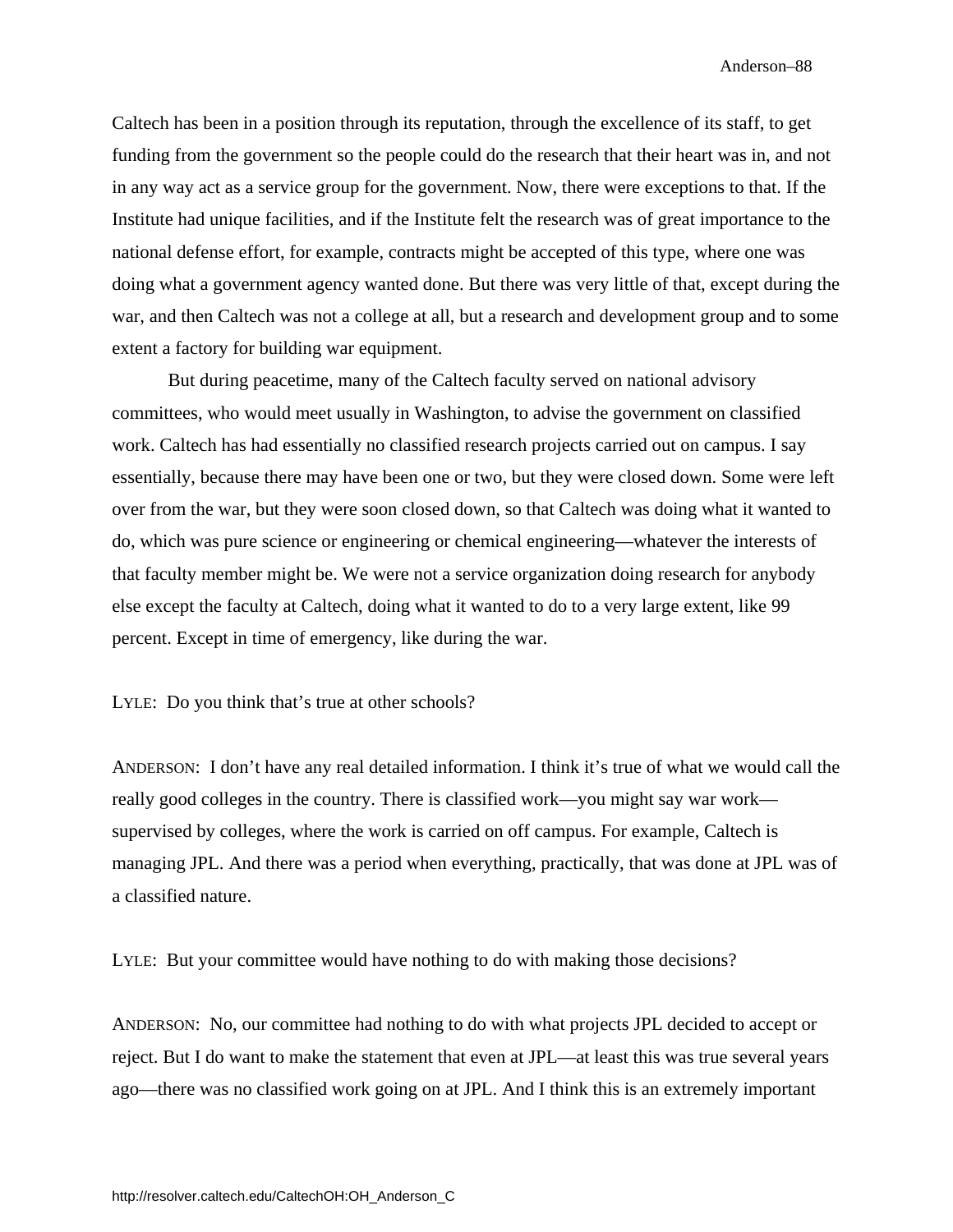thing for a college, not to have classified work going on, on campus.

LYLE: Do you think they didn't because of their connection with Caltech?

ANDERSON: JPL? Well, again I really don't know enough to answer that question, but I think that Caltech would be an influence in that direction. How strong it's hard to say. I think it would depend to a large extent on the administration—the president of Caltech and the director of JPL, who reports to the president of Caltech, although he has to keep in touch with and keep on good terms with the NASA officials who are supporting the work.

There have been many people who have said Caltech should get rid of JPL, that it's an educational institution and has nothing to do with this service work for the government. And there are many good arguments on both sides. But I think on the whole, the quality of the work done at JPL is of much higher quality because it is under this kind of supervision by Caltech than it would be if it were a strictly government laboratory reporting to the brass in Washington. There was a committee, chaired by Robbie Vogt, and I think they did an extremely good job and came to the conclusion that Caltech should not give up JPL. I have never detected any adverse influence on Caltech because of the presence of JPL, in any way, even through my work on the contracts committee. It has not perturbed the campus in any detrimental way whatever. There are people who believe there should be a much stronger interrelationship between JPL and Caltech, and that the students even should go up there and take advantage of the very high quality equipment of all kinds that they have up there at JPL. I don't know. I think too close a connection would be bad, but this is a big subject, and I'm not an expert on it. I have not thought about it a great deal.

LYLE: Why don't we change to the subject of the changes that took place in Caltech right after the war, when DuBridge came in as the new president and Professor Bacher came in as the chairman of physics.

ANDERSON: Of course, as we've said before, during the war Caltech was not really an educational institution. It returned very quickly, after the war, to the peacetime Caltech. People came back from their war projects very quickly after the end of the war and started on their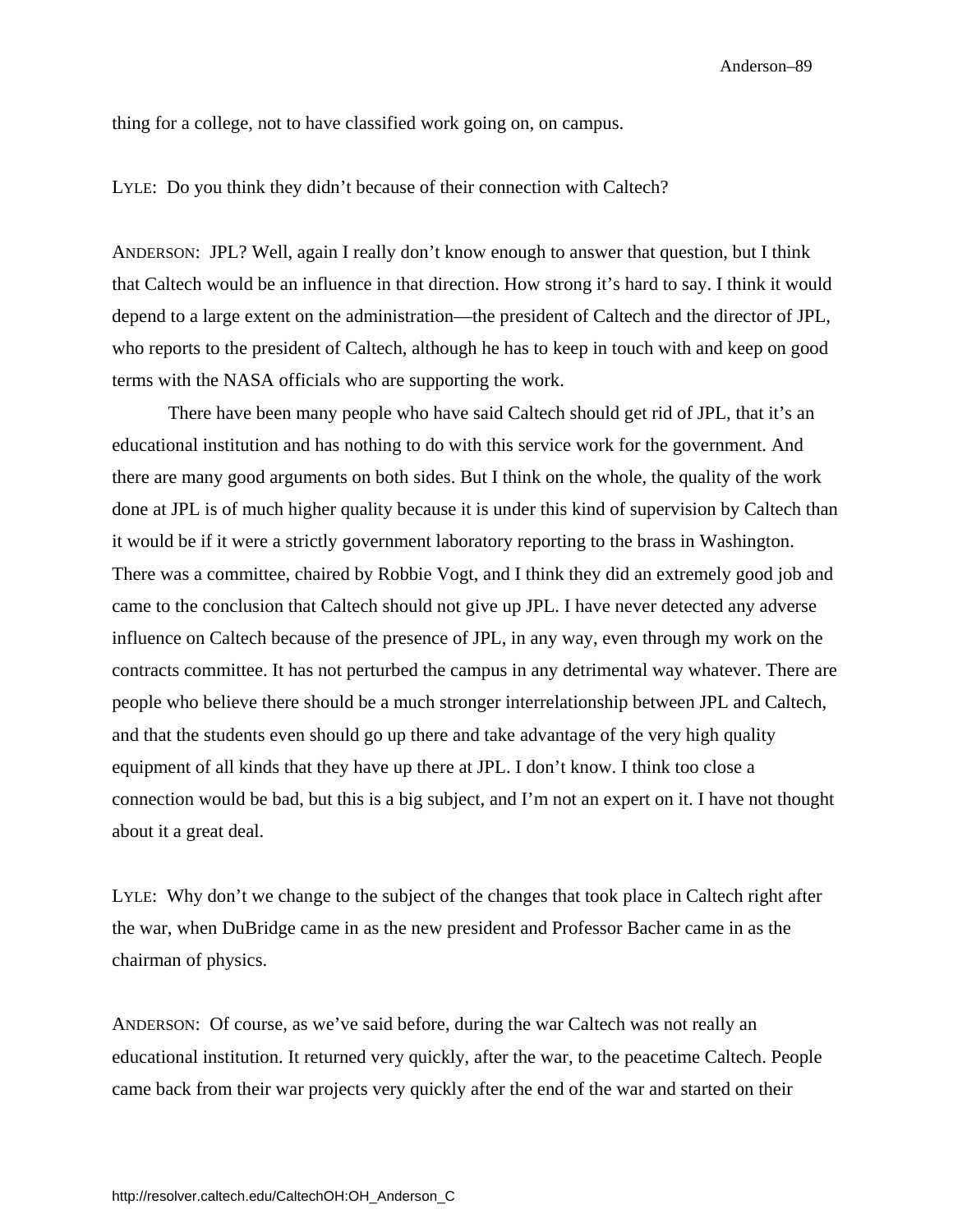work. The war, for the first time, introduced the military to the academic people in the country. They got to know one another, and they worked very closely with one another all through the war. I can speak only about the physicists, I guess, but physicists helped tremendously to do things that helped win the war that would have been impossible for the military to do. There were farsighted people who started getting the academic people to aid and to bring a new point of view and a new expertise to military problems, even before we were formally at war.

At the end of the war, government funds became available to support research in very substantial amounts. So life at any technical college after the war was entirely different than before the war, simply because funds were available to carry out research. And that made a big difference—maybe it's good, maybe it's bad, I don't know. Equipment could be bought. I know at Caltech there was quite an increase in faculty salaries, immediately after the war. Part of this may be due to the fact that it was perfectly legal for the Institute to charge a certain percentage of a professor's salary to the government, corresponding to the amount of his effort and time that he put into research. So that, very quickly after the war, Caltech got back to its business as an educational institution.

### **Begin Tape 6, Side 2**

ANDERSON: We were talking about students. After the war, there was an increase in the number of students—undergraduate in particular, as I remember. My normal teaching load before the war was about three hours a week, and I remember teaching the year after the war for eight hours a week, simply because there were a lot of students and there was a need for people to teach them. There was the GI Bill, which helped students finance their college education, and this may have played some role. The whole research effort—I'm talking now about pure research that the Caltech faculty was really interested in doing—was for the first time, perhaps not adequately financed because there is no such thing apparently as an adequate amount of money for anything, but did have funds to carry on research projects which under the conditions prevailing before the war would have been impossible to do, because there was essentially no government money available for research in the colleges before the war. The professors didn't know the congressmen and the military people who had substantial funds. Of course there were ups and downs. About 1965, the amount of money available from the various government agencies became harder and harder to get, I guess today the funding by the government is limited more so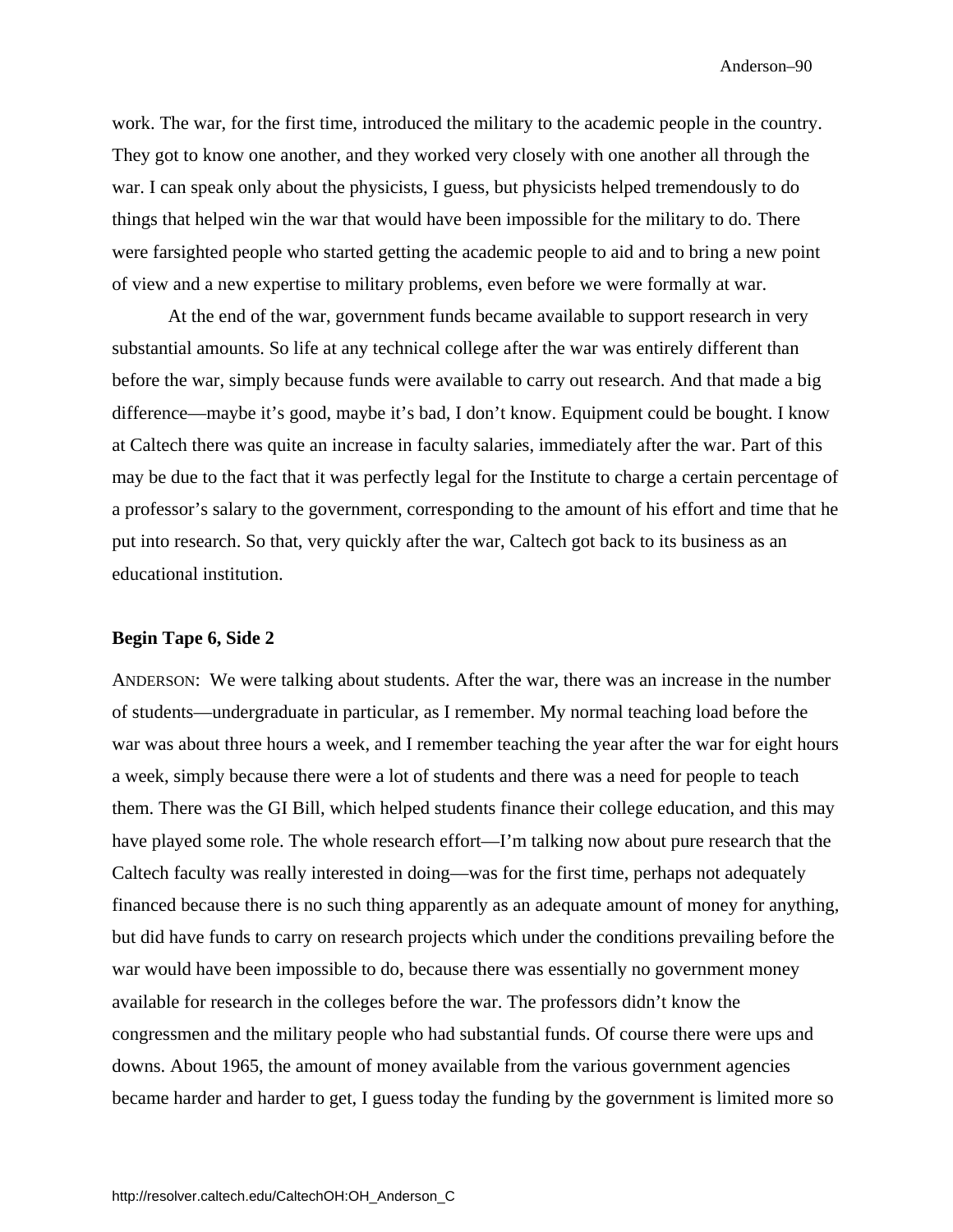than it was in the sixties. But even so, I think it is true that the annual government funding for research at Caltech has continued to increase. I'm not sure on this; I think those statistics are available. And this is for—I want to emphasize this—research that Caltech wants to do, not what the government wants done. That's done primarily in commercial laboratories and to a smaller extent in governmental laboratories like the Naval Research Laboratory and so on. Even though colleges are managing research projects, like Los Alamos, which is managed by the University of California at Berkeley, and Livermore, which are large places where a substantial amount of the effort is directed toward military classified problems—though Los Alamos does a great deal of unclassified work of a character that you could call pure science, unrelated to military matters.

LYLE: So, after the war, DuBridge came in as the president. Was there much discussion in the faculty about what programs were going to be pushed, or what departments and so forth?

ANDERSON: Well, yes, and I guess that type of discussion went on before the war and after the war and before DuBridge came and while DuBridge was here, and it's going on now. The various departments or groups want to expand; they want to hire new people, and they want to get the best people in the world if they can. One of the jobs that the division chairman has is to listen to all these people and try to determine, in what area expansion should take place. And it's a difficult thing. The faculty, if left to itself, would grow at an exponential rate with a pretty high exponent. In fact, that's what Caltech has been doing. It has been getting bigger, new buildings have been going up, and the staff has been increased, not by a very great percent. And all this is mulled over and argued about. The power is really in the hands, theoretically, of the Board of Trustees. But they will listen to the division chairmen, and they will listen to various professors in their group.

When I was division chairman, we had to come up with five-year plans—by what percentage the number of faculty should grow and by what percentage the budget should increase. All of these plots were exponentials, and exponentials have a way of getting bigger so fast that they become impractical. I guess it was about the year 1965 or so that some of these exponential curves of growth had to be pushed back. It really doesn't matter what you plot whether it has to do with Caltech or government spending, you find exponentials, and you know that they can't carry on indefinitely. An example might be the federal debt; it's extremely large,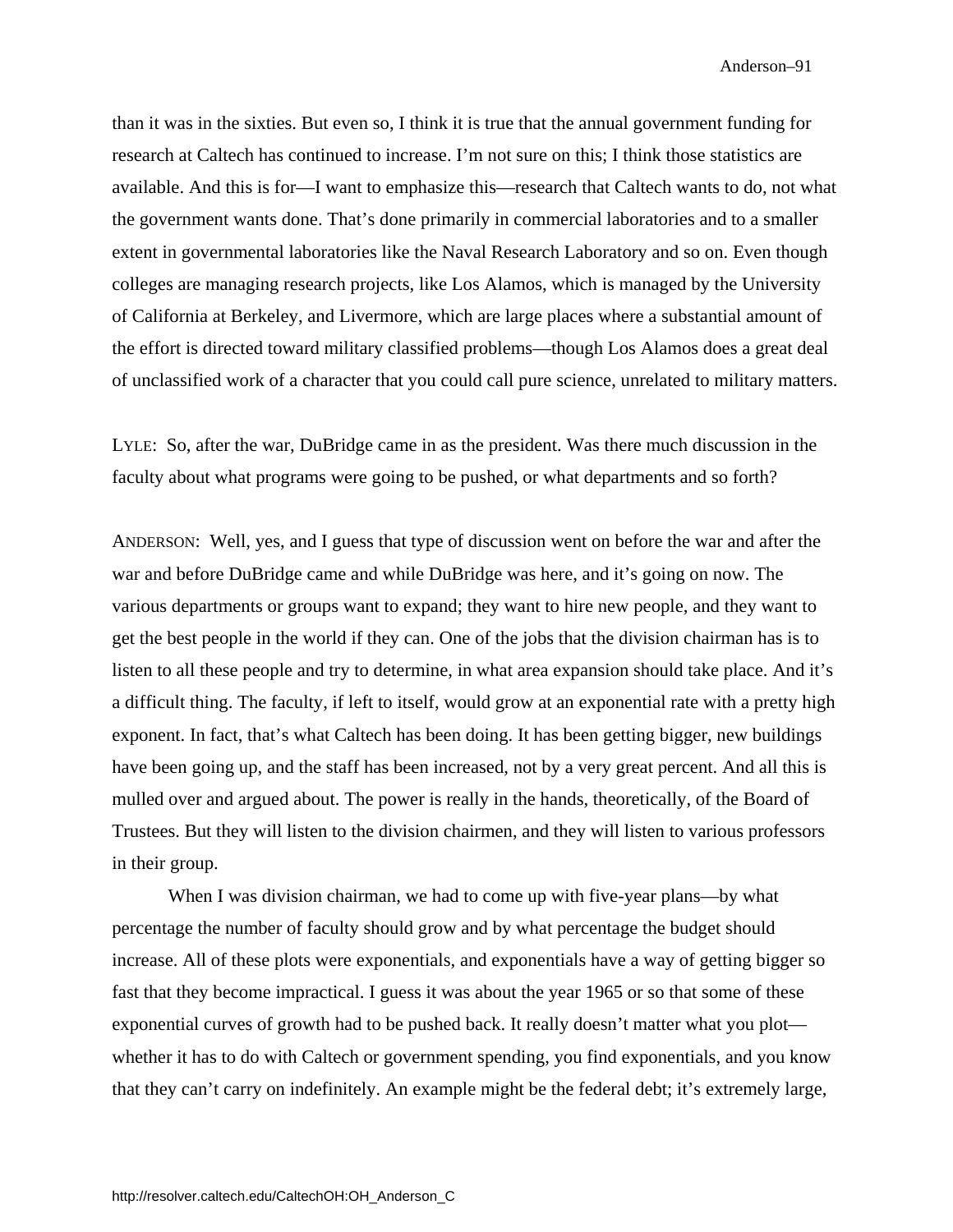and it can't go on forever. So someday there has to be a day of reckoning, but it can go on for a long time.

Since I've ceased being division chairman, I think funding for research has been more and more difficult to get. I do know that the increase in the faculty, percentage—wise annually, has been cut down, and the difficulty of obtaining tenure has been increased. In order for a division chairman to propose tenure for one of his professors, much more in the way of meetings and paperwork and letters from outside and inside the Institute is required than it used to be. This all boils down, largely, to funding. Although I was a member of a committee once, many years ago, whose charge was to come up with recommendations as to how big an institution Caltech should be, regardless of funding. In an ideal world, how big should it be, on the assumption that if it wanted to grow, there would be any amount of money available. This was certainly not an exercise in logic. It couldn't be done on any logical basis. I think the result was that the student body should be something like 2500—why, I don't know. But Caltech I think has been fortunate in being a "small" place—small compared with UCLA or USC or Berkeley. It has been in its history a unique place, I think. And it's probably losing some of its uniqueness. I think Caltech should try to continue to be unique, whatever that means—to be different from other places.

LYLE: Did you try in the physics department to think about what makes it unique?

ANDERSON: You're asking a question that certainly I don't know the answer to. One thing that to me was important was the availability of extremely good people. I could almost say that if a young, extremely brilliant, man were available, the Institute should hire him, and let him do what he wants to do. And it doesn't matter whether it's physics or chemistry or a joint effort between astronomy and something else. In other words, the quality of the faculty is much more important than the size of the institution. In an ideal world, to my thinking, if you had a university, you would do your best to get the best person in the world, talent-wise, and young enough to have a future, and not even ask the question whether he wants to work in physics or in chemistry or biology. But let him do what he wants to do. That is a program that's extremely difficult to administer and is in a way, I guess, completely impractical.

LYLE: Has that ever happened or even remotely happened that you can think of?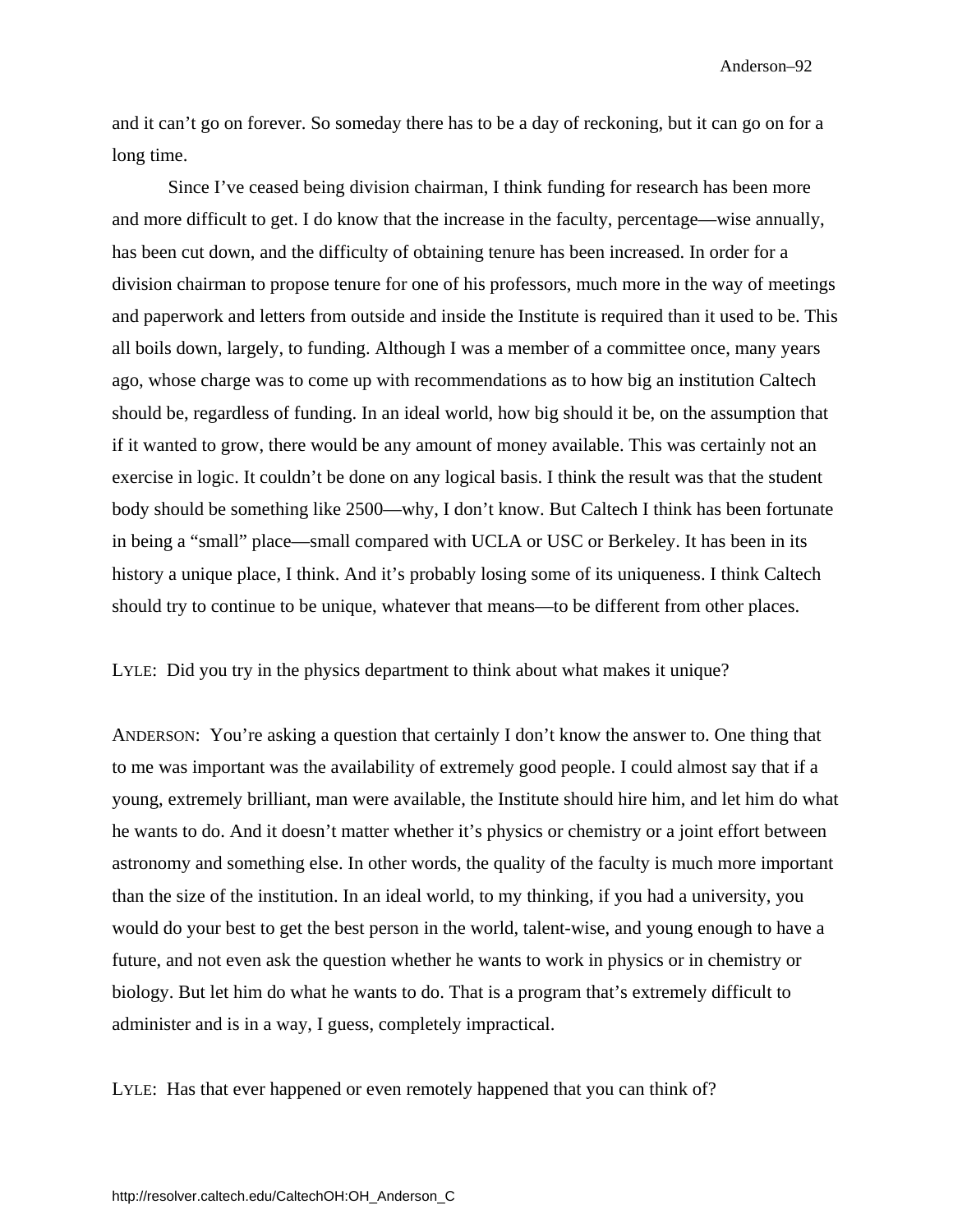ANDERSON: Well, I think Caltech is searching for the best faculty it can find in all the departments. When I was division chairman, as I said, money was more available; expansion was easier than it is today. I quit when I became sixty-five, which was in 1970. And I have not been in touch to any great degree at all with the administration and this type of problem. But, in general, money seems to be harder and harder to get. The economy is in a very unstable mixedup state; it's hard to make predictions.

LYLE: How did you like being a chairman of the department? You said that you put off doing that job for a long time.

ANDERSON: I put off doing administrative work, except committee work, for a long time. Let's see, I was division chairman from January '62—acting until the fall, when I became regular division chairman—from '62 until I became sixty-five, which was in the fall of 1970. So it was almost 9 years. I enjoyed it; it was different. I really enjoyed it. I have no idea whatever whether I did a good job or a very poor job. There was no reaction; nobody would say one way or the other. I don't think I was an extremely aggressive person in trying to make the physics department the biggest one in the Institute—although maybe it is. But if so, it was that way when I took over. One of the things that I gave great weight to was to find young faculty, to find brilliant people of great potential—hopefully youngsters—to become faculty members. I think that's an extremely important thing. We did hire some people who have proved to be top-notch scientists. I found that the faculty was full of ideas and wanting to do things. You didn't have to sit down and try to think up things that you should tell somebody that he ought to be doing. It wasn't necessary—the faculty was full of ideas. To me, they seemed, most of them, to be very good. I guess I was trying to support these ideas to the best extent that I could in trying to help get funding, to argue at the division chairmen's meetings about the need for hiring a particular person. But I think the problem now is more difficult. It was easier to expand in those days, to get the funding which is necessary, of course, for expansion, than it is today. But the division didn't in any way—well, maybe with a few exceptions—need prodding or need a division chairman to sit there with bright ideas and plan in particular what the Institute should be doing. That came spontaneously from the faculty.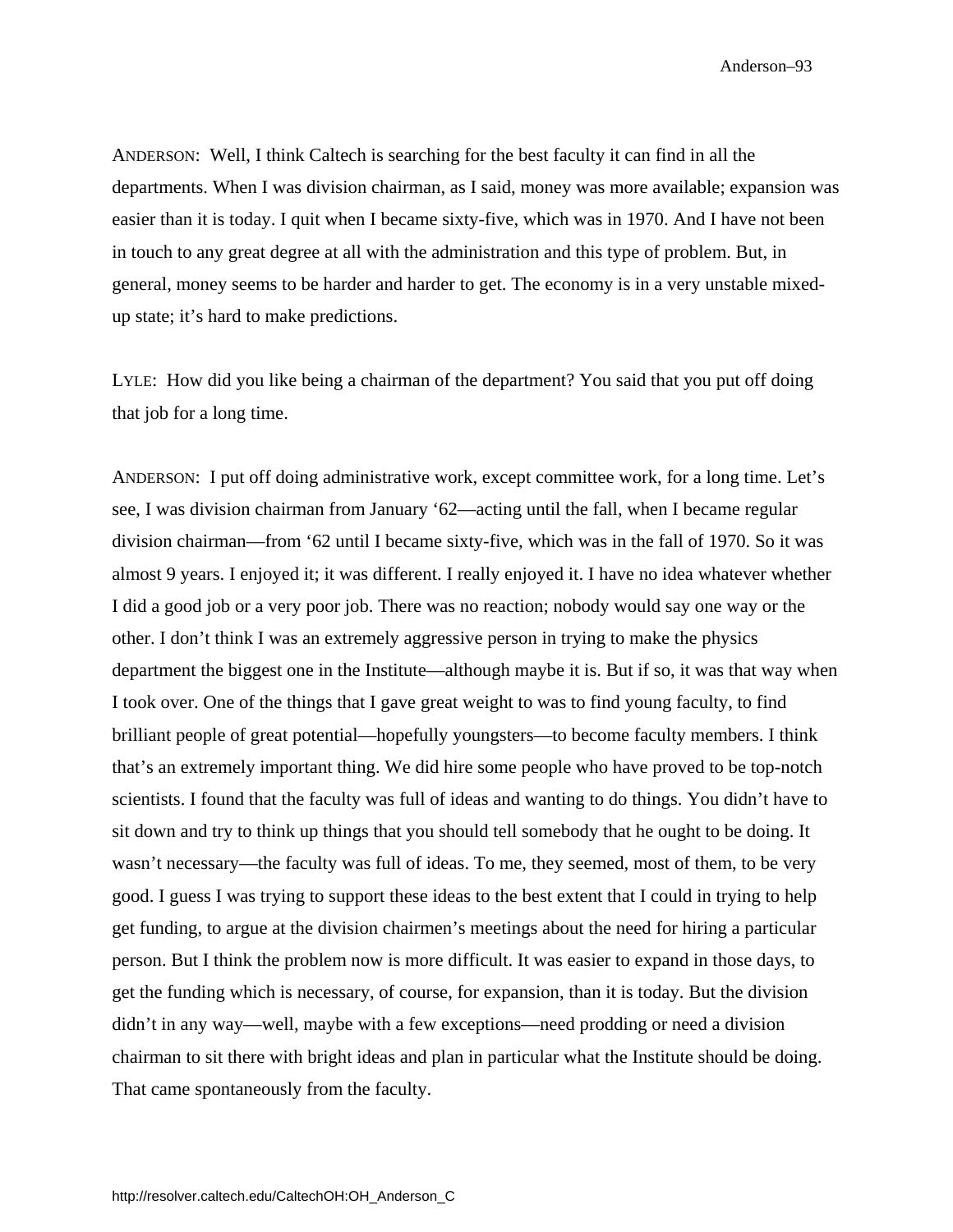LYLE: Were there ever problems with programs that weren't working?

ANDERSON: I'm trying to think now. Of course, one of the things about any institution is it tends to grow, and even programs that are not really topnotch can also tend to grow, especially if funding is available through a professor with direct contact with the government. I'm not aware of anything like that during the time I happened to be division chairman—having to close down some project because it wasn't any good. Some work, including my own work, died a natural death. That is, the study of fundamental particles by using cosmic rays to produce them was a very active field, but it died because of the accelerators that were being built. Bigger ones operating at higher and higher energies were developed, with much greater beam intensity than one could get with cosmic rays, so that that program just died a natural death. I'm not aware of any programs that presented a problem in the sense that, "Here, we've got to get rid of this thing."

LYLE: I did want to ask a question about the accelerator. There was one here at Caltech, and apparently they decided not to go ahead and build an even bigger one.

ANDERSON: Yes; I think this was largely before I was division chairman. There was a group of people, primarily Caltech people but not solely Caltech people, who were interested in the next generation of accelerators—a great big thing and of course very expensive, hundreds of millions of dollars and so on. There was a strong push on the part of some people for Caltech to be the chief sponsor to build such an accelerator. It was clear that this thing could not be a singleuniversity thing; it would have to be designed in such a way as to accommodate people from a number of universities. And that's the way the large accelerators are being used today. In fact, Caltech is very active in accelerator programs and is doing first-rate work in accelerator programs without having an accelerator. They're using chiefly the one in Batavia, Illinois, and to a lesser extent the accelerator at Stanford.

Well, this came to a head before I was division chairman. When the decision was made, officially, that Caltech was not to undertake the building of a super-accelerator, I was not a member of this group pushing for the accelerator. My feeling was Caltech should stay out of it. It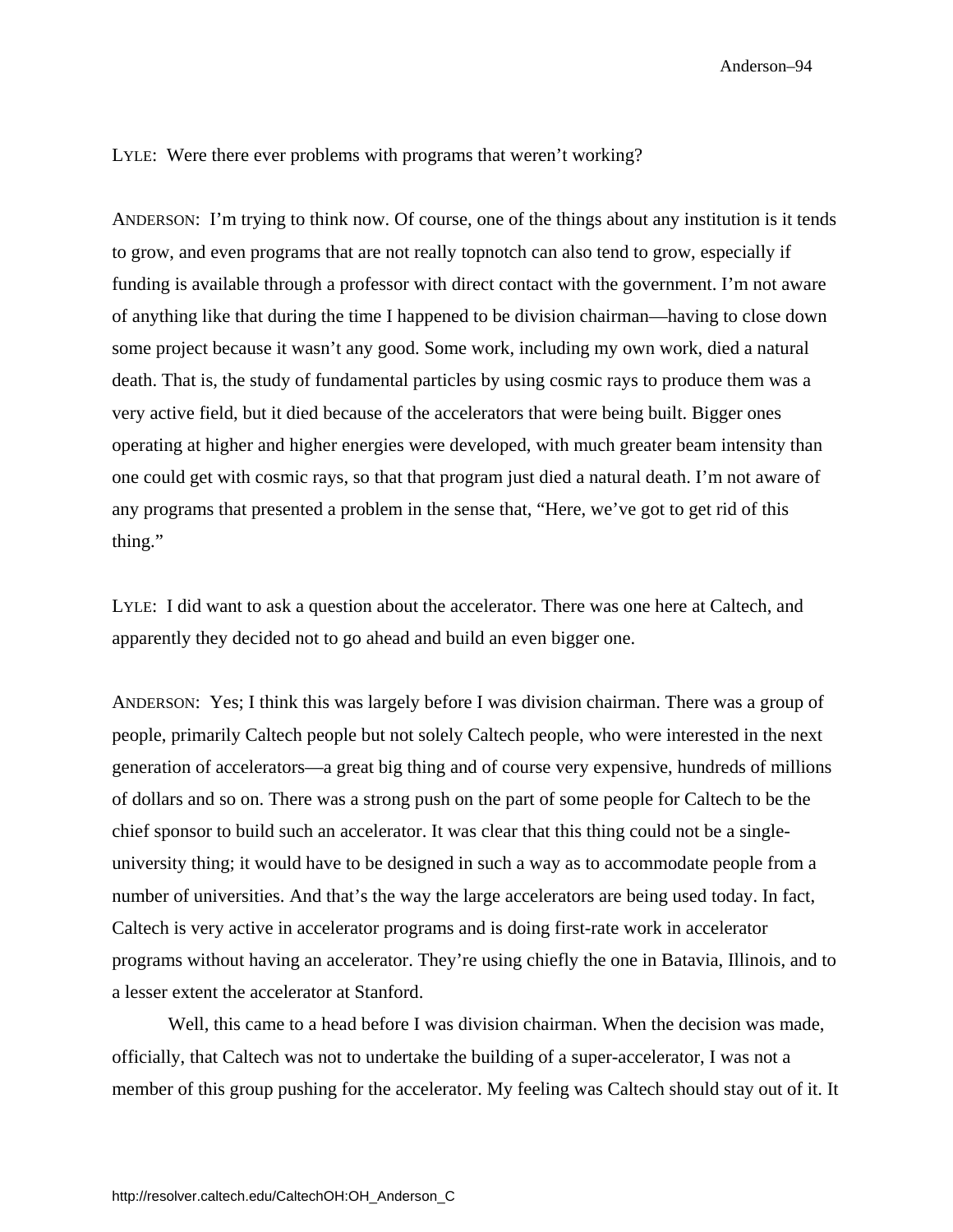would be bigger by far than all the rest of Caltech was, so far as budget is concerned and perhaps people. That's true of JPL now; but that's a little different, because JPL is not really an integral part of Caltech the way this accelerator would have to be. Well, anyhow, it's a long story; I was not in on most of these arguments, pro and con, but the decision was made by the trustees through the advice of the president, who listened to this committee and so on, not to get into this business. My own feeling, although it'd be hard to justify it, is that it's a good thing that Caltech did not get into that business. It of course couldn't be on campus, but I heard that the Irvine Company in Newport Beach would have been glad to donate a square mile or so of their land as a site for such an accelerator. But I did not play an active role, one way or the other, although there was considerable time spent in studying and making plans for such an accelerator by Caltech people.

I am sure that this effort on the part of Caltech people had a strong influence on the design of the machine that's now running in Batavia, Illinois. In fact, we've lost some of our faculty people who like accelerators so much, they like them better than Caltech. Although some Caltech faculty, with no idea of leaving Caltech as a professor, are carrying out work at Batavia, which is now the largest accelerator perhaps in the world—at least in this country—and doing successful work.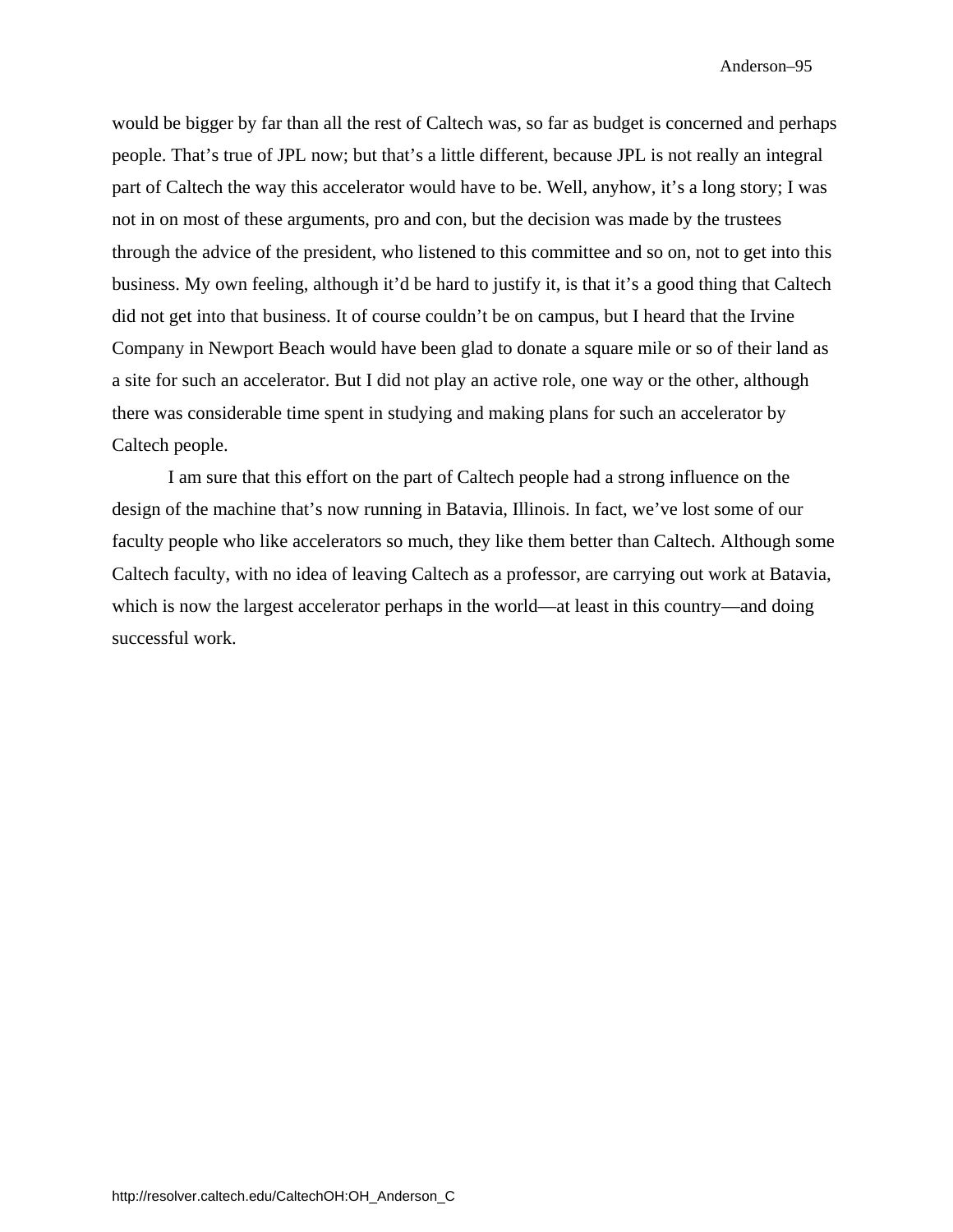# **CARL ANDERSON SESSION 7 January 30, 1979**

### **Begin Tape 7, Side 1**

LYLE: I wanted to talk a little bit about your marriage and your family, and I thought I'd ask some questions about your sons. First of all, I think both of your sons are physicists; is that right?

ANDERSON: No, one is.

LYLE: One is a physicist, okay. I was just wondering if you had encouraged him or discouraged him to be a physicist?

ANDERSON: I tried not to encourage or discourage either one of my sons about what they should do in later life. I learned by that time that giving advice is a very poor thing because it's usually wrong. The older boy had no idea whatever what he wanted to major in when it was time to go to college, and I did give him some advice. He took, along with all the other students, the Iowa tests, I think they're called, in the tenth grade. He had a peak in mathematical aptitude, up to the 96 percentile, and an equally large dip in verbal aptitude, down to the fourth or fifth percentile. For this reason only, I told him I thought maybe a good thing to do would be to major in mathematics—not that he would ever become a professional mathematician, but in this world that's getting more and more technical and complicated and computerized and so on, it wouldn't be too bad an idea to have a certain background in mathematics. So he majored in mathematics. He went to the University of Colorado. In his junior or senior year, on his own, he got interested in computers—they had a computer of some kind there—and did actually become a professional mathematician. His title is something like mathematician and computer analyst. This surprised me no end, because he as a youngster showed no interest whatever in mathematics. He stayed out two years between high school and college, trying to figure out what he should be majoring in. Re worked for IBM as one of these fellows that goes around and services typewriters and has to wear a neat coat and a tie.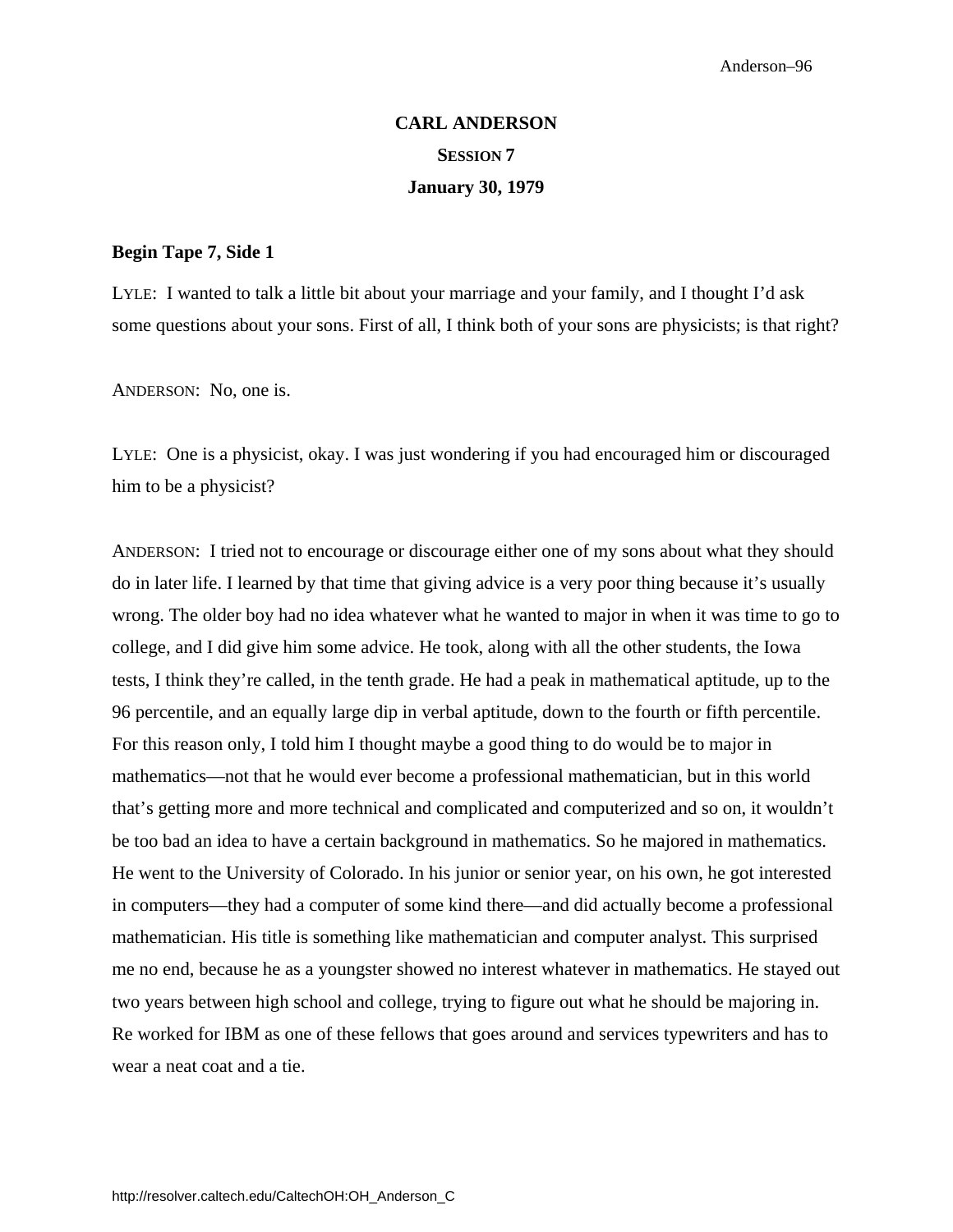#### LYLE: Did you advise him to stay out for those two years?

ANDERSON: I can't remember. I certainly did not oppose his wanting to stay out. I don't remember whether I took any positive part in that at all. And the younger boy is a physicist. It's not, I think, my fault, because I didn't encourage him, at least directly, to go into physics. I may have, indirectly, because he was curious about various things, even when he was extremely young. He would point to something on the sidewalk that I couldn't see and ask, "What's that?" And then I'd look very, very closely—I didn't know there were such things on sidewalks. It was a tiny little black speck about the size of a period on a printed page, and it moved. So it must have been some kind of a little bug. Then we happened to buy a house that came with a swimming pool, and he liked that and spent a lot of time in it. And he asked why the steps looked so shallow from one end of the pool; actually they were high steps and they looked like very low steps. I tried to explain it to him in terms of refraction of light. We didn't get very far, and then I told him, "Well, you've got to study physics to understand that." And that then became sort of a phrase—when he asked questions, he himself would use that as the answer. And maybe that had something to do with his decision to major in physics. Neither boy did any graduate work; neither one was at all interested in carrying on with any kind of graduate work. Although the older boy, Marshall, did get a master's degree, but only after he got a job, and they would give him time off on pay, so he could study. And he did in that way get a master's degree. But neither boy was interested in graduate work.

LYLE: You were quite a bit older than most people to start having a family. Did that make a difference in how you raised your children?

ANDERSON: It probably did. I was never a young father, so I can't say what that experience is like. It's true that I didn't get married until I was forty years old. My wife had been previously married, and the older boy is from her first marriage. The younger boy is our boy. I think I have been very successful in treating them alike. In fact, I've never discussed with the older boy the fact that he was not my biological son. I treated him in every way equally, and I think I've been successful.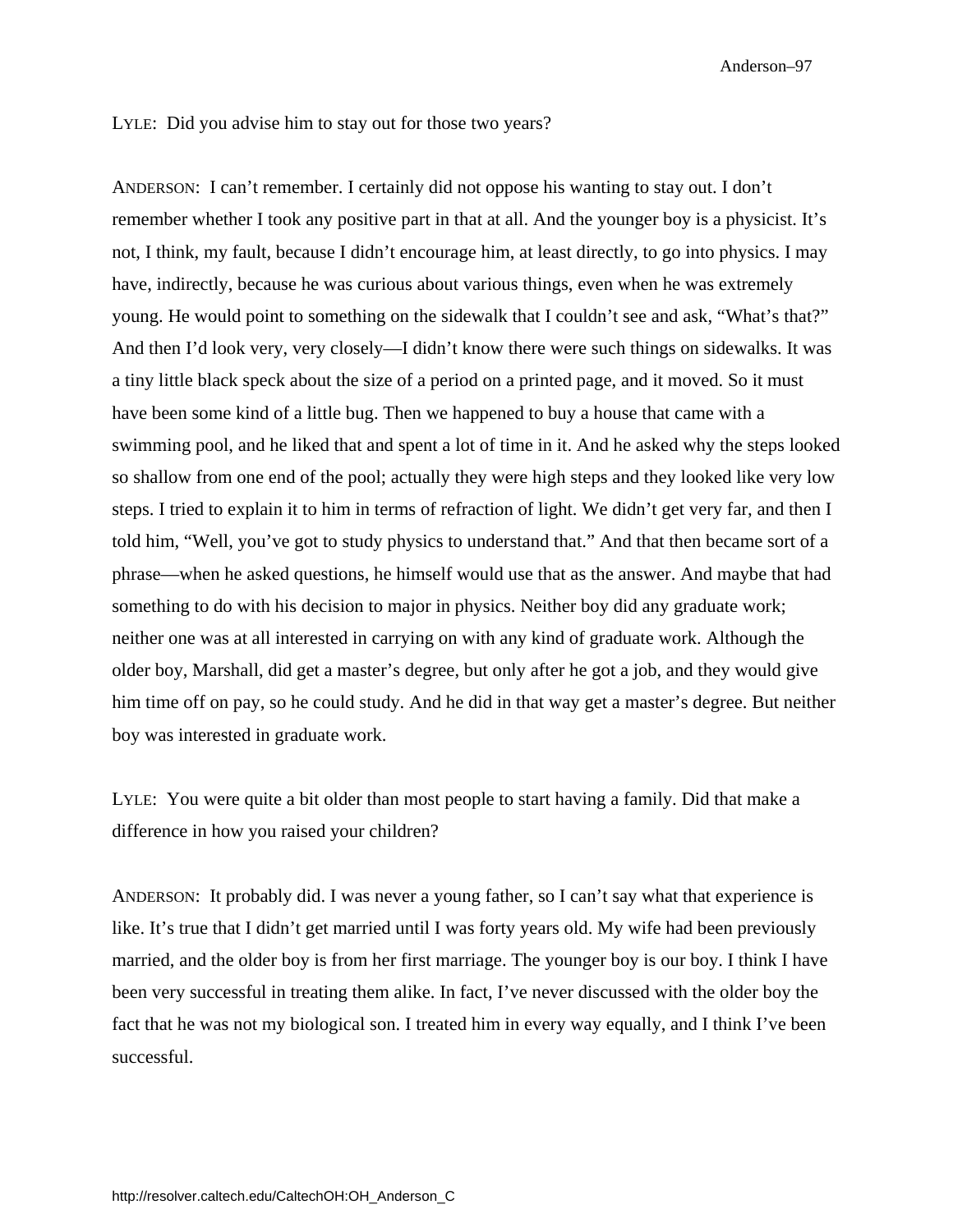LYLE: How old was he when you became his father?

ANDERSON: He was born in '43, April 30th, '43, and we were married in June '46; so he was three. The first thing I did was to adopt him, and I tried my best to treat him as my own son. And I think I've been pretty successful in doing it.

LYLE: Is there anything about being a scientist, do you think, that has any bearing on how you raise your children?

ANDERSON: Well, that's pretty hard to generalize. I think the way people raise their children probably depends more on their genes and on their personality and makeup, rather than their profession. I guess there's a big difference between the way professors raise their kids and the way, say, movie actors in Hollywood raise their kids. I don't know.

LYLE: What about time; did you feel that you had more time since you were older or not?

ANDERSON: I feel I had plenty of time to be with the kids. I wasn't working as many hours a day in those days as I did in my earlier days, although if I'd been married earlier, I probably wouldn't have worked as many hours a day in the early days; I don't know. No, I feel I had plenty of time to devote to the kids. Both of them liked to go fishing, and I tried to get as much of that in as I could.

LYLE: In the San Gabriel Mountains?

ANDERSON: Yes, up there, and summer vacations up in the Sierras, and off the pier at the beach. Although I used to fish there as a kid, and really catch fish, but now it's altogether different in the kind of fish you catch. Well, and also, we were interested in sports I guess, spectator sports mostly; we'd go to football games. I made an effort to spend as much time as I could with the kids. I enjoyed it.

LYLE: Dr. Millikan had a son who became a physicist.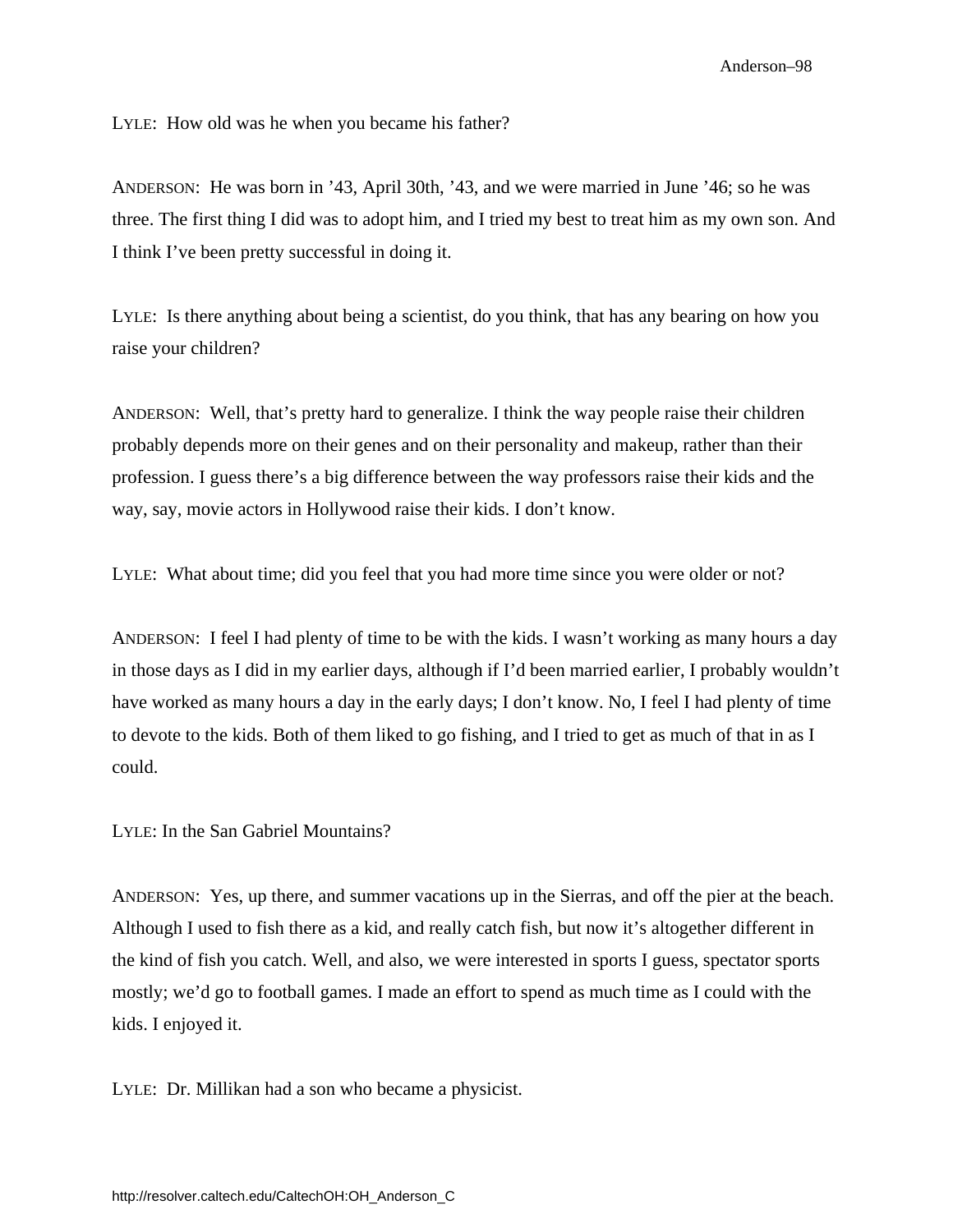ANDERSON: Well, the Millikans had three sons, Clark and Glen and Max; that's in the order of their ages. Clark was an aerodynamicist. I don't know what Glen was. I know Max came to Caltech and spent one year at Caltech and didn't like it and left, and I think went to MIT. His career has been in economics. As far as I know, he's still professor of economics at MIT.

LYLE: Then also there's Charlie Lauritsen's son, Tommy. Did you watch these as father-son situations at all?

ANDERSON: That relationship was most unusual. Charlie used to take Tommy down to the laboratory when he was maybe, I don't know, twelve years old, thirteen, certainly when he was fourteen. Tommy would work at times—of course he was going to school, but he would spend a great deal of time at the laboratory working with Charlie as a very young boy, in his very early teens. I suppose that had a big influence on what he did later on in his life.

LYLE: You mentioned that you went fishing with the boys and that you went hiking. Were there any other activities that you did as a family that you did because it somehow was a good thing to do together?

ANDERSON: As a family. You mean including the whole family? I can't think of anything special. In 1954 we bought the house that we're in right now, and it has a swimming pool, which both of the boys loved and used a great deal, and many of our friends used it. In '54 when we moved here, David was four and a half years old. Anyhow, not long after that, he invented a game, completely on his own initiative—I didn't suggest that maybe this would be a good thing to occupy an afternoon with—but he got a pail, an ordinary household pail, and inverted that over his head so it was full of air. Then he weighed it down with some concrete blocks that were on the property because we had had a concrete fence built, and sat at the bottom of the deep end of the pool. And he'd sit there for, I don't know how long—it seemed forever to me; but it was at least five minutes or maybe ten minutes. Why he wanted to do this, I don't know. He did become interested in scuba diving at quite a young age and we got him some stuff, and he took lessons. He still likes to scuba dive. He's now living in Newport Beach and has a motor boat and goes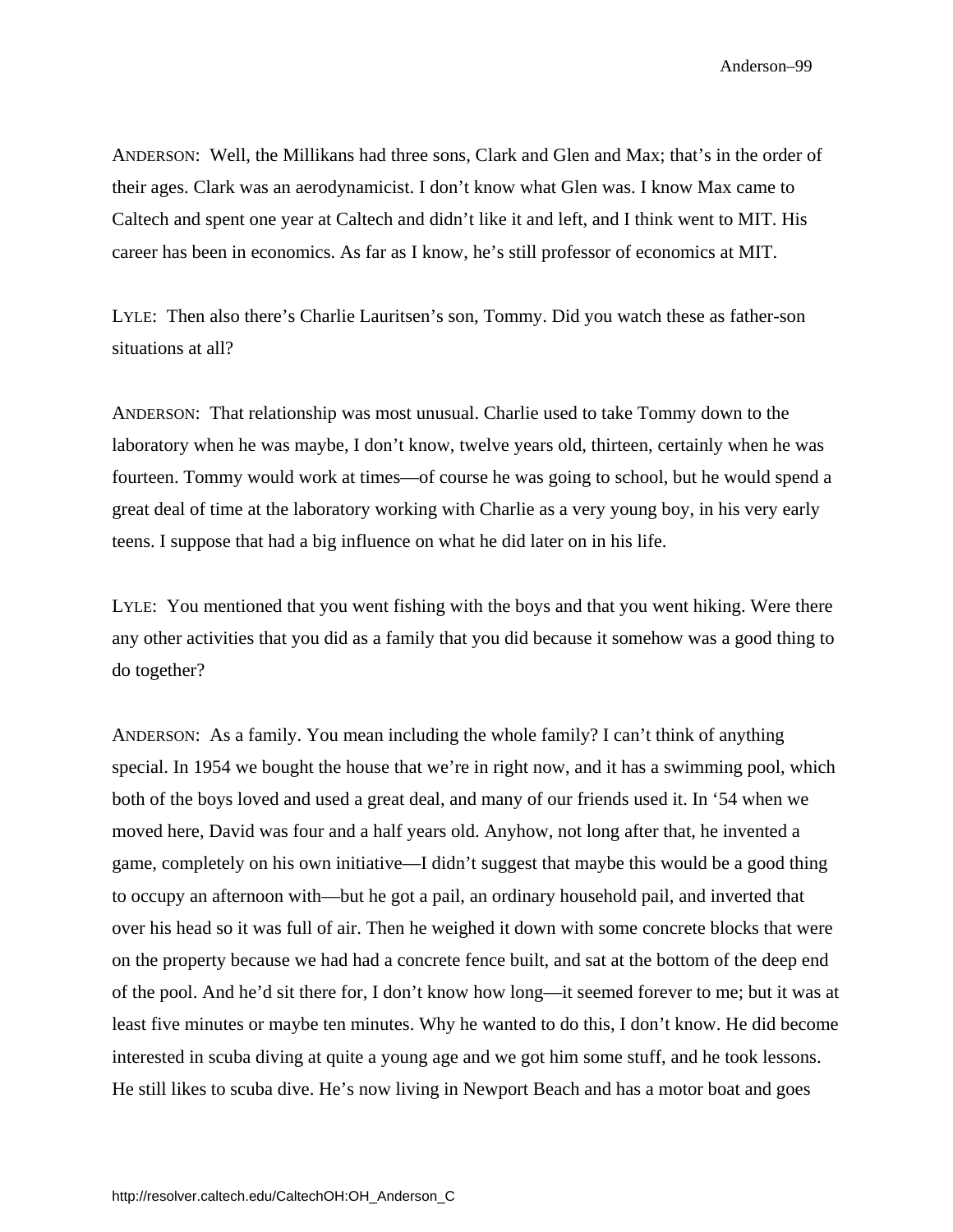over to Catalina quite often and still goes scuba diving. I understand that Catalina is a good place for that. But that's all his own doing. I mean it's not a part of the family activities.

I have been interested in watching auto racing from my very early days, and I did take both boys on occasion to see an auto race. My wife would once in a while go along, but she didn't care for it much. My younger boy still has an interest in auto racing. I like it, in part, because there's a lot of physics that you can think of in connection with auto racing. They're just on the bare edge of sliding off the track, and there's a great difference in the skill of auto race drivers. Some of them could do things that to me seemed almost to violate the laws of physics, which of course you can't do. I'm thinking of one person in particular, Parnelli Jones, whom I saw drive when he was first starting in. He was seventeen or eighteen years old, something like that—just a kid. But he could do things then with a car that very few people could do. I'd try to analyze the physics of just how it worked; how you could make a car not slide off a turn at a mile or two an hour faster than anybody else. I prophesied at the time that he would have a good career in auto racing, and he did have a spectacular career. He joined the national circuit and he set records at about every track across the country that he drove on. I used to keep track of how long some of those records were that he set.

LYLE: I wondered if you might talk a little bit about your work at White Mountain. What kind of things did you do there?

ANDERSON: Let me start by saying that we did have this B-29 airplane assigned to us very shortly after the war. I tried to get a Navy plane, because I knew some of the high brass in the Navy quite well from my war work. But the Navy planes were not suitable. Anyhow, the Navy got us a B-29. In fact, I got a notice that three B-29s were up at China Lake for our use. We only needed one, but we did get other scientists from other universities to use the other two, so they were all being used. I'm talking about the B-29s now rather than White Mountain that you asked about. We could have, had we thought more about physics and less about the engineering problems of installing a two-ton magnet in a B-29 and observing all of the safety precautions we ourselves realized that safety was important. First we were told the magnet had to be put in the bomb bay, so that in case it caught fire or something happened to it, the pilot could push a button and jettison it like a bomb. We worked on that idea, which was a terrific handicap,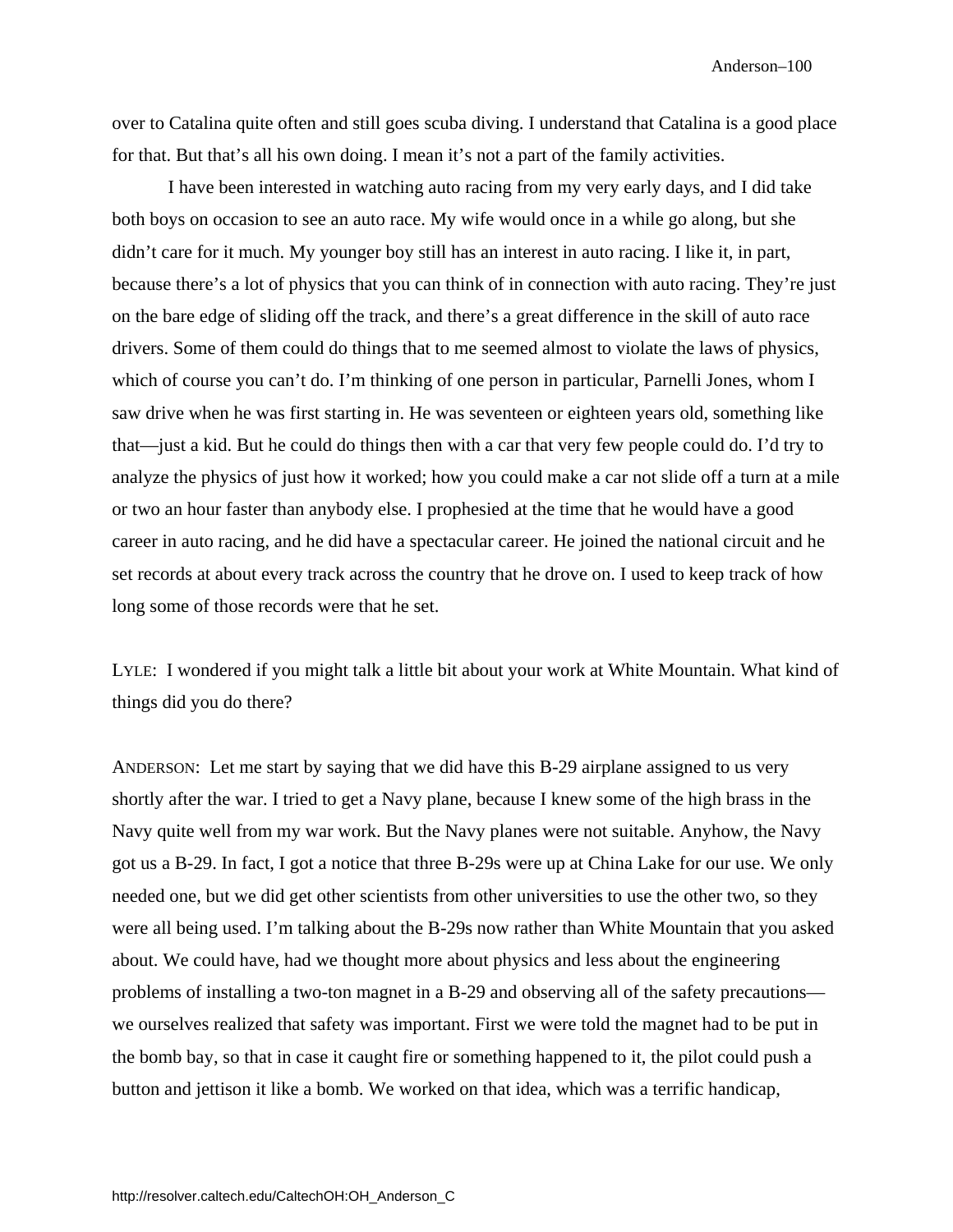because a) you couldn't go and look at the apparatus; the adjustments would have to be made automatically in the bomb bay; and b) the temperature, since we wanted to fly at as high altitude as we possibly could, would be many degrees below zero centigrade. Finally, we managed to talk the Navy into letting us put it inside the airplane. If we had spent some time thinking about physics rather than the engineering problems of how to cool it and how to handle 1600 amperes, I think it was—we had special generators which were standard Navy equipment that they put on some of their airplanes. So we had all kinds of engineering problems. What I'm saying is, had we spent an afternoon in thinking about physics, we could have discovered, by making very minor changes in our equipment, that could have been done in half an hour, we could have discovered strange particles. We could have gotten many, many examples per flight—the flight was usually pretty long, eight hours or something like that—and we could have gotten just loads and loads of very good data on strange particles. But we didn't, simply because nobody had the right idea. It's true we were not thinking about physics as we should have been.

Now, coming back to White Mountain, strange particles were discovered—I can't remember the year, but two cases were discovered [in 1947] by Rochester and Butler in England, the first two that were ever observed. This was several years after our B-29 experiments. And then nobody found any more of them for a few years.

In the White Mountain work that you mentioned that I did with Bob Leighton and some number of graduate students, we then were thinking about these particles and how to get more of them, since only two had been observed in the world. And we got fifty-some cases on White Mountain in one summer. We could have gotten thousands of cases in the B-29 several years before, if we'd had any sense and thought right about what we were doing instead of worrying about all these engineering problems.

LYLE: At White Mountain, you set up a camp or was it an institute? What was the situation?

ANDERSON: When I first heard about White Mountain, there was a Quonset hut that the Navy had put up for some purpose at just over 10,000 feet elevation. And that's where we set up our trailer and our cloud chamber to study cosmic rays. There was also a building at about 12,500 feet, that I happened to go up to for another reason several years later, but there was no road and we couldn't get our rather heavy magnet up there, so we decided on the 10,000-foot elevation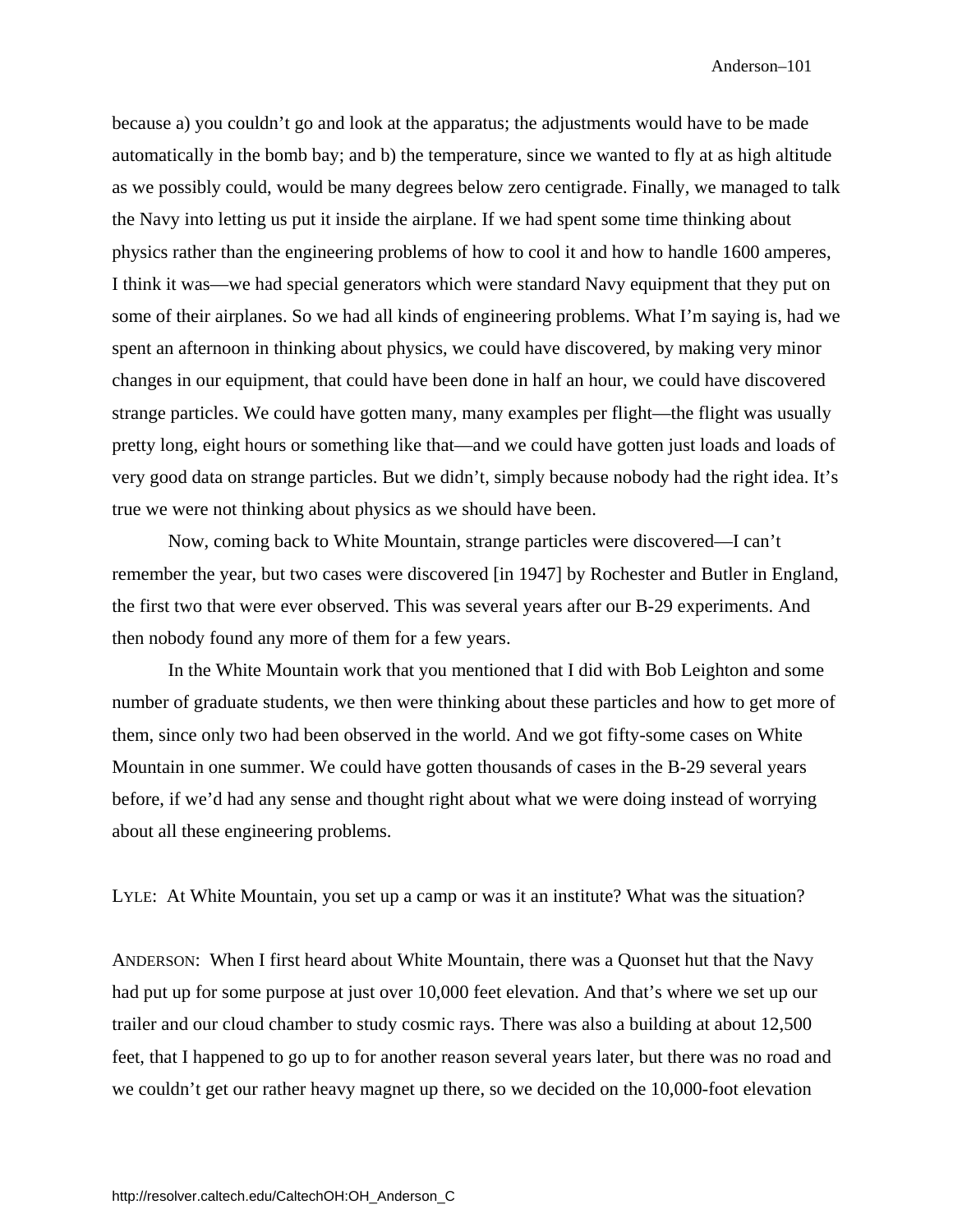site. There was a Quonset hut there that was very useful as a laboratory and to sleep in and so on.

There's a funny story about that Quonset hut. As was everybody else after the war, we were spending government money, and you were accountable for the expenditures in what I think was an unorganized way. The whole idea was new to the Navy, but it was government money and you have to account for government money. One day—this was several years after we were up on White Mountain—a young lady came into my office at Caltech and said she had a list of equipment that we had bought with Navy funds. She wanted to see them, so she could put a sticker on each piece of equipment. One was a developing tray, to hold film which you dumped into a solution of developer. I showed her that and said she could put a sticker on it, but it would come off the first time we developed pictures. The second item she had was a frequency meter that was built into a rather elaborate complex of meters and electronic stuff that was used in the B-29 that was sort of in the center, covered up. We could see it by looking through little cracks between other pieces. I said, "You can put a sticker on that if you can reach it." Well, one of the items that she had on the list was a Quonset hut, and she wanted to put a sticker on the Quonset hut. That really surprised me, and I said. "We don't have any Quonset hut." Then after a while, I remember that the Navy, several years before, when we were up on White Mountain, asked us if we would take, in a formal way, responsibility for that Quonset hut. I said yes; so in some way or other it got attached to my name and it got on this list. This was in my office in East Bridge, and the young lady wanted to see the Quonset hut. I finally remembered that there was a Quonset hut on White Mountain, which undoubtedly was the one that she wanted to see. In the meantime, it had burned 'down; otherwise I could have told her she could have gone up to White Mountain to 10,000 feet. [Laughter]

LYLE: Okay. I wanted to discuss the problem of having mathematics and physics and astronomy all together in one division. Do you think that's a good idea?

ANDERSON: I think the division structure that Caltech has is good from the point of view of minimizing the bureaucracy of running a college. As we mentioned earlier, Caltech has no deans that have administrative responsibilities with respect to various departments and so on. They do have the divisional structure and I guess there are six divisions at Caltech. I remember DuBridge saying this was a very nice setup because he had six people to talk to about administrative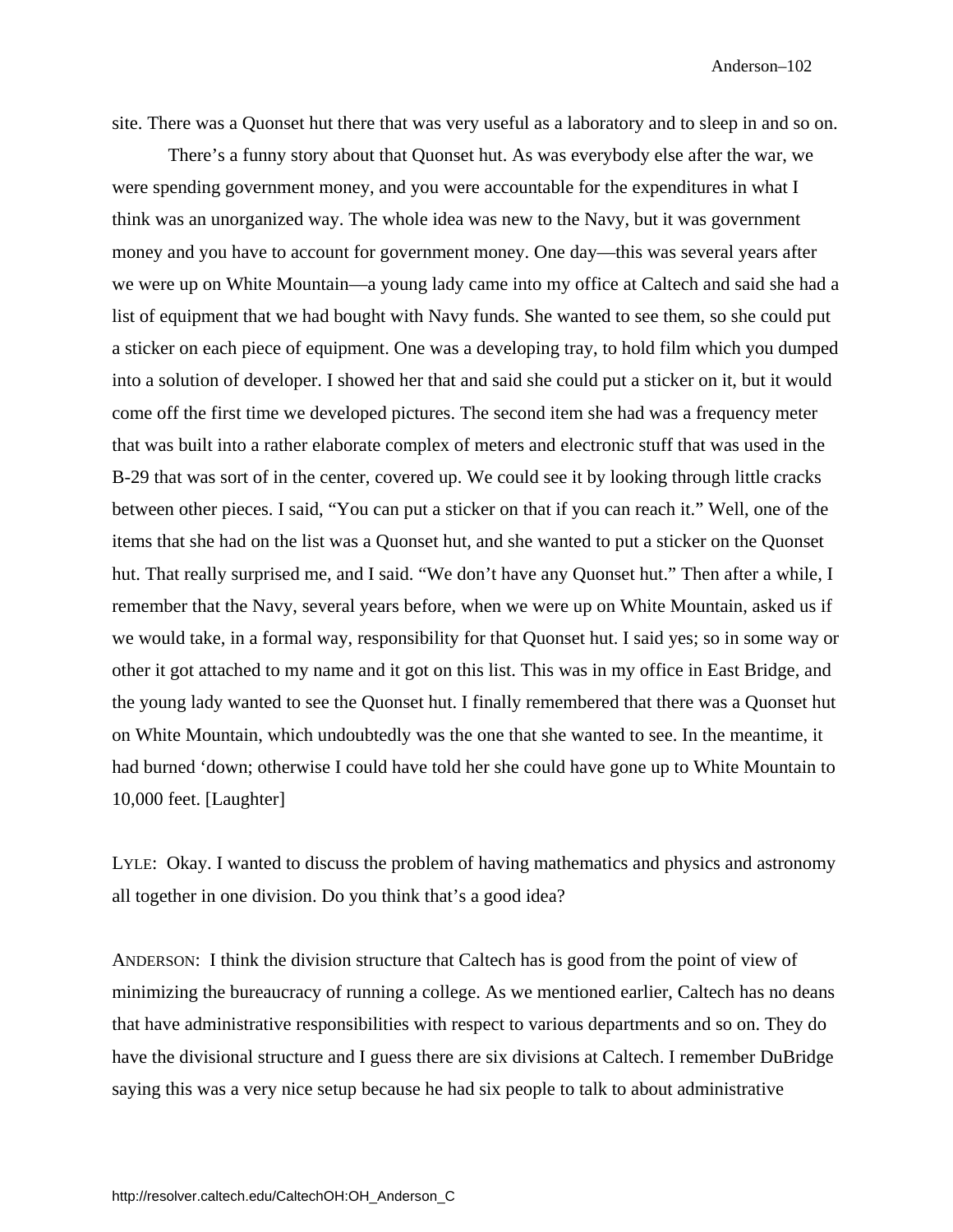problems.

I'm not a mathematician, but when I became division chairman, I thought we could have divisional meetings where the physics and astronomy and mathematics professors all met together to discuss various things, like new appointments and promotions—anything they were interested in discussing. But I also found that mathematicians didn't attend such meetings. The astronomers and the physicists would attend meetings together, and they interacted. They could speak one another's language and so on, whereas the physicists had a lot of trouble talking to the mathematicians. So we'd have separate meetings of the math department, so-called—they're not officially a department. Many of them wanted their own division. I think they still do. DuBridge was very much against it because it would increase the administrative structure and the number of people he would have to talk to. It might make sense, I don't know. Because there grew up a group of applied mathematicians—a very good group of people—in the engineering division. Now, they should have been more closely associated with the pure mathematicians. I don't know if an applied mathematician can talk to a pure mathematician.

But anyhow, there were difficulties. I did my very best to support the mathematicians as much as the physicists. At one of the meetings of the math professorial group, I even got both DuBridge and Bacher to attend the meeting and tell them that Caltech officially recognizes that mathematics is as important a discipline as any other discipline. But there were difficulties. I suppose they, to this day, may still want their own division and want to run their own affairs.

LYLE: If you wanted to strengthen the mathematics department, what would you suggest they do?

ANDERSON: Well, the thing I tried to do was to get permission from the administration—which I did get—to hire a very distinguished, preferably young, mathematician at a completely competitive salary, a salary that was probably as good or maybe even better than he could get anywhere else. We tried to get a top-notch mathematician. But the mathematics group couldn't agree on who that person should be, nor what field he should be in—there are analysts, there are number theory people, there are topographists, there are statisticians, algebraists, and so on. We did discuss many, many names. We did get people to visit the Institute. These are people where you could get more or less of an agreement among the mathematicians that this was the right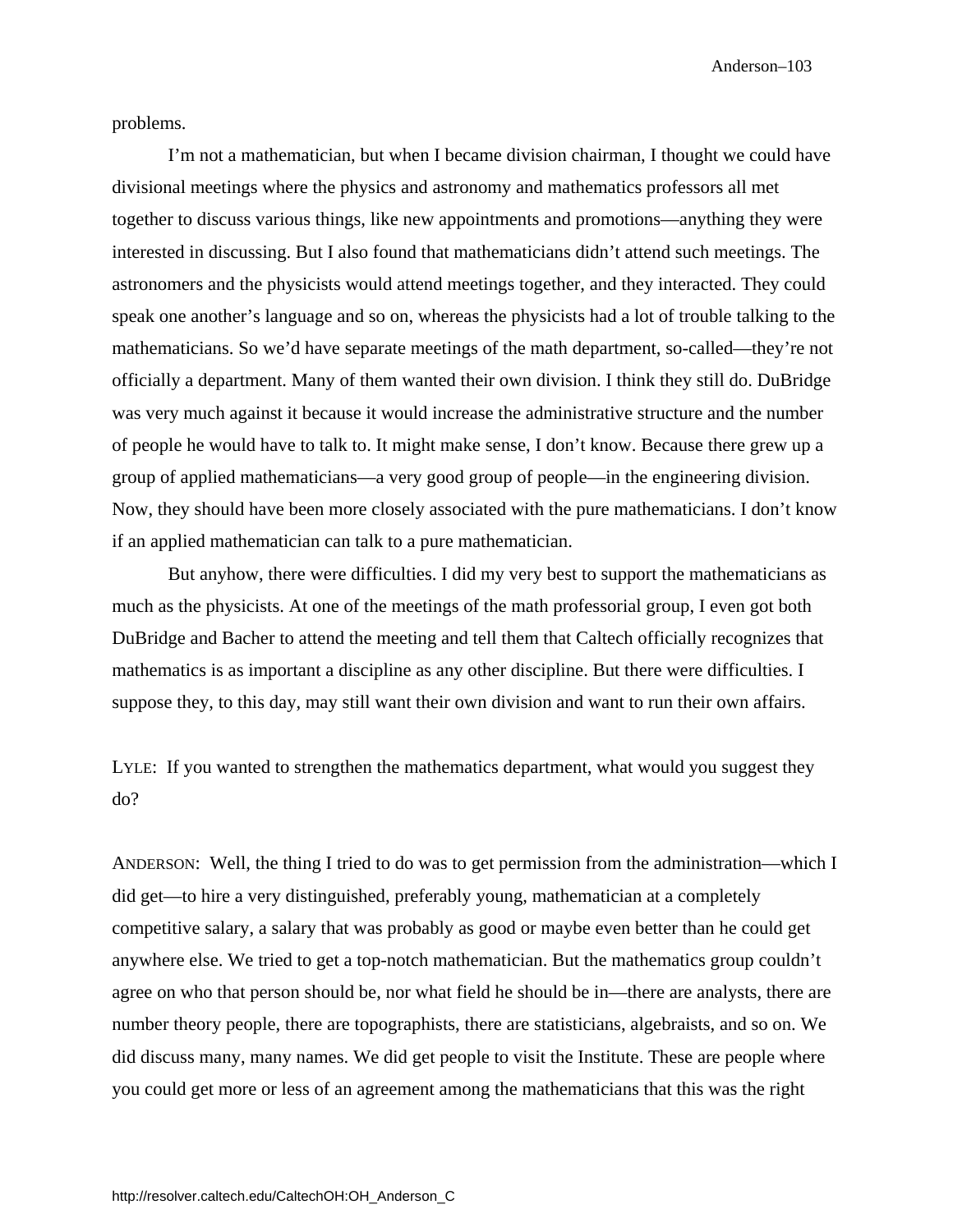person. This was very difficult to do; and I don't think we ever got a unanimous agreement, as we often did in physics and astronomy. Even though there were many different fields, you could get agreement as to the top-notch person to try to get. We did succeed in getting some very good, I would say top-notch, mathematicians, but they would leave Caltech. I would try my best to find out why, and I don't think I succeeded in finding out the real reason in all cases.

I don't know that I should mention names, but one person who was extraordinarily good and young and had a world-wide reputation—he was known as one of the top-notch mathematicians in the world. He did accept the job, but he didn't stay more than three or four years. He said he loved Caltech, but he wanted to build up a little group. He didn't want to be all by himself in his field, and it was just something that Caltech couldn't afford to do. So he went to Stanford; they were able to promise him, I think, a half a dozen or so, assistant professors of his choosing in his field. As far as I know, he 's still there and still happy and still very active in research.

Take this rating by the American Council on Education of the various departments in all the colleges in the country. That was published, and Caltech did very well. We were always rated number one in astronomy, and I think that's understandable. We had equipment that no other institution has, plus top-notch people. We were number one or number two in physics. But in mathematics, the rating was more like ten to fifteen. I guess that's enough about the math department.

LYLE: Why don't we talk about the astronomy? Had they already started putting the telescopes up in Owens Valley, when you became chairman?

## **Begin Tape 7, Side 2**

ANDERSON: I can take no credit for starting the Owens Valley radio astronomy project. That was done by, I think, DuBridge, and certainly Bacher played a very large role in it. It was done before I became division chairman. When I took over the job, the site was picked. There were radio telescopes there, operating. I did my best to support it, and it did expand. We did build new antennas during my administration. We had very good people. I had something to do with hiring some of the young top-notch people who were interested in radio astronomy.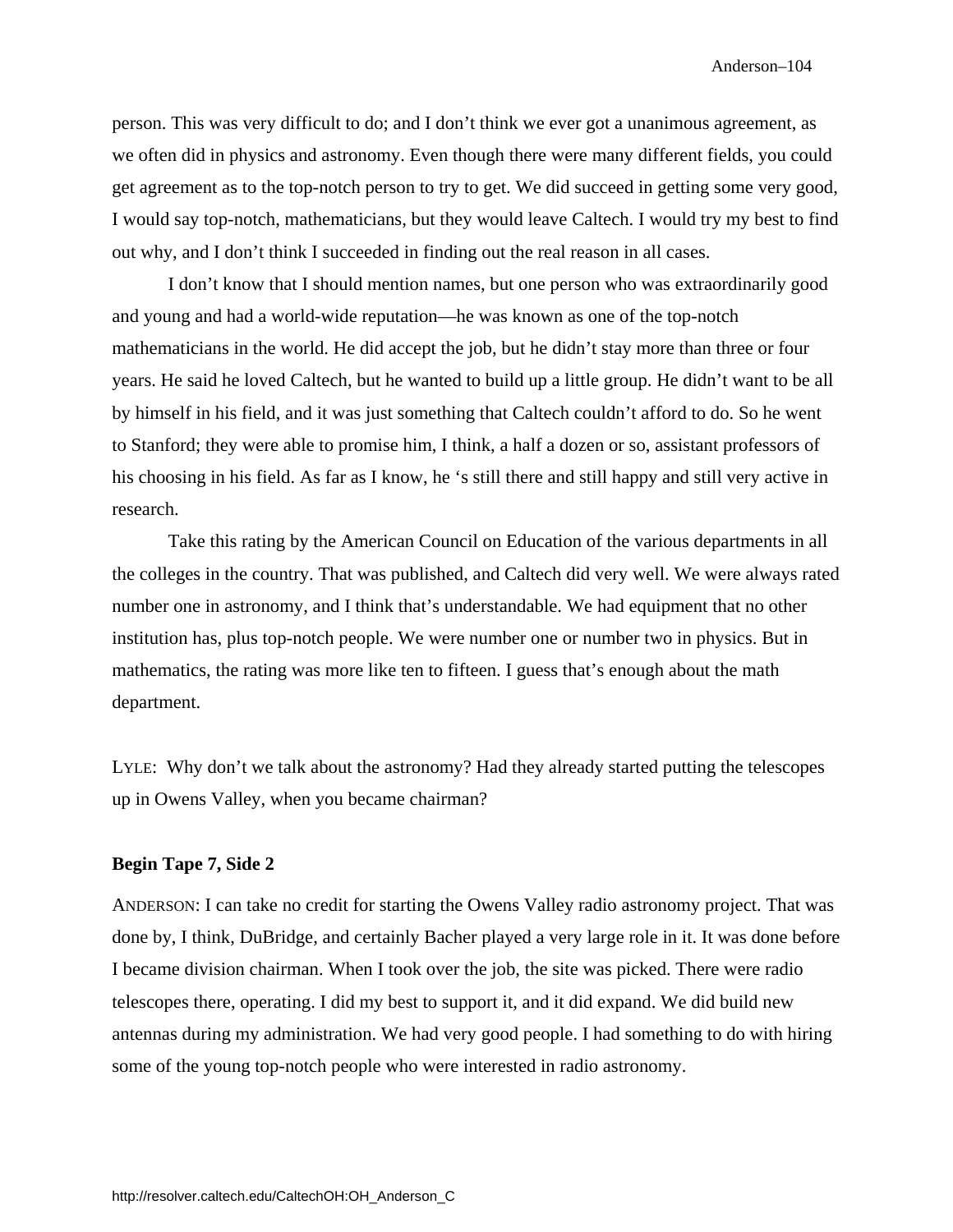LYLE: Did you ever go up to the laboratory?

ANDERSON: Oh, yes, I made visits there, but not frequently, because there wasn't anything I could do up there to help them out. They knew what they were doing. Again, they wanted to hire new people, as everybody else did. We did manage to add to the staff and did manage, mostly through their own doing, to get funds for new telescopes. Radio-astronomy telescopes are expensive things. I think Caltech has one of the best radio observatories of any institution, certainly in the country—I think I could say that England has been strong in radio astronomy for many, many years. In fact, it's interesting that there are no Nobel Prizes given in astronomy. But, nevertheless, two radio astronomers, and I think just recently there was another one, got the physics prize. I see no reason why the prize can't be given to astronomers, because what they're doing is studying physics. It isn't in the lab, it's far away; but it's actually physics that they're doing.

LYLE: While you were chairman of the physics division, there were three people who got Nobel prizes—Feynman and Gell-Mann and Mössbauer. If you have people getting all of this recognition, and they're doing such high-powered work, what effect does that have on the division?

ANDERSON: Well, I think you can enjoy the reflected glory that comes to the division—when I say reflected, I mean as far as the division chairman is concerned, he has nothing to do with it unless he hired the person; then maybe he gets some credit. Well, naturally, everybody in the division, certainly in the physics group, felt extremely good about it. It enhanced the prestige of the division and the Institute. I remember one thing that made me feel good.; it was something Christy said. The day that Feynman got it, there was a physics seminar, and I wanted to get Feynman present at that seminar—we always had tea before the seminar. I knew he was extremely busy because he was beset by reporters and all that. But he did agree to come to the tea. I led, which I don't usually do, the group present there—anybody can attend these seminars, so there was a group of people—and I led them in four cheers for Dick, because in Sweden they always cheer everybody. It's a habit of the Swedes to give, I think, it's three, maybe four, cheers for anything good that happens. So I led the group in four cheers for Feynman, and there was an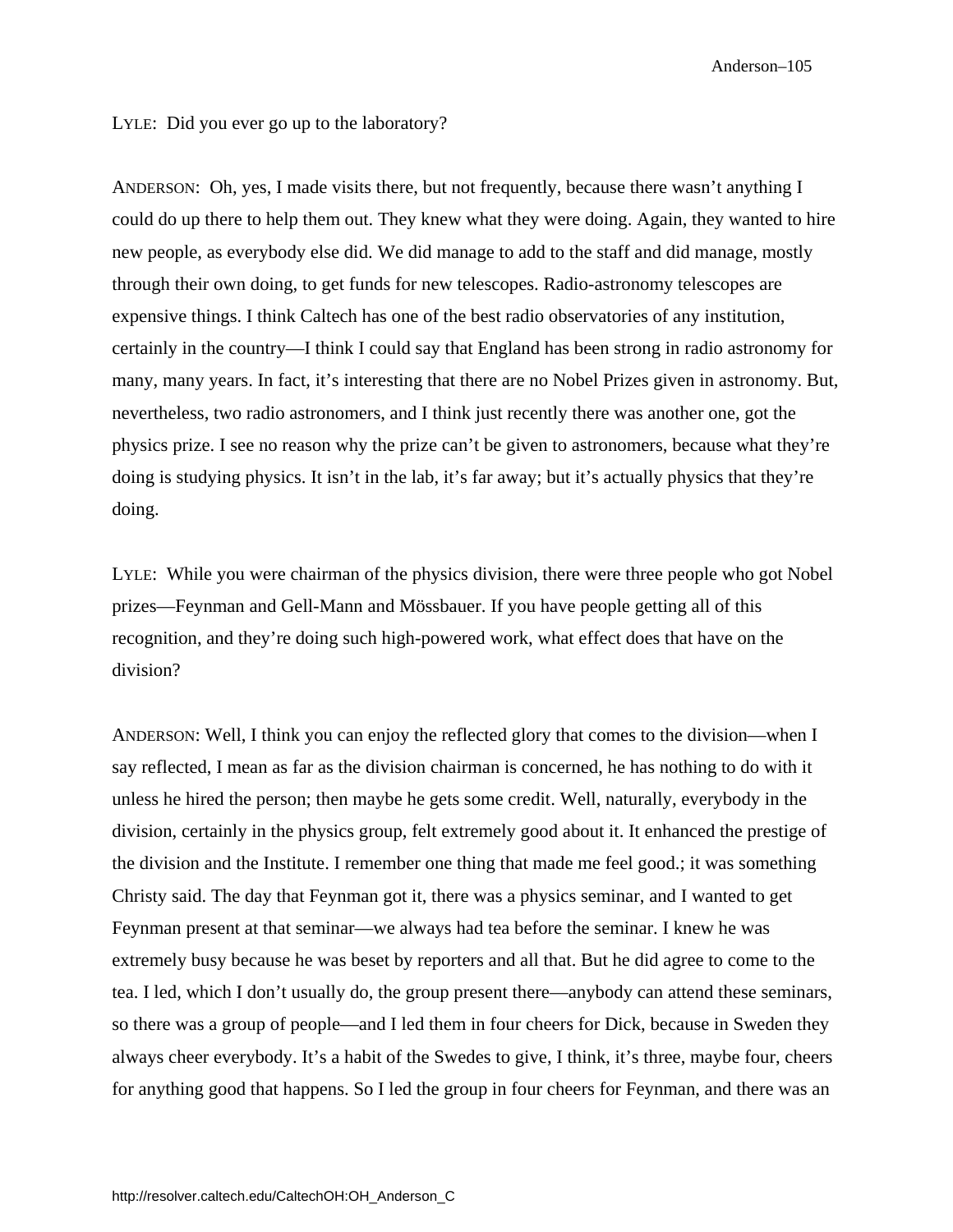Institute photographer there who took a picture of this. I was in my shirt sleeves, as I usually was at Caltech, with my mouth open and one arm raised; and that appeared as the cover picture on *Engineering and Science*. And. Christy said to me a few day's later that he liked that picture. I said, "Why?" And he said, "Because I like to see people in poses that are so completely uncharacteristic of them." So I felt good about that.

No, everybody is extremely happy when anybody in the division gets a Nobel Prize. Of course, one of the problems a division chairman has—and I certainly had it; and this happened even before the Nobel Prizes were awarded—other institutions are trying to build up their staff and trying to get the best people that they can find, so that the top-notch faculty at Caltech, not only in physics but in all divisions, are continually getting offers from other places. When people get Nobel Prizes, that's probably one of the chief problems that the division chairman has, trying to hold onto the best people on the staff, and trying to handle these offers that they are continually getting. And if they get a Nobel Prize, that doesn't help solve that problem. Except, I do want to say that in Feynman's case, he said he had made up his mind; he likes Caltech and he wants to stay here, no matter what offers he gets—and you can be sure he's gotten them from about every place in the world. I heard that when he answered the phone, he said, "Are you going to give me an offer?" If the person said, "No, I'm not at all interested in that," then he'd go ahead and talk to him; otherwise he would say, "The answer's no," and hang up. Maybe that's a joke, but I heard that about Dick Feynman. He's a very loyal Caltech professor.

LYLE: I've just about run out of questions. Is there anything that you think I've overlooked?

ANDERSON: At the moment I can't think of anything, but if I do I'll bring it up.

[Tape recorder turned off]

LYLE: Would you like to tell me about the dinner, when the Nobel Prize winners were invited to President Kennedy's dinner?

ANDERSON: Well, the year was 1962, I think. Mössbauer had just won the Nobel Prize the preceding December. One day, he received a phone call from the White House—and he told me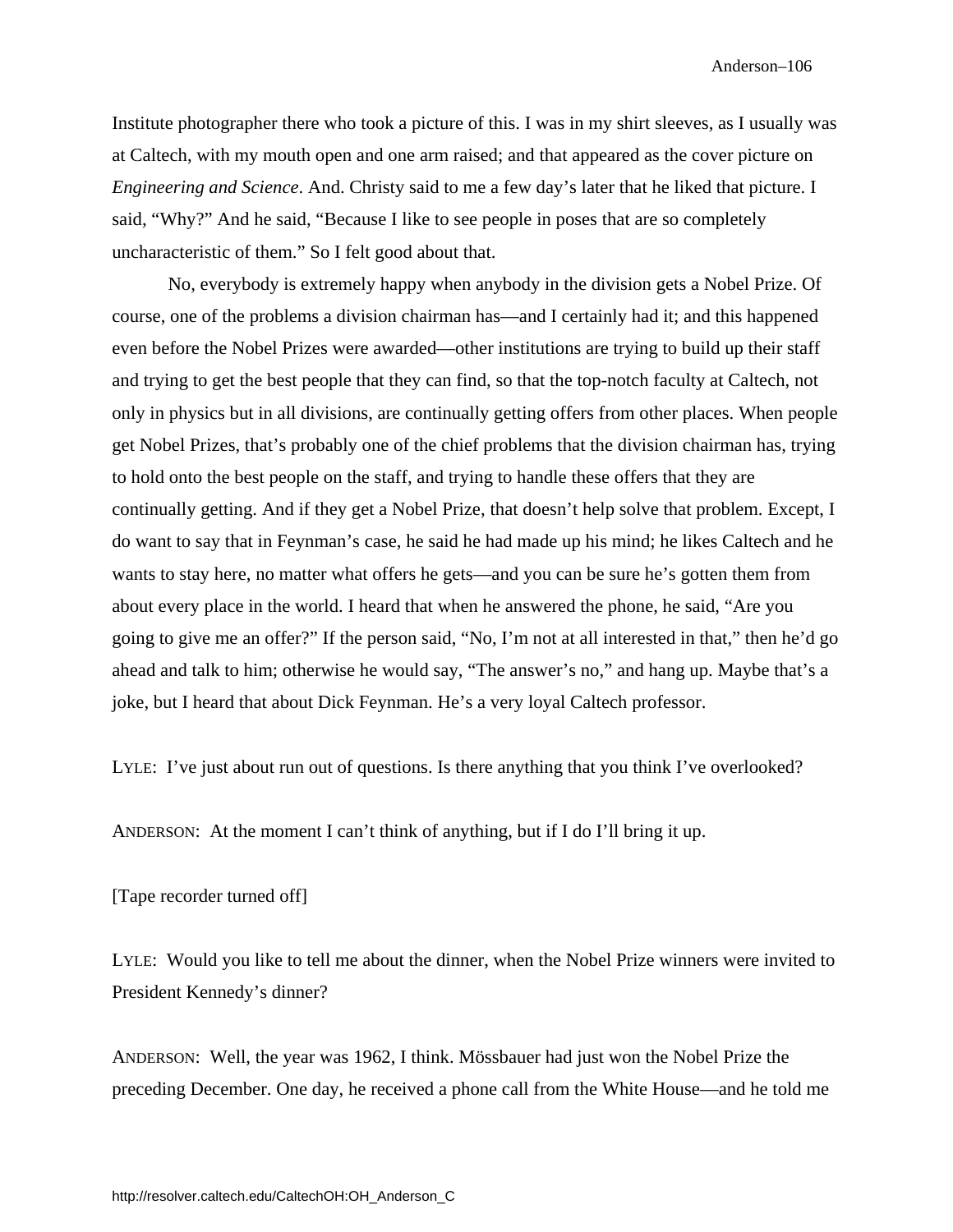this, so I have it on good authority—asking him if he could be present at a dinner at the White House on a certain date. And he asked them, "Would this be a big affair or a small affair?" The voice on the phone said it would be a pretty large affair, and they told him it was for all the Nobel Prize winners. And Mössbauer said he thought the date was wrong, and suggested that they move the dinner two or three weeks back because then it would more nearly coincide with the National Academy meetings and the Physical Society meetings in April, many people who would go to the dinner would already be in Washington, and it would save a lot of traveling on the part of many people. In any case, the dinner was moved.

LYLE: That's impressive that they responded.

ANDERSON: I think that's very interesting—the fact that he suggested that they do it. There was another person who received a phone call on the same day—I guess he also got the prize that year—and then didn't hear a word from the White House for a matter of weeks and wondered why this was. And of course we know the reason. Well, anyhow, there was no speaker's table there; there were just round tables, each one seating ten people. I asked somebody there about what the full attendance was, and I think I was told 169, which means about seventeen tables of ten each, all round tables, in three or four different rooms. Everybody got a little card with his table number on it; I got table seven. They separated wives, so my wife was in another room. Well, when the time came, I looked around for table number seven and found it, and then as you always do, you walk around the table to see who the other people are at your table, which I did, I found that Mössbauer was there, and that next to me was Mrs. Hemingway, and then next to her the President and next to the President Mrs. George Marshall, and next to her Mössbauer. Well, anyhow, I thought, "Gee, there's one chance in seventeen of getting to sit at the same table as the President," so I was pretty lucky. Mrs. Hemingway sat next to me at my right, and on my left was the Swedish ambassador's wife, whom I had met before. Well, Mrs. Hemingway spent most of her time at the beginning of the dinner talking to the President. Then she turned to me and apologized for talking so much to the President and neglecting me. I, s-aid that was fine, so she said that she was talking to him about Cuba—this was shortly' after the Bay of Pigs. And the Hemingways, as you know, had spent many years of their lives in Cuba. She said she thought the President ought to know a little bit about Cuba, so that's why she was talking to him.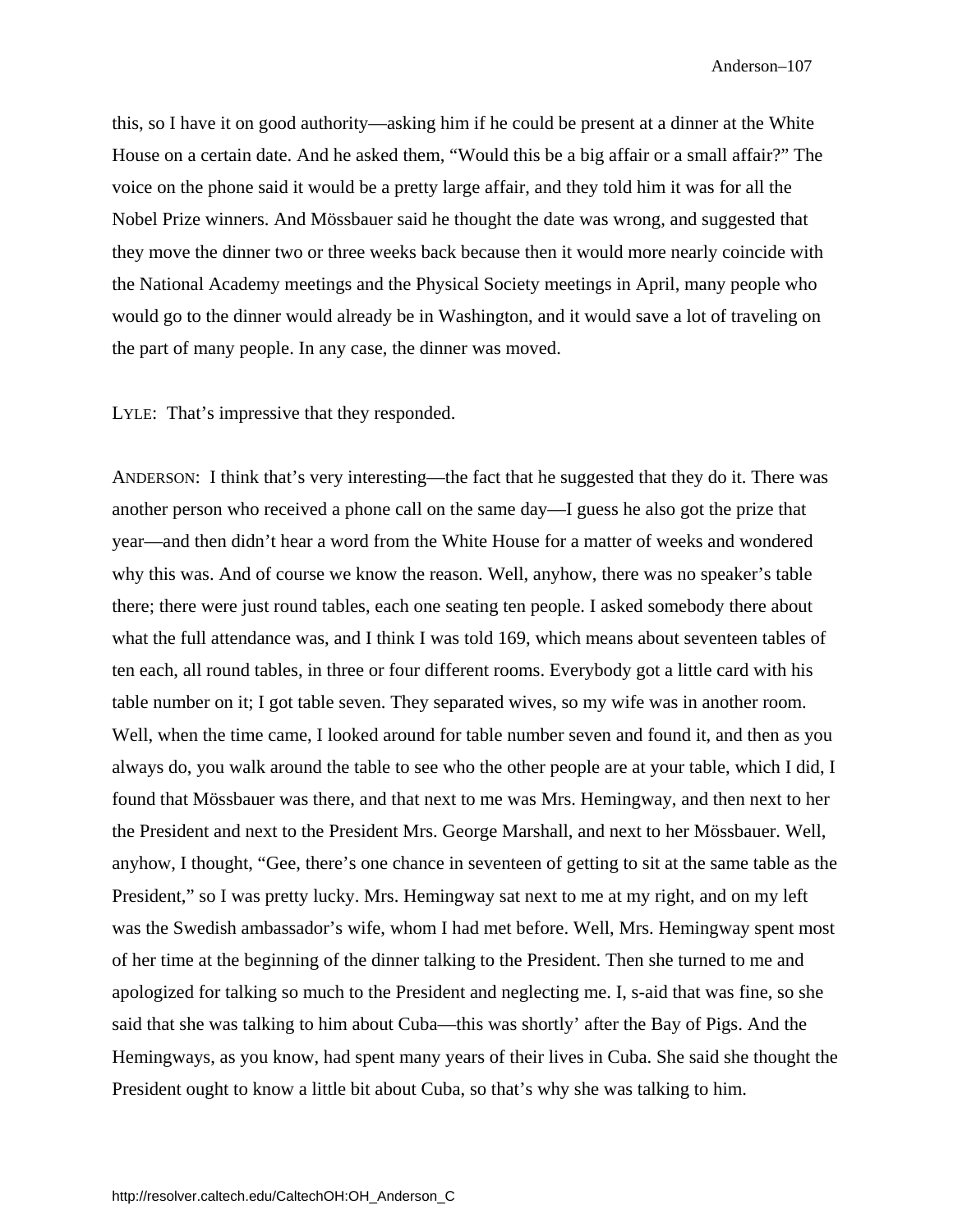I talked only a little directly with Kennedy. After dinner, a waiter passed some cigars around, a big cigar box with full-sized cigars. I didn't take any because I didn't smoke cigars. Another waiter put a small leather pouch in front of the President, and he opened it and took out a small cigar and offered me one, which I took. I put it in my pocket; I guess I still have that cigar. I looked at it later and it was made in Havana, Cuba.

He gave a short speech. There was sort of a pouch on the back of his chair, and he reached back and got a big stack of papers and looked at only the top one, which apparently was the speech. He took out a pencil and did some crossing out and scribbling. Then he got up and made a speech, a very short speech. During that speech he said that he thought this was probably the biggest array of talent that had ever been in the White House except for the time that Thomas Jefferson was there alone. He didn't at all refer to any of these notes. I thought that was pretty funny. Well, after dinner, he picked up Mrs. Hemingway's place card and Mrs. George Marshall's place card, and put them in his pocket, I suppose with the idea of autographing them. So I thought that if he could do that, I could pick up his place card, which I did and still have.

Linus was there that evening, and everybody was introduced to the Kennedys in the reception line and shook hands with them. And Linus had picketed the White House that afternoon; I guess it was an anti-Vietnam demonstration, but it was right in front of the White House. Somebody had given him a placard which he carried, and there was a picture of him in the paper carrying this placard, picketing the White House. In the reception line, Jackie Kennedy said to him that she wished he wouldn't picket the White House, because every time there was a picket line in front of the White House, Caroline who was then a very little girl, would come up and say, "Mommy, what's Daddy done wrong now?" That was quoted in *Time*, too, I think.

LYLE: Did you talk to Linus that night, at the reception?

ANDERSON: No, I don't remember talking to Linus. There were a lot of people there. I do remember that after dinner the Marine band played, and Linus and Mrs. Linus started dancing in the hallway—it was sort of a marble floor. I don't think dancing was planned for the evening, but then something like eight or ten other couples joined in and danced for a while.

LYLE: Actually we didn't talk very much about Linus Pauling. We might go back just a little bit.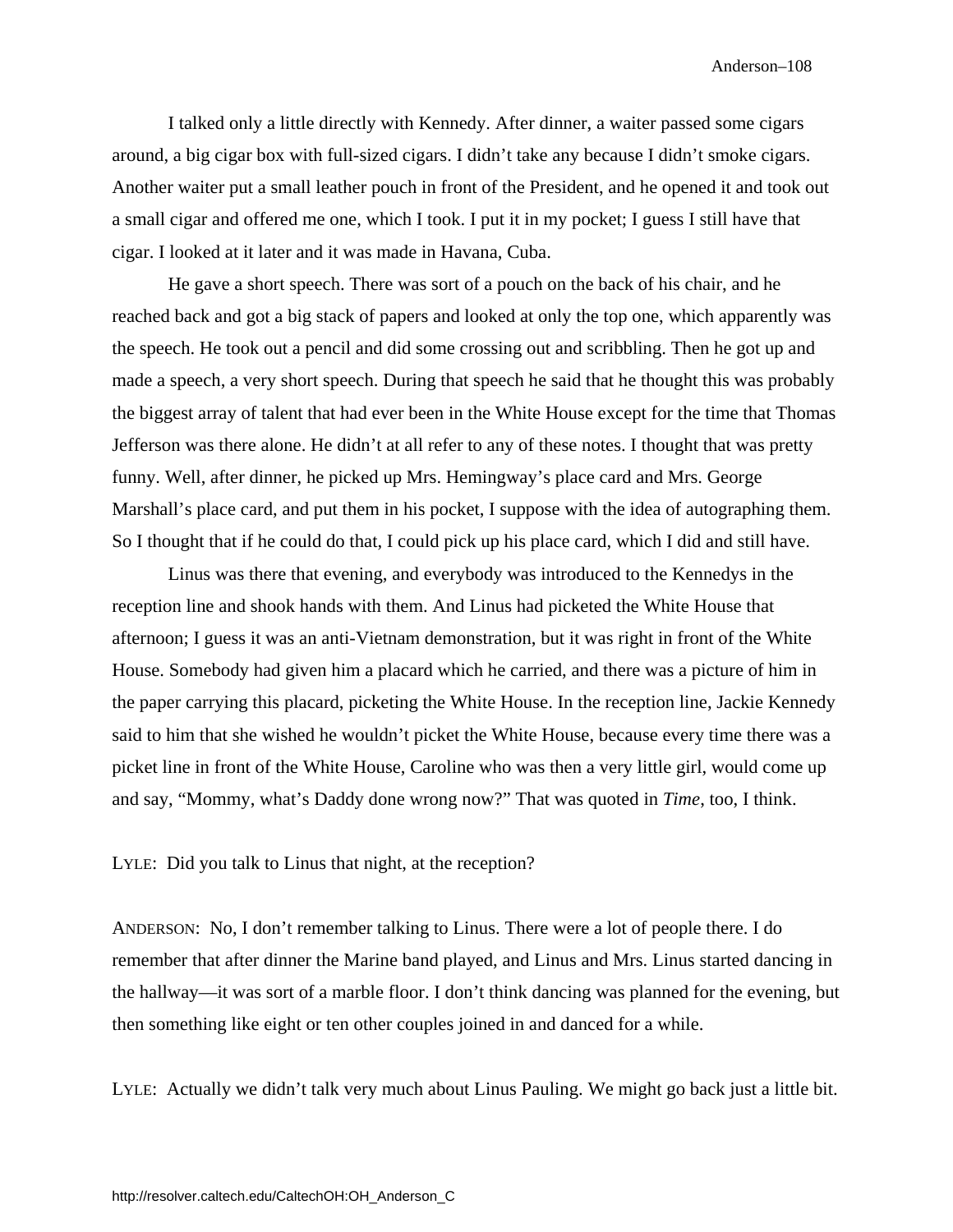Did you see much of him?

ANDERSON: No, I have seen very little of him since he left Caltech, which was some years ago. He went to Santa Barbara. And now, he has an institution named after him. The Santa Barbara thing was political, current events and so on, a non-scientific group, I forget the name of the group. I don't know too much about this current institute.

LYLE: I think they're working on vitamin C.

ANDERSON: It has to do with scientific things in some way and maybe from a medical point of view; I just don't know.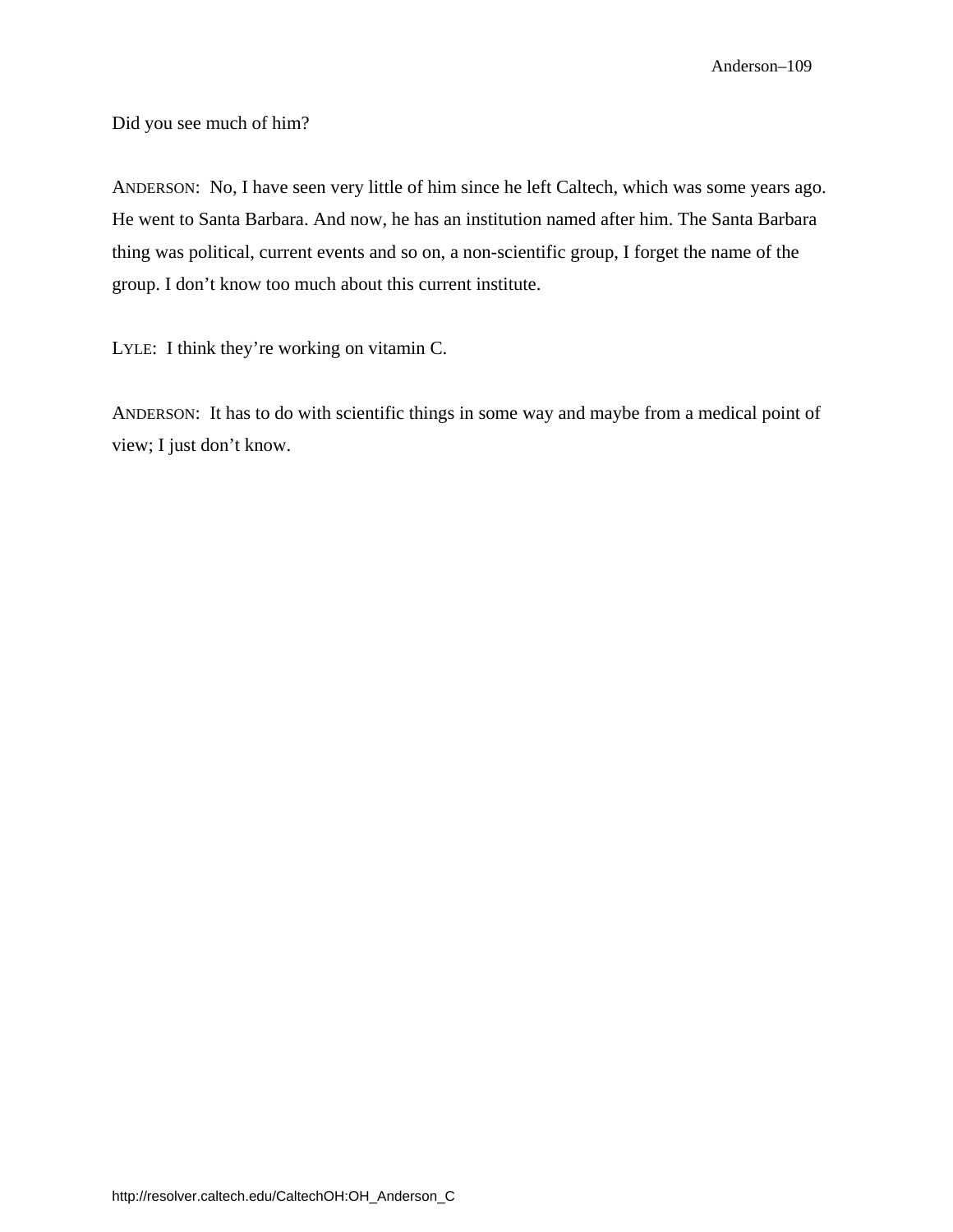## **CARL ANDERSON SESSION 8 February 8, 1979**

## **Begin Tape 8, Side 1**

[Several minutes of commentary on old photographs has been deleted]

LYLE: Looking back, could you just briefly mention what times have seemed the most important to you?

ANDERSON: Well, I think one would be when I was a sophomore taking that special course that Ike Bowen taught, where I first really learned what physics was all about, and that you could also make a living doing it. It was a lot of fun. That probably had a lot to do with what I did for the rest of my life. As I look back, too, going to Caltech and getting to know Millikan well, whom I think is certainly one of the greatest, by far, people that I've had almost an intimate acquaintance with; and the effect that he's bound to have on you in many, many ways, many of which I'm not conscious of. I certainly owe him a tremendous debt for my whole career,

LYLE: And these are personal feelings you're talking about.

ANDERSON: These are personal, yes. I knew, of course, that he was a great scientist, and beyond that a great administrator—a really creative guy—and that if it hadn't been for Millikan, there would be no Caltech now, It certainly wouldn't have the character it has now, which is unique.

LYLE: Did other people also feel that strongly about him? Did they really like him that much?

ANDERSON: I think the people I know who worked with him had a feeling of extreme admiration. I haven't gone and taken a census of: What do you think about Millikan? But he was known as the Chief; that was common throughout Caltech. You never said "Dr. Millikan"; you said "the Chief." I think that was more widespread than just the people in physics, who happened to be closely associated with him. I'm not completely sure of that, but I think you might ask some chemists—ask Ernie Swift if he was known as the Chief. But we always thought of him as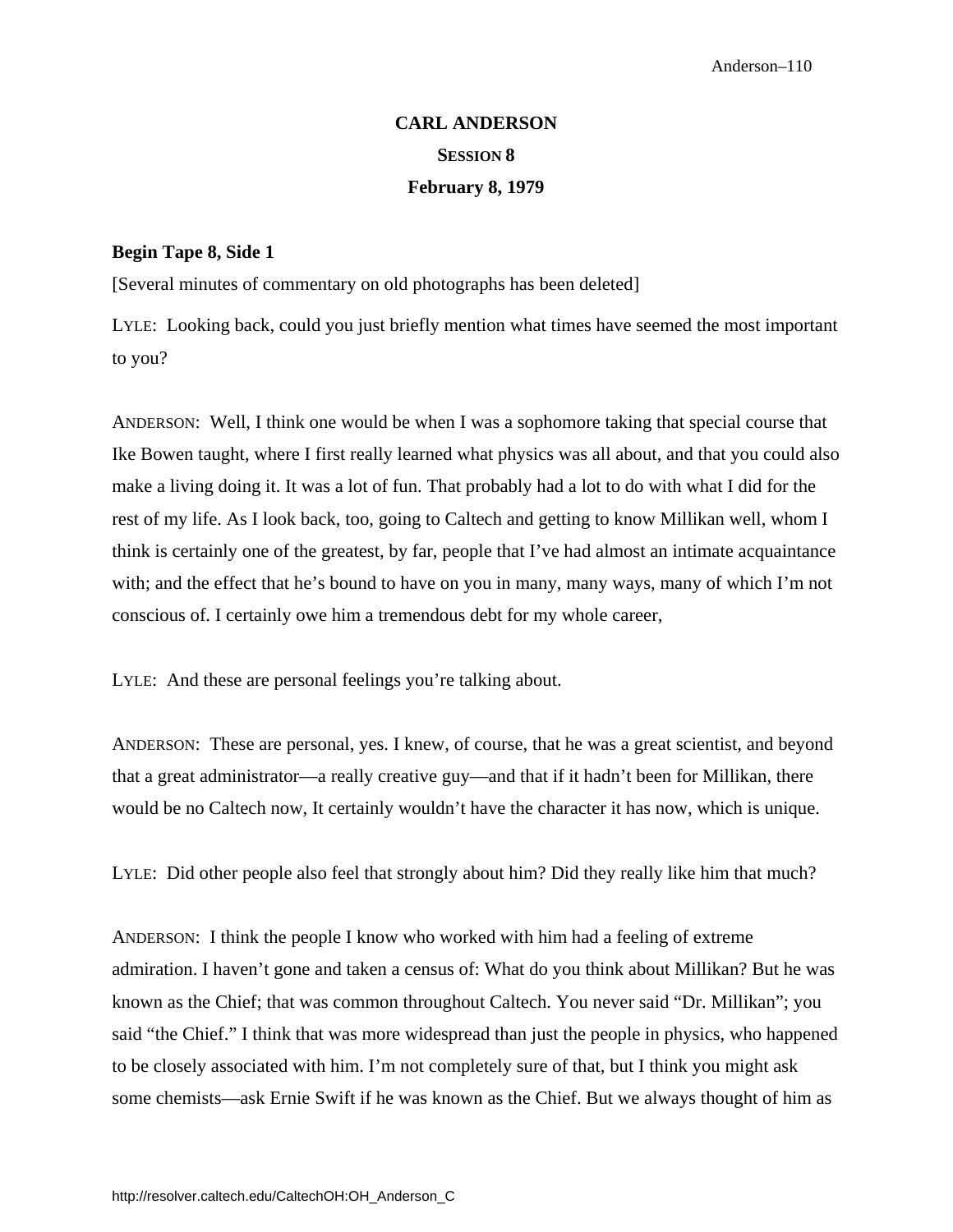the Chief.

LYLE: And this was a term that implied that you liked him?

ANDERSON: Yes. The affectionate part of the meaning of chief.

LYLE: Can you think of any other times, particularly, that are vivid?

ANDERSON: I think so far as research goes, the work preliminary to finding the meson, as it's now called; we called it mesoton, and Millikan turned that into mesotron by our cabling of the "r" that we talked about. That was a period of three or four years, where there was clearly a paradox, something apparently very important that was in the data that we couldn't ferret out, and we just couldn't understand or find any explanations that didn't have contradictions in them in terms of physics as was then known, and then the final resolution of the paradoxes and the contradictions, with the finding of the mesotron. The positron was a purely accidental discovery. There wasn't that buildup or that excitement, that puzzlement that kept you awake nights and went on for two or three years.

LYLE: Another question that I had was, when you were in high school you had a goal of studying electrical engineering, and that this was something you really were looking forward to doing.

ANDERSON: Yes. Ever since as far back as I can remember.

LYLE: I wonder if you remember any other goals like that that really focused your attention. That is, after you got to Caltech, you had reached that goal. What was your next?

ANDERSON: Well, it was changed by Bowen to an interest in physics. I'm glad that events turned out in such a way that I was able to stay on at Caltech and become a faculty member, because I'd never been anywhere else as a faculty member. In fact, this was the only job I've ever had in my life, except as a youngster selling papers or working for a billboard company counting cars, and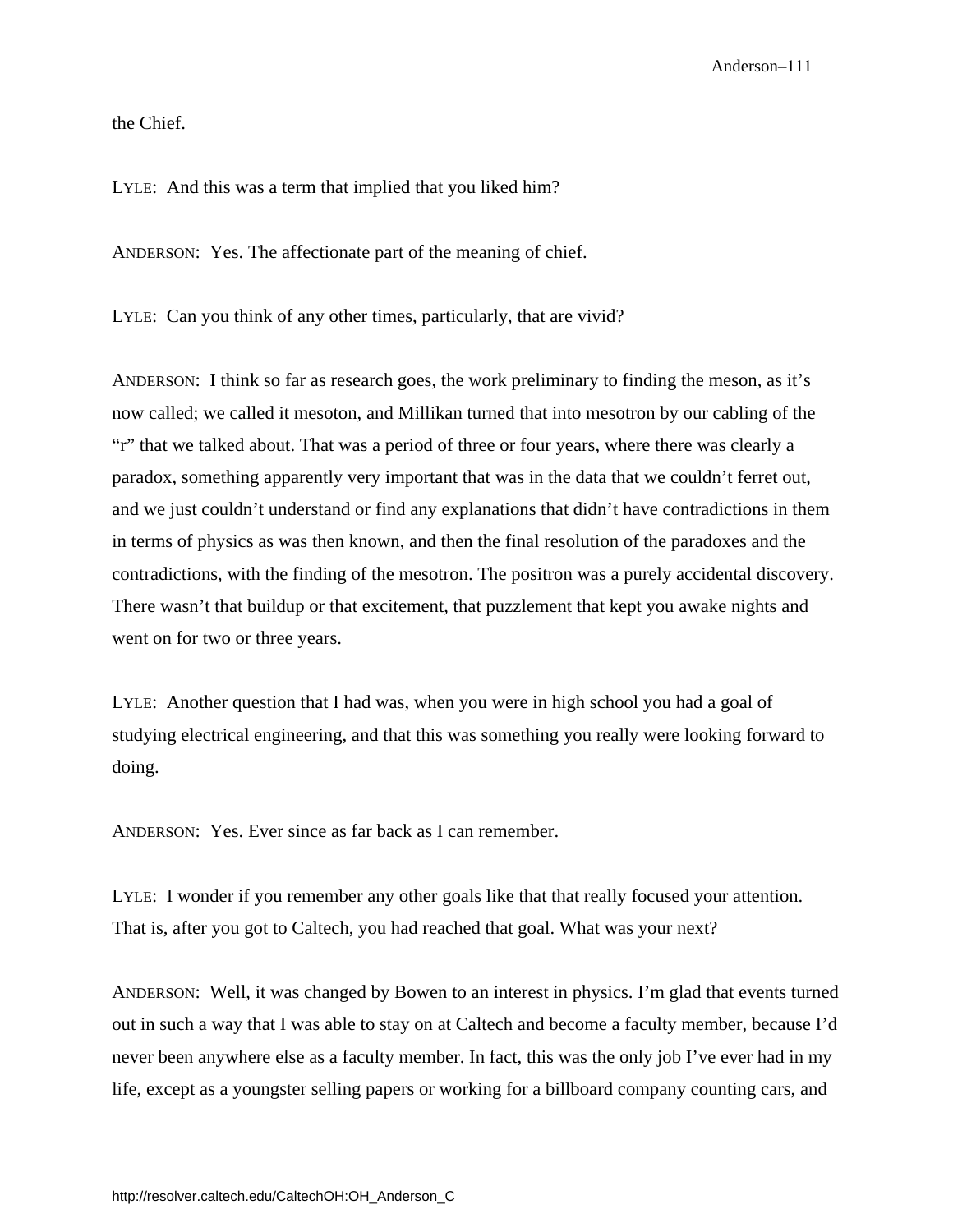things that you did as a kid. But I have found that Caltech is a really wonderful place to be, and I think free of jealousies and political maneuverings and the sort of back-stabbing that you hear about often and people trying to get ahead. I'm not an expert because I've not spent much time at any other university, but I've heard many stories and I've talked to people at other places. Caltech certainly has been a unique institution in many ways. It's small. I remember a remark that I. I. Rabi made, who was a professor at Columbia for many, many years and active in national physics activities. He said that in his experience, there were very good people at many universities, but the thing that was different about Caltech was that everybody was good, not just a few people in one department and one or two in another department, but just the general level of the whole faculty. I think there's a great deal of truth in that. I hope it can continue in the future to be the unique sort of place that it has been in the past, but that's going to be more and more difficult.

LYLE: So when you went into the physics course Bowen taught, it changed your direction; you switched and went to physics. Where did you see yourself going then—to be a professor and do research?

ANDERSON: Well, I planned to do physics in a university. And. I realized that all Caltech graduates couldn't stay on and become members of the faculty and I really didn't, I think, have that as an ambition or a serious goal. Although I think it's true that a very large percentage of the graduates of Caltech who are interested in academic careers—many of them are not, but of those that are, probably most of them would like to stay on and be invited to become a member of the faculty at Cal-tech. At least I've known, I think, hundreds of students for whom that was true.

I avoided administrative work, I think, for many, many years. For example, I was asked by DuBridge to be division chairman shortly after he came to Caltech, when Watson was acting division chairman. I turned it down—I think we talked about this before—immediately; I knew I wasn't the person for it. It turned out that they got Bacher to come to Caltech, I think primarily to be division chairman. There's no doubt in the world but that he did a very much better job than I could possibly have done if I had accepted that offer. I was very happy doing research and the small amount of teaching that's required of Caltech faculty. I really enjoyed my teaching; I'm not saying I was a great success as a teacher, but I enjoyed doing a small amount of it. I would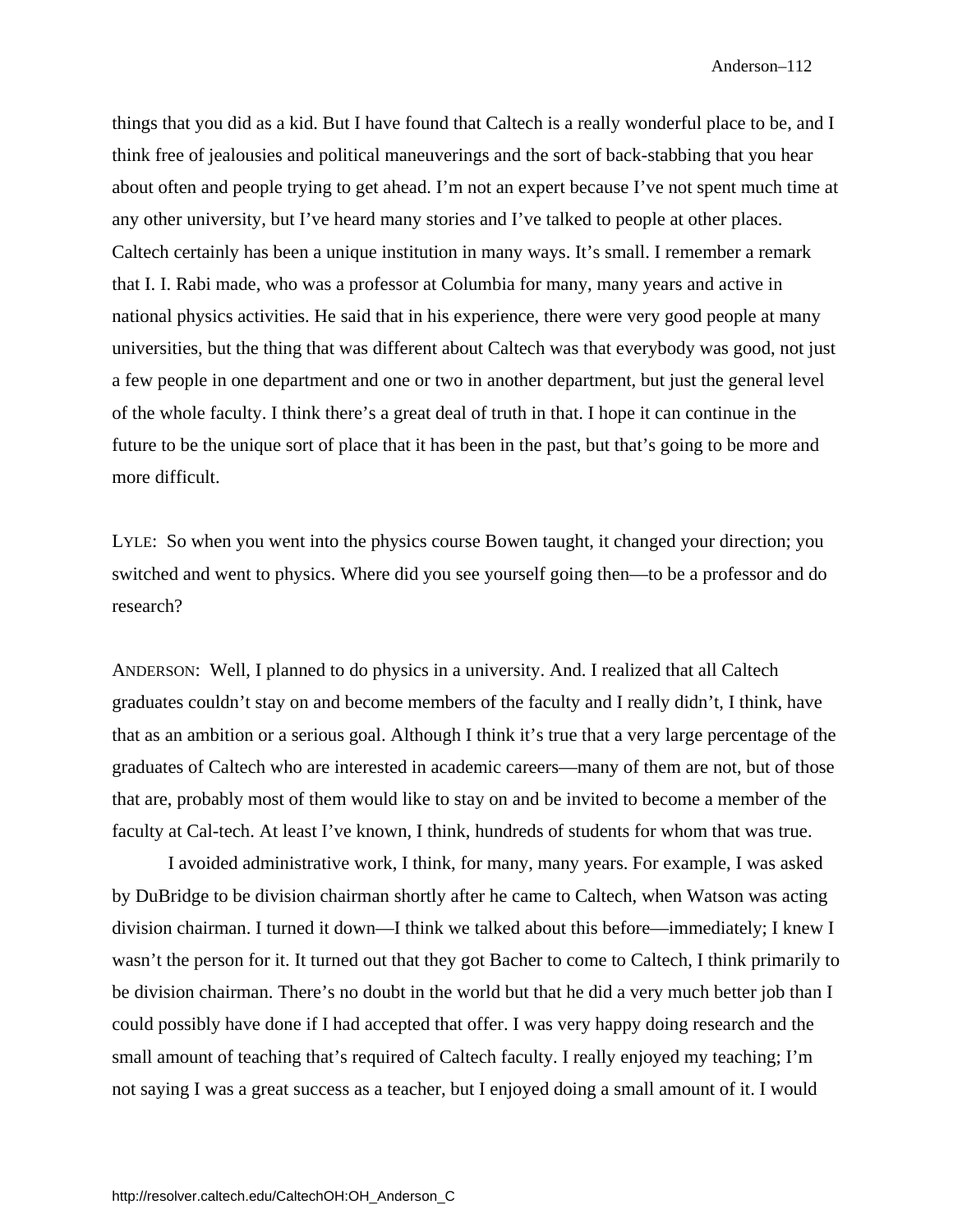not have enjoyed teaching three, four, or five hours a day.

LYLE: So during the war, your work was pretty well defined. Then after the war, did you again have to decide: What is it that I want to do?

ANDERSON: I wanted to continue with my research. There were many unanswered questions. Using cosmic rays as a tool to study the basic particles of matter was still a useful thing to do, in the sense that cosmic rays were a good tool to do that. And I was interested in fundamental particles of matter. That was true for perhaps ten years after the war. Then cosmic rays were not the useful tool because the accelerators had taken over and one could do work in studying the particles in a much better way using the accelerators.

I have never had any desire to become a member of a team to work on a big accelerator, and that's the only way you can do it. They're extremely large, extremely expensive, expensive to operate; time is at a premium; you have to work very efficiently. I hope that the time was not assigned in such a way—and I don't think it was—as to guarantee that certain results would be forthcoming in any given hour. I think the people doing the management of the accelerators have been very wise, in the sense that they have done things where there was no certainty at all that results would result, even realizing the great amount of money that was being spent. Which leads you to wonder what the discovery of a new particle is actually worth in money. Well, this is something that can't be answered, because they're not marketable items. This has to do with the whole reason, I think, why people do science. It's to learn new things about some field that they happened to be interested in.

And, incidentally, I think the public as a whole does not understand what science is all about. I would guess that not more than one percent of the general public, if that much, really knows what a research biologist or a research chemist or research physicist is really doing, and why he's doing it. And I think this is a very serious thing. But to correct it is a job of education, and there's no way to educate the public in matters of science. It's going to be more and more difficult as science becomes more and more complicated.

[Tape recorder turned off]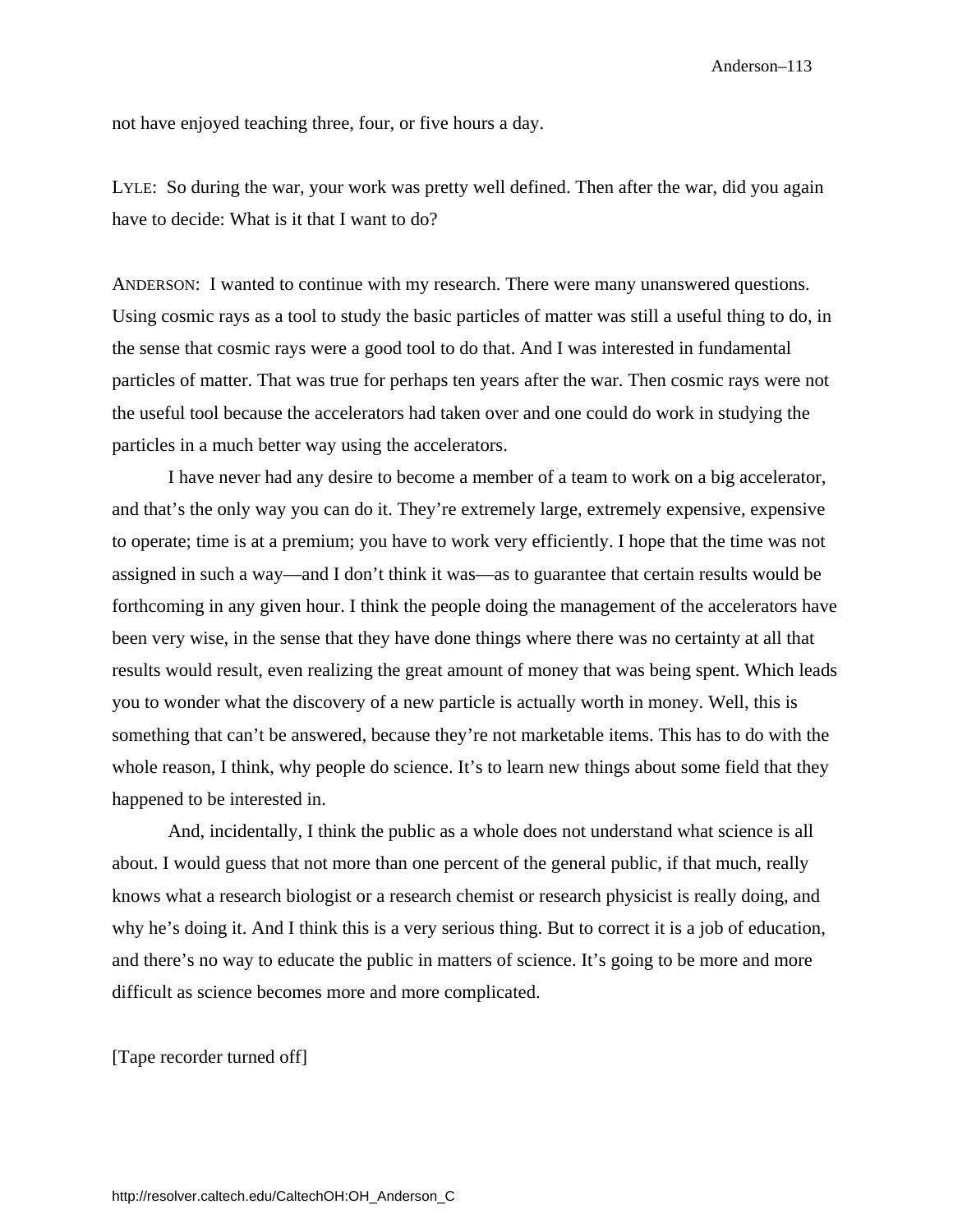LYLE: You said that after the war, there was so much government funding.

ANDERSON: I think it was available because the people who had the purse strings thought that all basic research had a close and important connection with the defense effort of the United States. And it's true that it does have a connection, however loose it may be, and if one considers extended periods of time—well, practically all of our weaponry in one way or another is based on fundamental research. The A-bomb grew out of Otto Hahn's accidental discovery of fission. So you can't say that fundamental research in physics or chemistry is completely disconnected from weaponry. You just can't predict what part of it will in future years be valuable in building worse and worse weapons. Although weapons are about as bad as they need be, I think, at the present time.

## **Begin Tape 8, Side 2**

LYLE: What do you think about the research in physics; that is, all the work with the accelerators now. Do you think it's a worthwhile thing to do or are you wondering about this?

ANDERSON: Of course, of course. All physics is worthwhile. What else can an ex-physicist say? You sometimes wonder if it's worth putting [so much money into it]. It's too bad that some kinds of research in physics happen to be so expensive. But if one is interested in high energy physics, which is very closely connected with particle physics, and if one wants to get ahead, there is no other way except to spend large sums of money.

LYLE: But do you think that one should do that?

ANDERSON: Do I think society should do that? If you answered the question, how many millions or billions of dollars is a fundamental particle worth, then I don't know. It's faith. It's like a religious feeling. You just have to explore the physical world, including the faraway places that the astronomers study. It's a part of human nature; curiosity is just part of people and there will always be science for the sake of science—I mean, for the sake of pure understanding. I think that will always be part of the world. Considering the ever-increasing rate at which it's changing in so many, many ways, if you try to consider what the world will be like, say a hundred years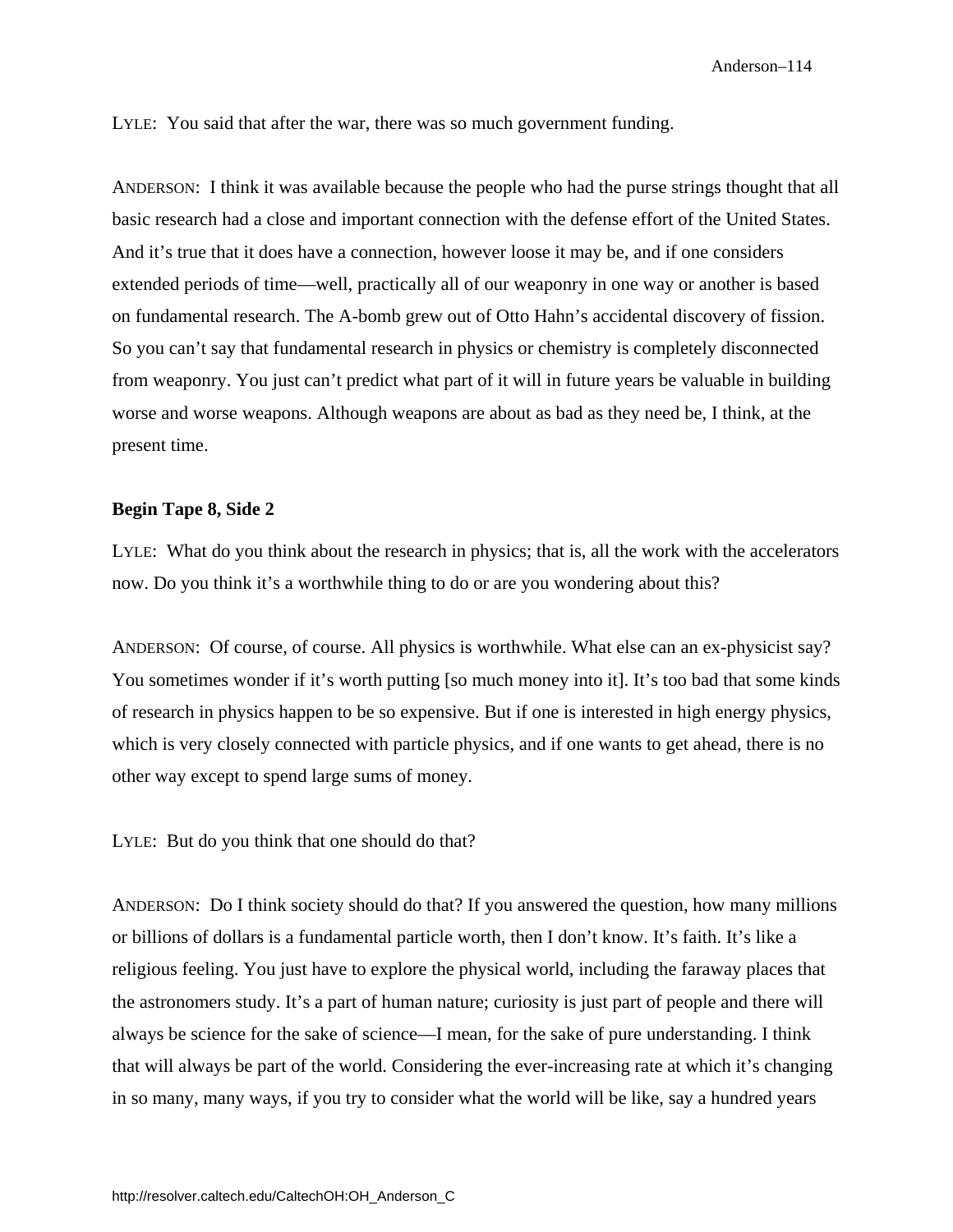from now, you'd go absolutely crazy in the attempt to do it. You have no way of knowing what the world will be like a hundred years from now. A lot will depend of course on whether it's a peaceful world or a world with a lot of wars.

LYLE: I want to go back to the question of the goals in your life. When you saw that the cosmic ray studies weren't as necessary anymore because of the accelerators, what did you think then about what you would do?

ANDERSON: That, more or less, coincided with my accepting an administrative job. Now, most people at Caltech who have administrative work also are active in research. My becoming division chairman, as I remember, almost coincided with the accelerators taking over the particle business. I did try to do some research, even after retiring as division chairman and going on half-time, I did some research then, under some difficulties because I was near enough at that time to retirement so I could not expect to take on graduate students; it just wouldn't be fair. After retirement, you are severely limited in funds, because the government will not—in fact, I think it's against Caltech rules to accept government money after retirement in the usual way that you do when you're a college professor. So I did some minor work that had nothing to do with particle physics, but it did have to do with things that I had thought about for many, many years but were less important than what I was doing at that time, namely working with cosmic rays and particles.

LYLE: Did you enjoy doing these last experiments?

ANDERSON: Yes. Not as much as the earlier work.

LYLE: When you became chairman of the department, did you have any thoughts about what you were going to do, any goals in that job?

ANDERSON: I don't think I needed to sit down and try to think up things that Cal-tech should be doing in physics, mathematics and astronomy, that it wasn't doing then. I looked on the job of division chairman as a person who did all he could to help the active research faculty. In the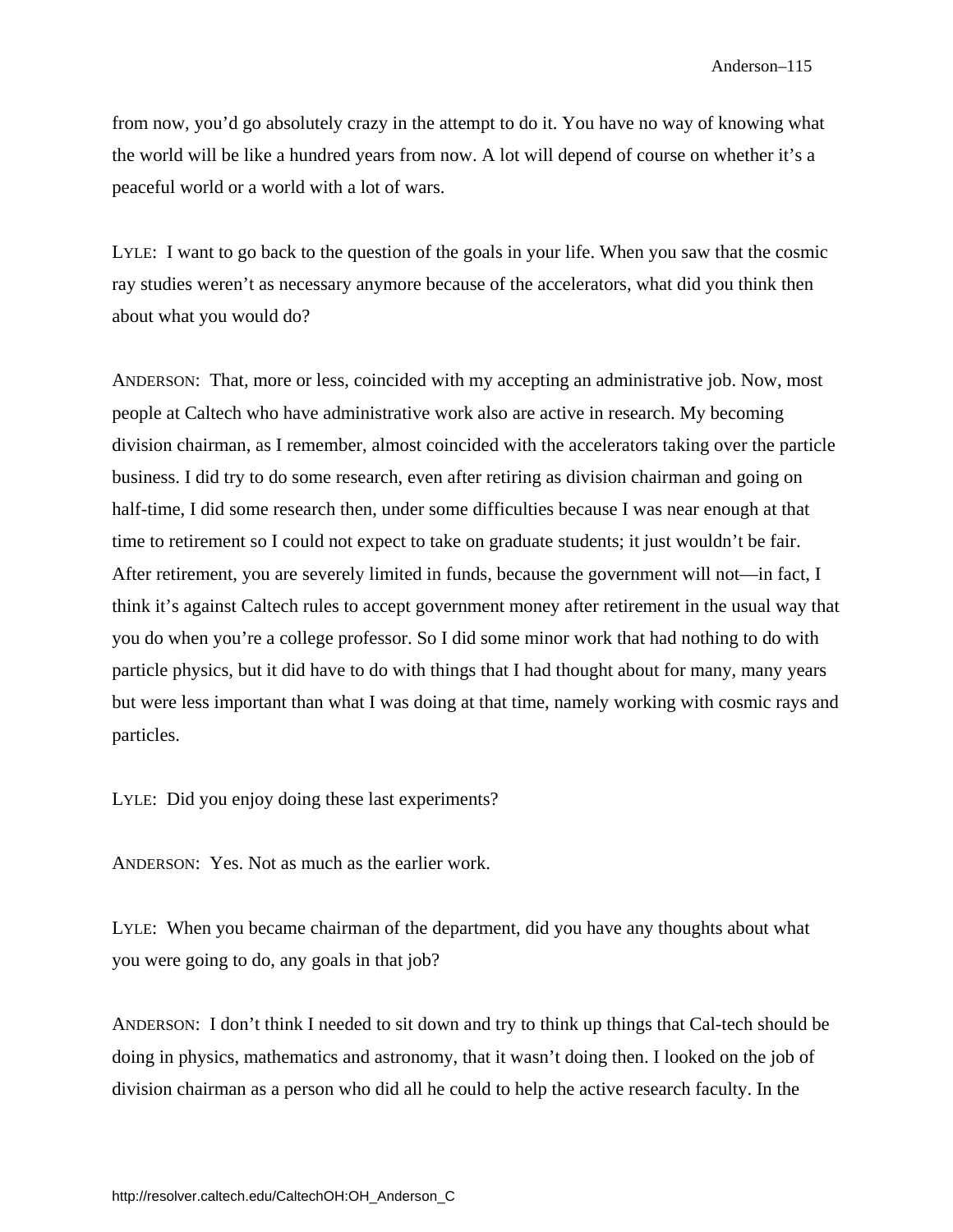physics group and in the mathematics group and in the astronomy group, new ideas were coming out daily from almost every faculty member of new things that just had to be done. This was the natural state of affairs if you support good people, and they were and are. Faculty at Cal-tech are good people and have good ideas. If they all get their way, the growth will be exponential. And this is wonderful, from the point of view of doing a lot of research, but then there are practical limitations, like funding for example, so that there were some difficult decisions that had to be made as to which field of physics should be supported as against another field. There were limitations on the size of the faculty, for example; to make a new tenured addition to the staff is a tremendous responsibility financially that the Institute has to assume. So probably one of the most difficult things that the division chairman has to do is try to do the best he can to balance the wants of the faculty and the practical limitations that exist. Space and money I guess are the two limiting factors,

LYLE: When you were chairman, did you get the physicists together and really work out what the goals of the group were?

ANDERSON: Yes, indeed. Both in formal ways and informal ways. And by informal ways, I mean talking to individual people and listening to what they just had to do. It just had to be done; there wasn't any doubt about it. They had to hire that exceedingly bright and promising young man who happened to be at the moment in Princeton, and we just had to have him on the Caltech staff. I tried to get input from people to as large an extent as I could. For any important decision, I had a certain few people that I would discuss these matters with and get their opinion. It might be different people for different sorts of plans and activities. And we were also asked by the administration to come up with five-year plans as to the rate of growth, which of course was limited by funding, and as to what the division hoped and expected to do.

LYLE: And were those plans helpful to you?

ANDERSON: Mostly no, I think. Well, yes and no. It got you thinking and it educated you in practical matters like funding. This country is a democratic, free society, and the dollar is terribly important. Personally, I didn't realize the importance of the dollar until this time. I was happy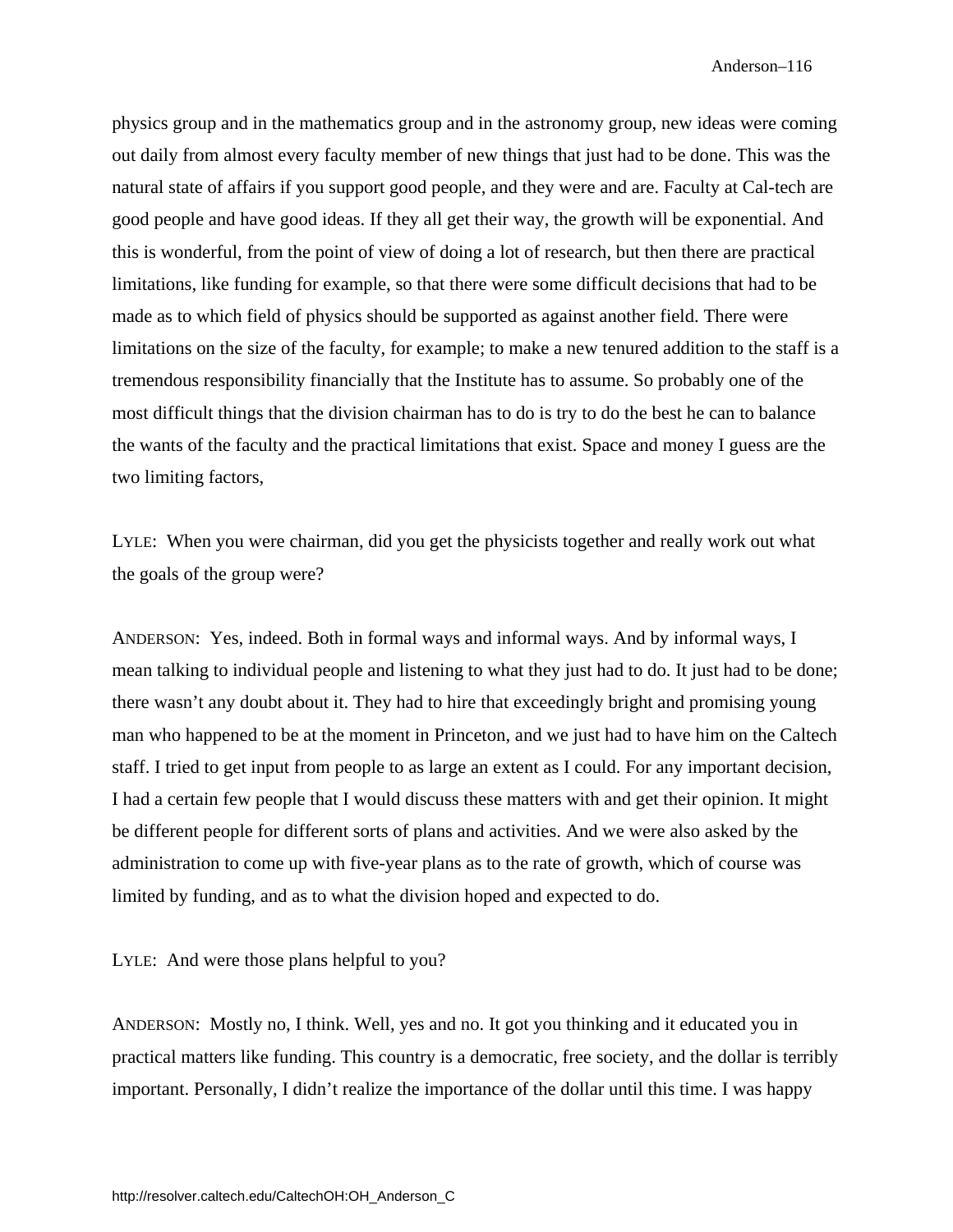working on a small salary, doing things that I loved to do and was not in any sense trying to make a fortune. But one thing any administrative officer in any organization, be it Caltech or any other organization, has to do is to worry about dollars—the availability and the spending of them and so on.

LYLE: You began to appreciate Millikan's concern about finances?

ANDERSON: Well, Millikan was exceptional. He probably talked to other people, but it seemed as though he made all these decisions by himself; and most of them, on the whole, were very good. Caltech managed under Millikan to be a great institution and to do a great deal of research, even though the funds were very limited. In those days, research was more of an individual effort, and the equipment was much simpler and topnotch research could be done with less funding. It seems to be harder as time goes on—I'm speaking now of physics—to find problems to work on, research projects that are important and worthwhile and still inexpensive. And it's in the very nature of things that particle physics is expensive, because it requires high-energy particles and it's just very expensive to make a beam of high-energy particles. There has to be a cooperative effort, and it isn't a thing an individual can do. It's even reached the point where a single university can't do it; and they have to form a consortium and work as a group and finance a project that several universities would participate in.

LYLE: So after you were chairman, you went back and worked on some smaller problems. How many years did you do that?

ANDERSON: Well, let's see. For a matter of two or three years, I think. I was starting to say it was very difficult because one couldn't get funding even to hire a technician to help do the necessary amount of technical man-hours type of work that has to be done. I understand now that I have this title now as Board of Trustees Professor of Physics, Emeritus. When I was told by the provost, Christy, that I'd been given that title, I asked what it meant. And part of it is that you can if you apply, get funds for research, even though you're retired. But I got this title at such a late date that I had already given up doing research at Caltech. In fact, you don't get the title until you retire. People vary greatly. There are people—I think Max Delbrück is one—who will be as